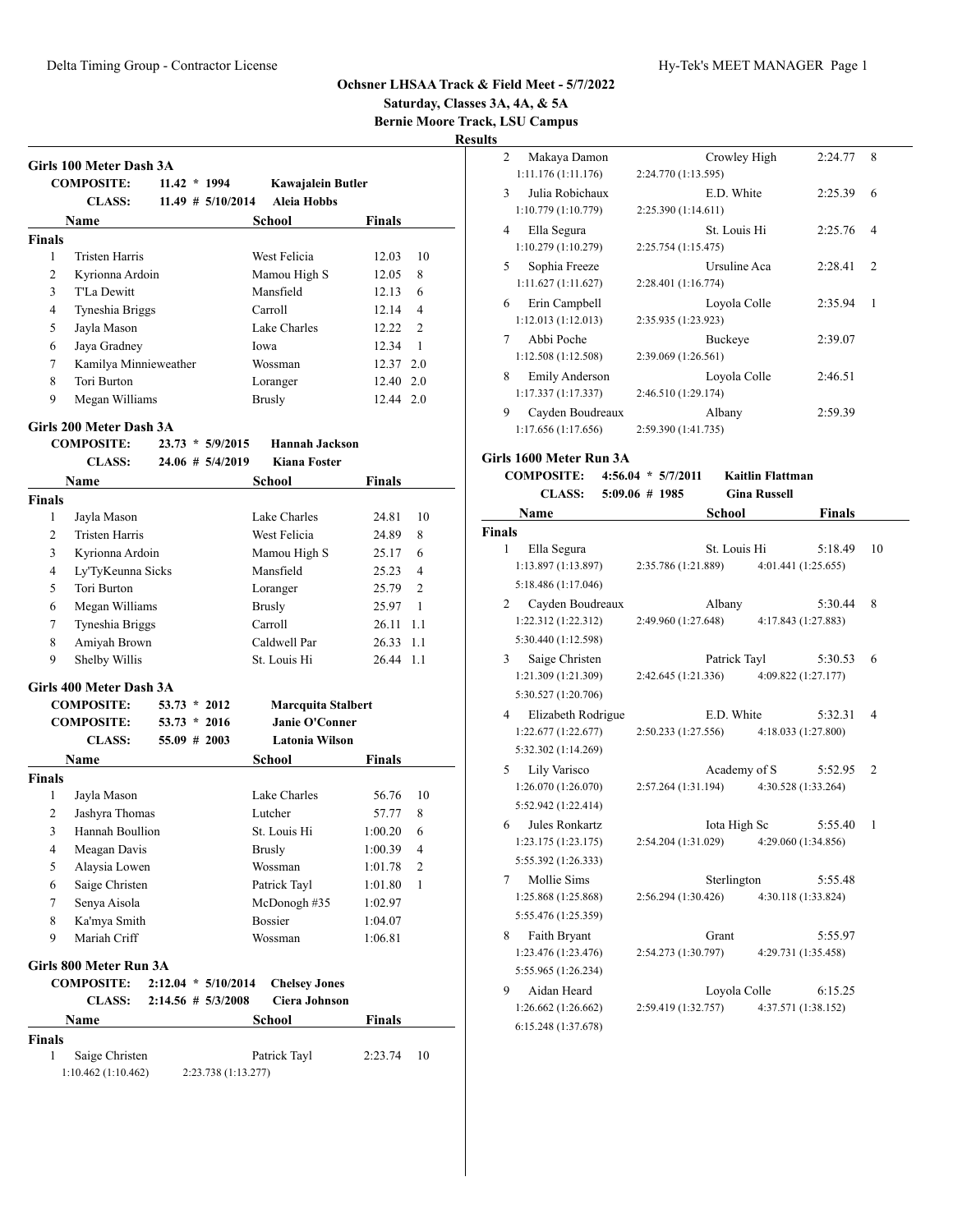# **Saturday, Classes 3A, 4A, & 5A Bernie Moore Track, LSU Campus**

| Girls 3200 Meter Run 3A           |                       |              |                         |                      |                |
|-----------------------------------|-----------------------|--------------|-------------------------|----------------------|----------------|
| <b>COMPOSITE:</b>                 | $10:25.18 * 5/7/2011$ |              | <b>Kaitlin Flattman</b> |                      |                |
| CLASS:                            | $11:29.68 \# 2000$    |              | Jackie John             |                      |                |
| <b>Name</b>                       |                       | School       |                         | <b>Finals</b>        |                |
| <b>Finals</b>                     |                       |              |                         |                      |                |
| 1<br>Ella Segura                  |                       | St. Louis Hi |                         | 12:09.20             | 10             |
| 1:23.212 (1:23.212)               | 2:53.267 (1:30.055)   |              |                         | 4:27.379 (1:34.112)  |                |
| 6:03.500(1:36.121)                | 7:38.519 (1:35.019)   |              |                         | 9:13.776 (1:35.257)  |                |
| 10:47.194 (1:33.418)              | 12:09.192 (1:21.998)  |              |                         |                      |                |
| Olivia DeGravelle<br>2            |                       | E.D. White   |                         | 12:38.59             | 8              |
| 1:24.110 (1:24.110)               | 2:57.120 (1:33.010)   |              |                         | 4:32.243 (1:35.123)  |                |
| 6:08.603(1:36.360)                | 7:46.028 (1:37.425)   |              |                         | 9:26.301 (1:40.273)  |                |
| 11:06.219 (1:39.918)              | 12:38.583 (1:32.364)  |              |                         |                      |                |
| Caroline Dietz<br>3               |                       | E.D. White   |                         | 12:43.47             | 6              |
| 1:25.462 (1:25.462)               | 3:00.387 (1:34.925)   |              |                         | 4:38.440 (1:38.053)  |                |
| 6:15.876(1:37.436)                | 7:55.775 (1:39.899)   |              |                         | 9:35.914 (1:40.139)  |                |
| 11:15.348 (1:39.434)              | 12:43.463 (1:28.115)  |              |                         |                      |                |
| Mollie Sims<br>4                  |                       | Sterlington  |                         | 13:03.96             | 4              |
| 1:28.704 (1:28.704)               | 3:04.803 (1:36.099)   |              |                         | 4:41.532 (1:36.729)  |                |
| 6:21.270 (1:39.738)               | 8:04.130 (1:42.860)   |              |                         | 9:46.817 (1:42.687)  |                |
| 11:30.754 (1:43.937)              | 13:03.955 (1:33.201)  |              |                         |                      |                |
| 5<br>Virginia Moore               |                       | University L |                         | 13:05.13             | $\overline{c}$ |
| 1:28.171(1:28.171)                | 3:04.287 (1:36.116)   |              |                         | 4:40.168 (1:35.881)  |                |
| 6:21.092 (1:40.924)               | 8:03.947 (1:42.855)   |              |                         | 9:46.627 (1:42.680)  |                |
| 11:30.335 (1:43.708)              | 13:05.124 (1:34.789)  |              |                         |                      |                |
| Colette English<br>6              |                       | Academy of S |                         | 13:14.91             | 1              |
| 1:27.991 (1:27.991)               | 3:03.755 (1:35.764)   |              |                         | 4:40.078 (1:36.323)  |                |
| 6:21.006 (1:40.928)               | 8:03.753 (1:42.747)   |              |                         | 9:48.523 (1:44.770)  |                |
| 11:37.559 (1:49.036)              | 13:14.908 (1:37.349)  |              |                         |                      |                |
| Jordan Bareswill<br>7             |                       | Buckeye      |                         | 13:23.22             |                |
| 1:28.574 (1:28.574)               | 3:04.694 (1:36.120)   |              |                         | 4:42.332 (1:37.638)  |                |
| 6:23.452 (1:41.120)               | 8:07.868 (1:44.416)   |              |                         | 9:54.558 (1:46.690)  |                |
| 11:41.389 (1:46.831)              | 13:23.215 (1:41.826)  |              |                         |                      |                |
| 8<br>Aidan Heard                  |                       | Loyola Colle |                         | 13:34.08             |                |
| 1:28.350 (1:28.350)               | 3:04.421 (1:36.071)   |              |                         | 4:41.963 (1:37.542)  |                |
| 6:23.999 (1:42.036)               | 8:11.084 (1:47.085)   |              |                         | 10:00.477 (1:49.393) |                |
| 11:49.936 (1:49.459)              | 13:34.076 (1:44.140)  |              |                         |                      |                |
| Cayden Boudreaux                  |                       | Albany       |                         | <b>DNS</b>           |                |
| <b>Girls 100 Meter Hurdles 3A</b> |                       |              |                         |                      |                |
| <b>COMPOSITE:</b>                 | $13.39 * 2019$        |              | <b>Alia Armstrong</b>   |                      |                |
| <b>CLASS:</b>                     | $13.75$ # $5/3/2008$  |              | Kayla Blood             |                      |                |

|               | COMI OSHLE.        | 13.J <i>J</i><br>40 L Z | тина ти низи он 2 |               |                |
|---------------|--------------------|-------------------------|-------------------|---------------|----------------|
|               | <b>CLASS:</b>      | $13.75$ # $5/3/2008$    | Kayla Blood       |               |                |
|               | Name               |                         | School            | <b>Finals</b> |                |
| <b>Finals</b> |                    |                         |                   |               |                |
| 1             | Madison Ackerman   |                         | Loranger          | 15.63         | 10             |
| 2             | Gabrielle Alphonse |                         | Patrick Tayl      | 16.15         | 8              |
| 3             | Ayanah McCray      |                         | West Felicia      | 16.16         | 6              |
| 4             | Arden Turner       |                         | St. Louis Hi      | 17.11         | 4              |
| 5             | Kaleigh Shamsie    |                         | Jennings          | 17.19         | $\overline{2}$ |
| 6             | Evey Bamburg       |                         | <b>Bossier</b>    | 17.73         | -1             |
| 7             | Ou'ana Daggs       |                         | Wossman           | 17.79         | 2.8            |
| 8             | Amaris Minger      |                         | Caldwell Par      | 17.81         | 2.8            |
|               | Kassidy Richard    |                         | St. Louis Hi      | DNF           | 2.8            |

|                | Girls 300 Meter Hurdles 3A<br><b>COMPOSITE:</b> | $42.60 * 2019$   |                     |                                          |                             |                |
|----------------|-------------------------------------------------|------------------|---------------------|------------------------------------------|-----------------------------|----------------|
|                | <b>CLASS:</b>                                   |                  | $42.63 \# 5/4/2013$ | <b>Alia Armstrong</b><br>Ka'lynn Jupiter |                             |                |
|                | Name                                            |                  |                     | School                                   | Finals                      |                |
| <b>Finals</b>  |                                                 |                  |                     |                                          |                             |                |
| 1              | Kenzie Touchet                                  |                  |                     | St. Louis Hi                             | 44.07                       | 10             |
| $\overline{c}$ | Alayah Gedward                                  |                  |                     | <b>Brusly</b>                            | 46.95                       | 8              |
| 3              | Ayanah McCray                                   |                  |                     | West Felicia                             | 47.83                       | 6              |
| 4              |                                                 |                  |                     |                                          |                             | 4              |
| 5              | Kaleigh Shamsie                                 |                  |                     | Jennings                                 | 49.10                       | $\overline{2}$ |
| 6              | Gabrielle Alphonse<br>Isabelle Bruscato         |                  |                     | Patrick Tayl<br>Sterlington              | 49.91                       | 1              |
|                |                                                 |                  |                     |                                          | 50.84                       |                |
| 7              | Qu'ana Daggs                                    |                  |                     | Wossman                                  | 51.59                       |                |
| 8              | Amaris Minger                                   |                  |                     | Caldwell Par                             | 52.04                       |                |
| $---$          | Kassidy Richard                                 |                  |                     | St. Louis Hi                             | <b>DNS</b>                  |                |
|                | Girls 4x100 Meter Relay 3A                      |                  |                     |                                          |                             |                |
|                | <b>COMPOSITE:</b>                               | $46.82 * 1999$   |                     |                                          |                             |                |
|                | T.Lathan, M.Nelson, K.Perkins, A.Griffin        |                  |                     |                                          |                             |                |
|                | <b>CLASS:</b>                                   | $46.82 \pm 1999$ |                     |                                          |                             |                |
|                | T.Lathan, M.Nelson, K.Perkins, A.Griffin        |                  |                     |                                          |                             |                |
|                | Team                                            |                  | Relay               |                                          | Finals                      |                |
| Finals         |                                                 |                  |                     |                                          |                             |                |
| 1              | <b>Brusly</b>                                   |                  | A                   |                                          | 48.26                       | 10             |
|                | 1) Taylor Gouisha                               |                  |                     | 2) Megan Williams                        |                             |                |
|                | 3) Leah Dupre                                   |                  |                     | 4) Demyria Griffin                       |                             |                |
| 2              | St. Louis High                                  |                  | A                   |                                          | 48.32                       | 8              |
|                | 1) Gensis Bass                                  |                  |                     | 2) Myca Trail                            |                             |                |
|                | 3) Arden Turner                                 |                  |                     | 4) Tia Reder                             |                             |                |
| 3              | Wossman                                         |                  | А                   |                                          | 48.64                       | 6              |
|                | 1) Kamilya Minnieweather                        |                  |                     | 2) Andrea Scott                          |                             |                |
|                | 3) Ra'Niya McDaniels                            |                  |                     |                                          | 4) Katreeka Mott - Franklin |                |
| 4              | Mansfield                                       |                  | А                   |                                          | 49.02                       | 4              |
|                | 1) Zakhia Austin                                |                  |                     | 2) T'La Dewitt                           |                             |                |
|                | 3) Landry Carter                                |                  |                     | 4) Ly'TyKeunna Sicks                     |                             |                |
| 5              | West Feliciana                                  |                  | А                   |                                          | 49.08                       | 2              |
|                | 1) Tristen Harris                               |                  |                     | 2) Karlissa Smith                        |                             |                |
|                | 3) Nevaeh London                                |                  |                     | 4) Ayanah McCray                         |                             |                |
| 6              | Iowa                                            |                  | А                   |                                          | 49.40                       | 1              |
|                | 1) Alaysha Ross                                 |                  |                     | 2) Nicoletta Chretien                    |                             |                |
|                | 3) Layla Colquitt                               |                  |                     | 4) Jaya Gradney                          |                             |                |
| 7              | Northwest (Opelousas)                           |                  | А                   |                                          | 50.14                       |                |
|                | 1) Asia Fergerson                               |                  |                     | 2) Remi Pierre                           |                             |                |
|                | 3) Janeisha Collins                             |                  |                     | 4) Kinsley Batiste                       |                             |                |
| 8              | Sumner                                          |                  | А                   |                                          | 50.68                       |                |
|                | 1) Trinity Bryant                               |                  |                     | 2) Jonee Sims                            |                             |                |
|                | 3) Mariah Robertson                             |                  |                     | 4) My'Jha Holmes                         |                             |                |
| 9              | North Webster                                   |                  | А                   |                                          | 52.46                       |                |
|                | 1) Gibson Aniyah                                |                  |                     | 2) Anekah Coleman                        |                             |                |
|                | 3) Germaya Harris                               |                  |                     | 4) Nevaeh Watts                          |                             |                |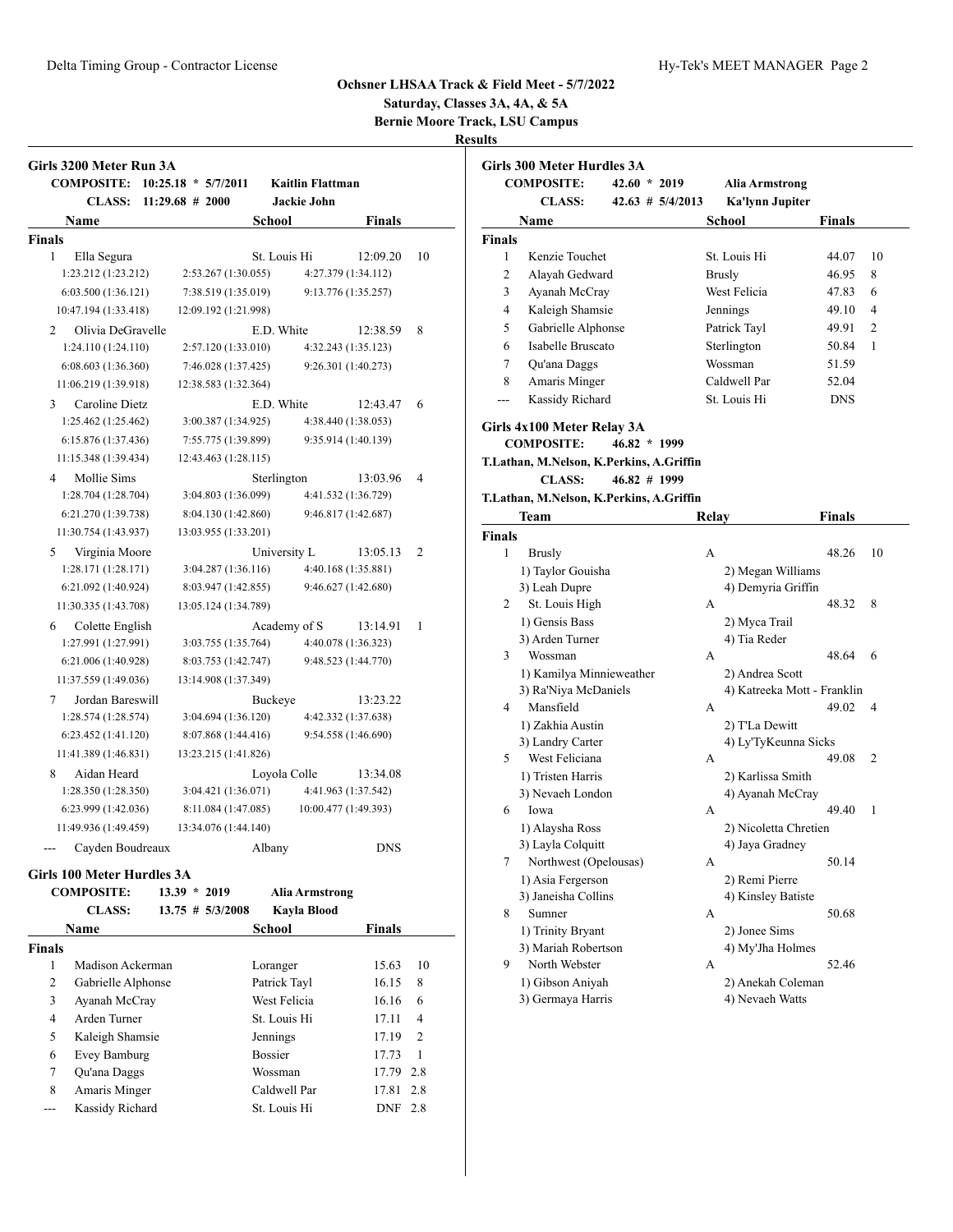**Saturday, Classes 3A, 4A, & 5A**

**Bernie Moore Track, LSU Campus**

|                | Girls 4x200 Meter Relay 3A<br><b>COMPOSITE:</b>   | $1:37.92 * 2002$      | <b>BATON ROUGE 2</b>        |         |                |
|----------------|---------------------------------------------------|-----------------------|-----------------------------|---------|----------------|
|                | C Taylor, B Harris, K Rosby, K Taylor             |                       |                             |         |                |
|                | <b>CLASS:</b>                                     | $1:40.86 \# 5/6/2017$ | <b>Brusly</b>               |         |                |
|                | M Jenkins, T Spates, A Stevens, T Leblanc<br>Team | Relay                 |                             | Finals  |                |
| <b>Finals</b>  |                                                   |                       |                             |         |                |
| 1              | St. Louis High                                    | А                     |                             | 1:41.36 | 10             |
|                | 1) Gensis Bass                                    |                       | 2) Myca Trail               |         |                |
|                | 3) Arden Turner                                   |                       | 4) Shelby Willis            |         |                |
|                | 46.833 (46.833)                                   | 1:41.953 (55.120)     |                             |         |                |
| 2              | Mansfield                                         | A                     |                             | 1:42.42 | 8              |
|                | 1) Zakhia Austin                                  |                       | 2) T'La Dewitt              |         |                |
|                | 3) Madison Jones                                  |                       | 4) Ly'TyKeunna Sicks        |         |                |
|                | 47.700 (47.700)                                   | 1:43.217 (55.517)     |                             |         |                |
| 3              | <b>Brusly</b>                                     | А                     |                             | 1:42.57 | 6              |
|                | 1) Taylor Gouisha                                 |                       | 2) Meagan Davis             |         |                |
|                | 3) Demyria Griffin                                |                       | 4) Megan Williams           |         |                |
|                | 46.263 (46.263)                                   | 1:42.478 (56.215)     |                             |         |                |
| $\overline{4}$ | Lake Charles                                      | A                     |                             | 1:44.22 | $\overline{4}$ |
|                | 1) Amari Sambolah                                 |                       | 2) Akia Jackson             |         |                |
|                | 3) Ya'mani Allen                                  |                       | 4) Zion May                 |         |                |
|                | 47.176 (47.176)                                   | 1:44.385 (57.209)     |                             |         |                |
| 5              | Madison Prep Academy                              | A                     |                             | 1:45.08 | 2              |
|                | 1) Amara Brown                                    |                       | 2) Samarah Hayes            |         |                |
|                | 3) Ayanna Andrews                                 |                       | 4) Allasia Washington       |         |                |
|                | 45.972 (45.972)                                   | 1:46.436 (1:00.464)   |                             |         |                |
| 6              | Wossman                                           | А                     |                             | 1:45.74 | 1              |
|                | 1) Kamilya Minnieweather                          |                       | 2) Andrea Scott             |         |                |
|                | 3) Mariah Criff                                   |                       | 4) Katreeka Mott - Franklin |         |                |
|                | 52.012 (52.012)                                   | 1:46.345 (54.333)     |                             |         |                |
| 7              | Iowa                                              | A                     |                             | 1:46.47 |                |
|                | 1) Alaysha Ross                                   |                       | 2) Nicoletta Chretien       |         |                |
|                | 3) Layla Colquitt                                 |                       | 4) Jaya Gradney             |         |                |
|                | 54.158 (54.158)                                   | 1:46.751 (52.593)     |                             |         |                |
| 8              | Carroll                                           | A                     |                             | 1:48.06 |                |
|                | 1) Tyneshia Briggs                                |                       | 2) Jay'Meria Gaines         |         |                |
|                | 3) Iyana Harris                                   |                       | 4) Dekirra Menyweather      |         |                |
|                | 45.291 (45.291)                                   | 1:49.980 (1:04.689)   |                             |         |                |
| 9              | Sumner                                            | A                     |                             | 1:49.30 |                |
|                | 1) Trinity Bryant                                 |                       | 2) Jonee Sims               |         |                |
|                | 3) Mariah Robertson                               |                       | 4) My'Jha Holmes            |         |                |
|                | 55.923 (55.923)                                   | 1:49.611 (53.688)     |                             |         |                |

| Girls 4x400 Meter Relay 3A<br><b>COMPOSITE:</b><br>I.Anderson, B Harris, K Rosby, K Taylor<br><b>CLASS:</b> | $3:47.38 * 2002$<br><b>BATON ROUGE 2</b><br>$3:56.29$ # 2005<br>Scotlandville |                           |
|-------------------------------------------------------------------------------------------------------------|-------------------------------------------------------------------------------|---------------------------|
| J Hall, S Charles, R Green, N Noel                                                                          |                                                                               |                           |
| Team                                                                                                        | Relay                                                                         | Finals                    |
| <b>Finals</b>                                                                                               |                                                                               |                           |
| 1<br>Lake Charles                                                                                           | А                                                                             | 3:58.70<br>10             |
| 1) Alaysia Reed                                                                                             | 2) Ya'mani Allen                                                              |                           |
| 3) Amari Sambolah                                                                                           | 4) Jayla Mason                                                                |                           |
| 59.856 (59.856)                                                                                             | 2:03.873 (1:04.017)                                                           | 3:02.819 (58.946)         |
| 3:58.699 (55.881)                                                                                           |                                                                               |                           |
| 2<br><b>Brusly</b>                                                                                          | A                                                                             | 4:07.02<br>8              |
| 1) Alayah Gedward                                                                                           | 2) Meagan Davis                                                               |                           |
| 3) Kaitlyn Woods<br>58.014 (58.014)                                                                         | 4) Camryn Clayton<br>2:02.905 (1:04.891)                                      | 3:04.736 (1:01.831)       |
| 4:07.014 (1:02.278)                                                                                         |                                                                               |                           |
|                                                                                                             |                                                                               |                           |
| 3<br>St. Louis High<br>1) Shelby Willis                                                                     | А<br>2) Hannah Boullion                                                       | 4:08.22<br>6              |
| 3) Ella Segura                                                                                              | 4) Kenzie Touchet                                                             |                           |
| 1:02.239 (1:02.239)                                                                                         | 2:07.717 (1:05.478)                                                           | 3:11.843 (1:04.126)       |
| 4:08.220 (56.377)                                                                                           |                                                                               |                           |
| E.D. White<br>4                                                                                             | A                                                                             | 4:08.57<br>$\overline{4}$ |
| 1) Julia Robichaux                                                                                          | 2) Rylee Methvin                                                              |                           |
| 3) Katherine Harrison                                                                                       | 4) Elizabeth Rodrigue                                                         |                           |
| 1:00.011(1:00.011)                                                                                          | 2:04.626 (1:04.615)                                                           | 3:09.902 (1:05.276)       |
| 4:08.565 (58.663)                                                                                           |                                                                               |                           |
| 5<br>Wossman                                                                                                | A                                                                             | 4:14.09<br>2              |
| 1) Mariah Criff                                                                                             |                                                                               | 2) Kamilya Minnieweather  |
| 3) Alaysia Lowen                                                                                            | 4) Ra'Niya McDaniels                                                          |                           |
| 59.124 (59.124)                                                                                             | 2:07.264 (1:08.140)                                                           | 3:13.383 (1:06.119)       |
| 4:14.090 (1:00.707)                                                                                         |                                                                               |                           |
| West Feliciana<br>6                                                                                         | А                                                                             | 4:15.20<br>1              |
| 1) Maddie Temple                                                                                            | 2) Blakleigh Willis                                                           |                           |
| 3) Nevaeh London<br>1:03.237 (1:03.237)                                                                     | 4) Ayanah McCray<br>2:09.691 (1:06.454)                                       | 3:13.678 (1:03.987)       |
| 4:15.192 (1:01.514)                                                                                         |                                                                               |                           |
| 7<br>Thomas Jefferson                                                                                       | А                                                                             | 4:19.89                   |
| 1) Valliery Stanton                                                                                         | 2) Savannah Thompson                                                          |                           |
| 3) Sophia Parnell                                                                                           | 4) Devyn Hubbard                                                              |                           |
| 1:01.634 (1:01.634)                                                                                         | 2:11.630 (1:09.996)                                                           | 3:15.763 (1:04.133)       |
| 4:19.887 (1:04.124)                                                                                         |                                                                               |                           |
| 8<br>Sterlington                                                                                            | А                                                                             | 4:25.10                   |
| 1) Kennedy Pittman                                                                                          | 2) Jireh Chance                                                               |                           |
| 3) Isabelle Bruscato                                                                                        | 4) Aryssa Steele                                                              |                           |
| 1:06.185(1:06.185)                                                                                          | 2:15.216 (1:09.031)                                                           | 3:22.167 (1:06.951)       |
| 4:25.093 (1:02.926)                                                                                         |                                                                               |                           |
| Loyola College Prep<br>9                                                                                    | А                                                                             | 4:40.90                   |
| 1) Erin Campbell                                                                                            | 2) Emily Anderson                                                             |                           |
| 3) Laney Mull                                                                                               | 4) Riya Ahuja                                                                 |                           |
| 1:07.232 (1:07.232)                                                                                         | 2:15.735 (1:08.503)                                                           | 3:28.135 (1:12.400)       |
| 4:40.895 (1:12.760)                                                                                         |                                                                               |                           |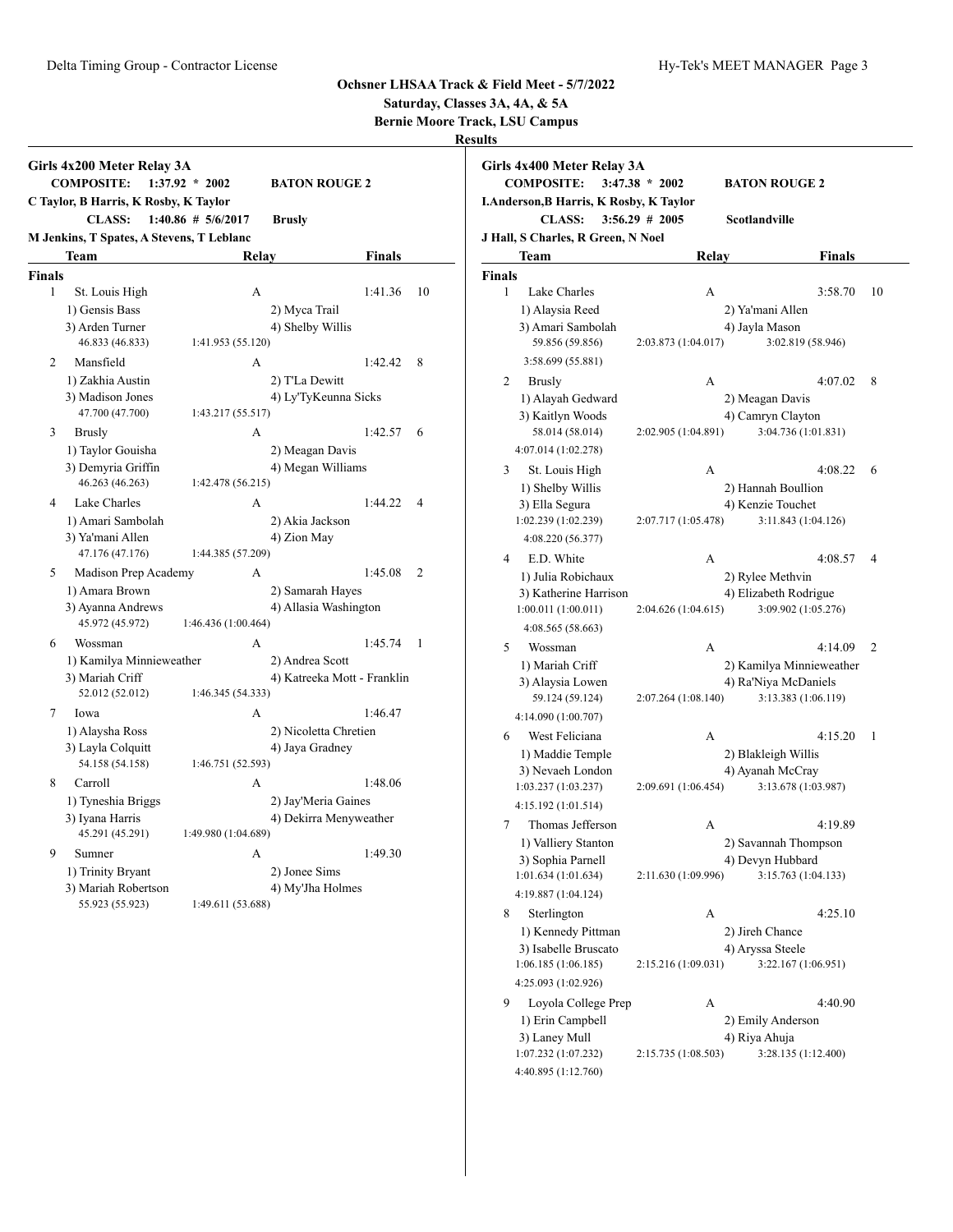# **Saturday, Classes 3A, 4A, & 5A**

**Bernie Moore Track, LSU Campus**

|                    | Girls 4x800 Meter Relay 3A                                   |                        |                              |    |
|--------------------|--------------------------------------------------------------|------------------------|------------------------------|----|
|                    | <b>COMPOSITE:</b>                                            | $9:44.37 * 5/4/2019$   | <b>Mandeville</b>            |    |
|                    | A Touchard, C Chehardy, D Howard, A Huffman<br><b>CLASS:</b> | $9:51.03$ # $5/4/2019$ |                              |    |
|                    |                                                              |                        | <b>Academy Sacred Hrt NO</b> |    |
|                    | E LeBlanc, O McGoey, O Boyd, M Nusloch                       |                        |                              |    |
|                    | Team                                                         | Relay                  | Finals                       |    |
| <b>Finals</b><br>1 | E.D. White                                                   | А                      | 10:04.70                     | 10 |
|                    | 1) Julia Robichaux                                           |                        | 2) Rylee Methvin             |    |
|                    | 3) Elizabeth Rodrigue                                        |                        | 4) Caroline Dietz            |    |
|                    | 1:14.196 (1:14.196)                                          | 2:29.607 (1:15.411)    | 3:49.409 (1:19.802)          |    |
|                    | 5:11.219 (1:21.810)                                          | 6:18.934(1:07.715)     | 7:37.792 (1:18.858)          |    |
|                    | 8:47.253 (1:09.461)                                          | 10:04.691 (1:17.438)   |                              |    |
| 2                  | West Feliciana                                               | А                      | 10:21.97                     | 8  |
|                    | 1) Maddie Temple                                             |                        | 2) Sophie Alberstadt         |    |
|                    | 3) Blakleigh Willis                                          |                        | 4) Samantha Ponzo            |    |
|                    | 1:14.450 (1:14.450)                                          | 2:37.983 (1:23.533)    | 3:54.786 (1:16.803)          |    |
|                    | 5:19.561 (1:24.775)                                          | 6:35.257 (1:15.696)    | 7:53.737 (1:18.480)          |    |
|                    | 9:05.740 (1:12.003)                                          | 10:21.970 (1:16.230)   |                              |    |
|                    |                                                              | А                      | 10:22.78                     | 6  |
| 3                  | Academy of S<br>1) Lily Varisco                              |                        | 2) Colette English           |    |
|                    | 3) Leah Varisco                                              |                        | 4) Olivia Boyd               |    |
|                    | 1:14.652(1:14.652)                                           | 2:34.390 (1:19.738)    | 3:52.861 (1:18.471)          |    |
|                    | 5:13.131 (1:20.270)                                          | 6:28.047 (1:14.916)    | 7:54.382 (1:26.335)          |    |
|                    | 9:07.593 (1:13.211)                                          | 10:22.774 (1:15.181)   |                              |    |
| 4                  | St. Louis High                                               | А                      | 10:26.74                     | 4  |
|                    | 1) Mary-Claire Groves                                        |                        | 2) Charlotte Maze            |    |
|                    | 3) Addison Moreno                                            |                        | 4) Mollie Maze               |    |
|                    | 1:15.840 (1:15.840)                                          | 2:32.794 (1:16.954)    | 3:54.373 (1:21.579)          |    |
|                    | 5:14.005 (1:19.632)                                          | 6:28.065(1:14.060)     | 7:46.436 (1:18.371)          |    |
|                    | 9:03.780 (1:17.344)                                          | 10:26.740 (1:22.961)   |                              |    |
| 5                  | Iowa                                                         | А                      | 10:42.57                     | 2  |
|                    | 1) Jailyn Underwood                                          |                        | 2) Grace Smith               |    |
|                    | 3) Chloe Kramer                                              |                        | 4) Emily McMillin            |    |
|                    | 1:14.192 (1:14.192)                                          | 2:36.923 (1:22.731)    | 3:55.232 (1:18.309)          |    |
|                    | 5:18.634 (1:23.402)                                          | 6:40.819 (1:22.185)    | 8:07.999 (1:27.180)          |    |
|                    | 9:22.576 (1:14.577)                                          | 10:42.569 (1:19.994)   |                              |    |
| 6                  | Loyola College Prep                                          | А                      | 10:44.13                     | 1  |
|                    | 1) Erin Campbell                                             |                        | 2) Kate Fortune              |    |
|                    | 3) Aidan Heard                                               |                        | 4) Emily Anderson            |    |
|                    | 1:14.736 (1:14.736)                                          | 2:33.451 (1:18.715)    | 3:55.080 (1:21.629)          |    |
|                    | 5:22.490 (1:27.410)                                          | 6:39.868 (1:17.378)    | 8:05.241 (1:25.373)          |    |
|                    | 9:19.386 (1:14.145)                                          | 10:44.126 (1:24.740)   |                              |    |
| 7                  | Albany                                                       | А                      | 10:52.75                     |    |
|                    | 1) Aubrey Hoyt                                               |                        | 2) Kayla Lanassa             |    |
|                    | 3) Cayden Boudreaux                                          |                        | 4) Stormy Williams           |    |
|                    | 1:15.889 (1:15.889)                                          | 2:45.663 (1:29.774)    | 4:05.317 (1:19.654)          |    |
|                    | 5:40.642 (1:35.325)                                          | 6:51.538 (1:10.896)    | 8:17.114 (1:25.576)          |    |
|                    | 9:28.587 (1:11.473)                                          | 10:52.747 (1:24.160)   |                              |    |
|                    |                                                              |                        |                              |    |

| 8                  | Buckeye                               |                      | A                               | 10:55.23            |    |
|--------------------|---------------------------------------|----------------------|---------------------------------|---------------------|----|
|                    | 1) Mandy Belgard                      |                      | 2) Kylee Cross                  |                     |    |
|                    | 3) Abbi Poche                         |                      | 4) Jordan Bareswill             |                     |    |
|                    | 1:16.311(1:16.311)                    | 2:41.804 (1:25.493)  |                                 | 4:03.744 (1:21.940) |    |
|                    | 5:31.855 (1:28.111)                   | 6:52.559(1:20.704)   |                                 | 8:17.946 (1:25.387) |    |
|                    | 9:29.058 (1:11.112)                   | 10:55.221 (1:26.164) |                                 |                     |    |
| 9                  | Sterlington                           |                      | А                               | 11:15.37            |    |
|                    | 1) Jireh Chance                       |                      | 2) Layla Crawley                |                     |    |
|                    | 3) Emilie Gibbs                       |                      | 4) Mollie Sims                  |                     |    |
|                    | 1:17.354(1:17.354)                    | 2:44.774 (1:27.420)  |                                 | 4:07.211 (1:22.437) |    |
|                    | 5:35.267 (1:28.056)                   | 6:56.452(1:21.185)   |                                 | 8:28.047 (1:31.595) |    |
|                    | 9:48.080 (1:20.033)                   | 11:15.361 (1:27.282) |                                 |                     |    |
|                    |                                       |                      |                                 |                     |    |
|                    | Girls High Jump 3A                    |                      |                                 |                     |    |
|                    | <b>COMPOSITE:</b>                     | $6-00 * 1994$        | <b>Gretchen Francois</b>        |                     |    |
|                    | E.Burrell, J.Ellis, B.Hurst, D.Parker |                      |                                 |                     |    |
|                    | <b>CLASS:</b>                         | $5-10$ # 1997        | <b>Tosha Pierce</b>             |                     |    |
|                    | T.Robinson, M.Scott, N.Brown, B.Banks |                      |                                 |                     |    |
|                    | Name                                  |                      | School                          | Finals              |    |
| Finals             |                                       |                      |                                 |                     |    |
| 1                  | Myca Trail                            |                      | St. Louis Hi                    | 5-06.00             | 10 |
| 2                  | Maci Fontenot                         |                      | St. Louis Hi                    | 5-02.00             | 7  |
| 2                  | Izzy Black                            |                      | Loyola Colle                    | $5-02.00$           | 7  |
| 4                  | Karlissa Smith                        |                      | West Felicia                    | 4-10.00             | 4  |
| 5                  | Myah Chaillot                         |                      | Iota High Sc                    | J4-10.00            | 2  |
| 6                  | Kennedi Brooks                        |                      | University L                    | 4-08.00             | 1  |
| 7                  | De'Shell Carr                         |                      | Kipp Booker                     | J4-08.00            |    |
| 8                  | Jeanette Hardison                     |                      | Loyola Colle                    | J4-08.00            |    |
| ---                | Kiera Helaire                         |                      | Grant                           | NH                  |    |
|                    | <b>Girls Pole Vault 3A</b>            |                      |                                 |                     |    |
|                    | <b>COMPOSITE:</b>                     | $13-09 * 5/7/2011$   | <b>Morgan Leleux</b>            |                     |    |
|                    |                                       |                      |                                 |                     |    |
|                    | <b>CLASS:</b>                         | $13-09$ # $5/7/2011$ |                                 |                     |    |
|                    | Name                                  |                      | <b>Morgann Leleux</b><br>School | Finals              |    |
|                    |                                       |                      |                                 |                     |    |
| 1                  | Peyten Ware                           |                      | North Webste                    | 11-06.00            | 10 |
| 2                  | Elizabeth Hebert                      |                      | E.D. White                      | 10-06.00            | 8  |
| 3                  | Maryah Harrington                     |                      | Kaplan                          | 9-06.00             | 6  |
| 4                  | Anna Marino                           |                      | E.D. White                      | 8-06.00             | 4  |
| 5                  | Sara Barrow                           |                      | West Felicia                    | 7-06.00             | 2  |
|                    |                                       |                      |                                 |                     | 1  |
| 6                  | Alyssa Matriano Lim                   |                      | Loyola Colle                    | 7-00.00             |    |
| 7                  | Leia Mayeux                           |                      | Patrick Tayl                    | J7-00.00            |    |
| 8                  | Hayden DeBroeck                       |                      | Loyola Colle                    | 6-06.00             |    |
| 9                  | Mary Mitchell                         |                      | West Felicia                    | 5-06.00             |    |
|                    | <b>Girls Long Jump 3A</b>             |                      |                                 |                     |    |
|                    | <b>COMPOSITE:</b>                     | $20-05 * 1991$       | <b>Teresa Foster</b>            |                     |    |
| <b>Finals</b>      | <b>CLASS:</b>                         | $19-06$ # 2007       | Asia Wright                     |                     |    |
|                    | Name                                  |                      | School                          | Finals              |    |
|                    |                                       |                      |                                 |                     |    |
| <b>Finals</b><br>1 | Tia Reder                             |                      | St. Louis Hi                    | 5.61m               | 10 |
| 2                  | Jaya Gradney                          |                      | Iowa                            | 5.57m               | 8  |
| 3                  | Tristen Harris                        |                      | West Felicia                    | 5.53m               | 6  |
| 4                  | Nivea Lowe                            |                      | Caldwell Par                    | 5.26m               | 4  |
| 5                  | Kaydan Coward                         |                      | Ville Platte                    | 5.18m               | 2  |
| 6                  | De'Shell Carr                         |                      | Kipp Booker                     | 4.92m               | 1  |
| 7                  | Kennedi Brooks                        |                      | University L                    | 4.90m 1.2           |    |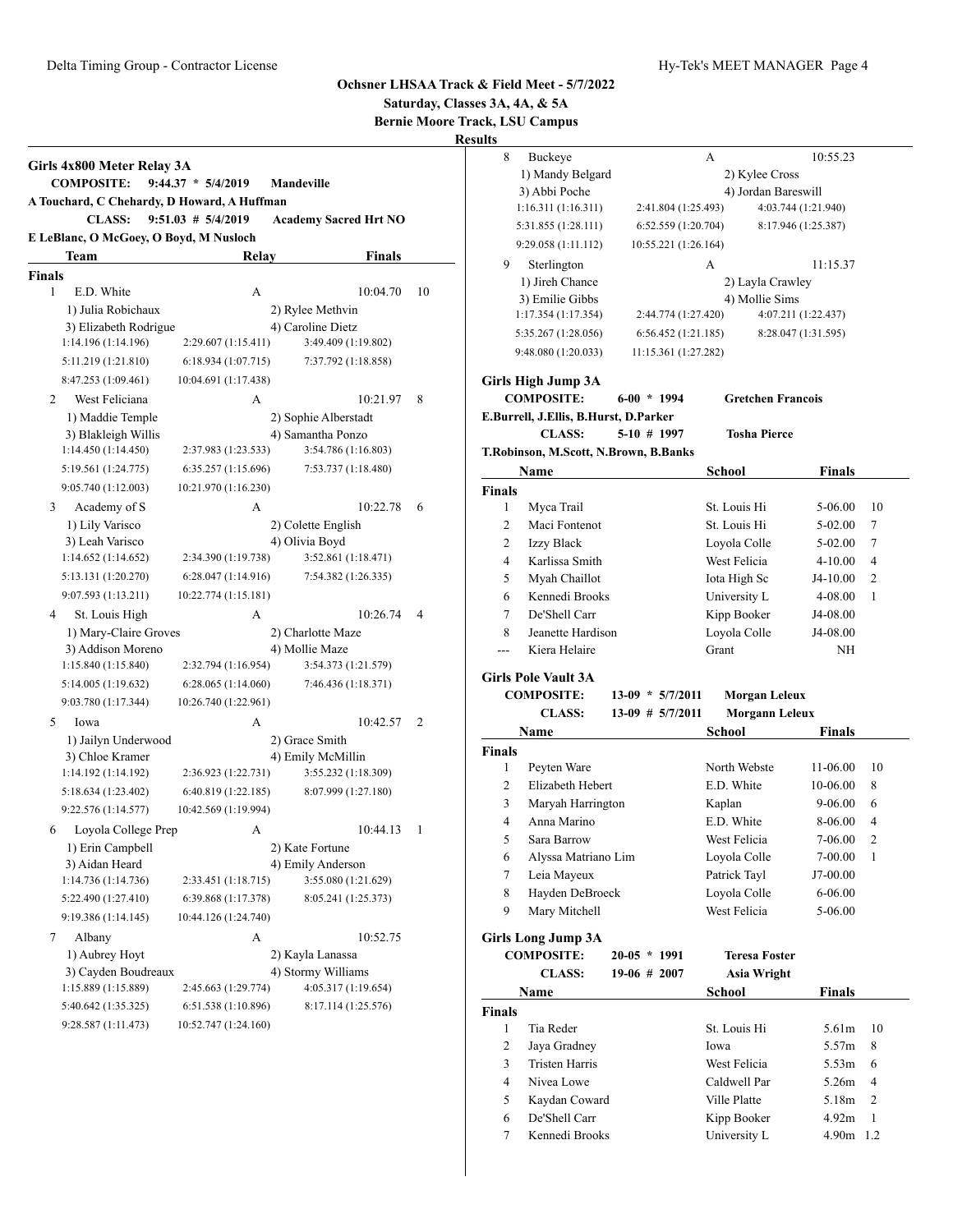|                |                                               |                         |               |                | Saturday, Classes 3A, 4A, & 5A                          |                                        |                    |                                           |                |                     |
|----------------|-----------------------------------------------|-------------------------|---------------|----------------|---------------------------------------------------------|----------------------------------------|--------------------|-------------------------------------------|----------------|---------------------|
|                |                                               |                         |               |                | <b>Bernie Moore Track, LSU Campus</b><br><b>Results</b> |                                        |                    |                                           |                |                     |
|                | Finals  (Girls Long Jump 3A)                  |                         |               |                |                                                         | <b>Girls Javelin Throw 3A</b>          |                    |                                           |                |                     |
|                | Name                                          | School                  | Finals        |                |                                                         | <b>COMPOSITE:</b>                      | $164-04$ * 2002    | <b>Rachel Walker</b>                      |                |                     |
| 8              | Shakira Miller                                | <b>Union Parish</b>     | $4.65m$ 2.4   |                |                                                         | <b>CLASS:</b>                          | $164-04$ # 2002    | <b>Rachel Walker</b>                      |                |                     |
| 9              | Ly'TyKeunna Sicks                             | Mansfield               | 4.56m 1.3     |                |                                                         | Name                                   |                    | School                                    | <b>Finals</b>  |                     |
|                | <b>Girls Triple Jump 3A</b>                   |                         |               |                | Finals                                                  |                                        |                    |                                           |                |                     |
|                | COMPOSITE: 40-08.50 * 1997                    | <b>Danielle Brown</b>   |               |                | $\mathbf{1}$                                            | <b>Trinity Spooner</b>                 |                    | South Beaure                              | 40.94m         | - 10                |
|                | CLASS: $38-06.25 \neq 2005$                   | <b>Asia Wright</b>      |               |                | $\overline{2}$                                          | Emma Freeman                           |                    | St. Louis Hi                              | 39.89m         | - 8                 |
|                | Name                                          | School                  | Finals        |                | 3                                                       | Brianna Underwood                      |                    | Iowa                                      | 39.45m         | - 6                 |
| <b>Finals</b>  |                                               |                         |               |                | 4                                                       | Aubrey Hoyt                            |                    | Albany                                    | 31.14m         | $\overline{4}$      |
| 1              | Tia Reder                                     | St. Louis Hi            | 11.54m        | 10             | 5                                                       | Anna Claire Shannon                    |                    | Parkview Bap                              | 29.99m         | 2                   |
| $\overline{c}$ | Taja Lofton                                   | West Felicia            | 11.49m        | 8              | 6                                                       | Kimberly Boatwright                    |                    | Wossman                                   | 29.62m         | $\overline{1}$      |
| 3              | <b>Bailey Benton</b>                          | Iota High Sc            | 10.75m        | - 6            | 7                                                       | Alexis Smith                           |                    | Buckeye                                   | 29.09m         |                     |
| 4              | Kaleigh Kimble                                | Iowa                    | 10.53m        | $\overline{4}$ | 8                                                       | <b>Brookelyn Loggins</b>               |                    | Caldwell Par                              | 28.80m         |                     |
| 5              | Nivea Lowe                                    | Caldwell Par            | 10.22m        | 2              | 9                                                       | Mikayla Watts                          |                    | Loranger                                  | 28.23m         |                     |
| 6              | Shakira Miller                                | <b>Union Parish</b>     | J10.22m       | -1             |                                                         |                                        |                    |                                           |                |                     |
| 7              | Madison Ackerman                              | Loranger                | $10.15m$ 0.9  |                |                                                         | Girls 100 Meter Dash 4A                |                    |                                           |                |                     |
| 8              | Alayah Gedward                                | <b>Brusly</b>           | 9.92m 2.9     |                |                                                         | <b>COMPOSITE:</b><br><b>CLASS:</b>     | $11.42 * 1994$     | Kawajalein Butler<br><b>Teresa Foster</b> |                |                     |
| ---            | Alyssa Matriano Lim                           | Loyola Colle            |               | DNS NWI        |                                                         |                                        | $11.45 \# 1988$    |                                           |                |                     |
|                |                                               |                         |               |                |                                                         | Name                                   |                    | School                                    | <b>Finals</b>  |                     |
|                | <b>Girls Shot Put 3A</b><br>$45-03.50 * 1989$ |                         |               |                | Finals                                                  |                                        |                    |                                           |                |                     |
|                | <b>COMPOSITE:</b>                             | <b>Cathy Williams</b>   |               |                | 1                                                       | Demetria Harris<br>Quincy Simon        |                    | Huntington<br>Northside                   | 12.11<br>12.32 | -10<br>-8           |
|                | <b>CLASS:</b><br>45-02 # 5/7/2016             | <b>Rhea Thompson</b>    |               |                | $\overline{c}$<br>3                                     |                                        |                    |                                           | 12.41          | - 6                 |
|                | Name                                          | School                  | <b>Finals</b> |                |                                                         | Jaelyn Mitchell                        |                    | Ben Franklin                              |                |                     |
| <b>Finals</b>  |                                               |                         |               |                | 4<br>5                                                  | <b>Hailey Daniels</b>                  |                    | Neville High<br>Vandebilt Ca              | 12.45<br>12.53 | $\overline{4}$<br>2 |
| 1              | Ja'Myah Williams                              | Madison Prep            | 13.10m        | 10             |                                                         | <b>Emery Prentice</b><br>Kenzie Brooks |                    | Northwood, S                              | 12.57          | -1                  |
| $\overline{c}$ | Amerie Guillory                               | St. Louis Hi            | 11.53m        | 8              | 6<br>7                                                  | <b>Tatum Duncan</b>                    |                    | Ben Franklin                              | $12.66 + 0.0$  |                     |
| 3              | Tannar Simms                                  | De La Salle             | 11.20m        | 6              | 8                                                       |                                        |                    | St. Thomas M                              | $12.70 +0.0$   |                     |
| 4              | D'Marchay Scott                               | Mansfield               | 11.09m        | $\overline{4}$ | 9                                                       | Raegan Latiolais                       |                    |                                           |                |                     |
| 5              | Shayla Hickerson                              | Ville Platte            | 10.98m        | 2              |                                                         | Danya Curry                            |                    | Northside                                 | $12.74 +0.0$   |                     |
| 6              | <b>Brittany Burton</b>                        | Wossman                 | 10.43m        | -1             |                                                         | Girls 200 Meter Dash 4A                |                    |                                           |                |                     |
| 7              | Samillion Mims                                | West Felicia            | 10.40m        |                |                                                         | <b>COMPOSITE:</b>                      | $23.73 * 5/9/2015$ | <b>Hannah Jackson</b>                     |                |                     |
| 8              | <b>Bailee Bessard</b>                         | Abbeville Hi            | 10.00m        |                |                                                         | <b>CLASS:</b>                          | 23.75 # 1990       | <b>Teresa Foster</b>                      |                |                     |
| 9              | Kate Ebarb                                    | Loyola Colle            | 8.60m         |                |                                                         | Name                                   |                    | School                                    | <b>Finals</b>  |                     |
|                | <b>Girls Discus Throw 3A</b>                  |                         |               |                | Finals                                                  |                                        |                    |                                           |                |                     |
|                | <b>COMPOSITE:</b><br>$160-06 * 1988$          | <b>Janet Hill</b>       |               |                | 1                                                       | Quincy Simon                           |                    | Northside                                 | 24.73          | - 10                |
|                | <b>CLASS:</b><br>$145-10$ # 2010              | <b>Rechelle Bessard</b> |               |                | $\overline{\mathbf{c}}$                                 | Danaisha George                        |                    | Northside                                 | 24.92 8        |                     |
|                | Name                                          | <b>School</b>           | <b>Finals</b> |                | 3                                                       | Demetria Harris                        |                    | Huntington                                | 25.08          | - 6                 |
| <b>Finals</b>  |                                               |                         |               |                | 4                                                       | Raegan Latiolais                       |                    | St. Thomas M                              | 25.89          | $\overline{4}$      |
| $\mathbf{1}$   | Emma Freeman                                  | St. Louis Hi            | 35.04m        | 10             | 5                                                       | Morgan Haydel                          |                    | Vandebilt Ca                              | 25.93          | $\overline{2}$      |
| $\overline{c}$ | Kaitlynn McDaniel                             | Mansfield               | 33.93m        | 8              | 6                                                       | <b>Hailey Daniels</b>                  |                    | Neville High                              | 25.94          | $\overline{1}$      |
| 3              | Giya Williams                                 | Lake Charles            | 32.29m 6      |                | 7                                                       | Darrione Gallin                        |                    | Edna Karr                                 | 26.37 0.5      |                     |
| 4              | Kenzie Hudler                                 | South Beaure            | 31.68m        | $\overline{4}$ | 8                                                       | Kenzie Brooks                          |                    | Northwood, S                              | 26.50 0.5      |                     |
| 5              | Rayna Jones                                   | De La Salle             | 30.84m        | 2              | 9                                                       | Mya Richardson                         |                    | Edna Karr                                 | 26.56 0.5      |                     |
| 6              | Ja'Myah Williams                              | Madison Prep            | $27.55m$ 1    |                |                                                         | Girls 400 Meter Dash 4A                |                    |                                           |                |                     |
| 7              | Lawryn Sampson                                | <b>Brusly</b>           | 26.70m        |                |                                                         | <b>COMPOSITE:</b>                      | $53.73 * 2012$     | <b>Marcquita Stalbert</b>                 |                |                     |
| 8              | Angel Coleman                                 | Wossman                 | 26.16m        |                |                                                         | <b>COMPOSITE:</b>                      | $53.73 * 2016$     | <b>Janie O'Conner</b>                     |                |                     |
| ---            | McKenzie Hosley                               | North Webste            | <b>DNS</b>    |                |                                                         | <b>CLASS:</b>                          | 53.73 # 5/5/2012   | <b>Marcquita Stalbert</b>                 |                |                     |
|                |                                               |                         |               |                |                                                         |                                        |                    |                                           |                |                     |
|                |                                               |                         |               |                |                                                         | Name                                   |                    | <b>School</b>                             | <b>Finals</b>  |                     |
|                |                                               |                         |               |                | Finals                                                  |                                        |                    |                                           |                |                     |

| тпату |                      |              |         |      |
|-------|----------------------|--------------|---------|------|
|       | 1 Quincy Simon       | Northside    | 57.86   | - 10 |
|       | 2 Tiah Wright        | North Vermil | 59.49 8 |      |
|       | Beatrice Bartholomew | Cabrini      | 59.77 6 |      |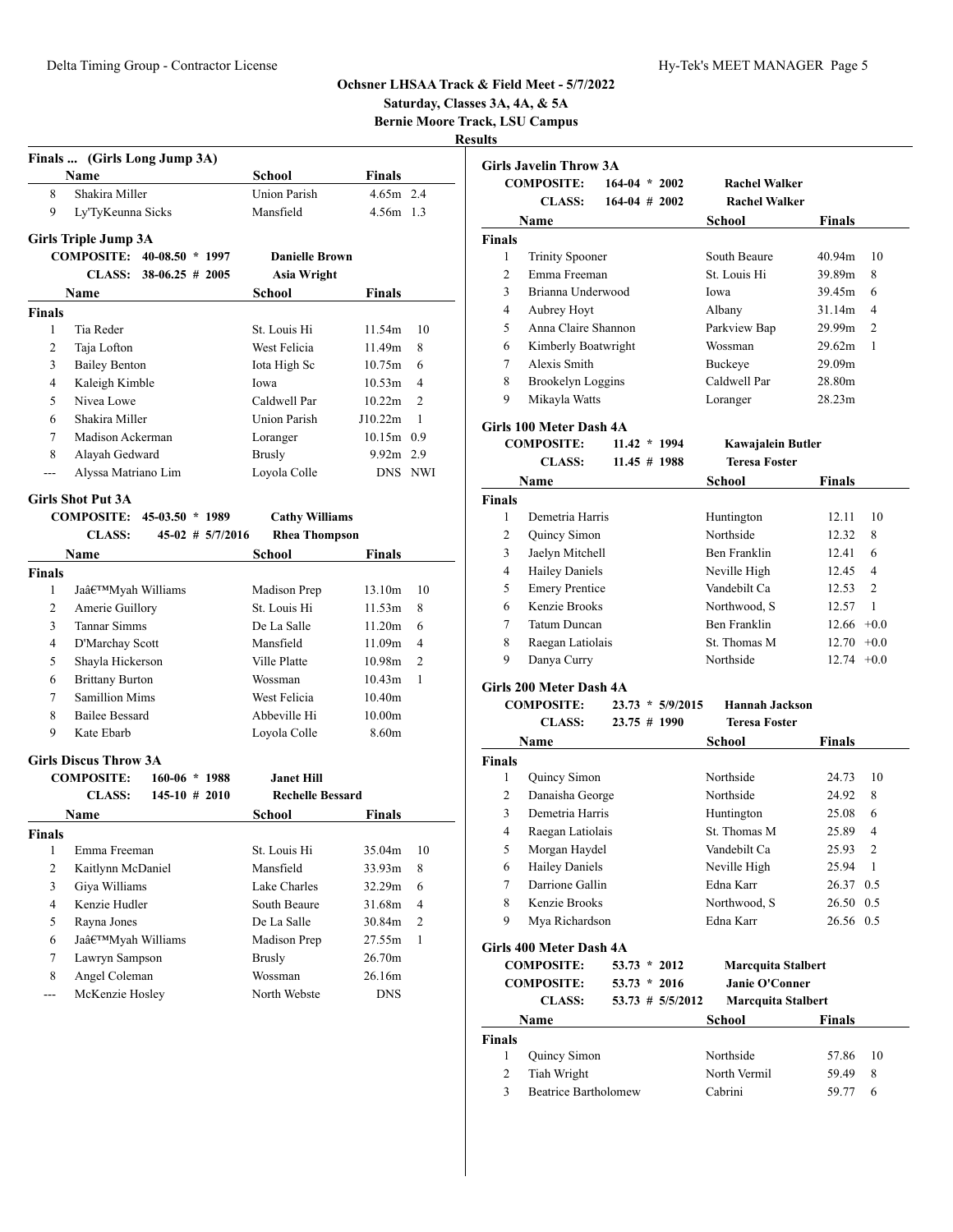**Saturday, Classes 3A, 4A, & 5A Bernie Moore Track, LSU Campus**

| Finals  (Girls 400 Meter Dash 4A)          |                        |              |                         |               |                |
|--------------------------------------------|------------------------|--------------|-------------------------|---------------|----------------|
|                                            |                        |              |                         |               |                |
| Name                                       |                        | School       |                         | <b>Finals</b> |                |
| Sarah Daniels<br>4                         |                        | Morgan City  |                         | 1:00.26       | $\overline{4}$ |
| 5<br>Jaleah Netter                         |                        | Warren Easto |                         | 1:00.27       | 2              |
| 6<br>Abbigale Landry                       |                        | Teurlings Ca |                         | 1:00.88       | 1              |
| 7<br>Tayler Southern                       |                        | Franklin Par |                         | 1:01.68       |                |
| 8<br>Makalah Clark                         |                        | Franklin Par |                         | 1:01.96       |                |
| 9<br>Ariyah Green                          |                        | Leesville    |                         | 1:02.54       |                |
| Girls 800 Meter Run 4A                     |                        |              |                         |               |                |
|                                            |                        |              |                         |               |                |
| <b>COMPOSITE:</b>                          | $2:12.04 * 5/10/2014$  |              | <b>Chelsey Jones</b>    |               |                |
| <b>CLASS:</b>                              | 2:14.49 # 1989         |              | <b>Shannon Cox</b>      |               |                |
| <b>Name</b>                                |                        | School       |                         | <b>Finals</b> |                |
| <b>Finals</b>                              |                        |              |                         |               |                |
| 1<br>Brynn Kelso                           |                        | Vandebilt Ca |                         | 2:20.79       | 10             |
| 1:10.129 (1:10.129)                        | 2:20.781 (1:10.652)    |              |                         |               |                |
| 2<br><b>Aldany Dupree</b>                  |                        | Plaquemine   |                         | 2:22.09       | 8              |
| 1:10.472(1:10.472)                         | 2:22.081 (1:11.609)    |              |                         |               |                |
| <b>Alexis Esteves</b><br>3                 |                        | Warren Easto |                         | 2:22.69       | 6              |
| 1:10.132(1:10.132)                         | 2:22.682 (1:12.550)    |              |                         |               |                |
| 4<br>Kori Dupree                           |                        | Edna Karr    |                         | 2:23.46       | 4              |
| 1:09.561(1:09.561)                         | 2:23.458 (1:13.897)    |              |                         |               |                |
| 5<br>Lina Mills-Zacapa                     |                        | Leesville    |                         | 2:24.94       | 2              |
| 1:10.455(1:10.455)                         | 2:24.936 (1:14.481)    |              |                         |               |                |
| Kiara Spiller<br>6                         |                        | Istrouma     |                         | 2:29.32       | 1              |
| 1:09.806 (1:09.806)                        | 2:29.312 (1:19.506)    |              |                         |               |                |
| 7<br>Alaysha Veal                          |                        | Northside    |                         | 2:33.28       |                |
| 1:10.660(1:10.660)                         | 2:33.271 (1:22.611)    |              |                         |               |                |
| 8<br>Mariah Tilley                         |                        | Northwood, S |                         | 2:35.83       |                |
| 1:12.554 (1:12.554)                        | 2:35.823 (1:23.269)    |              |                         |               |                |
| 9<br>Shyann McCmmings                      |                        | Leesville    |                         | 2:36.26       |                |
| 1:11.855(1:11.855)                         | 2:36.257 (1:24.402)    |              |                         |               |                |
|                                            |                        |              |                         |               |                |
| Girls 1600 Meter Run 4A                    |                        |              |                         |               |                |
| <b>COMPOSITE:</b>                          | $4:56.04 * 5/7/2011$   |              | <b>Kaitlin Flattman</b> |               |                |
| <b>CLASS:</b>                              | $4:56.04$ # $5/7/2011$ |              | <b>Kaitlin Flattman</b> |               |                |
| <b>Name</b>                                |                        | School       |                         | Finals        |                |
| <b>Finals</b>                              |                        |              |                         |               |                |
| Ella Chesnut<br>1                          |                        | Vandebilt Ca |                         | 5:06.92       | 10             |
|                                            |                        |              | 3:52.226 (1:18.692)     |               |                |
| 1:15.063(1:15.063)                         | 2:33.534 (1:18.471)    |              |                         |               |                |
| 5:06.911 (1:14.685)                        |                        |              |                         |               |                |
| Brynn Kelso<br>$\overline{2}$              |                        | Vandebilt Ca |                         | 5:11.63       | 8              |
| 1:16.151(1:16.151)                         | 2:35.494 (1:19.343)    |              | 3:54.950 (1:19.456)     |               |                |
| 5:11.621 (1:16.672)                        |                        |              |                         |               |                |
| 3<br>Angelle Dupuis                        |                        | Teurlings Ca |                         | 5:14.70       | 6              |
| 1:16.509 (1:16.509)                        | 2:35.253 (1:18.744)    |              | 3:55.086 (1:19.833)     |               |                |
| 5:14.694 (1:19.609)                        |                        |              |                         |               |                |
| 4                                          |                        |              |                         |               | 4              |
| Lina Mills-Zacapa                          |                        | Leesville    |                         | 5:30.68       |                |
| 1:17.167(1:17.167)                         | 2:37.462 (1:20.295)    |              | 4:02.362 (1:24.900)     |               |                |
| 5:30.677 (1:28.315)                        |                        |              |                         |               |                |
| Fiona Collins<br>5                         |                        | Ben Franklin |                         | 5:46.44       | 2              |
| 1:19.970 (1:19.970)<br>5:46.436 (1:26.224) | 2:49.765 (1:29.795)    |              | 4:20.212 (1:30.447)     |               |                |

| 6   | Sayla Fogos                                 | St. Michael                                 | 5:56.82                         | 1  |
|-----|---------------------------------------------|---------------------------------------------|---------------------------------|----|
|     | 1:22.960 (1:22.960)                         | 2:50.216 (1:27.256)                         | 4:21.202 (1:30.986)             |    |
|     | 5:56.815 (1:35.613)                         |                                             |                                 |    |
| 7   | Comora Davis                                | Plaquemine                                  | 6:10.86                         |    |
|     | 1:16.032(1:16.032)                          | 2:44.764 (1:28.732)                         | 4:25.566 (1:40.802)             |    |
|     | 6:10.852(1:45.286)                          |                                             |                                 |    |
| 8   | Kayla Ballard                               |                                             | Caddo Magnet<br>6:15.41         |    |
|     | 1:24.705 (1:24.705)                         | 3:02.033 (1:37.328)                         | 4:40.050 (1:38.017)             |    |
|     | 6:15.401 (1:35.351)                         |                                             |                                 |    |
| 9   | Kenna Pettigrew                             |                                             | Caddo Magnet<br>6:25.34         |    |
|     | 1:27.150(1:27.150)                          | 3:03.514(1:36.364)                          | 4:43.381 (1:39.867)             |    |
|     | 6:25.336 (1:41.955)                         |                                             |                                 |    |
|     | ls 3200 Meter Run 4A                        |                                             |                                 |    |
|     | <b>COMPOSITE:</b>                           | $10:25.18 * 5/7/2011$                       | <b>Kaitlin Flattman</b>         |    |
|     | <b>CLASS:</b>                               | $10:25.18$ # $5/7/2011$                     | Kaitlin Flattmann               |    |
|     | Name                                        | School                                      | Finals                          |    |
| als |                                             |                                             |                                 |    |
| 1   | Ella Chesnut                                | Vandebilt Ca                                | 11:05.16                        | 10 |
|     | 1:20.631 (1:20.631)                         | 2:44.348 (1:23.717)                         | 4:08.703 (1:24.355)             |    |
|     | 5:33.130 (1:24.427)<br>9:46.986 (1:23.706)  | 6:58.591(1:25.461)<br>11:05.155(1:18.170)   | 8:23.280 (1:24.689)             |    |
|     |                                             | Leesville                                   | 11:53.95                        | 8  |
| 2   | Lina Mills-Zacapa<br>1:21.065(1:21.065)     | 2:44.626 (1:23.561)                         | 4:09.193 (1:24.567)             |    |
|     | 5:34.012 (1:24.819)                         | 7:06.838 (1:32.826)                         | 8:46.241 (1:39.403)             |    |
|     | 10:25.107 (1:38.866)                        | 11:53.942 (1:28.836)                        |                                 |    |
| 3   | Logan Hamilton                              | Vandebilt Ca                                | 12:01.76                        | 6  |
|     | 1:26.393 (1:26.393)                         | 2:58.001 (1:31.608)                         | 4:29.280 (1:31.279)             |    |
|     | 6:01.169 (1:31.889)                         | 7:34.644 (1:33.475)                         | 9:09.648 (1:35.004)             |    |
|     | 10:42.707 (1:33.059)                        | 12:01.752 (1:19.046)                        |                                 |    |
| 4   | Angelle Dupuis                              | Teurlings Ca                                | 12:03.80                        | 4  |
|     | 1:26.104(1:26.104)                          | 2:57.650 (1:31.546)                         | 4:28.970 (1:31.320)             |    |
|     | 6:01.667 (1:32.697)                         | 7:34.296 (1:32.629)                         | 9:09.337 (1:35.041)             |    |
|     | 10:42.470 (1:33.133)                        | 12:03.800 (1:21.330)                        |                                 |    |
| 5   | Lexi Guidry                                 | Teurlings Ca                                | 12:51.14                        | 2  |
|     | 1:27.225(1:27.225)                          | 2:59.247 (1:32.022)                         | 4:34.604 (1:35.357)             |    |
|     | 6:11.899 (1:37.295)                         | 7:50.589 (1:38.690)                         | 9:31.216 (1:40.627)             |    |
|     | 11:11.760 (1:40.544)                        | 12:51.139 (1:39.380)                        |                                 |    |
| 6   | Sayla Fogos                                 | St. Michael                                 | 13:06.97                        | 1  |
|     | 1:33.560 (1:33.560)                         | 3:09.158 (1:35.598)                         | 4:47.001 (1:37.843)             |    |
|     | 6:26.270 (1:39.269)<br>11:34.591 (1:43.273) | 8:07.402 (1:41.132)<br>13:06.968 (1:32.378) | 9:51.318 (1:43.916)             |    |
|     |                                             |                                             |                                 |    |
| 7   | Presley Lang<br>1:27.640 (1:27.640)         | St. Scholast<br>3:01.671 (1:34.031)         | 13:17.98<br>4:39.396 (1:37.725) |    |
|     | 6:21.939 (1:42.543)                         | 8:04.904 (1:42.965)                         | 9:50.706 (1:45.802)             |    |
|     | 11:35.907 (1:45.201)                        | 13:17.975 (1:42.069)                        |                                 |    |
| 8   | Kayla Ballard                               |                                             | Caddo Magnet<br>13:43.90        |    |
|     | 1:32.999 (1:32.999)                         | 3:12.067 (1:39.068)                         | 4:54.238 (1:42.171)             |    |
|     | 6:40.744 (1:46.506)                         | 8:28.634 (1:47.890)                         | 10:17.836 (1:49.202)            |    |
|     | 12:06.729 (1:48.893)                        | 13:43.900 (1:37.172)                        |                                 |    |
| 9   | Kenna Pettigrew                             |                                             | Caddo Magnet<br>14:18.41        |    |
|     | 1:34.522 (1:34.522)                         | 3:15.993 (1:41.471)                         | 4:59.599 (1:43.606)             |    |
|     | 6:49.765 (1:50.166)                         | 8:41.861 (1:52.096)                         | 10:36.343 (1:54.482)            |    |
|     | 12:29.969 (1:53.626)                        | 14:18.409 (1:48.441)                        |                                 |    |
|     |                                             |                                             |                                 |    |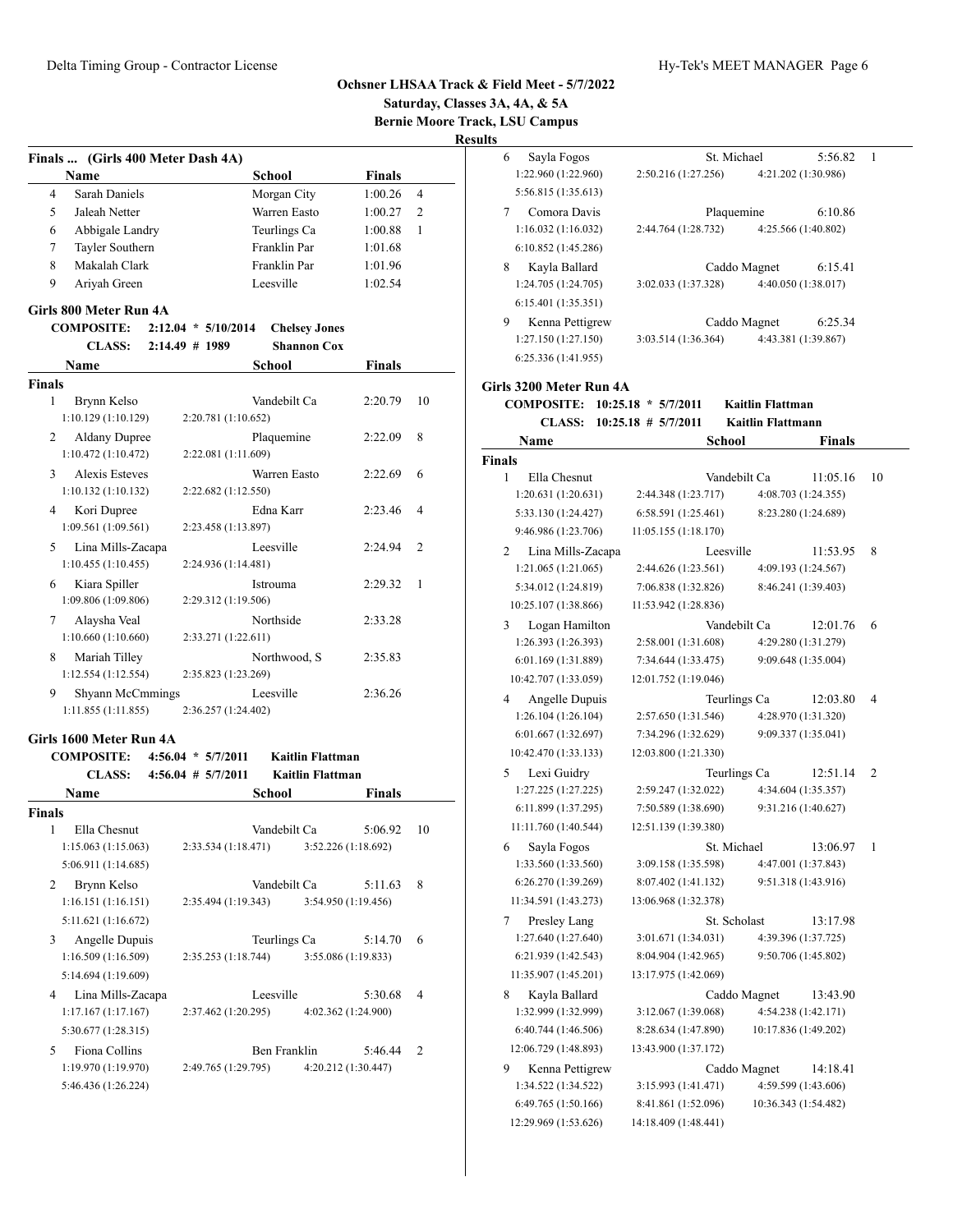**Saturday, Classes 3A, 4A, & 5A**

**Bernie Moore Track, LSU Campus**

|                    | <b>Girls 100 Meter Hurdles 4A</b>         |                |                      |                    |                       |               |                |
|--------------------|-------------------------------------------|----------------|----------------------|--------------------|-----------------------|---------------|----------------|
|                    | <b>COMPOSITE:</b>                         | $13.39 * 2019$ |                      |                    | <b>Alia Armstrong</b> |               |                |
|                    | <b>CLASS:</b>                             |                | $14.01$ # 5/8/2010   | <b>Kim Francis</b> |                       |               |                |
|                    | <b>Name</b>                               |                |                      | <b>School</b>      |                       | <b>Finals</b> |                |
| <b>Finals</b>      |                                           |                |                      |                    |                       |               |                |
| 1                  | Demetria Harris                           |                |                      | Huntington         |                       | 14.49         | 10             |
| 2                  | Jalah Bordelon                            |                |                      | LaGrange           |                       | 15.46         | 8              |
| 3                  | Catina Davenport                          |                |                      | Huntington         |                       | 15.54         | 6              |
| 4                  | Madison Flugence                          |                |                      | <b>Beau Chene</b>  |                       | 15.78         | $\overline{4}$ |
| 5                  | Emma Prieto                               |                |                      | St. Scholast       |                       | 16.49         | $\overline{c}$ |
| 6                  | Meritt Doyle                              |                |                      | Vandebilt Ca       |                       | 16.65         | 1              |
| 7                  | LaDaisy LaFrance                          |                |                      | New Orleans        |                       | 16.78 0.9     |                |
| 8                  | Jacquel Williams                          |                |                      | Cecilia            |                       | 17.25 0.9     |                |
| 9                  | Mariah Heard                              |                |                      | <b>Bastrop</b>     |                       | 17.29 0.9     |                |
|                    | <b>Girls 300 Meter Hurdles 4A</b>         |                |                      |                    |                       |               |                |
|                    | <b>COMPOSITE:</b>                         | $42.60 * 2019$ |                      |                    | <b>Alia Armstrong</b> |               |                |
|                    | <b>CLASS:</b>                             |                | $43.05$ # $5/8/2010$ | <b>Kim Francis</b> |                       |               |                |
|                    | <b>Name</b>                               |                |                      | School             |                       | Finals        |                |
| <b>Finals</b>      |                                           |                |                      |                    |                       |               |                |
| 1                  | Jalah Bordelon                            |                |                      | LaGrange           |                       | 46.31         | 10             |
| 2                  | Asyia Blount                              |                |                      | Helen Cox          |                       | 46.89         | 8              |
| 3                  | LaDaisy LaFrance                          |                |                      | New Orleans        |                       | 47.96         | 6              |
| 4                  | Genesis Lee                               |                |                      | Salmen             |                       | 48.02         | $\overline{4}$ |
| 5                  | Jahnisha Campbell                         |                |                      | North Vermil       |                       | 48.36         | $\overline{c}$ |
| 6                  | Amelie Dupuis                             |                |                      | Teurlings Ca       |                       | 51.86         | 1              |
| 7                  | Catina Davenport                          |                |                      | Huntington         |                       | 52.03         |                |
| 8                  | Za'Rieah Foster                           |                |                      | Leesville          |                       | 52.90         |                |
| 9                  | Jocelyn Seekford                          |                |                      | North DeSoto       |                       | 53.77         |                |
|                    |                                           |                |                      |                    |                       |               |                |
|                    |                                           |                |                      |                    |                       |               |                |
|                    | Girls 4x100 Meter Relay 4A                |                |                      |                    |                       |               |                |
|                    | <b>COMPOSITE:</b>                         | $46.82 * 1999$ |                      |                    |                       |               |                |
|                    | T.Lathan, M.Nelson, K.Perkins, A.Griffin  |                |                      |                    |                       |               |                |
|                    | <b>CLASS:</b>                             | 47.13 # 1996   |                      |                    |                       |               |                |
|                    | N.Alexander, E.Burrell, J.Ellis, D.Parker |                |                      |                    |                       |               |                |
|                    | Team                                      |                |                      | Relay              |                       | Finals        |                |
|                    |                                           |                |                      |                    |                       |               |                |
| 1                  | Northside                                 |                |                      | A                  |                       | 48.51         |                |
|                    | 1) Danya Curry                            |                |                      |                    | 2) Makala Thibodeaux  |               |                |
|                    | 3) Zirra Wilson                           |                |                      |                    | 4) Danaisha George    |               |                |
| 2                  | <b>Breaux Bridge</b>                      |                |                      | А                  |                       | 48.90         | 8              |
|                    | 1) Ansleigh Williams                      |                |                      |                    | 2) Marli Goodie       |               |                |
|                    | 3) Jaylen Stevens                         |                |                      |                    | 4) Ja'niya Mouton     |               |                |
| 3                  | Neville High School                       |                |                      | А                  |                       | 49.43         | 6              |
|                    | 1) Mya Kelly                              |                |                      |                    | 2) Haylei Sonia       |               |                |
|                    | 3) Mallory Washington                     |                |                      |                    | 4) Hailey Daniels     |               |                |
| 4                  | Vandebilt Catholic                        |                |                      | А                  |                       | 49.62         | 4              |
|                    | 1) Gabrielle Campbell                     |                |                      |                    | 2) Sydney Becker      |               |                |
|                    | 3) Emery Prentice                         |                |                      |                    | 4) Morgan Haydel      |               |                |
| <b>Finals</b><br>5 | George Washi<br>1) Amyra Washington       |                |                      | А                  | 2) Tarajah Horn       | 49.63         | 10<br>2        |

| uits          |                                        |                     |                        |               |    |
|---------------|----------------------------------------|---------------------|------------------------|---------------|----|
| 6             | Opelousas                              | А                   |                        | 49.87         | 1  |
|               | 1) Ashanti Lastrapes                   |                     | 2) Angel Charles       |               |    |
|               | 3) Maya Jackson                        |                     | 4) Ashthonney Malveaux |               |    |
| 7             | <b>Ben Franklin</b>                    | А                   |                        | 50.42         |    |
|               | 1) Tatum Duncan                        |                     | 2) Kaiya Glaude        |               |    |
|               | 3) Jaelyn Mitchell                     |                     | 4) Molly Talbot        |               |    |
| 8             | Huntington                             | А                   |                        | 50.62         |    |
|               | 1) Kayla Taylor                        |                     | 2) A'Jamea Lyles       |               |    |
|               | 3) Kalea Dean                          |                     | 4) Samantha Taylor     |               |    |
| 9             | Franklin Parish                        | А                   |                        | 51.52         |    |
|               | 1) Zarriah Goldman                     |                     | 2) Alissa Shaw         |               |    |
|               | 3) Catherine Harden                    |                     | 4) Aamirah Thomas      |               |    |
|               |                                        |                     |                        |               |    |
|               | Girls 4x200 Meter Relay 4A             |                     |                        |               |    |
|               | <b>COMPOSITE:</b>                      | $1:37.92 * 2002$    | <b>BATON ROUGE 2</b>   |               |    |
|               | C Taylor, B Harris, K Rosby, K Taylor  |                     |                        |               |    |
|               | <b>CLASS:</b>                          | $1:38.12 \# 1996$   |                        |               |    |
|               | E.Burrell, J.Ellis, B.Hurst, D.Parker  |                     |                        |               |    |
|               | Team                                   | Relay               |                        | <b>Finals</b> |    |
| <b>Finals</b> |                                        |                     |                        |               |    |
| $\mathbf{1}$  | Northside                              | А                   |                        | 1:40.65       | 10 |
|               | 1) Danaisha George                     |                     | 2) Danya Curry         |               |    |
|               | 3) Zirra Wilson                        |                     | 4) Quincy Simon        |               |    |
|               | 47.609 (47.609)                        | 1:41.224 (53.615)   |                        |               |    |
| 2             | <b>Breaux Bridge</b>                   | А                   |                        | 1:43.81       | 8  |
|               | 1) Ansleigh Williams                   |                     | 2) Marli Goodie        |               |    |
|               | 3) Jaylen Stevens                      |                     | 4) Ja'niya Mouton      |               |    |
|               | 46.096 (46.096)                        | 1:45.270 (59.174)   |                        |               |    |
| 3             | Ben Franklin                           | A                   |                        | 1:44.63       | 6  |
|               | 1) Jaelyn Mitchell                     |                     | 2) Kaiya Glaude        |               |    |
|               | 3) Sarah Christopher                   |                     | 4) Tatum Duncan        |               |    |
|               | 47.769 (47.769)                        | 1:45.289 (57.520)   |                        |               |    |
| 4             | Neville High School                    | A                   |                        | 1:46.15       | 4  |
|               | 1) Mya Kelly                           |                     | 2) Haylei Sonia        |               |    |
|               | 3) Mallory Washington                  |                     | 4) Hailey Daniels      |               |    |
|               | 52.146 (52.146)                        | 1:46.584 (54.438)   |                        |               |    |
| 5             | Warren Easton                          | А                   |                        | 1:46.94       | 2  |
|               | 1) Alexis Esteves                      |                     | 2) Eliyah Williams     |               |    |
|               | 3) Jaleah Netter                       |                     | 4) Aklyah Joseph       |               |    |
|               | 52.044 (52.044)                        | 1:47.312 (55.268)   |                        |               |    |
|               |                                        |                     |                        |               |    |
| 6             | St. Thomas More<br>1) Addison Leblanc  | А                   |                        | 1:47.70       | 1  |
|               |                                        |                     | 2) Ani Domingue        |               |    |
|               | 3) Raegan Latiolais<br>46.133 (46.133) | 1:50.095 (1:03.962) | 4) Mary-Ainsley Alack  |               |    |
|               |                                        |                     |                        |               |    |
| 7             | Huntington                             | А                   |                        | 1:48.23       |    |
|               | 1) Nijeh Grant                         |                     | 2) Kalea Dean          |               |    |
|               | 3) Shuntianna Ellis                    |                     | 4) Samantha Taylor     |               |    |
|               | 46.898 (46.898)                        | 1:50.362 (1:03.464) |                        |               |    |
| 8             | Edna Karr                              | А                   |                        | 1:48.44       |    |
|               | 1) Mya Richardson                      |                     | 2) Laila Johnson       |               |    |
|               | 3) Kori Dupree                         |                     | 4) Darrione Gallin     |               |    |
|               | 49.618 (49.618)                        | 1:48.724 (59.106)   |                        |               |    |
|               |                                        |                     |                        |               |    |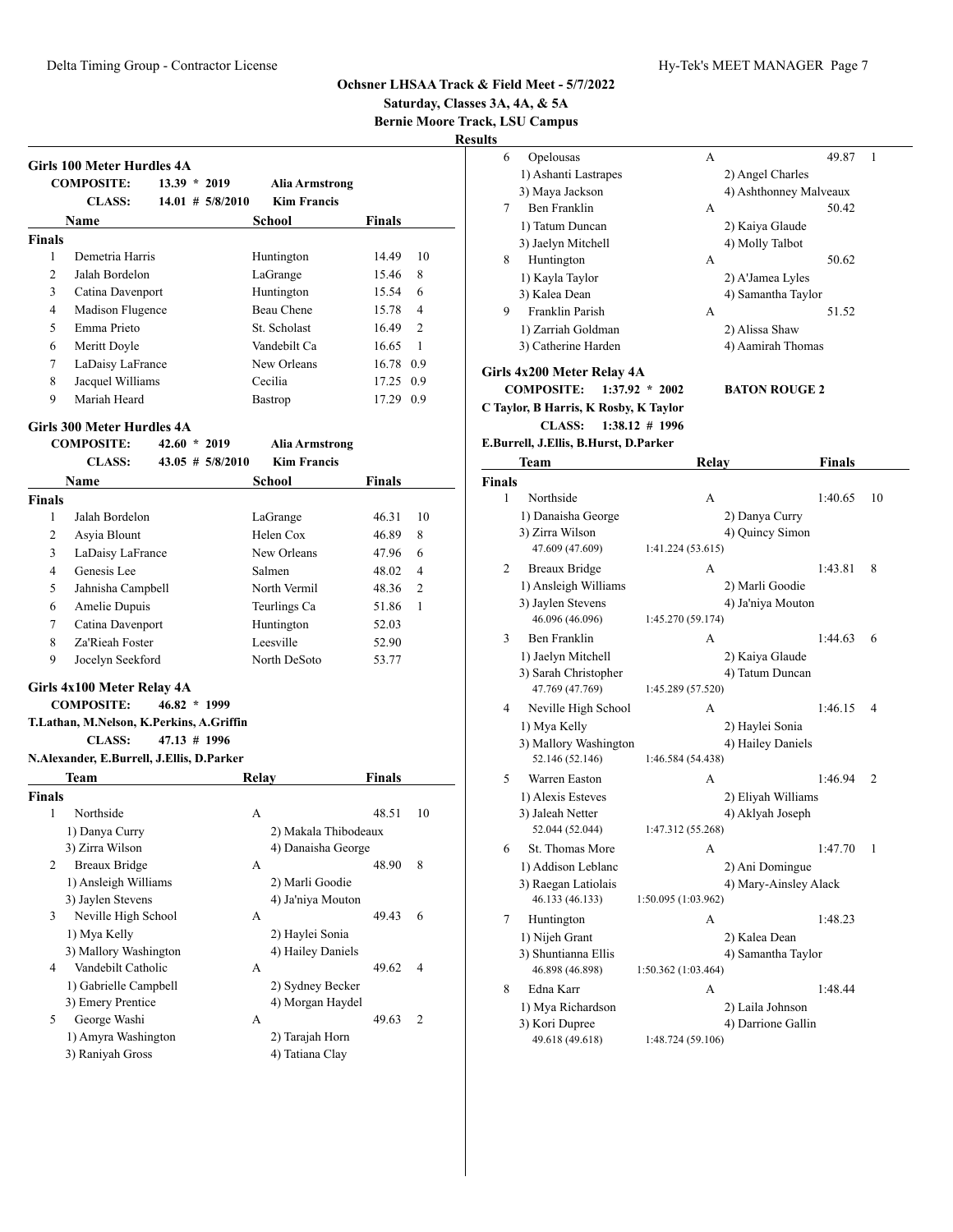|                    |                                                                                                             |                                                              |                          |                | Saturday, Classes 3A, 4A, & 5A<br><b>Bernie Moore Track, LSU Campus</b><br><b>Results</b> |                                                                                                                                |                                               |                                                |                |
|--------------------|-------------------------------------------------------------------------------------------------------------|--------------------------------------------------------------|--------------------------|----------------|-------------------------------------------------------------------------------------------|--------------------------------------------------------------------------------------------------------------------------------|-----------------------------------------------|------------------------------------------------|----------------|
|                    |                                                                                                             |                                                              |                          |                | 9                                                                                         | DeRidder                                                                                                                       | А                                             | 4:32.39                                        |                |
|                    | Finals  (Girls 4x200 Meter Relay 4A)                                                                        |                                                              |                          |                |                                                                                           | 1) De'Miya Upshaw                                                                                                              |                                               | 2) Taylor Cooley                               |                |
| 9                  | <b>Team</b><br>Leesville                                                                                    | Relay<br>A                                                   | <b>Finals</b><br>1:48.53 |                |                                                                                           | 3) Jalisa Caraway                                                                                                              |                                               | 4) Rebekah Graves                              |                |
|                    | 1) Ariyah Green                                                                                             | 2) Za'Rieah Foster                                           |                          |                |                                                                                           | 1:06.119(1:06.119)                                                                                                             | 2:12.252 (1:06.133)                           | 3:23.928 (1:11.676)                            |                |
|                    | 3) Monica Ortiz                                                                                             |                                                              | 4) Shyann McCmmings      |                |                                                                                           | 4:32.387 (1:08.459)                                                                                                            |                                               |                                                |                |
|                    | 56.486 (56.486)                                                                                             | 1:48.867 (52.381)                                            |                          |                |                                                                                           | Girls 4x800 Meter Relay 4A                                                                                                     |                                               |                                                |                |
|                    | Girls 4x400 Meter Relay 4A<br><b>COMPOSITE:</b><br>I.Anderson, B Harris, K Rosby, K Taylor<br><b>CLASS:</b> | $3:47.38 * 2002$<br><b>BATON ROUGE 2</b><br>$3:50.77$ # 1986 |                          |                |                                                                                           | <b>COMPOSITE:</b><br>A Touchard, C Chehardy, D Howard, A Huffman<br><b>CLASS:</b><br>L Hamilton, B Kelso, E Chesnut, L Seibert | $9:44.37 * 5/4/2019$<br>$9:50.63 \# 5/8/2021$ | Mandeville<br><b>Vandebilt Catholic</b>        |                |
|                    | D.Riley, S.Hunter, W.Nicholson, T. Arrington                                                                |                                                              |                          |                |                                                                                           | Team                                                                                                                           | Relav                                         | <b>Finals</b>                                  |                |
|                    | Team                                                                                                        | Relay                                                        | <b>Finals</b>            |                | <b>Finals</b>                                                                             |                                                                                                                                |                                               |                                                |                |
|                    |                                                                                                             |                                                              |                          |                | 1                                                                                         | Vandebilt Catholic                                                                                                             | A                                             | 9:52.28                                        | 10             |
| <b>Finals</b><br>1 | Northside                                                                                                   | A                                                            | 4:02.58                  | 10             |                                                                                           | 1) Logan Hamilton                                                                                                              |                                               | 2) Ella Chesnut                                |                |
|                    | 1) Zirra Wilson                                                                                             | 2) Alaysha Veal                                              |                          |                |                                                                                           | 3) Brynn Kelso                                                                                                                 |                                               | 4) Laura Seibert                               |                |
|                    | 3) Makyra Thibodeaux                                                                                        | 4) Danaisha George                                           |                          |                |                                                                                           | 1:09.965 (1:09.965)                                                                                                            | 2:27.467 (1:17.502)                           | 3:38.142 (1:10.675)                            |                |
|                    | 57.948 (57.948)                                                                                             | 2:01.597 (1:03.649)                                          | 3:04.280 (1:02.683)      |                |                                                                                           | 4:50.808 (1:12.666)                                                                                                            | 6:00.565 (1:09.757)                           | 7:16.925(1:16.360)                             |                |
|                    | 4:02.571 (58.291)                                                                                           |                                                              |                          |                |                                                                                           | 8:32.093 (1:15.168)                                                                                                            | 9:52.275 (1:20.182)                           |                                                |                |
| 2                  | Vandebilt Catholic                                                                                          | A                                                            | 4:06.46                  | 8              | 2                                                                                         | Teurlings Catholic                                                                                                             | A                                             | 10:00.10                                       | - 8            |
|                    | 1) Gemi Detillier                                                                                           | 2) Brynn Kelso                                               |                          |                |                                                                                           | 1) Lexi Guidry                                                                                                                 |                                               | 2) Lanie Benoit                                |                |
|                    | 3) Sydney Becker                                                                                            | 4) Morgan Haydel                                             |                          |                |                                                                                           | 3) Paige Broussard                                                                                                             |                                               | 4) Angelle Dupuis                              |                |
|                    | 59.745 (59.745)                                                                                             | 2:03.600 (1:03.855)                                          | 3:06.495 (1:02.895)      |                |                                                                                           | 1:10.384(1:10.384)                                                                                                             | 2:32.709 (1:22.325)                           | 3:43.766 (1:11.057)                            |                |
|                    | 4:06.454 (59.960)                                                                                           |                                                              |                          |                |                                                                                           | 5:04.319 (1:20.553)                                                                                                            | 6:18.327 (1:14.008)                           | 7:40.128 (1:21.801)                            |                |
| 3                  | Edna Karr                                                                                                   | A                                                            | 4:08.19                  | 6              |                                                                                           | 8:49.187 (1:09.059)                                                                                                            | 10:00.092 (1:10.906)                          |                                                |                |
|                    | 1) Laila Johnson                                                                                            | 2) Kori Dupree                                               |                          |                | 3                                                                                         | St. Scholastica                                                                                                                | А                                             | 10:29.20                                       | -6             |
|                    | 3) Mya Richardson                                                                                           | 4) Kylie Henry                                               |                          |                |                                                                                           | 1) Elaine Oggs                                                                                                                 |                                               | 2) Kendall Kessler                             |                |
|                    | 1:00.996 (1:00.996)                                                                                         | 2:02.509 (1:01.513)                                          | 3:06.596 (1:04.087)      |                |                                                                                           | 3) Ella Showalter                                                                                                              |                                               | 4) Camille Duvernay                            |                |
|                    | 4:08.184 (1:01.589)                                                                                         |                                                              |                          |                |                                                                                           | 1:12.413(1:12.413)                                                                                                             | 2:33.014 (1:20.601)                           | 3:48.945 (1:15.931)                            |                |
| 4                  | Teurlings Catholic                                                                                          | A                                                            | 4:12.97                  | $\overline{4}$ |                                                                                           | 5:09.160 (1:20.215)                                                                                                            | 6:22.658 (1:13.498)                           | 7:48.781 (1:26.123)                            |                |
|                    | 1) Amelie Dupuis                                                                                            | 2) Lanie Benoit                                              |                          |                |                                                                                           | 9:05.276 (1:16.495)                                                                                                            | 10:29.192 (1:23.917)                          |                                                |                |
|                    | 3) Abbigale Landry                                                                                          | 4) Lexi Guidry                                               |                          |                | 4                                                                                         | Leesville                                                                                                                      | A                                             | 10:29.83                                       | $\overline{4}$ |
|                    | 58.627 (58.627)                                                                                             | 2:06.268 (1:07.641)                                          | 3:13.076 (1:06.808)      |                |                                                                                           | 1) Shyann McCmmings                                                                                                            |                                               | 2) Lina Mills-Zacapa                           |                |
|                    | 4:12.963 (59.887)                                                                                           |                                                              |                          |                |                                                                                           | 3) LaMayah Lake                                                                                                                |                                               | 4) Blyss Ault                                  |                |
| 5                  | North DeSoto                                                                                                | A                                                            | 4:14.32                  | 2              |                                                                                           | 1:11.111(1:11.111)                                                                                                             | 2:31.312 (1:20.201)                           | 3:50.856 (1:19.544)                            |                |
|                    | 1) Makatelyn Graham                                                                                         | 2) Madison Pender                                            |                          |                |                                                                                           | 5:17.321 (1:26.465)                                                                                                            | 6:36.347 (1:19.026)                           | 8:04.692 (1:28.345)                            |                |
|                    | 3) Quetariona Johnson<br>59.650 (59.650)                                                                    | 4) Kylee Cosby<br>2:08.805 (1:09.155)                        | 3:11.151 (1:02.346)      |                |                                                                                           | 9:15.888 (1:11.196)                                                                                                            | 10:29.826 (1:13.938)                          |                                                |                |
|                    | 4:14.319 (1:03.168)                                                                                         |                                                              |                          |                | 5                                                                                         | Lusher Charter                                                                                                                 | А                                             | $10:32.31$ 2                                   |                |
|                    |                                                                                                             |                                                              |                          |                |                                                                                           | 1) Nahema Dumouteil                                                                                                            |                                               | 2) Mia Mahony                                  |                |
| 6                  | Cecilia<br>1) Riley Alexander                                                                               | A<br>2) Ja'Kara Belizaire                                    | 4:16.63                  | $\overline{1}$ |                                                                                           | 3) Arianna Moody<br>1:08.999 (1:08.999)                                                                                        | 2:30.388 (1:21.389)                           | 4) Jacqueline Perlstein<br>3:54.414 (1:24.026) |                |
|                    | 3) Jacquel Williams                                                                                         | 4) Darianna Briscoe                                          |                          |                |                                                                                           |                                                                                                                                |                                               |                                                |                |
|                    | 1:06.154(1:06.154)                                                                                          | 2:12.035 (1:05.881)                                          | 3:14.857 (1:02.822)      |                |                                                                                           | 5:26.058 (1:31.644)<br>9:15.795 (1:10.849)                                                                                     | 6:40.661 (1:14.603)<br>10:32.304 (1:16.510)   | 8:04.946 (1:24.285)                            |                |
|                    | 4:16.629 (1:01.773)                                                                                         |                                                              |                          |                |                                                                                           |                                                                                                                                |                                               |                                                |                |
| 7                  | Ben Franklin                                                                                                | A                                                            | 4:17.68                  |                | 6                                                                                         | St. Thomas More                                                                                                                | А                                             | 10:53.94 1                                     |                |
|                    | 1) Sarah Christopher                                                                                        | 2) Reagan Deterville                                         |                          |                |                                                                                           | 1) Sere Mocek<br>3) Abigail Landry                                                                                             |                                               | 2) Laura Grace Hardy<br>4) Izzy Carter         |                |
|                    | 3) Fiona Collins                                                                                            | 4) Maddie Scott                                              |                          |                |                                                                                           | 1:12.681(1:12.681)                                                                                                             | 2:37.551 (1:24.870)                           | 3:55.379 (1:17.828)                            |                |
|                    | 1:00.517(1:00.517)                                                                                          | 2:07.166 (1:06.649)                                          | 3:11.739 (1:04.573)      |                |                                                                                           | 5:23.655 (1:28.276)                                                                                                            | 6:45.595 (1:21.940)                           | 8:09.615 (1:24.020)                            |                |
|                    | 4:17.673 (1:05.935)                                                                                         |                                                              |                          |                |                                                                                           | 9:24.583 (1:14.968)                                                                                                            | 10:53.932 (1:29.350)                          |                                                |                |
| 8                  | Leesville                                                                                                   | A                                                            | 4:17.84                  |                | 7                                                                                         | Caddo Magnet                                                                                                                   | А                                             | 11:02.20                                       |                |
|                    | 1) Za'Rieah Foster                                                                                          | 2) Monica Ortiz                                              |                          |                |                                                                                           | 1) Grace Kerney                                                                                                                |                                               | 2) Catherine McElroy                           |                |
|                    | 3) Shyann McCmmings                                                                                         | 4) Ariyah Green                                              |                          |                |                                                                                           | 3) Kenna Pettigrew                                                                                                             |                                               | 4) Elizabeth Runnels                           |                |
|                    | 1:04.115(1:04.115)                                                                                          | 2:11.122 (1:07.007)                                          | 3:15.360 (1:04.238)      |                |                                                                                           | 1:13.875(1:13.875)                                                                                                             | 2:43.206 (1:29.331)                           | 4:05.934 (1:22.728)                            |                |
|                    | 4:17.838 (1:02.479)                                                                                         |                                                              |                          |                |                                                                                           | 5:33.817 (1:27.883)                                                                                                            | 6:55.298 (1:21.481)                           | 8:22.643 (1:27.345)                            |                |
|                    |                                                                                                             |                                                              |                          |                |                                                                                           | 9:39.365 (1:16.722)                                                                                                            | 11:02.193 (1:22.829)                          |                                                |                |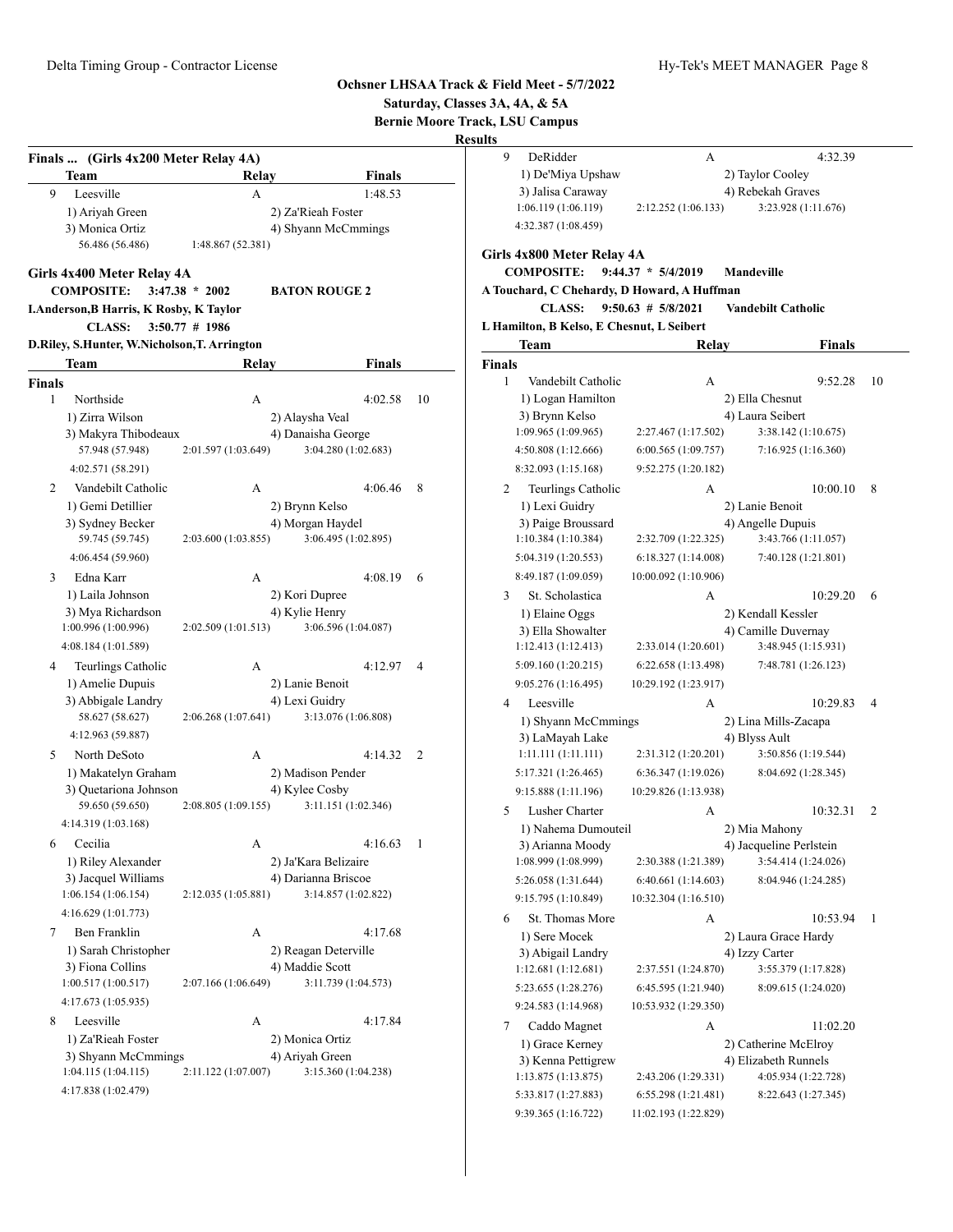**Saturday, Classes 3A, 4A, & 5A**

**Bernie Moore Track, LSU Campus**

| ш<br>× |
|--------|
|        |

| Finals  (Girls 4x800 Meter Relay 4A) |                      |                     |
|--------------------------------------|----------------------|---------------------|
| <b>Team</b>                          | Relay                | <b>Finals</b>       |
| 8<br>North DeSoto                    | A                    | 11:02.50            |
| 1) Madison Pender                    |                      | 2) Patience Edwards |
| 3) Rhyan Floyd                       |                      | 4) Skylar Garza     |
| 1:12.608(1:12.608)                   | 2:34.812 (1:22.204)  | 3:48.794 (1:13.982) |
| 5:21.727 (1:32.933)                  | 6:44.584(1:22.857)   | 8:15.140 (1:30.556) |
| 9:39.057 (1:23.917)                  | 11:02.500 (1:23.444) |                     |
| 9<br>Beau Chene                      | A                    | 11:04.14            |
| 1) Sanaa Smith                       |                      | 2) Alana Lucas      |
| 3) Zoe' Broussard                    |                      | 4) Nylia Butler     |
| 1:10.192(1:10.192)                   | 2:35.428 (1:25.236)  | 3:56.992 (1:21.564) |
| 5:36.426 (1:39.434)                  | 6:58.023(1:21.597)   | 8:28.702 (1:30.679) |
| 9:39.469(1:10.767)                   | 11:04.135 (1:24.666) |                     |
|                                      |                      |                     |

# **Girls High Jump 4A**

| <b>Gretchen Francois</b><br><b>COMPOSITE:</b><br>$6-00 * 1994$<br>Pam Lee<br><b>CLASS:</b><br>$5-10$ # $5/7/2011$<br>Name<br>School<br>Finals<br><b>Finals</b><br>Alaysha Veal<br>Northside<br>1<br>5-06.00<br><b>Serenity Palmer</b><br>2<br>Huntington<br>5-04.00<br>St. Scholast<br>3<br>Hazel Hymel<br>5-02.00<br>$\overline{4}$<br>Asyia Blount<br>Helen Cox<br>5-00.00<br>Jacquel Williams<br>Cecilia<br>4<br>5-00.00<br>Maison Wilbanks<br>DeRidder<br>6<br>J5-00.00<br>6<br>Natalie Cobb<br>North DeSoto<br>J5-00.00<br>Chazlynn Williams<br>8<br>Washington-M<br>$4 - 10.00$<br>Edna Karr<br>Jiya Washington<br>NΗ<br>--- | 10<br>8<br>6<br>3<br>3<br>0.5<br>0.5 |
|------------------------------------------------------------------------------------------------------------------------------------------------------------------------------------------------------------------------------------------------------------------------------------------------------------------------------------------------------------------------------------------------------------------------------------------------------------------------------------------------------------------------------------------------------------------------------------------------------------------------------------|--------------------------------------|
|                                                                                                                                                                                                                                                                                                                                                                                                                                                                                                                                                                                                                                    |                                      |
|                                                                                                                                                                                                                                                                                                                                                                                                                                                                                                                                                                                                                                    |                                      |
|                                                                                                                                                                                                                                                                                                                                                                                                                                                                                                                                                                                                                                    |                                      |
|                                                                                                                                                                                                                                                                                                                                                                                                                                                                                                                                                                                                                                    |                                      |
|                                                                                                                                                                                                                                                                                                                                                                                                                                                                                                                                                                                                                                    |                                      |
|                                                                                                                                                                                                                                                                                                                                                                                                                                                                                                                                                                                                                                    |                                      |
|                                                                                                                                                                                                                                                                                                                                                                                                                                                                                                                                                                                                                                    |                                      |
|                                                                                                                                                                                                                                                                                                                                                                                                                                                                                                                                                                                                                                    |                                      |
|                                                                                                                                                                                                                                                                                                                                                                                                                                                                                                                                                                                                                                    |                                      |
|                                                                                                                                                                                                                                                                                                                                                                                                                                                                                                                                                                                                                                    |                                      |
|                                                                                                                                                                                                                                                                                                                                                                                                                                                                                                                                                                                                                                    |                                      |
|                                                                                                                                                                                                                                                                                                                                                                                                                                                                                                                                                                                                                                    |                                      |
|                                                                                                                                                                                                                                                                                                                                                                                                                                                                                                                                                                                                                                    |                                      |
| <b>Girls Pole Vault 4A</b>                                                                                                                                                                                                                                                                                                                                                                                                                                                                                                                                                                                                         |                                      |
| <b>COMPOSITE:</b><br>$13-09 * 5/7/2011$<br><b>Morgan Leleux</b>                                                                                                                                                                                                                                                                                                                                                                                                                                                                                                                                                                    |                                      |
| <b>Rachel Laurent</b><br><b>CLASS:</b><br>$13-06$ # $5/3/2008$                                                                                                                                                                                                                                                                                                                                                                                                                                                                                                                                                                     |                                      |
| <b>Name</b><br>School<br><b>Finals</b>                                                                                                                                                                                                                                                                                                                                                                                                                                                                                                                                                                                             |                                      |
| <b>Finals</b>                                                                                                                                                                                                                                                                                                                                                                                                                                                                                                                                                                                                                      |                                      |
| <b>Emery Prentice</b><br>Vandebilt Ca<br>1<br>13-00.00                                                                                                                                                                                                                                                                                                                                                                                                                                                                                                                                                                             | 10                                   |
| <b>Addison Richey</b><br>Teurlings Ca<br>2<br>12-00.00                                                                                                                                                                                                                                                                                                                                                                                                                                                                                                                                                                             | 8                                    |
| 3<br><b>Lindsey Doucet</b><br><b>Breaux Bridg</b><br>11-00.00                                                                                                                                                                                                                                                                                                                                                                                                                                                                                                                                                                      | 6                                    |
| Cameron Mount<br>DeRidder<br>4<br>10-06.00                                                                                                                                                                                                                                                                                                                                                                                                                                                                                                                                                                                         | $\overline{4}$                       |
| 5<br>Molly Wiley<br>North DeSoto<br>8-00.00                                                                                                                                                                                                                                                                                                                                                                                                                                                                                                                                                                                        | $\overline{c}$                       |
| Randie Arinder<br>6<br>North DeSoto<br>J8-00.00                                                                                                                                                                                                                                                                                                                                                                                                                                                                                                                                                                                    | 0.5                                  |
| 6<br>Catherine Gueldner<br>Vandebilt Ca<br>J8-00.00                                                                                                                                                                                                                                                                                                                                                                                                                                                                                                                                                                                | 0.5                                  |
| Abigail Inzerella<br>St. Thomas M<br>NH<br>---                                                                                                                                                                                                                                                                                                                                                                                                                                                                                                                                                                                     |                                      |
| Elizabeth Henry<br>St. Scholast<br>NH<br>---                                                                                                                                                                                                                                                                                                                                                                                                                                                                                                                                                                                       |                                      |
| <b>Girls Long Jump 4A</b>                                                                                                                                                                                                                                                                                                                                                                                                                                                                                                                                                                                                          |                                      |
| <b>COMPOSITE:</b><br>$20-05 * 1991$<br><b>Teresa Foster</b>                                                                                                                                                                                                                                                                                                                                                                                                                                                                                                                                                                        |                                      |
| <b>CLASS:</b><br>$20-05$ # 1991<br><b>Teresa Foster</b>                                                                                                                                                                                                                                                                                                                                                                                                                                                                                                                                                                            |                                      |
| <b>Name</b><br>Finals                                                                                                                                                                                                                                                                                                                                                                                                                                                                                                                                                                                                              |                                      |
| School                                                                                                                                                                                                                                                                                                                                                                                                                                                                                                                                                                                                                             |                                      |
| <b>Finals</b><br>1<br>5.25m                                                                                                                                                                                                                                                                                                                                                                                                                                                                                                                                                                                                        | 10                                   |
| Samantha Taylor<br>Huntington<br>Beau Chene<br>2<br>Madison Flugence<br>5.24m                                                                                                                                                                                                                                                                                                                                                                                                                                                                                                                                                      | 8                                    |
| 3<br>Demetria Harris<br>Huntington<br>5.17m                                                                                                                                                                                                                                                                                                                                                                                                                                                                                                                                                                                        | 6                                    |
| DeRidder<br>4<br>Joelle Terry<br>5.15m                                                                                                                                                                                                                                                                                                                                                                                                                                                                                                                                                                                             | $\overline{4}$                       |
| 5<br>Zirra Wilson<br>Northside<br>5.05m                                                                                                                                                                                                                                                                                                                                                                                                                                                                                                                                                                                            | $\overline{2}$                       |
|                                                                                                                                                                                                                                                                                                                                                                                                                                                                                                                                                                                                                                    |                                      |

| 6              | Raegan Latiolais             |                   | St. Thomas M          | 5.03 <sub>m</sub>  | 1              |
|----------------|------------------------------|-------------------|-----------------------|--------------------|----------------|
| 7              | <b>Tyrione Sparks</b>        |                   | Edna Karr             | $4.93m$ 2.1        |                |
| 8              | Reagan Deterville            |                   | <b>Ben Franklin</b>   | $4.72m - 0.1$      |                |
| 9              | Madison Brown-Adams          |                   | Cabrini               | $4.71m - 0.8$      |                |
|                | <b>Girls Triple Jump 4A</b>  |                   |                       |                    |                |
|                | <b>COMPOSITE:</b>            | $40-08.50 * 1997$ | <b>Danielle Brown</b> |                    |                |
|                | <b>CLASS:</b>                | $40-08.50$ # 1997 | <b>Danielle Brown</b> |                    |                |
|                | Name                         |                   | School                | Finals             |                |
| <b>Finals</b>  |                              |                   |                       |                    |                |
| 1              | Joelle Terry                 |                   | DeRidder              | 11.45m             | 10             |
| $\overline{c}$ | <b>Emery Prentice</b>        |                   | Vandebilt Ca          | 11.14m             | 8              |
| 3              | Makyra Thibodeaux            |                   | Northside             | 11.12m             | 6              |
| $\overline{4}$ | Xaveay Breaux                |                   | Northside             | 11.04m             | 4              |
| 5              | Catina Davenport             |                   | Huntington            | 10.75m             | $\overline{c}$ |
| 6              | Ja'Kara Belizaire            |                   | Cecilia               | 10.71 <sub>m</sub> | 1              |
| 7              | Maison Wilbanks              |                   | DeRidder              | 10.45m 1.2         |                |
| 8              | <b>Tyrione Sparks</b>        |                   | Edna Karr             | $10.25m$ 1.3       |                |
| 9              | Tanyra Pratt                 |                   | Salmen                | $10.01m$ 1.1       |                |
|                | <b>Girls Shot Put 4A</b>     |                   |                       |                    |                |
|                | <b>COMPOSITE:</b>            | $45-07 * 2016$    | <b>Loren James</b>    |                    |                |
|                | <b>CLASS:</b>                | $45-03.50$ # 1989 | <b>Cathy Williams</b> |                    |                |
|                | Name                         |                   | School                | Finals             |                |
| <b>Finals</b>  |                              |                   |                       |                    |                |
| 1              | Renee Anderson               |                   | Edna Karr             | 12.40m             | 10             |
| $\overline{c}$ | Johna Lewis                  |                   | North Vermil          | 11.33m             | 8              |
| 3              | Dominique Jenkins            |                   | Edna Karr             | 10.81 <sub>m</sub> | 6              |
| 4              | Isabella Gonzalez            |                   | Warren Easto          | 10.70 <sub>m</sub> | 4              |
| 5              | Leah Guy                     |                   | Liberty Magn          | 10.66m             | $\overline{2}$ |
| 6              | Antanasia Armstrong          |                   | Bastrop               | 10.33 <sub>m</sub> | 1              |
| 7              | <b>Annelise Davis</b>        |                   | St. Thomas M          | 10.23m             |                |
| 8              | Minn'na Jackson              |                   | Northwood, S          | 9.86m              |                |
| 9              | Jianna Fortner               |                   | Neville High          | 8.57m              |                |
|                | <b>Girls Discus Throw 4A</b> |                   |                       |                    |                |
|                | <b>COMPOSITE:</b>            | $160 - 06 * 1988$ | <b>Janet Hill</b>     |                    |                |
|                | <b>CLASS:</b>                | $160-06$ # 1988   | <b>Janet Hill</b>     |                    |                |
|                | <b>Name</b>                  |                   | <b>School</b>         | Finals             |                |
| Finals         |                              |                   |                       |                    |                |

| inals |                     |                |        |     |
|-------|---------------------|----------------|--------|-----|
|       | Renee Anderson      | Edna Karr      | 38.31m | -10 |
| 2     | Johna Lewis         | North Vermil   | 36.39m | 8   |
| 3     | Leah Guy            | Liberty Magn   | 35.83m | 6   |
| 4     | Antanasia Armstrong | <b>Bastrop</b> | 35.58m | 4   |
| 5     | Lauren Mouton       | Cecilia        | 34.57m | 2   |
| 6     | Isabella Gonzalez   | Warren Easto   | 34.56m | 1   |
| 7     | Maggie Portier      | South Terreb   | 32.33m |     |
| 8     | Ainsley Scott       | Tioga          | 31.05m |     |
| 9     | Kendall Odums       | North DeSoto   | 28.77m |     |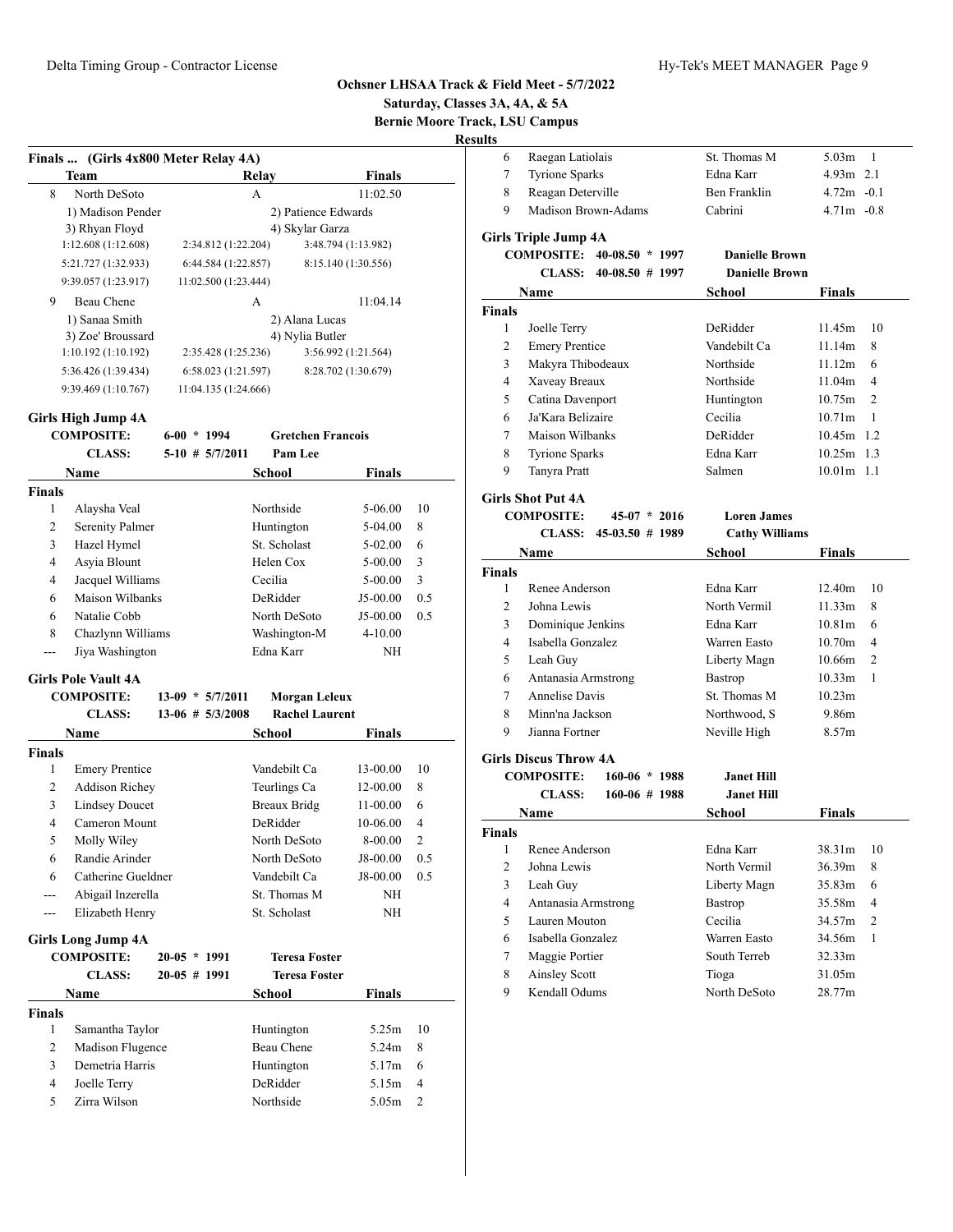**Saturday, Classes 3A, 4A, & 5A**

**Bernie Moore Track, LSU Campus**

**Results**

|   | Layden Jack     | Scotlandvill | 57.97      | $\overline{4}$ |
|---|-----------------|--------------|------------|----------------|
| 5 | Madison Bailey  | Hahnville    | 58.86      | $\mathcal{D}$  |
| 6 | Tionna Harris   | Scotlandvill | 1:01.11    |                |
|   | Ivie Mashia     | Destrehan    | 1:01.41    |                |
| 8 | Angel Jefferson | Slidell      | 1:01.88    |                |
|   | London Parker   | John Curtis  | <b>DNS</b> |                |

#### **Girls 800 Meter Run 5A**

| <b>COMPOSITE:</b> | $2:12.04 * 5/10/2014$   | <b>Chelsey Jones</b> |
|-------------------|-------------------------|----------------------|
| CLASS:            | $2:12.04$ # $5/10/2014$ | <b>Chelsey Jones</b> |

| Name                                                 | School                                    | <b>Finals</b> |                          |
|------------------------------------------------------|-------------------------------------------|---------------|--------------------------|
| <b>Finals</b>                                        |                                           |               |                          |
| Rachel Fereday<br>1<br>1:07.122(1:07.122)            | Dutchtown<br>2:15.936 (1:08.815)          | 2:15.94       | 10                       |
| Laila Jackson<br>$\mathcal{P}$<br>1:07.515(1:07.515) | Higgins<br>2:15.955 (1:08.441)            | 2:15.96       | 8                        |
| London Parker<br>3<br>1:07.327 (1:07.327)            | John Curtis<br>2:16.458 (1:09.132)        | 2:16.46       | 6                        |
| Natalie Venkataraman<br>4<br>1:07.606(1:07.606)      | <b>Baton Rouge</b><br>2:18.540(1:10.935)  | 2:18.54       | $\overline{\mathcal{A}}$ |
| 5<br>Najah Gibson<br>1:07.701(1:07.701)              | <b>John Curtis</b><br>2:23.525 (1:15.825) | 2:23.53       | $\overline{c}$           |
| Caroline Spalitta<br>6<br>1:07.912 (1:07.912)        | Fontainebleau<br>2:24.899 (1:16.987)      | 2:24.90       | 1                        |
| Zoie Holstead<br>7<br>1:09.425(1:09.425)             | Ruston<br>2:27.706 (1:18.282)             | 2:27.71       |                          |
| Keelei Dorsey<br>8<br>1:09.788 (1:09.788)            | Lafayette<br>2:28.893 (1:19.106)          | 2:28.90       |                          |
| 9<br>Raegan Monroe<br>1:08.304(1:08.304)             | Alexandria<br>2:31.214 (1:22.911)         | 2:31.22       |                          |

#### **Girls 1600 Meter Run 5A**

**COMPOSITE: 4:56.04 \* 5/7/2011 Kaitlin Flattman**

| ЛМГОЗПЕ: 4:50.04 ° 5///2011 |  | - Kaitiin Fiattman                      |               |  |
|-----------------------------|--|-----------------------------------------|---------------|--|
|                             |  | CLASS: 5:03.29 # 5/7/2016 Claire Crosby |               |  |
| Name                        |  | School                                  | <b>Finals</b> |  |
|                             |  |                                         |               |  |
|                             |  |                                         |               |  |

| <b>Finals</b>  |                      |                                         |                |                     |         |               |
|----------------|----------------------|-----------------------------------------|----------------|---------------------|---------|---------------|
| 1              | Hannah Linebaugh     |                                         | Denham Springs |                     | 5:10.59 | 10            |
|                | 1:15.476(1:15.476)   | 2:34.524 (1:19.048)                     |                | 3:56.862 (1:22.338) |         |               |
|                | 5:10.589 (1:13.727)  |                                         |                |                     |         |               |
| $\mathfrak{D}$ | Natalie Venkataraman |                                         | Baton Rouge    |                     | 5:14.47 | 8             |
|                | 1:15.210(1:15.210)   | 2:34.107 (1:18.897)                     |                | 3:55.197 (1:21.090) |         |               |
|                | 5:14.462 (1:19.265)  |                                         |                |                     |         |               |
| 3              | Lily Garrett         |                                         | <b>Ruston</b>  |                     | 5:16.26 | 6             |
|                | 1:16.100(1:16.100)   | 2:36.503(1:20.403)                      |                | 3:57.656 (1:21.153) |         |               |
|                | 5:16.253 (1:18.597)  |                                         |                |                     |         |               |
| 4              | Catalina Reichard    |                                         | Mt. Carmel     |                     | 5:21.49 | 4             |
|                | 1:18.699(1:18.699)   | 2:42.451 (1:23.752) 4:05.747 (1:23.296) |                |                     |         |               |
|                | 5:21.489 (1:15.742)  |                                         |                |                     |         |               |
| 5              | Morgan Trauth        |                                         | Dominican      |                     | 5:23.25 | $\mathcal{P}$ |
|                | 1:18.807(1:18.807)   | 2:42.614 (1:23.807)                     |                | 4:05.831 (1:23.217) |         |               |
|                | 5:23.246 (1:17.415)  |                                         |                |                     |         |               |
| 6              | Anna Naff            |                                         | <b>Ruston</b>  |                     | 5:29.09 | 1             |
|                | 1:19.054(1:19.054)   | 2:42.633 (1:23.579)                     |                | 4:07.363 (1:24.730) |         |               |
|                | 5:29.082 (1:21.719)  |                                         |                |                     |         |               |
|                |                      |                                         |                |                     |         |               |

|                | <b>COMPOSITE:</b>       | $164-04 * 2002$ |                       | <b>Rachel Walker</b>      |                    |                |
|----------------|-------------------------|-----------------|-----------------------|---------------------------|--------------------|----------------|
|                | <b>CLASS:</b>           |                 | $150-04$ # $5/6/2017$ | <b>Mackenzie Marze</b>    |                    |                |
|                | Name                    |                 |                       | School                    | Finals             |                |
| <b>Finals</b>  |                         |                 |                       |                           |                    |                |
| 1              | Ashlyn Rodgers          |                 |                       | Franklin Par              | 37.64m             | 10             |
| 2              | Jenna Gibson            |                 |                       | North Vermil              | 36.72m             | 8              |
| 3              | Kinzli Zenon            |                 |                       | Cecilia                   | 35.74m             | 6              |
| 4              | Le'Aisa Brown           |                 |                       | North Vermil              | 34.96m             | $\overline{4}$ |
| 5              | Makenzie Brown          |                 |                       | Tioga                     | 33.18m             | $\overline{c}$ |
| 6              | <b>Chasity Taylor</b>   |                 |                       | Huntington                | 29.39 <sub>m</sub> | 1              |
| 7              | Arion Calloway          |                 |                       | Morgan City               | 28.81m             |                |
| 8              | Laney Alario            |                 |                       | South Lafour              | 28.60m             |                |
| 9              | Ella Showalter          |                 |                       | St. Scholast              | 26.38m             |                |
|                | Girls 100 Meter Dash 5A |                 |                       |                           |                    |                |
|                | <b>COMPOSITE:</b>       | $11.42 * 1994$  |                       | Kawajalein Butler         |                    |                |
|                | <b>CLASS:</b>           | $11.42$ # 1994  |                       | Kawajalein Butler         |                    |                |
|                | Name                    |                 |                       | School                    | Finals             |                |
| <b>Finals</b>  |                         |                 |                       |                           |                    |                |
| 1              | Ariane Linton           |                 |                       | Dutchtown                 | 11.79              | 10             |
| 2              | Sade Gray               |                 |                       | Scotlandvill              | 11.83              | 8              |
| 3              | Rondisia Williams       |                 |                       | Southwood                 | 11.90              | 6              |
| $\overline{4}$ | Brianna Taylor          |                 |                       | Airline                   | 12.12              | $\overline{4}$ |
| 5              | Marley Richard          |                 |                       | Destrehan                 | 12.20              | $\overline{c}$ |
| 6              | Jessica Pitcher         |                 |                       | <b>Baton Rouge</b>        | 12.26              | $\mathbf{1}$   |
| 7              | Katelyn Wallace         |                 |                       | Riverdale                 | 12.28 1.0          |                |
| 8              | Brandi Goldman          |                 |                       | Alexandria                | 12.32              | 1.0            |
| 9              | Ke'yona Gabriel         |                 |                       | Central Lafo              | 12.58 1.0          |                |
|                | Girls 200 Meter Dash 5A |                 |                       |                           |                    |                |
|                | <b>COMPOSITE:</b>       |                 | $23.73 * 5/9/2015$    | <b>Hannah Jackson</b>     |                    |                |
|                | <b>CLASS:</b>           |                 | $23.73$ # $5/9/2015$  | <b>Hannah Jackson</b>     |                    |                |
|                | Name                    |                 |                       | School                    | Finals             |                |
| <b>Finals</b>  |                         |                 |                       |                           |                    |                |
| 1              | Sade Gray               |                 |                       | Scotlandvill              | 23.86              | 10             |
| 2              | Ariane Linton           |                 |                       | Dutchtown                 | 24.02              | 8              |
| 3              | Rondisia Williams       |                 |                       | Southwood                 | 24.15              | 6              |
| $\overline{4}$ | Brianna Taylor          |                 |                       | Airline                   | 24.45              | $\overline{4}$ |
| 5              | Makeriah Harris         |                 |                       | Scotlandvill              | 25.05              | $\mathfrak{2}$ |
| 6              | Marley Richard          |                 |                       | Destrehan                 | 25.10              | $\overline{1}$ |
| 7              | Katelyn Wallace         |                 |                       | Riverdale                 | $25.28 +0.0$       |                |
| 8              | Brandi Goldman          |                 |                       | Alexandria                | 25.81              | $+0.0$         |
| 9              | Alise Revader           |                 |                       | West Jeffers              | 25.81              | $+0.0$         |
|                | Girls 400 Meter Dash 5A |                 |                       |                           |                    |                |
|                | <b>COMPOSITE:</b>       | $53.73 * 2012$  |                       | <b>Marcquita Stalbert</b> |                    |                |
|                | <b>COMPOSITE:</b>       | $53.73 * 2016$  |                       | Janie O'Conner            |                    |                |
|                | <b>CLASS:</b>           |                 | 53.73 # 5/7/2016      | <b>Janie O'Connor</b>     |                    |                |
|                | <b>Name</b>             |                 |                       | <b>School</b>             | <b>Finals</b>      |                |
| Finals         |                         |                 |                       |                           |                    |                |
| 1              | Jada Williams           |                 |                       | Ruston                    | 55.31              | 10             |
| 2              | Brianna Taylor          |                 |                       | Airline                   | 57.30              | 8              |
| 3              | Kennedi Burks           |                 |                       | Barbe                     | 57.55              | 6              |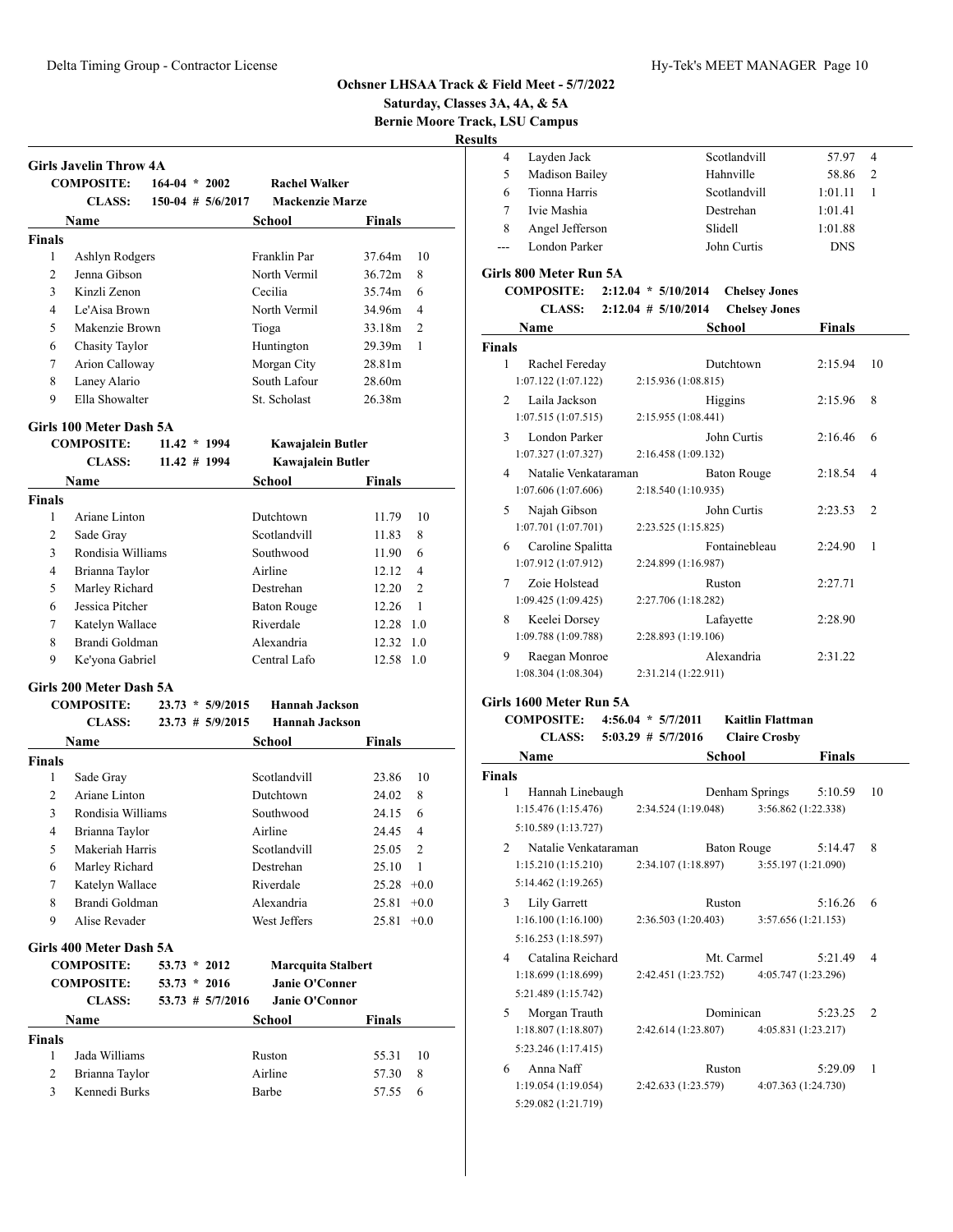# **Saturday, Classes 3A, 4A, & 5A Bernie Moore Track, LSU Campus**

| Finals  (Girls 1600 Meter Run 5A) |                         |                         |
|-----------------------------------|-------------------------|-------------------------|
| Name                              | School                  | Finals                  |
| 7<br>Madeline Gardiner            | St. Joseph's            | 5:36.49                 |
| 1:18.257(1:18.257)                | 2:43.668 (1:25.411)     | 4:10.462 (1:26.794)     |
| 5:36.482 (1:26.020)               |                         |                         |
| Raegan Monroe<br>8                | Alexandria              | 5:42.76                 |
| 1:18.648(1:18.648)                | 2:43.235 (1:24.587)     | 4:11.052 (1:27.817)     |
| 5:42.755 (1:31.703)               |                         |                         |
| Riley Imbornone<br>9              | Mt. Carmel              | 6:11.47                 |
| 1:22.646 (1:22.646)               | 2:58.531 (1:35.885)     | 4:37.238 (1:38.707)     |
| 6:11.467 (1:34.229)               |                         |                         |
| Girls 3200 Meter Run 5A           |                         |                         |
| <b>COMPOSITE:</b>                 | $10:25.18 * 5/7/2011$   | <b>Kaitlin Flattman</b> |
| <b>CLASS:</b>                     | $10:59.46$ # $5/3/2008$ | <b>Laura Plummer</b>    |
| Name                              | School                  | Finals                  |
| <b>Finals</b>                     |                         |                         |
| 1<br>Lily Garrett                 | Ruston                  | 11:12.12<br>10          |
| 1:18.477(1:18.477)                | 2:42.199 (1:23.722)     | 4:07.565 (1:25.366)     |
| 5:33.092 (1:25.527)               | 6:59.482 (1:26.390)     | 8:26.194 (1:26.712)     |
| 9:51.391 (1:25.197)               | 11:12.111 (1:20.720)    |                         |
| Hannah Linebaugh<br>2             | Denham Springs          | 11:31.18<br>8           |
| 1:18.653(1:18.653)                | 2:42.521 (1:23.868)     | 4:07.776 (1:25.255)     |
| 5:34.681 (1:26.905)               | 7:05.437 (1:30.756)     | 8:39.774 (1:34.337)     |
| 10:12.037 (1:32.263)              | 11:31.179 (1:19.142)    |                         |
| Jenna Key<br>3                    | Byrd, C.E.              | 11:33.37<br>6           |
| 1:18.857(1:18.857)                | 2:43.067 (1:24.210)     | 4:08.770 (1:25.703)     |
| 5:38.369 (1:29.599)               | 7:10.386 (1:32.017)     | 8:41.835 (1:31.449)     |
| 10:11.762 (1:29.927)              | 11:33.363 (1:21.601)    |                         |
| Morgan Trauth<br>4                | Dominican               | 4<br>11:36.79           |
| 1:19.270 (1:19.270)               | 2:43.175 (1:23.905)     | 4:08.704 (1:25.529)     |
| 5:38.179 (1:29.475)               | 7:09.942 (1:31.763)     | 8:41.751 (1:31.809)     |
| 10:14.412 (1:32.661)              | 11:36.781 (1:22.369)    |                         |
| Grace Rennhoff<br>5               | St. Joseph's            | 11:41.70<br>2           |
| 1:18.893 (1:18.893)               | 2:42.668 (1:23.775)     | 4:08.414 (1:25.746)     |
| 5:36.614 (1:28.200)               | 7:08.175 (1:31.561)     | 8:41.160 (1:32.985)     |
| 10:11.815 (1:30.655)              | 11:41.700 (1:29.885)    |                         |
| Emma Claire Hendry<br>6           | St. Joseph's            | 11:53.06<br>1           |
| 1:19.043 (1:19.043)               | 2:42.666 (1:23.623)     | 4:08.194 (1:25.528)     |
| 5:35.707 (1:27.513)               | 7:08.894 (1:33.187)     | 8:42.480 (1:33.586)     |
| 10:19.767 (1:37.287)              | 11:53.051 (1:33.284)    |                         |
| 7<br>Elise Raque                  | Dominican               | 11:54.81                |
| 1:18.320 (1:18.320)               | 2:43.262 (1:24.942)     | 4:09.251 (1:25.989)     |
| 5:39.074 (1:29.823)               | 7:12.071 (1:32.997)     | 8:47.647 (1:35.576)     |
| 10:26.007 (1:38.360)              | 11:54.801 (1:28.794)    |                         |
| 8<br>Sydney Owens                 | Ruston                  | 12:03.73                |
| 1:18.660(1:18.660)                | 2:43.367 (1:24.707)     | 4:09.503 (1:26.136)     |
| 5:40.002 (1:30.499)               | 7:15.457 (1:35.455)     | 8:51.827 (1:36.370)     |
| 10:30.713 (1:38.886)              | 12:03.724 (1:33.011)    |                         |
| 9<br>Camryn Falgout               | Central Lafo            | 12:38.28                |
| 1:19.087 (1:19.087)               | 2:44.314 (1:25.227)     | 4:13.223 (1:28.909)     |
| 5:51.217 (1:37.994)               | 7:32.903 (1:41.686)     | 9:14.847 (1:41.944)     |
| 10:56.543 (1:41.696)              | 12:38.279 (1:41.736)    |                         |

|                | Girls 100 Meter Hurdles 5A                  |                |                       |       |                          |                   |    |
|----------------|---------------------------------------------|----------------|-----------------------|-------|--------------------------|-------------------|----|
|                | <b>COMPOSITE:</b>                           | $13.39 * 2019$ |                       |       | Alia Armstrong           |                   |    |
|                | <b>CLASS:</b>                               |                | $13.75 \# 5/6/2017$   |       | <b>Kyah Loyd</b>         |                   |    |
|                | Name                                        |                |                       |       | School                   | <b>Finals</b>     |    |
| <b>Finals</b>  |                                             |                |                       |       |                          |                   |    |
| 1              | Makeriah Harris                             |                |                       |       | Scotlandvill             | 13.92             | 10 |
| $\overline{c}$ | Courtney Wiltz                              |                |                       |       | Lafayette                | 14.33             | 8  |
| 3              | Jessica Pitcher                             |                |                       |       | <b>Baton Rouge</b>       | 14.58             | 6  |
| 4              | Jamie Willis                                |                |                       |       | Benton                   | 14.59             | 4  |
| 5              | Bryanna Craig                               |                |                       |       | Ruston                   | 14.61             | 2  |
| 6              | Whitney Harris                              |                |                       |       | Scotlandvill             | 15.67             | 1  |
| 7              | Ty'teanna Calloway                          |                |                       |       | Terrebonne               | $16.11 \quad 2.0$ |    |
| 8              | Gabrielle Fanguy                            |                |                       |       | Thibodaux                | 16.59 2.0         |    |
| 9              | Kaylee Keller                               |                |                       |       | Destrehan                | 17.00 2.0         |    |
|                |                                             |                |                       |       |                          |                   |    |
|                | <b>Girls 300 Meter Hurdles 5A</b>           |                |                       |       |                          |                   |    |
|                | <b>COMPOSITE:</b>                           | $42.60 * 2019$ |                       |       | Alia Armstrong           |                   |    |
|                | <b>CLASS:</b>                               |                | $43.64$ # $5/10/2014$ |       | <b>Caroline Campbell</b> |                   |    |
|                | Name                                        |                |                       |       | School                   | <b>Finals</b>     |    |
| <b>Finals</b>  |                                             |                |                       |       |                          |                   |    |
| 1              | Makeriah Harris                             |                |                       |       | Scotlandvill             | 42.93#            | 10 |
| 2              | Courtney Wiltz                              |                |                       |       | Lafayette                | 43.87             | 8  |
| 3              | Jessica Pitcher                             |                |                       |       | <b>Baton Rouge</b>       | 44.58             | 6  |
| $\overline{4}$ | Whitney Harris                              |                |                       |       | Scotlandvill             | 44.91             | 4  |
| 5              | Reese Trahan                                |                |                       |       | <b>Barbe</b>             | 46.12             | 2  |
| 6              | Jamie Willis                                |                |                       |       | <b>Benton</b>            | 47.93             | 1  |
| 7              | Olivia Stant                                |                |                       |       | Mt. Carmel               | 48.63             |    |
| 8              | Virginia Turner                             |                |                       |       | Dominican                | 49.67             |    |
| 9              | Ty'teanna Calloway                          |                |                       |       | Terrebonne               | 50.61             |    |
|                |                                             |                |                       |       |                          |                   |    |
|                | Girls 4x100 Meter Relay 5A                  |                |                       |       |                          |                   |    |
|                | <b>COMPOSITE:</b>                           |                | $46.37 * 5/5/2018$    |       | ZACHARY                  |                   |    |
|                | K Clifton, J O'Connor, I Jackson, K Bethley |                |                       |       |                          |                   |    |
|                | <b>CLASS:</b>                               |                | $46.37$ # $5/6/2017$  |       | <b>ZACHARY</b>           |                   |    |
|                | K Clifton, J O'Connor, I Jackson, K Bethley |                |                       |       |                          |                   |    |
|                | Team                                        |                |                       | Relay |                          | Finals            |    |
| <b>Finals</b>  |                                             |                |                       |       |                          |                   |    |
| 1              | Scotlandville                               |                |                       | A     |                          | 47.27             | 10 |
|                | 1) Fatima Banks                             |                |                       |       | 2) Sade Gray             |                   |    |
|                | 3) Whitney Harris                           |                |                       |       | 4) Madyson Kent          |                   |    |
| 2              | Ruston                                      |                |                       | А     |                          | 47.69             | 8  |
|                | 1) Jada Williams                            |                |                       |       | 2) Chelsi Tatum          |                   |    |
|                | 3) Bryanna Craig                            |                |                       |       | 4) Shinaya Branch        |                   |    |
| 3              | Parkway                                     |                |                       | А     |                          | 48.12             | 6  |
|                | 1) Kaiden Taylor                            |                |                       |       | 2) Kyla Williams         |                   |    |
|                | 3) Jillian Walton                           |                |                       |       | 4) Maya Jackson          |                   |    |
| 4              | Baton Rouge High                            |                |                       | А     |                          | 48.18             | 4  |
|                | 1) Brelyn Bowman                            |                |                       |       | 2) Paris Auzenne         |                   |    |
|                | 3) Ca'myria Holliday                        |                |                       |       | 4) Jessica Pitcher       |                   |    |
| 5              | St. Joseph's Academy                        |                |                       | А     |                          | 48.35             | 2  |
|                | 1) Dillon Landry                            |                |                       |       | 2) Ava Dunn              |                   |    |
|                | 3) Anna Alleman                             |                |                       |       | 4) Hannah Jones          |                   |    |
|                |                                             |                |                       |       |                          |                   |    |
|                |                                             |                |                       |       |                          |                   |    |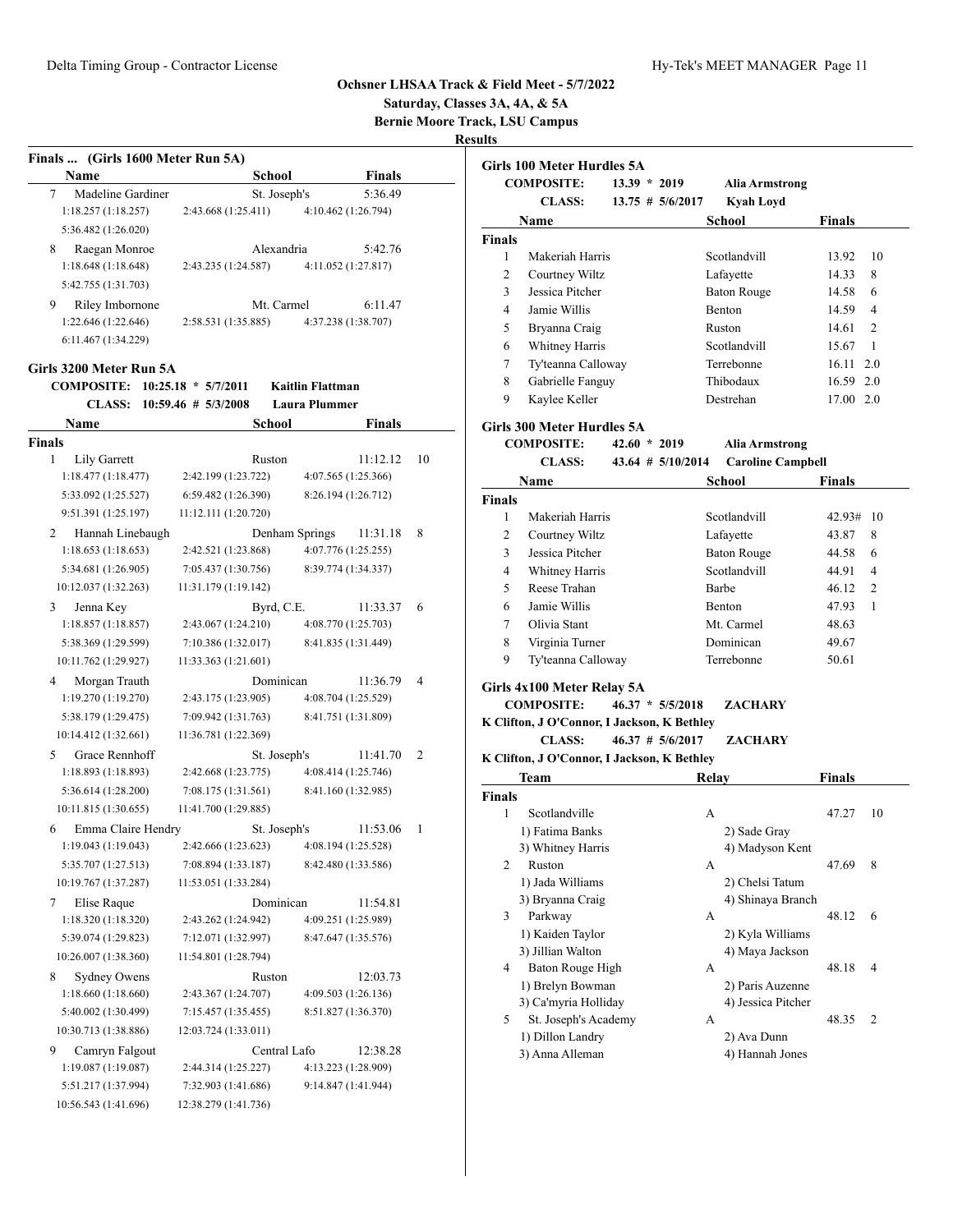**Saturday, Classes 3A, 4A, & 5A**

**Bernie Moore Track, LSU Campus**

|               | Finals  (Girls 4x100 Meter Relay 5A)  |                     |                        |    |
|---------------|---------------------------------------|---------------------|------------------------|----|
|               | Team                                  | Relav               | Finals                 |    |
| 6             | Alexandria                            | A                   | 48.36                  | 1  |
|               | 1) Reana Dupar                        |                     | 2) Brandi Goldman      |    |
|               | 3) Breanna Washington                 |                     | 4) Melyssa Mitchell    |    |
| 7             | Destrehan                             | A                   | 49.83                  |    |
|               | 1) Madison Nunnery                    |                     | 2) Amiree Henderson    |    |
|               | 3) My'Jhia Vaughn                     |                     | 4) Breion Richard      |    |
| 8             | Central Lafourche                     | A                   | 49.87                  |    |
|               | 1) Taylor Deroche                     |                     | 2) Ke'yona Gabriel     |    |
|               | 3) Reese Naquin                       |                     | 4) Rylee Naquin        |    |
| 9             | Terrebonne                            | А                   | 51.74                  |    |
|               | 1) Madison Washington                 |                     | 2) JaLaya McKinley     |    |
|               | 3) Jha'Hannah Pink                    |                     | 4) Jaya Lucas          |    |
|               | Girls 4x200 Meter Relay 5A            |                     |                        |    |
|               | <b>COMPOSITE:</b>                     | $1:37.92 * 2002$    | <b>BATON ROUGE 2</b>   |    |
|               | C Taylor, B Harris, K Rosby, K Taylor |                     |                        |    |
|               | <b>CLASS:</b>                         | $1:37.92 \# 2002$   | <b>BATON ROUGE 2</b>   |    |
|               | C Taylor, B Harris, K Rosby, K Taylor |                     |                        |    |
|               | Team                                  | Relay               | Finals                 |    |
| <b>Finals</b> |                                       |                     |                        |    |
| 1             | Scotlandville                         | A                   | 1:38.47                | 10 |
|               | 1) Fatima Banks                       |                     | 2) Sade Gray           |    |
|               | 3) Whitney Harris                     |                     | 4) Madyson Kent        |    |
|               | 46.737 (46.737)                       | 1:39.249 (52.512)   |                        |    |
| 2             | Ruston                                | A                   | 1:39.30                | 8  |
|               | 1) Shinaya Branch                     |                     | 2) Kiona McCallister   |    |
|               | 3) Jada Williams                      |                     | 4) Chelsi Tatum        |    |
|               | 45.744 (45.744)                       | 1:39.804 (54.060)   |                        |    |
| 3             | Alexandria                            | A                   | 1:41.53                | 6  |
|               | 1) Melyssa Mitchell                   |                     | 2) Jakyra Edwards      |    |
|               | 3) Brandi Goldman                     |                     | 4) Breanna Washington  |    |
|               | 45.466 (45.466)                       | 1:42.273 (56.807)   |                        |    |
| 4             | Parkway                               | А                   | 1:42.65                | 4  |
|               | 1) Kaiden Taylor                      |                     | 2) Kennedi Lee         |    |
|               | 3) Jillian Walton                     |                     | 4) Kyla Williams       |    |
|               | 51.294 (51.294)                       | 1:43.108 (51.814)   |                        |    |
| 5             | St. Joseph's Academy                  | A                   | 1:42.69                | 2  |
|               | 1) Dillon Landry                      |                     | 2) Simone Castelluccio |    |
|               | 3) Ava Dunn                           |                     | 4) Hannah Jones        |    |
|               | 47.028 (47.028)                       | 1:43.123 (56.095)   |                        |    |
| 6             | Destrehan                             | A                   | 1:43.92                | 1  |
|               | 1) Sydney Hymel                       |                     | 2) Amiree Henderson    |    |
|               | 3) Ivie Mashia                        |                     | 4) Breion Richard      |    |
|               | 46.740 (46.740)                       | 1:45.131 (58.391)   |                        |    |
| 7             | Thibodaux                             | A                   | 1:47.46                |    |
|               | 1) Aniyah Griffin                     |                     | 2) Macie Thibodaux     |    |
|               | 3) Iyauna Vicks                       |                     | 4) Mariyah Haynes      |    |
|               | 47.084 (47.084)                       | 1:49.315 (1:02.231) |                        |    |
| 8             | Hahnville                             | A                   | 1:47.68                |    |
|               | 1) Madison Bailey                     |                     | 2) Briyell Dent        |    |
|               | 3) Jonita Hunter                      |                     | 4) Tina Hunter         |    |
|               | 55.501 (55.501)                       | 1:47.881 (52.380)   |                        |    |

| ults   |                                         |                     |                                           |    |
|--------|-----------------------------------------|---------------------|-------------------------------------------|----|
|        | Woodlawn BR                             | А                   | FS                                        |    |
|        | 1) Shelby Earl                          |                     | 2) Ja'Nya Sanders                         |    |
|        | 3) Skylar Winfrey                       |                     | 4) Ayanah Goode-Williams                  |    |
|        | Girls 4x400 Meter Relay 5A              |                     |                                           |    |
|        | <b>COMPOSITE:</b>                       | $3:47.38 * 2002$    | <b>BATON ROUGE 2</b>                      |    |
|        | I Anderson, B Harris, K Rosby, K Taylor |                     |                                           |    |
|        | <b>CLASS:</b>                           | $3:47.38$ # 2002    | <b>BATON ROUGE 2</b>                      |    |
|        | I Anderson, B Harris, K Rosby, K Taylor |                     |                                           |    |
|        | Team                                    | Relay               | <b>Finals</b>                             |    |
| Finals |                                         |                     |                                           |    |
| 1      | Scotlandville                           | A                   | 3:52.03                                   | 10 |
|        | 1) Karlise Davison                      |                     | 2) Makeriah Harris                        |    |
|        | 3) Tionna Harris                        |                     | 4) Layden Jack                            |    |
|        | 57.384 (57.384)                         | 1:57.926 (1:00.542) | 2:53.386 (55.460)                         |    |
|        | 3:52.021 (58.635)                       |                     |                                           |    |
| 2      | Ruston                                  | A                   | 3:56.23                                   | 8  |
|        | 1) Jada Williams                        |                     | 2) Shinaya Branch                         |    |
|        | 3) Kiona McCallister                    |                     | 4) Alaysia Taylor-Bragg                   |    |
|        | 57.291 (57.291)                         | 1:58.454 (1:01.163) | 3:01.216 (1:02.762)                       |    |
|        | 3:56.230 (55.014)                       |                     |                                           |    |
| 3      | Alexandria                              | A                   | 3:59.59                                   | 6  |
|        | 1) Jakyra Edwards                       |                     | 2) Ciara Brazier                          |    |
|        | 3) Grace Brown<br>58.979 (58.979)       | 2:02.329 (1:03.350) | 4) Breana Quinney<br>3:03.664 (1:01.335)  |    |
|        | 3:59.589 (55.925)                       |                     |                                           |    |
| 4      | Baton Rouge High                        | А                   | 3:59.97                                   | 4  |
|        | 1) Aaryona Kinchen                      |                     | 2) Paris Auzenne                          |    |
|        | 3) Kiearra Wallace                      |                     | 4) Brelyn Bowman                          |    |
|        | 55.339 (55.339)                         | 1:57.019 (1:01.680) | 2:58.183 (1:01.164)                       |    |
|        | 3:59.962 (1:01.779)                     |                     |                                           |    |
| 5      | St. Joseph's Academy                    | А                   | 4:00.68                                   | 2  |
|        | 1) Alexandria Stewart                   |                     | 2) Simone Castelluccio                    |    |
|        | 3) Katherine Gonsoulin                  |                     | 4) Hannah Jones                           |    |
|        | 57.578 (57.578)                         | 1:59.505(1:01.927)  | 3:01.295 (1:01.790)                       |    |
|        | 4:00.678 (59.383)                       |                     |                                           |    |
| 6      | Lafayette                               | А                   | 4:01.14                                   | 1  |
|        | 1) Chloe LeBlanc                        |                     | 2) Dacia Jones                            |    |
|        | 3) Daija Bickham                        |                     | 4) Brashanna Charles<br>3:03.874 (59.806) |    |
|        | 1:01.155(1:01.155)<br>4:01.133 (57.259) | 2:04.068 (1:02.913) |                                           |    |
| 7      | John Curtis                             |                     | 4:06.86                                   |    |
|        | 1) Madison Reado                        | А                   | 2) London Parker                          |    |
|        | 3) Jahanna McGinnis                     |                     | 4) Najah Gibson                           |    |
|        | 1:05.435 (1:05.435)                     | 2:06.587 (1:01.152) | 3:07.372 (1:00.785)                       |    |
|        | 4:06.860 (59.488)                       |                     |                                           |    |
| 8      | Mt. Carmel                              | А                   | 4:19.06                                   |    |
|        | 1) Olivia Stant                         |                     | 2) Teresa Cashen                          |    |
|        | 3) Georgia Wetzel                       |                     | 4) Peyton Marks                           |    |
|        | 58.563 (58.563)                         | 2:11.357 (1:12.794) | 3:17.545 (1:06.188)                       |    |
|        | 4:19.060 (1:01.515)                     |                     |                                           |    |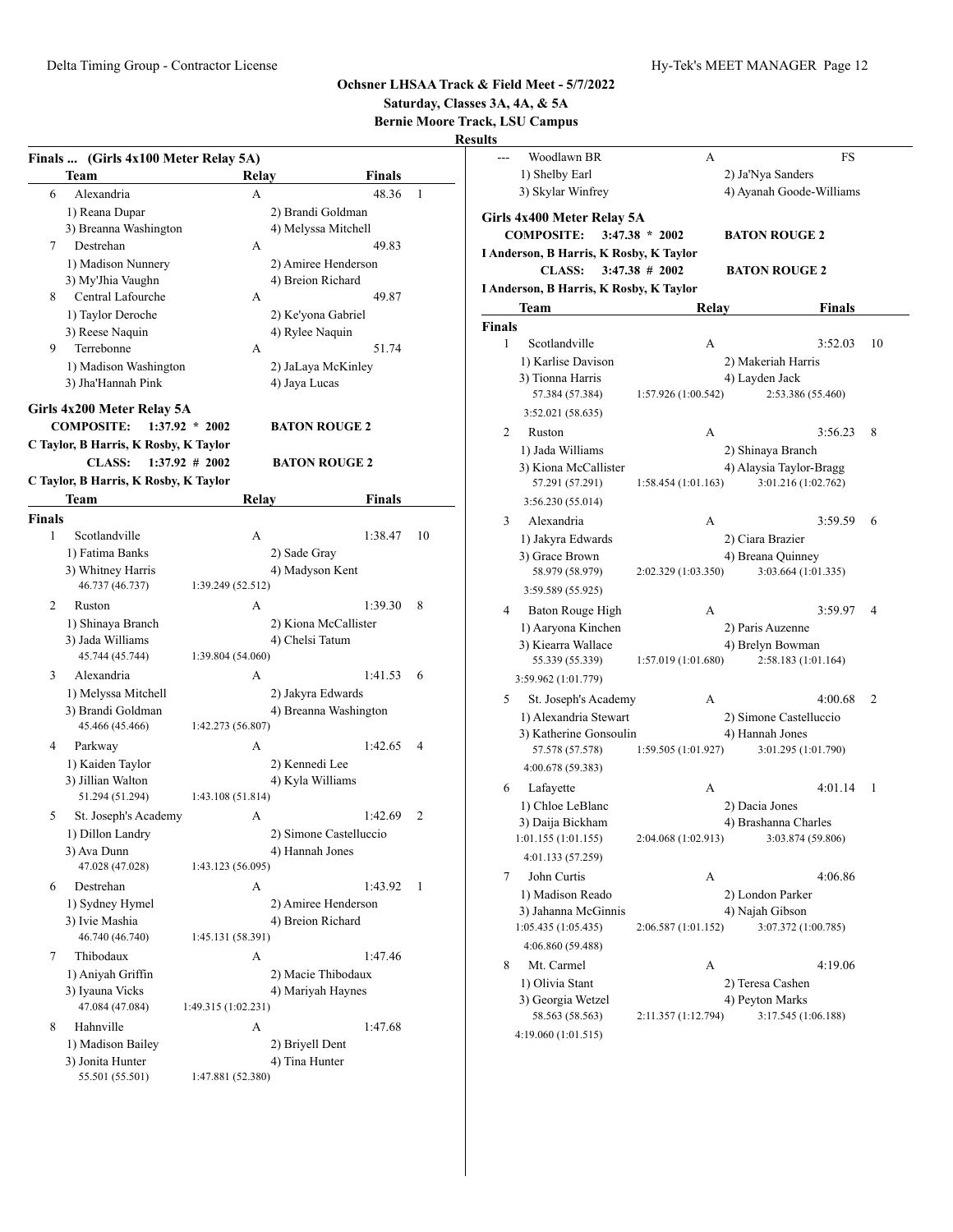**Saturday, Classes 3A, 4A, & 5A Bernie Moore Track, LSU Campus**

|        | Finals  (Girls 4x400 Meter Relay 5A)      |                       |                      |    |
|--------|-------------------------------------------|-----------------------|----------------------|----|
|        | Team                                      | Relay                 | Finals               |    |
| 9      | Hahnville                                 | A                     | 4:25.10              |    |
|        | 1) Briyell Dent                           |                       | 2) Madison Bailey    |    |
|        | 3) Dihlynn Mitchell                       |                       | 4) Mi'Ge Leban       |    |
|        | 1:02.756 (1:02.756)                       | 2:05.938 (1:03.182)   | 3:17.795 (1:11.857)  |    |
|        | 4:25.095 (1:07.300)                       |                       |                      |    |
|        | Girls 4x800 Meter Relay 5A                |                       |                      |    |
|        | <b>COMPOSITE:</b>                         | $9:32.62 * 5/8/2021$  | Mandeville           |    |
|        | A Sonnier, C Chehardy, M Edney, A Huffman |                       |                      |    |
|        | <b>CLASS:</b>                             | $9:32.62 \# 5/8/2021$ | <b>Mandeville</b>    |    |
|        | A Sonnier, C Chehardy, M Edney, A Huffman |                       |                      |    |
|        | Team                                      | Relay                 | Finals               |    |
| Finals |                                           |                       |                      |    |
| 1      | St. Joseph's Academy                      | A                     | 9:34.67              | 10 |
|        | 1) Amelia Cochran                         |                       | 2) Madeline Gardiner |    |
|        | 3) Hannah Vaughan                         |                       | 4) Michelle Daigle   |    |
|        | 1:10.049 (1:10.049)                       | 2:20.883 (1:10.834)   | 3:30.568 (1:09.685)  |    |
|        | 4:43.428 (1:12.860)                       | 5:53.010 (1:09.582)   | 7:09.571 (1:16.561)  |    |
|        | 8:18.107 (1:08.536)                       | 9:34.668 (1:16.561)   |                      |    |
| 2      | Ruston                                    | А                     | 9:49.60              | 8  |
|        | 1) Zoie Holstead                          |                       | 2) Anna Naff         |    |
|        | 3) Parker Nations                         |                       | 4) Sydney Owens      |    |
|        | 1:09.501(1:09.501)                        | 2:24.070 (1:14.569)   | 3:34.081 (1:10.011)  |    |
|        | 4:51.678 (1:17.597)                       | 6:05.898(1:14.220)    | 7:26.854 (1:20.956)  |    |
|        | 8:33.720 (1:06.866)                       | 9:49.600 (1:15.881)   |                      |    |
| 3      | Scotlandville                             | А                     | 9:51.41              | 6  |
|        | 1) Karlise Davison                        |                       | 2) Layden Jack       |    |
|        | 3) Dezyer Wilfred                         |                       | 4) Tionna Harris     |    |
|        | 1:09.909 (1:09.909)                       | 2:23.197 (1:13.288)   | 3:29.851 (1:06.654)  |    |
|        | 4:43.329 (1:13.478)                       | 5:54.327 (1:10.998)   | 7:17.156 (1:22.829)  |    |
|        | 8:31.070 (1:13.914)                       | 9:51.403 (1:20.333)   |                      |    |
| 4      | Lafayette                                 | А                     | 9:51.44              | 4  |
|        | 1) Chrysta Narcisse                       |                       | 2) Dacia Jones       |    |
|        | 3) Keelei Dorsey                          |                       | 4) Chloe LeBlanc     |    |
|        | 1:11.285(1:11.285)                        | 2:27.297 (1:16.012)   | 3:33.181 (1:05.884)  |    |
|        | 4:51.943 (1:18.762)                       | 6:04.888(1:12.945)    | 7:22.204 (1:17.316)  |    |
|        | 8:33.718 (1:11.514)                       | 9:51.435 (1:17.717)   |                      |    |
| 5      | Mt. Carmel                                | А                     | 9:57.96              | 2  |
|        | 1) Katie Kliebert                         |                       | 2) Lucy Quintana     |    |
|        | 3) Emma Meneses                           |                       | 4) Catalina Reichard |    |
|        | 1:10.275(1:10.275)                        | 2:30.940 (1:20.665)   | 3:44.946 (1:14.006)  |    |
|        | 5:00.730 (1:15.784)                       | 6:14.494 (1:13.764)   | 7:34.715 (1:20.221)  |    |
|        | 8:42.879 (1:08.164)                       | 9:57.956 (1:15.077)   |                      |    |
| 6      | Mandeville                                | А                     | 10:19.91             | 1  |
|        | 1) Isabelle Applebaum                     |                       | 2) Olivia Hayes      |    |
|        | 3) Alice Powell                           |                       | 4) Christen Chehardy |    |
|        | 1:10.615 (1:10.615)                       | 2:24.312 (1:13.697)   | 3:36.502 (1:12.190)  |    |
|        | 4:58.152 (1:21.650)                       | 6:12.263(1:14.111)    | 7:35.054 (1:22.791)  |    |
|        | 8:48.981 (1:13.927)                       | 10:19.909 (1:30.929)  |                      |    |

| ults              |                                 |                   |                      |                         |                           |                     |                |
|-------------------|---------------------------------|-------------------|----------------------|-------------------------|---------------------------|---------------------|----------------|
| 7                 | Byrd, C.E.                      |                   |                      | А                       |                           | 10:22.28            |                |
|                   | 1) Jenna Key                    |                   |                      |                         | 2) Ellie Lawrence         |                     |                |
|                   | 3) Laila Wells                  |                   |                      |                         | 4) Hudson Roberts         |                     |                |
|                   | 1:11.490 (1:11.490)             |                   | 2:28.241 (1:16.751)  |                         |                           | 3:42.561 (1:14.320) |                |
|                   | 5:07.634 (1:25.073)             |                   | 6:25.324 (1:17.690)  |                         |                           | 7:44.462 (1:19.138) |                |
|                   | 9:02.704 (1:18.242)             |                   | 10:22.276 (1:19.572) |                         |                           |                     |                |
| 8                 | Dominican                       |                   |                      | А                       |                           | 10:43.49            |                |
|                   | 1) Catherine Kernion            |                   |                      |                         | 2) Roma McAlear           |                     |                |
|                   | 3) Bryce Couvillon              |                   |                      |                         | 4) Virginia Turner        |                     |                |
|                   | 1:11.600(1:11.600)              |                   | 2:33.635 (1:22.035)  |                         |                           | 3:49.304 (1:15.669) |                |
|                   | 5:15.133 (1:25.829)             |                   | 6:32.394(1:17.261)   |                         |                           | 7:57.266 (1:24.872) |                |
|                   | 9:13.714 (1:16.448)             |                   | 10:43.488 (1:29.775) |                         |                           |                     |                |
| 9                 | Terrebonne                      |                   |                      | А                       |                           | 11:37.48            |                |
|                   | 1) Abigail Fazzio               |                   |                      |                         | 2) Cele Guerrero          |                     |                |
|                   | 3) JaLaya McKinley              |                   |                      |                         | 4) Lana Pitre             |                     |                |
|                   | 1:17.963 (1:17.963)             |                   | 2:53.135 (1:35.172)  |                         |                           | 4:12.969 (1:19.834) |                |
|                   | 5:48.490 (1:35.521)             |                   | 7:16.439 (1:27.949)  |                         |                           | 8:54.519 (1:38.080) |                |
|                   | 10:05.767 (1:11.248)            |                   | 11:37.475 (1:31.708) |                         |                           |                     |                |
|                   | Girls High Jump 5A              |                   |                      |                         |                           |                     |                |
|                   | <b>COMPOSITE:</b>               | $6-00 * 1994$     |                      |                         | <b>Gretchen Francois</b>  |                     |                |
|                   | <b>CLASS:</b>                   |                   | $5-09$ # $5/7/2016$  |                         | <b>Abigail O'Donoghue</b> |                     |                |
|                   | Name                            |                   |                      | School                  |                           | Finals              |                |
| <b>Finals</b>     |                                 |                   |                      |                         |                           |                     |                |
| 1                 | Bryanna Craig                   |                   |                      | Ruston                  |                           | 5-08.00             | 10             |
| 2                 | Ariel Williams                  |                   |                      | Barbe                   |                           | J5-08.00            | 8              |
| 3                 | Aaryona Kinchen                 |                   |                      | <b>Baton Rouge</b>      |                           | 5-04.00             | 6              |
| 4                 | Arriana Hill                    |                   |                      | Airline                 |                           | 5-02.00             | 4              |
| 5                 | Kallie Calvaruso                |                   |                      | Denham Springs          |                           | $J5-02.00$          | $\overline{c}$ |
| 6                 | Mallory Whitaker                |                   |                      | Hahnville               |                           | 5-00.00             | 0.5            |
| 6                 | Reese Favaloro                  |                   |                      | St. Joseph's            |                           | 5-00.00             | 0.5            |
| 8                 | Alexandra Oliveri               |                   |                      | Mt. Carmel              |                           | $J5-00.00$          |                |
| 9                 | Tenosh Landry                   |                   |                      | John Ehret              |                           | $4 - 10.00$         |                |
|                   |                                 |                   |                      |                         |                           |                     |                |
|                   | <b>Girls Pole Vault 5A</b>      |                   |                      |                         |                           |                     |                |
|                   | <b>COMPOSITE:</b>               |                   | $13-09 * 5/7/2011$   |                         | Morgan Leleux             |                     |                |
|                   | <b>CLASS:</b>                   |                   | $12-07$ # 5/10/2014  |                         | <b>Madison Heath</b>      |                     |                |
|                   | Name                            |                   |                      | School                  |                           | Finals              |                |
| <b>Finals</b>     | Ava Riche                       |                   |                      |                         |                           |                     |                |
| $\mathbf{1}$<br>2 | Rachel Kerr                     |                   |                      | St. Joseph's            |                           | 12-06.00            | 10             |
|                   |                                 |                   |                      | St. Joseph's<br>Hammond |                           | 11-06.00            | 8              |
| 3<br>4            | Rylie Jenkins<br>Natalie Doiron |                   |                      | Mt. Carmel              |                           | 11-00.00            | 6<br>3         |
| 4                 | Lauren Roberts                  |                   |                      | Alexandria              |                           | J11-00.00           |                |
|                   | Mallory Whitaker                |                   |                      |                         |                           | J11-00.00           | 3              |
| 6<br>7            | Grace Wallace                   |                   |                      | Hahnville<br>Mt. Carmel |                           | 10-06.00            | $\mathbf{1}$   |
|                   |                                 |                   |                      |                         |                           | 10-00.00            |                |
| 8<br>9            | Katalina Dailey<br>Jessie Frank |                   |                      | Barbe                   |                           | 9-06.00             |                |
|                   |                                 |                   |                      | Airline                 |                           | 8-06.00             |                |
|                   | <b>Girls Long Jump 5A</b>       |                   |                      |                         |                           |                     |                |
|                   | <b>COMPOSITE:</b>               | $20-05 * 1991$    |                      |                         | <b>Teresa Foster</b>      |                     |                |
|                   | <b>CLASS:</b>                   | $19-08.25$ # 1996 |                      |                         | <b>Myra Combs</b>         |                     |                |
|                   | Name                            |                   |                      | <b>School</b>           |                           | <b>Finals</b>       |                |
| <b>Finals</b>     |                                 |                   |                      |                         |                           |                     |                |
| 1                 | Ke'yona Gabriel                 |                   |                      | Central Lafo            |                           | 5.86m               | 10             |
|                   |                                 |                   |                      |                         |                           |                     |                |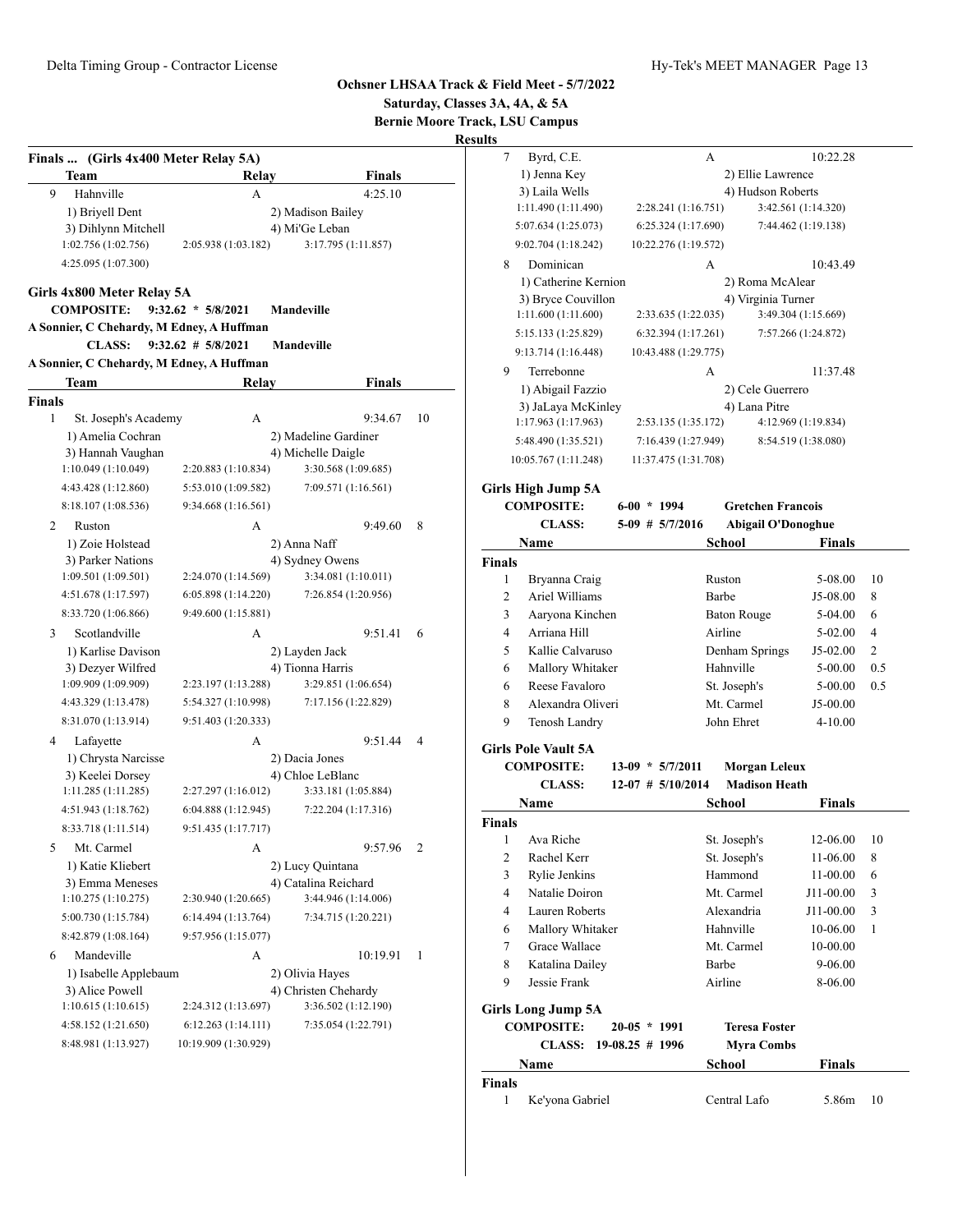**Saturday, Classes 3A, 4A, & 5A**

**Bernie Moore Track, LSU Campus**

|                    | Finals  (Girls Long Jump 5A) |                       |                         |                    |                |
|--------------------|------------------------------|-----------------------|-------------------------|--------------------|----------------|
|                    | Name                         |                       | <b>School</b>           | <b>Finals</b>      |                |
| 2                  | Courtney Wiltz               |                       | Lafayette               | 5.78m              | 8              |
| 3                  | Simone Castelluccio          |                       | St. Joseph's            | 5.68m              | 6              |
| 4                  | Bryanna Craig                |                       | Ruston                  | 5.64m              | 4              |
| 5                  | Ava Riche                    |                       | St. Joseph's            | 5.60m              | $\overline{c}$ |
| 6                  | Katelyn Wallace              |                       | Riverdale               | 5.57m              | 1              |
| 7                  | Kerrington Baham             |                       | Covington               | 5.53m 1.1          |                |
| 8                  | Marley Richard               |                       | Destrehan               | 5.38m 2.0          |                |
| 9                  | Ariel Williams               |                       | Barbe                   | $4.92m$ 1.1        |                |
|                    |                              |                       |                         |                    |                |
|                    | <b>Girls Triple Jump 5A</b>  |                       |                         |                    |                |
|                    | COMPOSITE: 40-08.50 * 1997   |                       | <b>Danielle Brown</b>   |                    |                |
|                    | <b>CLASS:</b>                | $40-06$ # $5/8/2010$  | <b>Dominique Brisco</b> |                    |                |
|                    | Name                         |                       | School                  | Finals             |                |
| <b>Finals</b>      |                              |                       |                         |                    |                |
| 1                  | Ke'yona Gabriel              |                       | Central Lafo            | 12.22m             | 10             |
| 2                  | Simone Castelluccio          |                       | St. Joseph's            | 12.13m             | 8              |
| 3                  | Kerrington Baham             |                       | Covington               | 12.04m             | 6              |
| 4                  | Marley Richard               |                       | Destrehan               | 11.55m             | 4              |
| 5                  | Ava Riche                    |                       | St. Joseph's            | 11.35m             | $\overline{2}$ |
| 6                  | <b>Zhanell Francios</b>      |                       | East St. John           | 11.08m             | 1              |
| 7                  | Karrington Eugene            |                       | Southside Hi            | 10.60m 1.5         |                |
| 8                  | Jamie Willis                 |                       | Benton                  | 10.26m 0.9         |                |
| 9                  | Faith Miller                 |                       | Ruston                  | $10.25m$ 0.8       |                |
|                    | <b>Girls Shot Put 5A</b>     |                       |                         |                    |                |
|                    | <b>COMPOSITE:</b>            | $45-07 * 2016$        | <b>Loren James</b>      |                    |                |
|                    | <b>CLASS:</b>                | $45-07$ # $5/7/2016$  | <b>Loren James</b>      |                    |                |
|                    | Name                         |                       | School                  | <b>Finals</b>      |                |
| <b>Finals</b>      |                              |                       |                         |                    |                |
| 1                  | Laila Guy                    |                       | <b>Baton Rouge</b>      | 13.73m             | 10             |
| 2                  | Jaydan Jackson               |                       | Zachary                 | 13.14m             | 8              |
| 3                  | Lyndsey Darensbourg          |                       | St. Joseph's            | 11.99m             | 6              |
| 4                  | Kimora Daniel                |                       | Ouachita                | 11.82m             | $\overline{4}$ |
| 5                  | Jayla James                  |                       | Parkway                 | 10.97 <sub>m</sub> | $\overline{2}$ |
| 6                  | Aniya Harris                 |                       |                         |                    |                |
| 7                  | Keva Thomas                  |                       | Chalmette               | 10.83m             | 1              |
| 8                  |                              |                       | John Curtis             | 10.73m             |                |
|                    |                              |                       | Alexandria              | 10.33m             |                |
| 9                  | Laylah Branch-King           |                       |                         |                    |                |
|                    | Gabrielle Mosley             |                       | Thibodaux               | 9.72m              |                |
|                    | <b>Girls Discus Throw 5A</b> |                       |                         |                    |                |
|                    | <b>COMPOSITE:</b>            | $160-06 * 1988$       | <b>Janet Hill</b>       |                    |                |
|                    | <b>CLASS:</b>                | $138-11$ # $5/5/2018$ | <b>Logan Lewis</b>      |                    |                |
|                    | Name                         |                       | <b>School</b>           | <b>Finals</b>      |                |
|                    |                              |                       |                         |                    |                |
| <b>Finals</b><br>1 | Laila Guy                    |                       | <b>Baton Rouge</b>      | 39.56m             | 10             |
| 2                  | Reese Grossie                |                       | Lafayette               | 37.00m             | 8              |
| 3                  | Mikaylah Williams            |                       | Parkway                 | 35.86m             | 6              |
| 4                  | <b>Emily Fontenot</b>        |                       | Barbe                   | 34.72m             | $\overline{4}$ |
| 5                  | Kori Jones                   |                       | Denham Springs          | 34.12m             | 2              |
| 6                  | Ambria Langley               |                       | Zachary                 | 33.01m             | 1              |
| 7                  | Keva Thomas                  |                       | John Curtis             | 32.10m             |                |
| 8                  | Celeste Griffin              |                       | Thibodaux               | 31.24m             |                |
| 9                  | Baylie Carroll               |                       | Chapelle                | 28.48m             |                |

|                    | <b>Girls Javelin Throw 5A</b> |                    |                     |                          |               |                |
|--------------------|-------------------------------|--------------------|---------------------|--------------------------|---------------|----------------|
|                    | <b>COMPOSITE:</b>             | $164-04 * 2002$    |                     | <b>Rachel Walker</b>     |               |                |
|                    | <b>CLASS:</b>                 | $162 - 05 \# 2015$ |                     | <b>Peyton Montgomery</b> |               |                |
|                    | Name                          |                    |                     | School                   | <b>Finals</b> |                |
|                    |                               |                    |                     |                          |               |                |
| <b>Finals</b><br>1 | Alexis Guillory               |                    |                     | Alexandria               | 42.26m        | 10             |
| $\overline{c}$     | Mckenzie Davis                |                    |                     | <b>Barbe</b>             | 39.18m        | 8              |
| 3                  |                               |                    |                     |                          | 38.14m        | 6              |
|                    | <b>Makinley Harris</b>        |                    |                     | Denham Springs           | 37.87m        | 4              |
| 4                  | Rebecca Bordelon              |                    |                     | St. Joseph's             |               |                |
| 5                  | Sarah Dupuy                   |                    |                     | Alexandria               | 37.22m        | $\overline{c}$ |
| 6                  | Cydney Cifreo                 |                    |                     | Walker                   | 36.36m        | 1              |
| 7                  | Julia Fluellen                |                    |                     | Dominican                | 33.16m        |                |
| 8                  | Sophie Junius                 |                    |                     | Mt. Carmel               | 31.45m        |                |
| 9                  | Emma Theriot                  |                    |                     | Central Lafo             | 27.68m        |                |
|                    | <b>Boys 100 Meter Dash 3A</b> |                    |                     |                          |               |                |
|                    | <b>COMPOSITE:</b>             | $10.20 * 1980$     |                     | <b>Rod Richardson</b>    |               |                |
|                    | <b>CLASS:</b>                 |                    | $10.36 \# 5/5/2012$ | <b>Jeryl Brazil</b>      |               |                |
|                    | Name                          |                    |                     | School                   | Finals        |                |
| <b>Finals</b>      |                               |                    |                     |                          |               |                |
| 1                  | Johnny Woods                  |                    |                     | Wossman                  | 10.70         | 10             |
| $\overline{c}$     | Chris Gravois                 |                    |                     | E.D. White               | 10.70         | 8              |
| 3                  | Donterrious Mitchell          |                    |                     | Carroll                  | 10.97         | 6              |
| 4                  | Kaden Lewis                   |                    |                     | Thomas Jeffe             | 10.98         | $\overline{4}$ |
| 5                  | Crajuan Bennett               |                    |                     | Iowa                     | 10.99         | $\overline{c}$ |
| 6                  | Na'Ryan Delone                |                    |                     | Glen Oaks                | 11.05         | $\mathbf{1}$   |
| 7                  | Keilan Sherman                |                    |                     | Madison Prep             | $11.14 +0.0$  |                |
| 8                  | JaRell Joseph                 |                    |                     | Lake Charles             | 11.16         | $+0.0$         |
| 9                  | Quinterrious Daggs            |                    |                     | Wossman                  | $11.26 +0.0$  |                |
|                    | <b>Boys 200 Meter Dash 3A</b> |                    |                     |                          |               |                |
|                    | <b>COMPOSITE:</b>             | $20.58 * 2002$     |                     | Johnathan Wade           |               |                |
|                    | <b>CLASS:</b>                 | $21.05 \# 1984$    |                     | <b>Ray Lawson</b>        |               |                |
|                    |                               |                    |                     |                          |               |                |
|                    | Name                          |                    |                     | School                   | Finals        |                |
| <b>Finals</b>      |                               |                    |                     |                          |               |                |
| 1                  | Chris Gravois                 |                    |                     | E.D. White               | 21.27         | 10             |
| 2                  | Johnny Woods                  |                    |                     | Wossman                  | 21.59         | 8              |
| 3                  | Imani Coleman                 |                    |                     | West Felicia             | 21.70         | 6              |
| 4                  | Nick Davis                    |                    |                     | Mansfield                | 21.93         | 4              |
| 5                  | Gabriel Clement               |                    |                     | Kaplan                   | 22.07         | 2              |
| 6                  | Kaden Lewis                   |                    |                     | Thomas Jeffe             | 22.34         | 1              |
| 7                  | Keilan Sherman                |                    |                     | Madison Prep             | 22.64 2.0     |                |
| 8                  | Trevonte Citizen              |                    |                     | Lake Charles             | 22.86 2.0     |                |
| ---                | Antonio Taylor                |                    |                     | Richwood                 | DNS 2.0       |                |
|                    | <b>Boys 400 Meter Dash 3A</b> |                    |                     |                          |               |                |
|                    | <b>COMPOSITE:</b>             |                    | 45.74 * 5/5/2018    | <b>Sean Burrell</b>      |               |                |
|                    | <b>CLASS:</b>                 | $46.92 \# 1988$    |                     | <b>Jerry Wilson</b>      |               |                |
|                    | Name                          |                    |                     | School                   | <b>Finals</b> |                |
| <b>Finals</b>      |                               |                    |                     |                          |               |                |
| 1                  | JaRell Joseph                 |                    |                     | Lake Charles             | 48.11         | 10             |
| 2                  | Gabriel Clement               |                    |                     | Kaplan                   | 48.59         | 8              |
| 3                  | Imani Coleman                 |                    |                     | West Felicia             | 49.32         | 6              |
| 4                  | Hezekiah Dantzler             |                    |                     | Madison Prep             | 49.63         | 4              |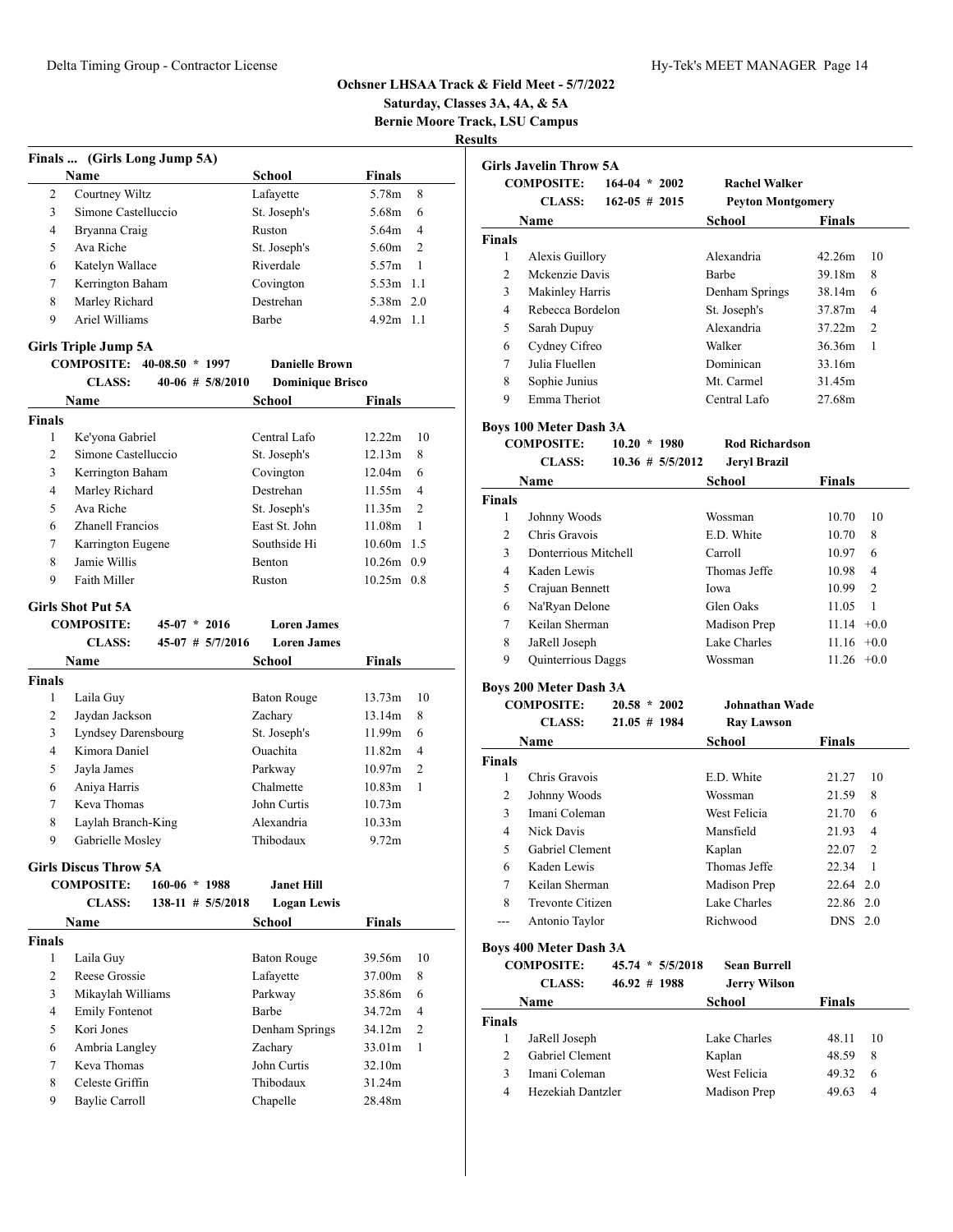|               |                                            |                     |                         |                                    |         |                | Saturday, Classes 3A, 4A, & 5A |                                            |                                            |              |                      |                                 |                |
|---------------|--------------------------------------------|---------------------|-------------------------|------------------------------------|---------|----------------|--------------------------------|--------------------------------------------|--------------------------------------------|--------------|----------------------|---------------------------------|----------------|
|               |                                            |                     |                         |                                    |         |                | <b>Results</b>                 | <b>Bernie Moore Track, LSU Campus</b>      |                                            |              |                      |                                 |                |
|               | Finals  (Boys 400 Meter Dash 3A)           |                     |                         |                                    |         |                | $\tau$                         | Kohl Feucht                                |                                            | Parkview Bap |                      | 5:03.68                         |                |
|               | Name                                       |                     | <b>School</b>           | <b>Finals</b>                      |         |                |                                | 1:12.516(1:12.516)                         | 2:24.544 (1:12.028)                        |              |                      | 3:43.400 (1:18.856)             |                |
| 5             | Santana Richardson                         |                     | Kipp Booker             |                                    | 50.52 2 |                |                                | 5:03.677 (1:20.278)                        |                                            |              |                      |                                 |                |
| 6             | Brycen Leblanc                             |                     | Iowa                    |                                    | 51.17   | $\overline{1}$ | 8                              | Avery Jackson                              |                                            | Marksville   |                      | 5:06.69                         |                |
| 7             | Jamarius Washington                        |                     | Mansfield               | 51.87                              |         |                |                                | 1:12.844 (1:12.844)                        | 2:30.121 (1:17.277)                        |              |                      | 3:51.349 (1:21.228)             |                |
| 8             | Kadarious Terrell                          |                     | Mansfield               | 52.00                              |         |                |                                | 5:06.681 (1:15.332)                        |                                            |              |                      |                                 |                |
| 9             | Jawon Hines                                |                     | Carroll                 |                                    | 56.79   |                | 9                              | Warren Graves<br>1:17.365(1:17.365)        | 2:40.182 (1:22.817)                        | Loyola Colle |                      | 5:25.95<br>4:04.526 (1:24.344)  |                |
|               | Boys 800 Meter Run 3A<br><b>COMPOSITE:</b> | $1:50.33 * 2005$    | <b>Karjuan Williams</b> |                                    |         |                |                                | 5:25.950 (1:21.425)                        |                                            |              |                      |                                 |                |
|               | <b>CLASS:</b>                              | $1:52.50 \# 1981$   |                         | <b>Charles DeRousselle</b>         |         |                |                                | Boys 3200 Meter Run 3A                     |                                            |              |                      |                                 |                |
| Name          |                                            |                     | School                  | <b>Finals</b>                      |         |                |                                | <b>COMPOSITE:</b>                          | $9:08.67 * 1996$                           |              | <b>Robby LeBlanc</b> |                                 |                |
| <b>Finals</b> |                                            |                     |                         |                                    |         |                |                                | <b>CLASS:</b>                              | $9:22.36 \# 1984$                          |              | Pablo Presedo        |                                 |                |
| 1             | Owen Tauzin                                |                     | E.D. White              | 1:59.54                            |         | 10             |                                | Name                                       |                                            | School       |                      | <b>Finals</b>                   |                |
|               | 57.785 (57.785)                            | 1:59.535(1:01.750)  |                         |                                    |         |                | <b>Finals</b>                  |                                            |                                            |              |                      |                                 |                |
| 2             | Trey Hauge<br>58.322 (58.322)              | 2:00.702 (1:02.380) | Lutcher                 | 2:00.71                            |         | 8              | 1                              | John Hall Hays<br>1:15.045 (1:15.045)      | 2:31.877 (1:16.832)                        | University L |                      | 10:01.46<br>3:47.661 (1:15.784) | -10            |
| 3             | Dylan Compton                              |                     | Sterlington             | 2:01.00                            |         | -6             |                                | 5:04.357 (1:16.696)                        | 6:21.162(1:16.805)                         |              |                      | 7:36.744 (1:15.582)             |                |
|               | 58.770 (58.770)                            | 2:00.999 (1:02.229) |                         |                                    |         |                |                                | 8:48.893 (1:12.149)                        | 10:01.460 (1:12.568)                       |              |                      |                                 |                |
| 4             | <b>Tyler Hornsby</b>                       |                     | Loyola Colle            | 2:01.94                            |         | $\overline{4}$ | $\overline{2}$                 | Owen Tauzin                                |                                            | E.D. White   |                      | 10:06.50                        | - 8            |
|               | 57.217 (57.217)                            | 2:01.939 (1:04.723) |                         |                                    |         |                |                                | 1:14.758 (1:14.758)                        | 2:31.432 (1:16.674)                        |              |                      | 3:48.009 (1:16.577)             |                |
| 5             | Christopher Hughes<br>59.379 (59.379)      | 2:02.842 (1:03.463) | Madison Prep            | 2:02.85                            |         | 2              |                                | 5:04.589 (1:16.580)                        | 6:22.423(1:17.834)                         |              |                      | 7:40.540 (1:18.117)             |                |
| 6             | Jordan Phillips                            |                     | University L            | 2:03.83                            |         | - 1            |                                | 8:55.483 (1:14.943)                        | 10:06.493 (1:11.011)                       |              |                      |                                 |                |
|               | 1:00.587(1:00.587)                         | 2:03.823 (1:03.237) |                         |                                    |         |                | 3                              | Franklin Roemer<br>1:14.285(1:14.285)      | 2:31.074 (1:16.789)                        | Loyola Colle |                      | 10:08.39<br>3:47.883 (1:16.809) | - 6            |
| 7             | John Hall Hays                             |                     | University L            | 2:06.27                            |         |                |                                | 5:04.798 (1:16.915)                        | 6:22.199(1:17.401)                         |              |                      | 7:40.168 (1:17.969)             |                |
|               | 1:00.069(1:00.069)                         | 2:06.263 (1:06.195) |                         |                                    |         |                |                                | 8:57.983 (1:17.815)                        | 10:08.385(1:10.403)                        |              |                      |                                 |                |
| 8             | Jaylon Donson                              |                     | Wossman                 | 2:07.15                            |         |                | 4                              | <b>Blayton Bernard</b>                     |                                            | University L |                      | 10:18.46                        | $\overline{4}$ |
|               | 1:00.412(1:00.412)                         | 2:07.150 (1:06.738) |                         |                                    |         |                |                                | 1:13.744(1:13.744)                         | 2:30.690 (1:16.946)                        |              |                      | 3:47.388 (1:16.698)             |                |
| 9             | Landon Langley<br>1:01.195(1:01.195)       | 2:13.575 (1:12.381) | Iowa                    | 2:13.58                            |         |                |                                | 5:04.404 (1:17.016)                        | 6:21.582(1:17.178)                         |              |                      | 7:38.595 (1:17.013)             |                |
|               |                                            |                     |                         |                                    |         |                |                                | 8:58.592 (1:19.997)                        | 10:18.452 (1:19.861)                       |              |                      |                                 |                |
|               | Boys 1600 Meter Run 3A                     |                     |                         |                                    |         |                | 5                              | Wyatt Whipp                                |                                            | Parkview Bap |                      | 10:28.99                        | <sup>2</sup>   |
|               | <b>COMPOSITE:</b>                          | $4:12.00 * 1982$    | <b>Keith Iovine</b>     |                                    |         |                |                                | 1:13.329 (1:13.329)                        | 2:30.496 (1:17.167)                        |              |                      | 3:47.812 (1:17.316)             |                |
|               | <b>CLASS:</b>                              | $4:18.97$ # 1984    | Pablo Presedo           |                                    |         |                |                                | 5:05.272 (1:17.460)                        | 6:24.877 (1:19.605)                        |              |                      | 7:47.665 (1:22.788)             |                |
| Name          |                                            |                     | School                  | <b>Finals</b>                      |         |                |                                | 9:09.154 (1:21.489)                        | 10:28.982 (1:19.829)                       |              |                      |                                 |                |
| <b>Finals</b> |                                            |                     |                         |                                    |         |                |                                | 6 John Schouest                            |                                            | E.D. White   |                      | $10:40.45$ 1                    |                |
| 1             | Owen Tauzin                                |                     | E.D. White              | 4:31.76 10                         |         |                |                                | 1:15.865(1:15.865)                         | 2:34.150 (1:18.285)                        |              |                      | 3:53.223 (1:19.073)             |                |
|               | 1:11.559 (1:11.559)                        | 2:21.050 (1:09.491) |                         | 3:28.783 (1:07.733)                |         |                |                                | 5:13.689 (1:20.466)                        | 6:37.162 (1:23.473)                        |              |                      | 8:02.132 (1:24.970)             |                |
|               | 4:31.753 (1:02.971)                        |                     |                         |                                    |         |                |                                | 9:24.825 (1:22.693)                        | 10:40.441 (1:15.617)                       |              |                      |                                 |                |
| 2             | John Hall Hays                             |                     | University L            | 4:36.59 8                          |         |                | 7                              | <b>Bailey Tassin</b>                       |                                            | David Thibod |                      | 10:47.92                        |                |
|               | 1:11.923(1:11.923)                         | 2:20.944 (1:09.021) |                         | 3:29.222 (1:08.278)                |         |                |                                | 1:16.339(1:16.339)                         | 2:35.906 (1:19.567)                        |              |                      | 3:57.510 (1:21.604)             |                |
|               | 4:36.584 (1:07.362)                        |                     |                         |                                    |         |                |                                | 5:20.474 (1:22.964)                        | 6:43.417 (1:22.943)                        |              |                      | 8:07.235 (1:23.818)             |                |
| 3             | Dax Boudreaux                              |                     | Erath                   | $4:39.19$ 6                        |         |                |                                | 9:29.718 (1:22.483)                        | 10:47.912 (1:18.195)                       |              |                      |                                 |                |
|               | 1:12.318(1:12.318)                         | 2:21.167 (1:08.849) |                         | 3:29.711 (1:08.544)                |         |                | 8                              | Warren Graves                              |                                            | Loyola Colle |                      | 11:15.96<br>4:11.946 (1:25.992) |                |
|               | 4:39.189 (1:09.479)                        |                     |                         |                                    |         |                |                                | 1:22.153 (1:22.153)<br>5:38.611 (1:26.665) | 2:45.954 (1:23.801)<br>7:04.978 (1:26.367) |              |                      | 8:32.580 (1:27.602)             |                |
| 4             | Aiden Monistere                            |                     | Parkview Bap            | 4:39.64 4                          |         |                |                                | 9:56.486 (1:23.906)                        | 11:15.956 (1:19.471)                       |              |                      |                                 |                |
|               | 1:12.588(1:12.588)                         | 2:23.457 (1:10.869) |                         | 3:34.375 (1:10.918)                |         |                |                                |                                            |                                            |              |                      | <b>DNS</b>                      |                |
|               | 4:39.640 (1:05.265)                        |                     |                         |                                    |         |                |                                | Charles Bradshaw                           |                                            | Wossman      |                      |                                 |                |
| 5             | Franklin Roemer<br>1:13.090(1:13.090)      | 2:23.962 (1:10.872) | Loyola Colle            | 4:44.72 2<br>3:34.290 (1:10.328)   |         |                |                                |                                            |                                            |              |                      |                                 |                |
|               |                                            |                     |                         |                                    |         |                |                                |                                            |                                            |              |                      |                                 |                |
|               | 4:44.715 (1:10.425)                        |                     |                         |                                    |         |                |                                |                                            |                                            |              |                      |                                 |                |
| 6             | John Schouest<br>1:12.847(1:12.847)        | 2:24.255 (1:11.408) | E.D. White              | $4:52.58$ 1<br>3:37.025 (1:12.770) |         |                |                                |                                            |                                            |              |                      |                                 |                |
|               | 4:52.573 (1:15.548)                        |                     |                         |                                    |         |                |                                |                                            |                                            |              |                      |                                 |                |
|               |                                            |                     |                         |                                    |         |                |                                |                                            |                                            |              |                      |                                 |                |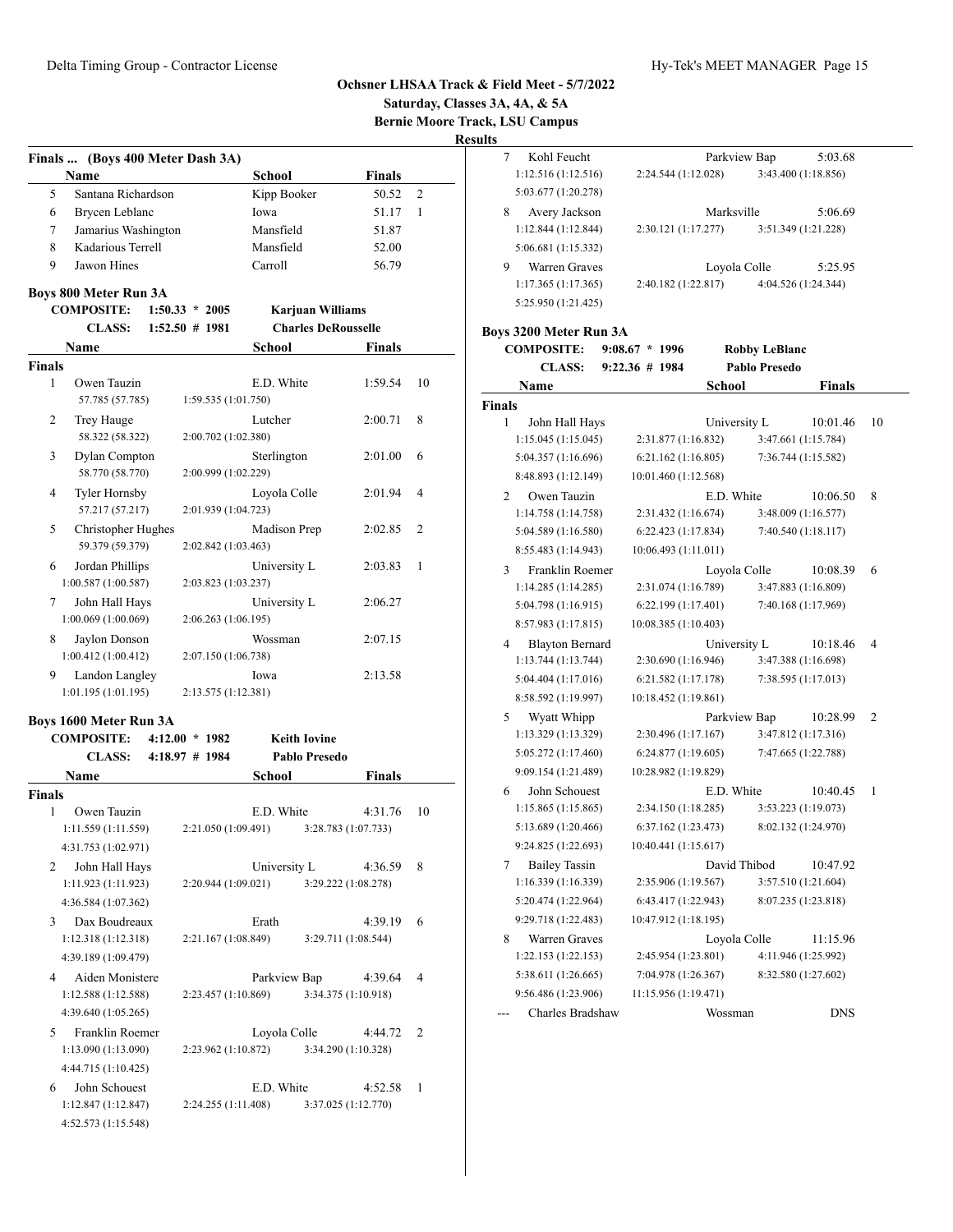**Bernie Moore Track, LSU Campus**

| <b>Boys 110 Meter Hurdles 3A</b>         |                     |       |                                      |        |                |
|------------------------------------------|---------------------|-------|--------------------------------------|--------|----------------|
| <b>COMPOSITE:</b>                        | $13.73 * 1985$      |       | <b>Derrick Saulsbery</b>             |        |                |
| <b>COMPOSITE:</b>                        | $13.73 * 1992$      |       | Ubeja Anderson                       |        |                |
| <b>CLASS:</b>                            | $13.80 \# 1985$     |       | <b>Lawrence Felton</b>               |        |                |
| <b>Name</b>                              |                     |       | School                               | Finals |                |
| <b>Finals</b>                            |                     |       |                                      |        |                |
| 1<br>Jaden Youngblood                    |                     |       | Mansfield                            | 14.53  | 10             |
| $\overline{c}$<br>Caleb Johnson          |                     |       | West Felicia                         | 14.63  | 8              |
| 3<br>Carlos Bell                         |                     |       | Donaldsonvil                         | 14.94  | 6              |
| Makiah Smith<br>4                        |                     |       | Sterlington                          | 15.04  | 4              |
| 5<br>Kevin Thomas II                     |                     |       | Lake Charles                         | 15.20  | $\overline{2}$ |
| 6<br>Davante Walker                      |                     |       | Patterson                            | 15.47  | 1              |
| KirVonte Williams<br>7                   |                     |       | <b>Brusly</b>                        | 15.91  | 1.1            |
| 8<br><b>Brian Fisher</b>                 |                     |       | Wossman                              | 16.10  | 1.1            |
| 9<br><b>Randall Matthews</b>             |                     |       | <b>Brusly</b>                        | 16.23  | 1.1            |
| <b>Boys 300 Meter Hurdles 3A</b>         |                     |       |                                      |        |                |
| <b>COMPOSITE:</b>                        | $37.40 * 2007$      |       | <b>Barrett Nugent</b>                |        |                |
| <b>CLASS:</b>                            | $37.40 \# 5/5/2007$ |       | <b>Barrett Nugent</b>                |        |                |
| <b>Name</b>                              |                     |       | School                               | Finals |                |
| <b>Finals</b>                            |                     |       |                                      |        |                |
| 1<br>Nick Bailey                         |                     |       | Mansfield                            | 39.41  | 10             |
| 2<br>Kevin Thomas II                     |                     |       | Lake Charles                         | 39.63  | 8              |
| 3<br>Jaden Youngblood                    |                     |       | Mansfield                            | 39.69  | 6              |
| $\overline{4}$<br>Caleb Johnson          |                     |       | West Felicia                         | 40.93  | $\overline{4}$ |
| 5<br>Makiah Smith                        |                     |       | Sterlington                          | 42.03  | $\overline{2}$ |
| 6<br>Seth Gale                           |                     |       | University L                         | 42.32  | 1              |
| 7<br>KirVonte Williams                   |                     |       | <b>Brusly</b>                        | 42.87  |                |
| Kaden Harrison<br>8                      |                     |       | Lutcher                              | 44.88  |                |
| 9<br>Dandre Dumas                        |                     |       | St. James                            | 47.58  |                |
| Boys 4x100 Meter Relay 3A                |                     |       |                                      |        |                |
| <b>COMPOSITE:</b>                        | $40.74 * 1983$      |       |                                      |        |                |
| D.Garner, T.Johnson, R.Stewart, J.Haynes |                     |       |                                      |        |                |
| <b>CLASS:</b>                            | $41.06 \# 5/5/2018$ |       | <b>West Feliciana</b>                |        |                |
| D Davis, K Jackson, D Harris, D Turner   |                     |       |                                      |        |                |
| <b>Team</b>                              |                     | Relay |                                      | Finals |                |
| <b>Finals</b>                            |                     |       |                                      |        |                |
| Mansfield<br>1                           |                     | А     |                                      | 42.14  | 10             |
|                                          |                     |       | 2) Nick Davis                        |        |                |
| 1) Monquaviuos Wells                     |                     |       | 4) Derrick Thomas                    |        |                |
| 3) Travion Short                         |                     |       |                                      | 42.65  | 8              |
| 2<br>Wossman                             |                     | А     |                                      |        |                |
| 1) Johnny Woods                          |                     |       | 2) Anthony Killian                   |        |                |
| 3) Jordan Jackson                        |                     |       | 4) Quinterrious Daggs                |        |                |
| 3<br>Iowa                                |                     | А     |                                      | 42.76  | 6              |
| 1) Ke'Ante Dugas                         |                     |       | 2) Jacques Batiste                   |        |                |
| 3) McQuinton Montgomery                  |                     |       | 4) Crajuan Bennett                   |        |                |
| E.D. White<br>4                          |                     | А     |                                      | 42.83  | 4              |
| 1) Chris Gravois                         |                     |       | 2) Ethan Lee                         |        |                |
| 3) Charles Hunt                          |                     |       | 4) Nathaniel Thompson                |        |                |
| Madison Prep Academy<br>5                |                     | А     |                                      | 42.90  | 2              |
| 1) Ke'juan Eackles<br>3) Semaj Pierre    |                     |       | 2) Keilan Sherman<br>4) Germari Wyre |        |                |

| ults   |                                                                                                                                                     |                                            |                                         |                |
|--------|-----------------------------------------------------------------------------------------------------------------------------------------------------|--------------------------------------------|-----------------------------------------|----------------|
| 6      | Carroll                                                                                                                                             | А                                          | 42.94                                   | 1              |
|        | 1) Amareya Greeley                                                                                                                                  |                                            | 2) Donterrious Mitchell                 |                |
|        | 3) Ashton Scott                                                                                                                                     |                                            | 4) Kenderick Carter                     |                |
| 7      | Lake Charles                                                                                                                                        | А                                          | 42.94                                   |                |
|        | 1) Braylin Walker                                                                                                                                   |                                            | 2) Kevin Thomas II                      |                |
|        | 3) Eric Beloney                                                                                                                                     |                                            | 4) Trevonte Citizen                     |                |
| 8      | Sumner                                                                                                                                              | А                                          | 43.27                                   |                |
|        | 1) Kameren Cook                                                                                                                                     |                                            | 2) Rodney Brown                         |                |
|        | 3) Brandon Self                                                                                                                                     |                                            | 4) Brennan Self                         |                |
| 9      | Abramson High School                                                                                                                                | А                                          | 43.45                                   |                |
|        | 1) Randy Levert                                                                                                                                     |                                            | 2) Sean Berniard                        |                |
|        | 3) Darren Rayford                                                                                                                                   |                                            | 4) Tyren Brown                          |                |
|        | Boys 4x200 Meter Relay 3A<br><b>COMPOSITE:</b><br>A.Jasmine, K.Spears, S.Jarrell, C.Thomas<br><b>CLASS:</b><br>C Webb, H Ruffin, A Perro, T Rouchon | $1:24.97 * 1999$<br>$1:25.40$ # $5/9/2015$ | <b>FRANKLIN</b>                         |                |
|        | Team                                                                                                                                                | Relay                                      | Finals                                  |                |
| Finals |                                                                                                                                                     |                                            |                                         |                |
| 1      | Iowa                                                                                                                                                | А                                          | 1:27.61                                 | 10             |
|        | 1) Ke'Ante Dugas                                                                                                                                    |                                            | 2) Jacques Batiste                      |                |
|        | 3) McQuinton Montgomery                                                                                                                             |                                            | 4) Crajuan Bennett                      |                |
|        | 40.687 (40.687)                                                                                                                                     | 1:28.348 (47.661)                          |                                         |                |
| 2      | Wossman                                                                                                                                             | А                                          | 1:27.66                                 | 8              |
|        | 1) Johnny Woods                                                                                                                                     |                                            | 2) Jaylon Donson                        |                |
|        | 3) Jordan Jackson                                                                                                                                   |                                            | 4) Quinterrious Daggs                   |                |
|        | 40.451 (40.451)                                                                                                                                     | 1:28.099 (47.648)                          |                                         |                |
| 3      | Mansfield                                                                                                                                           | A                                          | 1:27.75                                 | 6              |
|        | 1) Travion Short                                                                                                                                    |                                            | 2) Nick Davis                           |                |
|        | 3) Jamarius Washington                                                                                                                              |                                            | 4) Kadarious Terrell                    |                |
|        | 42.334 (42.334)                                                                                                                                     | 1:28.094 (45.760)                          |                                         |                |
| 4      | Madison Prep Academy                                                                                                                                | А                                          | 1:27.93                                 | 4              |
|        | 1) Germari Wyre                                                                                                                                     |                                            | 2) Hezekiah Dantzler                    |                |
|        | 3) Semaj Pierre                                                                                                                                     |                                            | 4) Keilan Sherman                       |                |
|        | 39.484 (39.484)                                                                                                                                     | 1:28.641 (49.157)                          |                                         |                |
| 5      | St. Martinville                                                                                                                                     | А                                          | 1:28.04                                 | $\overline{c}$ |
|        | 1) Steven Blanco                                                                                                                                    |                                            | 2) Karon Jean-Louis                     |                |
|        | 3) Jaylin Clay                                                                                                                                      |                                            | 4) Braylon Jones                        |                |
|        | 39.622 (39.622)                                                                                                                                     | 1:29.029 (49.407)                          |                                         |                |
|        |                                                                                                                                                     |                                            |                                         |                |
| 6      | Lake Charles<br>1) Braylin Walker                                                                                                                   | А                                          | 1:28.71                                 | 1              |
|        | 3) Joseph Ward                                                                                                                                      |                                            | 2) Trevonte Citizen<br>4) JaRell Joseph |                |
|        | 42.454 (42.454)                                                                                                                                     | 1:29.312 (46.858)                          |                                         |                |
|        |                                                                                                                                                     |                                            |                                         |                |
| 7      | West Feliciana                                                                                                                                      | А                                          | 1:29.17                                 |                |
|        | 1) Caleb Johnson                                                                                                                                    |                                            | 2) Joel Rogers                          |                |
|        | 3) Titus Washington                                                                                                                                 |                                            | 4) Imani Coleman                        |                |
|        | 39.082 (39.082)                                                                                                                                     | 1:29.189 (50.107)                          |                                         |                |
| 8      | University Lab School                                                                                                                               | А                                          | 1:29.79                                 |                |
|        | 1) Austin Ausberry                                                                                                                                  |                                            | 2) Joshua Antoine                       |                |
|        | 3) Jacob Phillips                                                                                                                                   |                                            | 4) Edan Stagg                           |                |
|        | 44.090 (44.090)                                                                                                                                     | 1:30.088 (45.998)                          |                                         |                |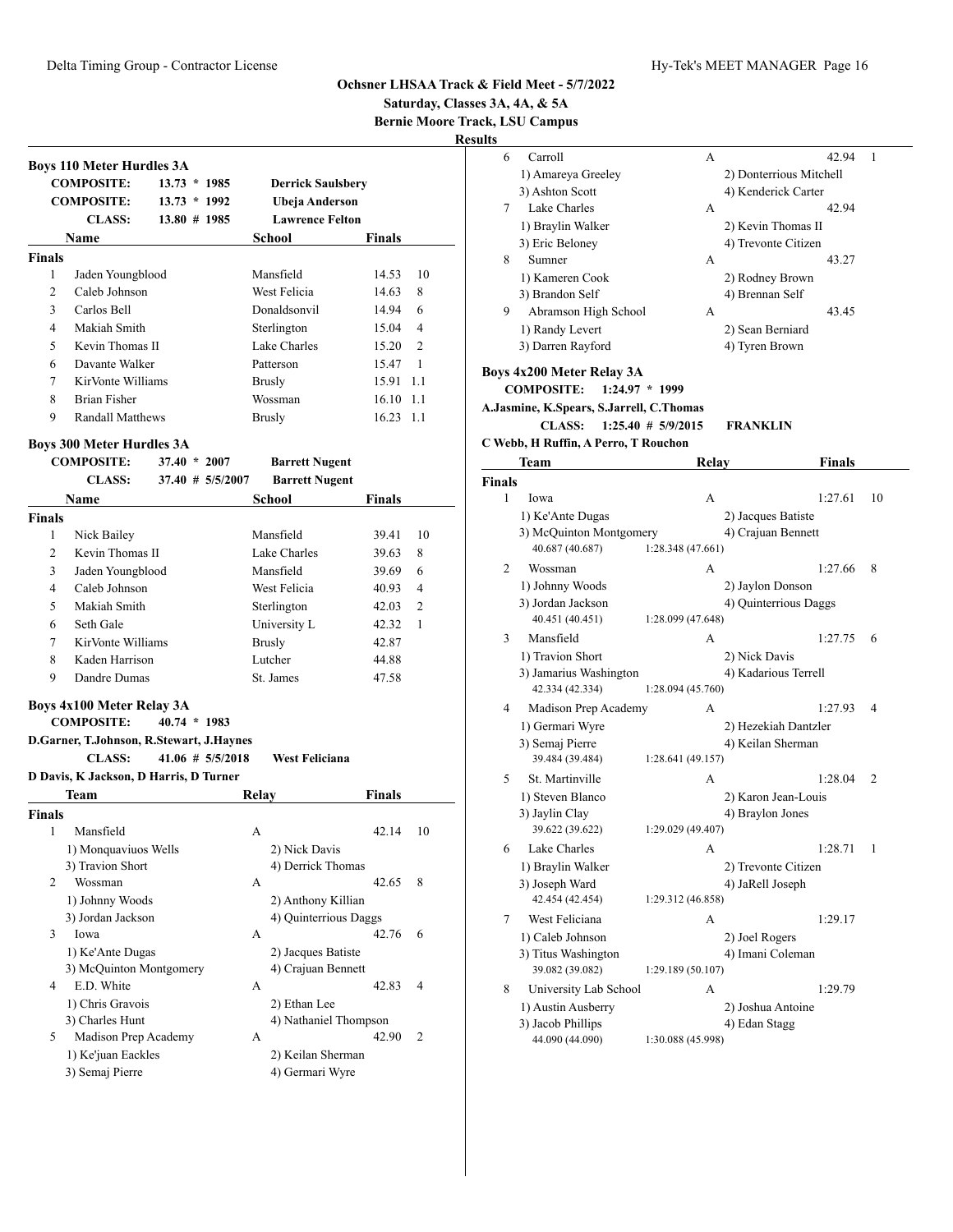|                               |                                                                                                                                          |                                             |                                                                                   |                          |                |                | Saturday, Classes 3A, 4A, & 5A<br><b>Bernie Moore Track, LSU Campus</b>                                                         |                                                                        |                                                                                       |               |                |
|-------------------------------|------------------------------------------------------------------------------------------------------------------------------------------|---------------------------------------------|-----------------------------------------------------------------------------------|--------------------------|----------------|----------------|---------------------------------------------------------------------------------------------------------------------------------|------------------------------------------------------------------------|---------------------------------------------------------------------------------------|---------------|----------------|
|                               |                                                                                                                                          |                                             |                                                                                   |                          |                | <b>Results</b> |                                                                                                                                 |                                                                        |                                                                                       |               |                |
| 9                             | Finals  (Boys 4x200 Meter Relay 3A)<br>Team<br>Carroll                                                                                   | Relav<br>A                                  |                                                                                   | <b>Finals</b><br>1:33.62 |                | 9              | Sterlington<br>1) Brent Lark<br>3) Larry Rogers                                                                                 | A                                                                      | 2) Dylan Compton<br>4) Makiah Smith                                                   | 3:43.15       |                |
|                               | 1) Kenderick Carter<br>3) Donterrious Mitchell<br>44.583 (44.583)                                                                        | 1:33.746 (49.163)                           | 2) Amareya Greeley<br>4) Ashton Scott                                             |                          |                |                | 55.852 (55.852)<br>3:43.141 (50.873)<br><b>Boys 4x800 Meter Relay 3A</b>                                                        | 1:56.874 (1:01.022)                                                    | 2:52.268 (55.394)                                                                     |               |                |
|                               | <b>Boys 4x400 Meter Relay 3A</b><br><b>COMPOSITE:</b><br>Timmons, Hill, Young, Richardson<br><b>CLASS:</b>                               | $3:14.50 * 1980$<br>$3:16.20 \# 1981$       |                                                                                   |                          |                |                | <b>COMPOSITE:</b><br>T Morris, G Cole, G Cole, J Burns<br><b>CLASS:</b><br>C Lewis, E Simons, J Basara, H Neelis                | 7:59.16 * 5/4/2019<br>$8:29.32$ # $5/4/2019$                           | <b>AIRLINE</b><br><b>Lusher Charter</b>                                               |               |                |
|                               | K.Bernard, R.Nobles, S.Eames, N.Dellacano                                                                                                |                                             |                                                                                   |                          |                |                | Team                                                                                                                            | Relay                                                                  |                                                                                       | Finals        |                |
|                               | Team                                                                                                                                     | Relav                                       |                                                                                   | <b>Finals</b>            |                | Finals         |                                                                                                                                 |                                                                        |                                                                                       |               |                |
| <b>Finals</b><br>$\mathbf{1}$ | Mansfield<br>1) Jamarius Washington<br>3) Nick Bailey<br>49.839 (49.839)                                                                 | A<br>1:43.705 (53.866)                      | 2) Nick Davis<br>4) Kadarious Terrell<br>2:33.751 (50.046)                        | 3:22.07                  | 10             | $\mathbf{1}$   | Parkview Baptist<br>1) Wyatt Whipp<br>3) Aiden Monistere<br>1:00.112(1:00.112)<br>4:15.562 (1:07.266)                           | А<br>2:07.261 (1:07.149)<br>5:17.290 (1:01.728)                        | 2) Reed Boudreaux<br>4) Kohl Feucht<br>3:08.296 (1:01.035)<br>6:22.124(1:04.834)      | $8:25.14#$ 10 |                |
|                               | 3:22.064 (48.314)                                                                                                                        |                                             |                                                                                   |                          |                |                | 7:21.612 (59.488)                                                                                                               | 8:25.139 (1:03.527)                                                    |                                                                                       |               |                |
| 2                             | Lake Charles<br>1) Trevonte Citizen<br>3) Darrius Charles<br>51.422 (51.422)<br>3:22.448 (47.910)                                        | А<br>1:45.111 (53.689)                      | 2) Kevin Thomas II<br>4) JaRell Joseph<br>2:34.539 (49.428)                       | 3:22.45                  | 8              | 2              | Loyola College Prep<br>1) Tyler Hornsby<br>3) Mark Henry<br>57.837 (57.837)<br>4:14.656 (1:06.641)                              | А<br>2:02.747 (1:04.910)<br>5:17.140 (1:02.484)                        | 2) Warren Graves<br>4) Franklin Roemer<br>3:08.015 (1:05.268)<br>6:24.619 (1:07.479)  | $8:25.27#$ 8  |                |
| 3                             | Madison Prep Academy                                                                                                                     | A                                           |                                                                                   | 3:23.60                  | 6              |                | 7:24.876 (1:00.257)                                                                                                             | 8:25.270 (1:00.395)                                                    |                                                                                       |               |                |
|                               | 1) Carlos Freeman<br>3) Christopher Hughes<br>50.960 (50.960)<br>3:23.598 (48.021)                                                       | 1:44.401 (53.441)                           | 2) Mason Wells<br>4) Hezekiah Dantzler<br>2:35.577 (51.176)                       |                          |                | 3              | Iowa<br>1) Landon Langley<br>3) Christian Landry<br>1:01.104(1:01.104)                                                          | А<br>2:05.110 (1:04.006)                                               | 2) Cohen Charles<br>4) Kendrick Jasmine<br>3:08.522 (1:03.412)                        | $8:25.42#$ 6  |                |
| 4                             | Iowa<br>1) Kendrick Jasmine<br>3) Landon Langley<br>50.892 (50.892)                                                                      | A<br>1:43.828 (52.936)                      | 2) Brycen Leblanc<br>4) Crajuan Bennett<br>2:36.424 (52.596)                      | 3:26.57                  | $\overline{4}$ | 4              | 4:16.000 (1:07.478)<br>7:25.792 (1:02.715)<br>David Thibod<br>1) Eli Melton                                                     | 5:18.212 (1:02.212)<br>8:25.418 (59.627)<br>А                          | 6:23.077(1:04.865)<br>2) Maxwell Gautreau                                             | $8:28.01#$ 4  |                |
| 5                             | 3:26.568 (50.145)<br>Carroll<br>1) Jawon Hines<br>3) Deondre Washington                                                                  | A                                           | 2) Michael Johnson<br>4) Jamieon Gaines                                           | 3:27.32                  | 2              |                | 3) Jackson Jarrett<br>1:00.873 (1:00.873)<br>4:17.216 (1:08.983)<br>7:25.334 (1:00.080)                                         | 2:06.625 (1:05.752)<br>5:16.488 (59.272)<br>8:28.004 (1:02.670)        | 4) Bailey Tassin<br>3:08.233 (1:01.608)<br>6:25.254(1:08.766)                         |               |                |
| 6                             | 51.070 (51.070)<br>3:27.317 (50.874)<br>St. Martinville<br>1) Jaylin Clay<br>3) Karon Jean-Louis<br>50.818 (50.818)<br>3:30.435 (50.849) | 1:42.317 (51.247)<br>А<br>1:45.456 (54.638) | 2:36.443 (54.126)<br>2) Harvey Broussard<br>4) Braylon Jones<br>2:39.587 (54.131) | 3:30.44                  | -1             | 5              | E.D. White<br>1) Joachim Lafaso<br>3) Michael Pere<br>1:00.110(1:00.110)<br>4:20.747 (1:09.838)<br>7:30.808 (1:00.775)          | A<br>2:10.065 (1:09.955)<br>5:21.273 (1:00.526)<br>8:37.070 (1:06.263) | 2) Governor Maurer<br>4) Max Bourgeois<br>3:10.909 (1:00.844)<br>6:30.033 (1:08.760)  | 8:37.07       | $\overline{2}$ |
| 7                             | University Lab School<br>1) Joshua Antoine<br>3) Carsen Manuel<br>48.954 (48.954)<br>3:31.208 (54.688)                                   | A<br>1:42.456 (53.502)                      | 2) Austin Ausberry<br>4) Edan Stagg<br>2:36.521 (54.065)                          | 3:31.21                  |                | 6              | Madison Prep Academy<br>1) Chase Corbins<br>3) Carlos Freeman<br>1:00.952(1:00.952)<br>4:32.064 (1:17.390)<br>7:39.605 (58.861) | А<br>2:13.869 (1:12.917)<br>5:31.127 (59.063)<br>8:49.997 (1:10.393)   | 2) Mason Wells<br>4) Christopher Hughes<br>3:14.674 (1:00.805)<br>6:40.744 (1:09.617) | 8:50.00       | $\mathbf{1}$   |
| 8                             | McDonogh #35<br>1) Dameon McCloud<br>3) Thai Brown<br>49.289 (49.289)<br>3:32.088 (52.685)                                               | A<br>1:46.829 (57.540)                      | 2) Santana Price<br>4) Armani Bell<br>2:39.404 (52.575)                           | 3:32.09                  |                | 7              | University Lab School<br>1) Blayton Bernard<br>3) Connor Agustine<br>1:02.582(1:02.582)<br>4:27.244 (1:11.668)                  | А<br>2:13.127 (1:10.545)<br>5:31.072 (1:03.828)                        | 2) Ian Fellows<br>4) Jordan Phillips<br>3:15.576 (1:02.449)<br>6:39.671 (1:08.599)    | 8:57.40       |                |

7:43.408 (1:03.737) 8:57.397 (1:13.990)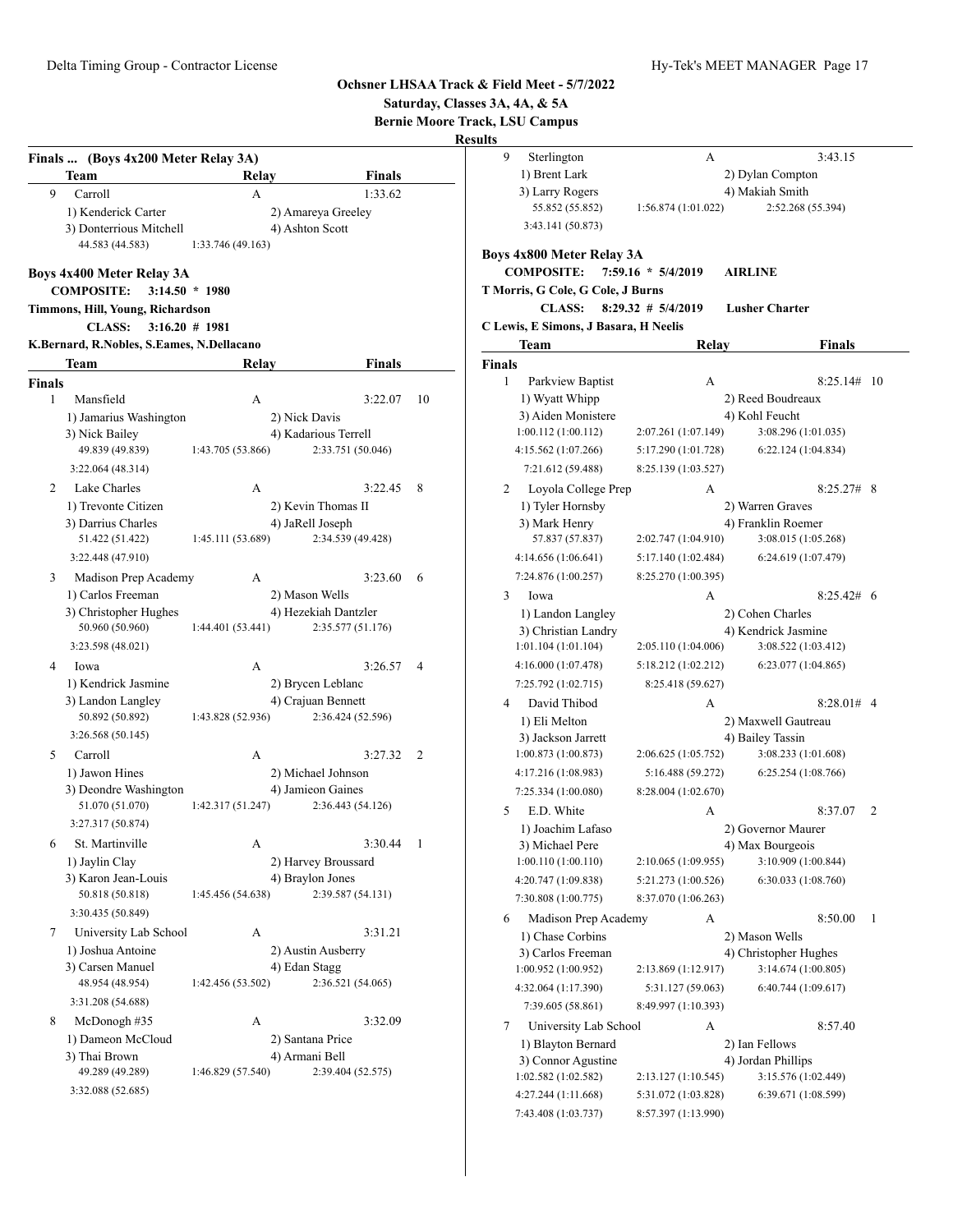# **Saturday, Classes 3A, 4A, & 5A**

**Bernie Moore Track, LSU Campus**

**Boys Triple Jump 3A**

| Finals  (Boys 4x800 Meter Relay 3A) |                     |                     |  |  |  |  |
|-------------------------------------|---------------------|---------------------|--|--|--|--|
| Team                                | Relay               | <b>Finals</b>       |  |  |  |  |
| 8<br>Grant                          | A                   | 9:06.01             |  |  |  |  |
| 1) Garett Dubois                    |                     | 2) Andrew Phillips  |  |  |  |  |
| 3) Derryon Baines                   |                     | 4) Mason Scroggs    |  |  |  |  |
| 1:00.462(1:00.462)                  | 2:13.218(1:12.756)  | 3:18.134(1:04.916)  |  |  |  |  |
| 4:28.391 (1:10.257)                 | 5:31.191 (1:02.800) | 6:43.150 (1:11.959) |  |  |  |  |
| 7:48.748 (1:05.598)                 | 9:06.002(1:17.255)  |                     |  |  |  |  |
| 9<br>Carroll                        | А                   | 9:32.61             |  |  |  |  |
| 1) Deondre Washington               |                     | 2) Michael Johnson  |  |  |  |  |
| 3) Demarrius Charleston             |                     | 4) Jamieon Gaines   |  |  |  |  |
| 1:01.055(1:01.055)                  | 2:22.392 (1:21.337) | 3:30.522(1:08.130)  |  |  |  |  |
| 4:50.469(1:19.947)                  | 5:56.149(1:05.680)  | 7:09.888 (1:13.739) |  |  |  |  |
| 8:08.378 (58.490)                   | 9:32.605 (1:24.228) |                     |  |  |  |  |

#### **Boys High Jump 3A**

**Boys Long Jump 3A**

**Finals**

|               | <b>COMPOSITE:</b>          | $7 - 02$<br>$*1996$   | J.J. Barton             |               |                |
|---------------|----------------------------|-----------------------|-------------------------|---------------|----------------|
|               | <b>CLASS:</b>              | $6-11$ # 1981         | <b>Kenenth Winey</b>    |               |                |
|               | <b>Name</b>                |                       | School                  | Finals        |                |
| <b>Finals</b> |                            |                       |                         |               |                |
| 1             | Jaquevius Thompson         |                       | Caldwell Par            | $6 - 04.00$   | 10             |
| 2             | Nick Bailey                |                       | Mansfield               | $J6-04.00$    | 8              |
| 3             | Jaylen Taylor              |                       | Archbishop H            | $6 - 02.00$   | 6              |
| 4             | Quinton Collins            |                       | Iowa                    | J6-02.00      | 4              |
| 5             | <b>Tanner Harrison</b>     |                       | St. Martinvi            | $6 - 00.00$   | $\overline{2}$ |
| 6             | Harvey Broussard           |                       | St. Martinvi            | $J6-00.00$    | 0.5            |
| 6             | Labyron Martin             |                       | Kenner Disco            | $J6-00.00$    | 0.5            |
| 8             | Aquinas Roberts            |                       | Bogalusa                | $5-10.00$     |                |
| 9             | Chris Lowery               |                       | Grant                   | $J5-10.00$    |                |
|               | <b>Boys Pole Vault 3A</b>  |                       |                         |               |                |
|               | <b>COMPOSITE: 19-05.50</b> | $*2018$               | <b>Armand Duplantis</b> |               |                |
|               | <b>CLASS:</b>              | $17-08$ # $5/10/2014$ | <b>Devin King</b>       |               |                |
|               | Name                       |                       | School                  | <b>Finals</b> |                |
| <b>Finals</b> |                            |                       |                         |               |                |
| 1             | Mason Abshire              |                       | St. Louis Hi            | 14-06.00      | 10             |
| 2             | Reid Bodin                 |                       | Lutcher                 | 12-00.00      | 8              |

 Kamren Earnest Erath J12-00.00 6 Kyle Cundiff Buckeye 11-06.00 4 Michael Fudge West Felicia 11-00.00 2 Rhys Armagost Loyola Colle J11-00.00 1 Wyatt Berthelot Brusly 10-06.00 8 Gavin Tuberville Sterlington 10-00.00 9 Beau Faucheaux Patrick Tayl 8-06.00

 Dequinton Robertson Mansfield 6.91m 10 Tristan Goodly Westlake 6.83m 8 3 Nate Harmon Crowley High 6.73m 6 Harvey Broussard St. Martinvi 6.63m 4

**COMPOSITE: 25-02.25 \* 1972 Donald Robbins COMPOSITE: 25-02.25 \* 5/2005 Frankie Gatson CLASS: 25-02.25 # 1972 Donald Robbins Name School Finals** 

|               | <b>CLASS:</b><br>49-11 # 1988            | <b>Gary Johnson</b>    |                          |
|---------------|------------------------------------------|------------------------|--------------------------|
|               | Name                                     | School                 | Finals                   |
| <b>Finals</b> |                                          |                        |                          |
| 1             | Tristan Goodly                           | Westlake               | 14.81m<br>10             |
| 2             | Harvey Broussard                         | St. Martinvi           | 8<br>13.53m              |
| 3             | Titus Washington                         | West Felicia           | 13.40m<br>6              |
| 4             | Benjamin Rodrigue                        | E.D. White             | 13.20m<br>4              |
| 5             | Dale Albert                              | Sophie B. Wr           | 13.01m<br>$\overline{2}$ |
| 6             | Amareya Greeley                          | Carroll                | 12.96m<br>1              |
| 7             | Traymond Wright                          | Richwood               | 12.80m 0.4               |
| 8             | Nicholas Honore                          | Glen Oaks              | $12.61m$ 0.7             |
| 9             | <b>Tristan Sampson</b>                   | <b>Union Parish</b>    | $12.45m$ 1.3             |
|               | <b>Boys Shot Put 3A</b>                  |                        |                          |
|               | <b>COMPOSITE:</b><br>70-10.50<br>$*1984$ | <b>Arnold Campbell</b> |                          |
|               | <b>CLASS:</b><br>$61-02.50$ # 1970       | <b>Steve Meyer</b>     |                          |
|               | Name                                     | School                 | Finals                   |
| <b>Finals</b> |                                          |                        |                          |
| 1             | Javin Griffin                            | St. Martinvi           | 16.18m<br>10             |

 Joel Rogers West Felicia 6.43m 2 Demodrick Blunt Carroll 6.35m 1 7 Edan Stagg University L 6.24m 0.8 Jeremiah Grady Loranger 6.15m 1.2 Monquaviuos Wells Mansfield 5.96m -1.0

**COMPOSITE: 51-08.75 \* 2004 Kenny Hall**

|   | Javin Griffin         | St. Martinvi | 16.18m | 10 |
|---|-----------------------|--------------|--------|----|
| 2 | <b>Reginald Burks</b> | Lake Charles | 15.97m | 8  |
| 3 | Mitch Hodnett         | Sterlington  | 14.57m | 6  |
| 4 | Jarmaine Mitchell     | St. James    | 14.29m | 4  |
| 5 | D'Corian Nelson       | Marksville   | 14.23m | 2  |
| 6 | Desmond Collins Jr.   | Sumner       | 13.88m |    |
| 7 | Davontra Brewer       | North Webste | 13.54m |    |
| 8 | Timothy Maxson III    | De La Salle  | 12.68m |    |
| 9 | Donovan Demazeliere   | De La Salle  | 12.67m |    |
|   |                       |              |        |    |

#### **Boys Discus Throw 3A**

|               | <b>COMPOSITE:</b><br><b>CLASS:</b> | 201-01<br>$*2005$<br>$201-01$ # 2005 | <b>Tommy Killen</b><br><b>Tommy Killen</b> |                    |                |
|---------------|------------------------------------|--------------------------------------|--------------------------------------------|--------------------|----------------|
|               | Name                               |                                      | School                                     | <b>Finals</b>      |                |
| <b>Finals</b> |                                    |                                      |                                            |                    |                |
| 1             | Javin Griffin                      |                                      | St. Martinvi                               | 46.69m             | 10             |
| 2             | Orlando Roy                        |                                      | Kaplan                                     | 45.44m             | 8              |
| 3             | Gavin Jones                        |                                      | University L                               | 42.76m             | 6              |
| 4             | Gage Toups                         |                                      | <b>Berwick</b>                             | 41.67m             | 4              |
| 5             | Jermarian Jackson                  |                                      | West Felicia                               | 41.36m             | $\overline{2}$ |
| 6             | Sedric Applewhite                  |                                      | <b>Bossier</b>                             | 40.20m             | -1             |
| 7             | Nicholas Crumbley                  |                                      | Sterlington                                | 36.57m             |                |
| 8             | Timothy Maxson III                 |                                      | De La Salle                                | 33.46m             |                |
| 9             | Hayden Swido                       |                                      | Buckeye                                    | 30.93 <sub>m</sub> |                |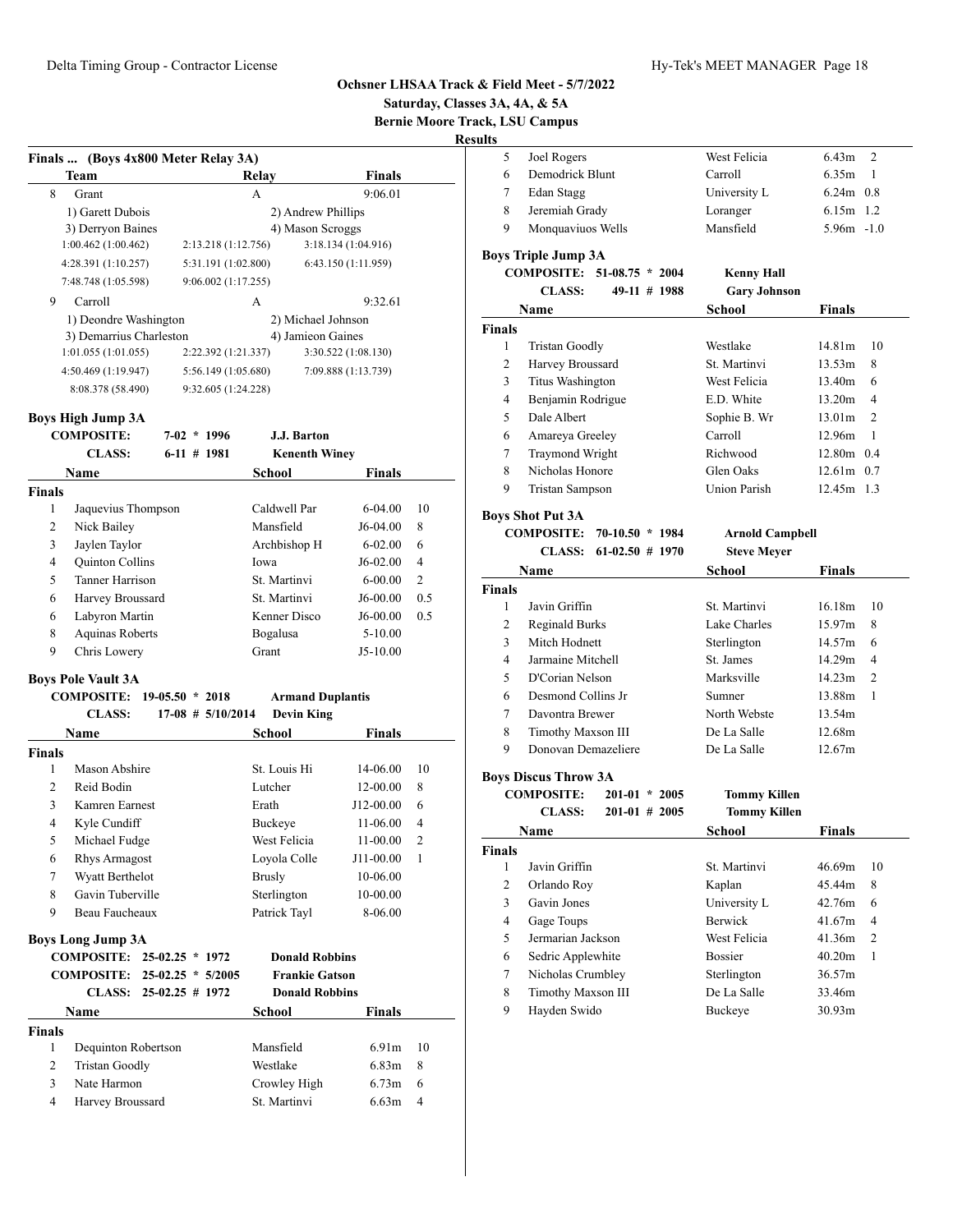**Saturday, Classes 3A, 4A, & 5A**

**Bernie Moore Track, LSU Campus**

| Davian Hill   | Westgate Hig | 51.24 |
|---------------|--------------|-------|
| Kevin Stevens | LaGrange     | 51.43 |
| Lake Bates    | North DeSoto | 51.80 |
| Jaden Gibson  | Neville High | 53.12 |
| Jeremy Geary  | Edna Karr    | 54.34 |
|               |              |       |

# **Boys 800 Meter Run 4A**

| <b>COMPOSITE:</b> | $1:50.33 * 2005$      | <b>Karjuan Wiliams</b> |
|-------------------|-----------------------|------------------------|
| CLASS:            | $1:51.16 \# 5/5/2012$ | <b>Blair Henderson</b> |

|                          | Name                                 | <b>School</b>                              | <b>Finals</b> |                |
|--------------------------|--------------------------------------|--------------------------------------------|---------------|----------------|
| Finals                   |                                      |                                            |               |                |
| 1                        | Tray'quan Francis<br>57.603 (57.603) | Westgate Hig<br>1:57.252(59.650)           | 1:57.26       | 10             |
| $\mathfrak{D}$           | Keeton Johnson<br>57.100 (57.100)    | Leesville<br>1:58.447(1:01.348)            | 1:58.45       | 8              |
| 3                        | Cameron Kelly<br>56.998 (56.998)     | Teurlings Ca<br>1:58.812(1:01.815)         | 1:58.82       | 6              |
| 4                        | Lendell Walters<br>56.787 (56.787)   | Helen Cox<br>2:01.556 (1:04.770)           | 2:01.56       | 4              |
| $\overline{\phantom{0}}$ | William Nizzo<br>1:01.673(1:01.673)  | St. Michael<br>2:03.992 (1:02.320)         | 2:04.00       | $\overline{c}$ |
| 6                        | Johnathan Jewitt<br>55.909 (55.909)  | Woodlawn, Sh<br>2:09.592 (1:13.684)        | 2:09.60       | 1              |
| 7                        | Keith Andrews<br>59.126 (59.126)     | Lusher Chart<br>2:11.631 (1:12.506)        | 2:11.64       |                |
| 8                        | Landin Madere<br>58.491 (58.491)     | <b>Belle Chasse</b><br>2:19.662 (1:21.172) | 2:19.67       |                |
|                          | Jaxson Parker<br>58.301 (58.301)     | Neville High                               | <b>DNF</b>    |                |
|                          | <b>Bovs 1600 Meter Run 4A</b>        |                                            |               |                |

#### **Boys 1600 Meter Run 4A**

|                          | <b>COMPOSITE:</b>                                                                                          | $4:12.00 * 1982$   |                     | <b>Keith Iovine</b> |               |                |
|--------------------------|------------------------------------------------------------------------------------------------------------|--------------------|---------------------|---------------------|---------------|----------------|
|                          | <b>CLASS:</b>                                                                                              | $4:12.00 \# 1982$  |                     | <b>Keith Iovine</b> |               |                |
|                          | Name                                                                                                       |                    | School              |                     | <b>Finals</b> |                |
| <b>Finals</b>            |                                                                                                            |                    |                     |                     |               |                |
| 1                        | Keeton Johnson                                                                                             |                    | Leesville           |                     | 4:31.69       | 10             |
|                          | 1:05.183(1:05.183)                                                                                         |                    | 2:12.701 (1:07.518) | 3:25.634(1:12.933)  |               |                |
|                          | 4:31.684 (1:06.051)                                                                                        |                    |                     |                     |               |                |
| $\overline{c}$           | Tray'quan Francis                                                                                          |                    | Westgate Hig        |                     | 4:35.18       | 8              |
|                          | 1:06.998 (1:06.998)                                                                                        |                    | 2:17.231(1:10.233)  | 3:30.474(1:13.243)  |               |                |
|                          | 4:35.179 (1:04.706)                                                                                        |                    |                     |                     |               |                |
| 3                        | <b>Bryce Cambell</b>                                                                                       |                    | Carencro            |                     | 4:36.18       | 6              |
|                          | 1:05.939 (1:05.939)                                                                                        |                    | 2:16.389(1:10.450)  | 3:30.275 (1:13.886) |               |                |
|                          | 4:36.176 (1:05.902)                                                                                        |                    |                     |                     |               |                |
| 4                        | Darrell LaCour                                                                                             |                    |                     |                     | 4:37.53       | 4              |
|                          | 1:05.275(1:05.275)                                                                                         | 2:12.488(1:07.213) |                     | 3:25.019(1:12.531)  |               |                |
|                          | 4:37.526 (1:12.508)                                                                                        |                    |                     |                     |               |                |
| $\overline{\phantom{0}}$ | Jace Luckoski                                                                                              |                    | <b>Belle Chasse</b> |                     |               | $\overline{c}$ |
|                          |                                                                                                            |                    | 2:18.003(1:11.501)  | 3:33.304 (1:15.301) |               |                |
|                          |                                                                                                            |                    |                     |                     |               |                |
| 6                        |                                                                                                            |                    | Vandebilt Ca        |                     | 4:44.27       | 1              |
|                          |                                                                                                            |                    | 2:19.647 (1:11.729) | 3:32.708 (1:13.061) |               |                |
|                          |                                                                                                            |                    |                     |                     |               |                |
|                          | 1:06.502(1:06.502)<br>4:42.942 (1:09.638)<br>Robert Galinsky<br>1:07.918 (1:07.918)<br>4:44.268 (1:11.561) |                    | Tioga               |                     | 4:42.95       |                |

|                               | <b>Boys Javelin Throw 3A</b>                       |                 |                         |                        |                |                |
|-------------------------------|----------------------------------------------------|-----------------|-------------------------|------------------------|----------------|----------------|
|                               | <b>COMPOSITE:</b>                                  | $212-03 * 2005$ |                         | <b>Preston Chatham</b> |                |                |
|                               | <b>CLASS:</b>                                      |                 | $202 - 03$ # $5/7/2011$ | <b>Derek Hampton</b>   |                |                |
|                               | Name                                               |                 |                         | <b>School</b>          | <b>Finals</b>  |                |
| <b>Finals</b>                 |                                                    |                 |                         |                        |                |                |
| 1                             | <b>Brett Bearb</b>                                 |                 |                         | Berwick                | 50.90m         | 10             |
| $\overline{2}$                | Spence Nixon                                       |                 |                         | St. Louis Hi           | 50.21m         | 8              |
| 3                             | Maximus Crofton                                    |                 |                         | Loyola Colle           | 45.84m         | 6              |
| 4                             | Austin Hebert                                      |                 |                         | Erath                  | 43.56m         | $\overline{4}$ |
| 5                             | Paul Vaughn                                        |                 |                         | Grant                  | 42.99m         | $\overline{c}$ |
| 6                             | Peyton Parks-Smith                                 |                 |                         | Sterlington            | 40.42m         | 1              |
| $\tau$                        | A'Nius Lawson                                      |                 |                         | Parkview Bap           | 38.71m         |                |
| 8                             | Haikem Thompson                                    |                 |                         | Bogalusa               | 38.20m         |                |
| 9                             | Andres Moreno                                      |                 |                         | Sumner                 | 36.75m         |                |
|                               | <b>Boys 100 Meter Dash 4A</b>                      |                 |                         |                        |                |                |
|                               | <b>COMPOSITE:</b>                                  | $10.20 * 1980$  |                         | <b>Rod Richardson</b>  |                |                |
|                               | <b>CLASS:</b>                                      | $10.20 \# 1980$ |                         | <b>Rod Richardson</b>  |                |                |
|                               | <b>Name</b>                                        |                 |                         | School                 | Finals         |                |
| <b>Finals</b>                 |                                                    |                 |                         |                        |                |                |
| 1                             | Leon Elloie                                        |                 |                         | Warren Easto           | 10.68          | 10             |
| $\overline{2}$                | Ra'hji Dennis                                      |                 |                         | Edna Karr              | 10.69          | 8              |
| 3                             | Kohen Beavers                                      |                 |                         | Carencro               | 10.85          | 6              |
| $\overline{4}$                | Kaleb Jackson                                      |                 |                         | Liberty Magn           | 10.89          | $\overline{4}$ |
| 5                             | Jaylon Coleman                                     |                 |                         | Vandebilt Ca           | 10.91          | 2              |
| 6                             | Isaiah Kennedy                                     |                 |                         | Woodlawn, Sh           | 11.20          | 1              |
| 7                             | Ja'kylon Thomas                                    |                 |                         | <b>Breaux Bridg</b>    | $11.31 - 0.3$  |                |
| 8                             | Jahmar Samuel                                      |                 |                         | Huntington             | $11.39 -0.3$   |                |
| 9                             | Roderian Richardson                                |                 |                         | Minden                 | $12.38 - 0.3$  |                |
|                               |                                                    |                 |                         |                        |                |                |
|                               | <b>Boys 200 Meter Dash 4A</b><br><b>COMPOSITE:</b> | $20.58 * 2002$  |                         | Johnathan Wade         |                |                |
|                               | <b>CLASS:</b>                                      |                 | $21.05$ # $5/8/2021$    | <b>Leon Elloie</b>     |                |                |
|                               | Name                                               |                 |                         | School                 | Finals         |                |
| <b>Finals</b>                 |                                                    |                 |                         |                        |                |                |
| 1                             | Ra'hji Dennis                                      |                 |                         | Edna Karr              | 21.31          | 10             |
| 2                             | Camron Spencer                                     |                 |                         | Westgate Hig           | 21.55          | 8              |
| 3                             | Mekhi Boutte                                       |                 |                         | Westgate Hig           | 21.78          | 6              |
| $\overline{4}$                | Leon Elloie                                        |                 |                         | Warren Easto           | 21.97          | 4              |
| 5                             | Jaylon Coleman                                     |                 |                         | Vandebilt Ca           | 22.07          | $\overline{2}$ |
| 6                             | Ja'kylon Thomas                                    |                 |                         | <b>Breaux Bridg</b>    | 22.46          | 1              |
| 7                             | Isaiah Kennedy                                     |                 |                         | Woodlawn, Sh           | 22.65          | 0.6            |
| 8                             | Jeremiah Caldwell                                  |                 |                         | Tioga                  | 23.05          | 0.6            |
| 9                             | Jamarri Heard                                      |                 |                         | Bastrop                | 23.71 0.6      |                |
|                               |                                                    |                 |                         |                        |                |                |
|                               | <b>Boys 400 Meter Dash 4A</b><br><b>COMPOSITE:</b> |                 | $45.74 * 5/5/2018$      | <b>Sean Burrell</b>    |                |                |
|                               | <b>CLASS:</b>                                      |                 | $46.18 \# 5/5/2012$     | <b>Kavarha Holmes</b>  |                |                |
|                               |                                                    |                 |                         | School                 |                |                |
|                               | Name                                               |                 |                         |                        | <b>Finals</b>  |                |
| <b>Finals</b><br>$\mathbf{1}$ | Sa'von Jefferson                                   |                 |                         | George Washi           | 49.25          | 10             |
| 2                             | Tray'quan Francis                                  |                 |                         | Westgate Hig           |                | 8              |
| 3                             | Larrell Hadrick                                    |                 |                         | Warren Easto           | 49.96<br>50.12 | 6              |
| 4                             | <b>Bradley Riccardi</b>                            |                 |                         | Tioga                  | 50.32          | 4              |
|                               |                                                    |                 |                         |                        |                |                |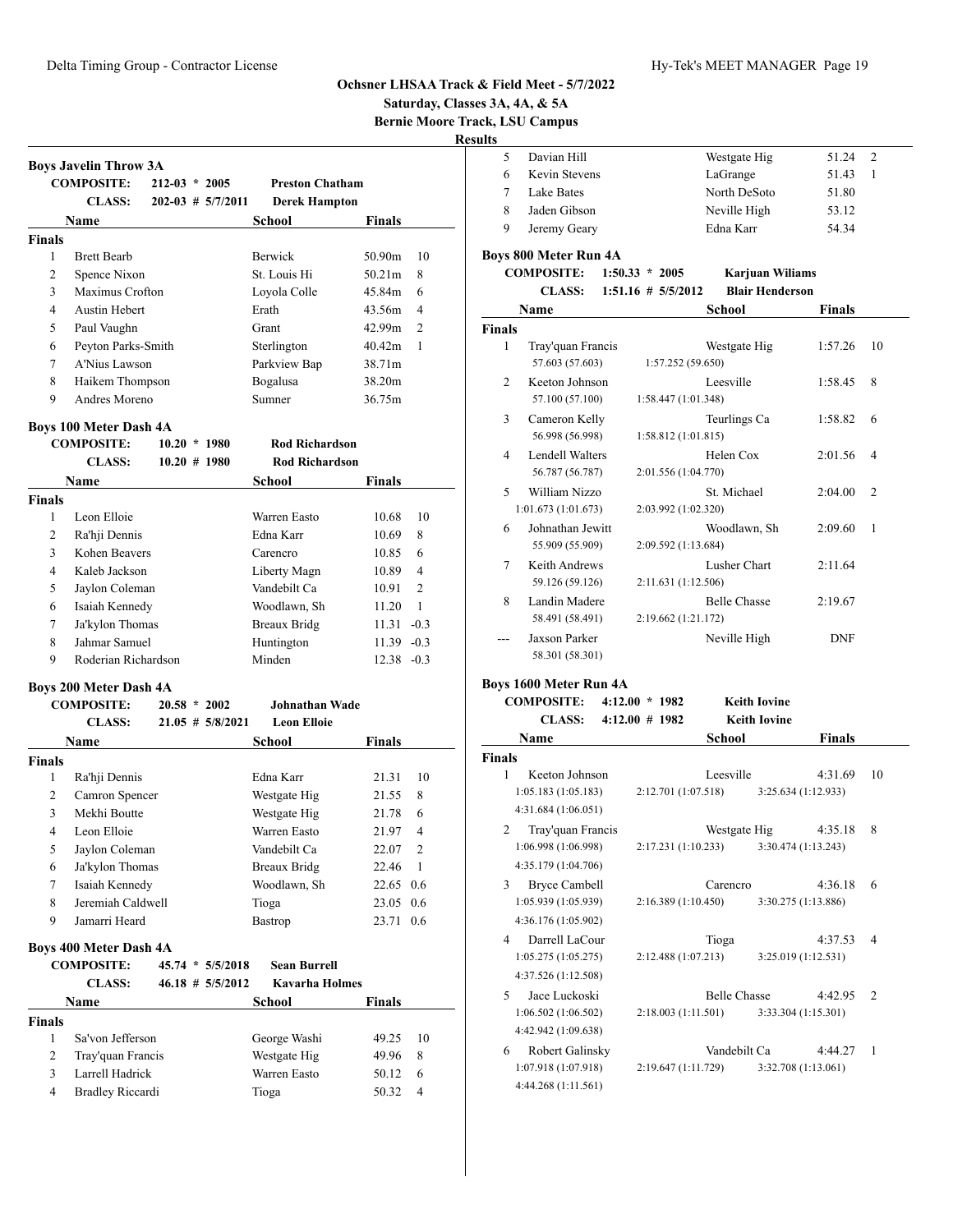# **Saturday, Classes 3A, 4A, & 5A Bernie Moore Track, LSU Campus**

| Finals  (Boys 1600 Meter Run 4A)    |                      |                     |                       |               |    |
|-------------------------------------|----------------------|---------------------|-----------------------|---------------|----|
| Name                                |                      | School              |                       | <b>Finals</b> |    |
| 7<br>Alastair Deng                  |                      | Ben Franklin        |                       | 4:45.23       |    |
| 1:06.982 (1:06.982)                 | 2:17.427(1:10.445)   |                     | 3:31.234 (1:13.807)   |               |    |
| 4:45.222 (1:13.989)                 |                      |                     |                       |               |    |
| Marlon Trejo<br>8                   |                      | Leesville           |                       | 4:47.61       |    |
| 1:09.401 (1:09.401)                 | 2:21.763 (1:12.362)  |                     | 3:37.160 (1:15.397)   |               |    |
| 4:47.601 (1:10.442)                 |                      |                     |                       |               |    |
| Caleb Guilbeau<br>9                 |                      | Westgate Hig        |                       | 4:53.97       |    |
| 1:06.972(1:06.972)                  | 2:17.205 (1:10.233)  |                     | 3:34.821 (1:17.616)   |               |    |
| 4:53.964 (1:19.144)                 |                      |                     |                       |               |    |
|                                     |                      |                     |                       |               |    |
| <b>Boys 3200 Meter Run 4A</b>       |                      |                     |                       |               |    |
| <b>COMPOSITE:</b>                   | $9:08.67 * 1996$     |                     | <b>Robby LeBlanc</b>  |               |    |
| <b>CLASS:</b>                       | $9:12.00 \# 1982$    |                     | <b>John Ratcliffe</b> |               |    |
| Name                                |                      | School              |                       | Finals        |    |
| <b>Finals</b><br>1                  |                      |                     |                       |               | 10 |
| Bryce Cambell<br>1:16.526(1:16.526) | 2:31.019 (1:14.493)  | Carencro            | 3:46.468 (1:15.449)   | 10:05.31      |    |
|                                     |                      |                     |                       |               |    |
| 5:03.824 (1:17.356)                 | 6:21.768 (1:17.944)  |                     | 7:45.051 (1:23.283)   |               |    |
| 9:03.915 (1:18.864)                 | 10:05.308 (1:01.393) |                     |                       |               |    |
| 2<br>Alastair Deng                  |                      | Ben Franklin        |                       | 10:09.42      | 8  |
| 1:17.009 (1:17.009)                 | 2:31.520 (1:14.511)  |                     | 3:46.519 (1:14.999)   |               |    |
| 5:04.189 (1:17.670)                 | 6:21.968 (1:17.779)  |                     | 7:39.803 (1:17.835)   |               |    |
| 8:59.172 (1:19.369)                 | 10:09.417 (1:10.245) |                     |                       |               |    |
| 3<br>Cooper Bankston                |                      | St. Michael         |                       | 10:12.72      | 6  |
| 1:16.628(1:16.628)                  | 2:31.137 (1:14.509)  |                     | 3:46.132 (1:14.995)   |               |    |
| 5:03.799 (1:17.667)                 | 6:21.100(1:17.301)   |                     | 7:39.141 (1:18.041)   |               |    |
| 8:58.981 (1:19.840)                 | 10:12.718 (1:13.738) |                     |                       |               |    |
| Drake Breland<br>4                  |                      | <b>Belle Chasse</b> |                       | 10:21.76      | 4  |
| 1:16.794(1:16.794)                  | 2:31.116 (1:14.322)  |                     | 3:46.304 (1:15.188)   |               |    |
| 5:03.841 (1:17.537)                 | 6:21.804(1:17.963)   |                     | 7:42.241 (1:20.437)   |               |    |
| 9:01.946 (1:19.705)                 | 10:21.757 (1:19.811) |                     |                       |               |    |
| Samuel Singer<br>5                  |                      | Lusher Chart        |                       | 10:27.61      | 2  |
| 1:17.203(1:17.203)                  | 2:32.580 (1:15.377)  |                     | 3:49.189 (1:16.609)   |               |    |
| 5:07.789 (1:18.600)                 | 6:28.153 (1:20.364)  |                     | 7:49.191 (1:21.038)   |               |    |
| 9:11.827 (1:22.636)                 | 10:27.610 (1:15.784) |                     |                       |               |    |
| Marlon Trejo<br>6                   |                      | Leesville           |                       | 10:36.55      | 1  |
| 1:17.932 (1:17.932)                 | 2:32.526 (1:14.594)  |                     | 3:49.191 (1:16.665)   |               |    |
| 5:08.442 (1:19.251)                 | 6:32.116 (1:23.674)  |                     | 7:56.142 (1:24.026)   |               |    |
| 9:20.589 (1:24.447)                 | 10:36.545 (1:15.957) |                     |                       |               |    |
| Darrell LaCour<br>7                 |                      | Tioga               |                       | 10:48.47      |    |
| 1:15.739 (1:15.739)                 | 2:30.508 (1:14.769)  |                     | 3:45.679 (1:15.171)   |               |    |
| 5:05.175 (1:19.496)                 | 6:27.831 (1:22.656)  |                     | 7:57.052 (1:29.221)   |               |    |
| 9:27.664 (1:30.612)                 | 10:48.469 (1:20.806) |                     |                       |               |    |
| 8<br>Cameron Kelly                  |                      | Teurlings Ca        |                       | 10:49.18      |    |
| 1:16.204(1:16.204)                  | 2:30.766 (1:14.562)  |                     | 3:45.782 (1:15.016)   |               |    |
| 5:03.500 (1:17.718)                 | 6:21.511(1:18.011)   |                     | 7:45.503 (1:23.992)   |               |    |
| 9:18.518 (1:33.015)                 | 10:49.175 (1:30.658) |                     |                       |               |    |
| Lee Ballard<br>9                    |                      | Caddo Magnet        |                       | 11:11.07      |    |
| 1:18.439 (1:18.439)                 | 2:34.105 (1:15.666)  |                     | 3:54.364 (1:20.259)   |               |    |
| 5:17.977 (1:23.613)                 | 6:43.666 (1:25.689)  |                     | 8:12.479 (1:28.813)   |               |    |
| 9:44.604 (1:32.125)                 | 11:11.065 (1:26.462) |                     |                       |               |    |

|               | <b>Boys 110 Meter Hurdles 4A</b>                      |                      |                                      |               |                |
|---------------|-------------------------------------------------------|----------------------|--------------------------------------|---------------|----------------|
|               | <b>COMPOSITE:</b>                                     | $13.73 * 1985$       | <b>Derrick Saulsbery</b>             |               |                |
|               | <b>COMPOSITE:</b>                                     | $13.73 * 1992$       | Ubeja Anderson                       |               |                |
|               | <b>CLASS:</b>                                         | 13.73 # 1992         | Ubeja Anderson                       |               |                |
|               | <b>CLASS:</b>                                         | $13.73 \# 1985$      | <b>Derrick Saulsbery</b>             |               |                |
|               | Name                                                  |                      | <b>School</b>                        | <b>Finals</b> |                |
| <b>Finals</b> |                                                       |                      |                                      |               |                |
| 1             | Jayden Singleton                                      |                      | Cecilia                              | 14.38         | 10             |
| 2             | Cauri Hughes                                          |                      | Neville High                         | 14.75         | 8              |
| 3             | Camron Spencer                                        |                      | Westgate Hig                         | 14.86         | 6              |
| 4             | Anochee Davis                                         |                      | George Washi                         | 15.00         | 4              |
| 5             | Markel Myles                                          |                      | Edna Karr                            | 15.47         | $\overline{c}$ |
| 6             | Alexander Castell                                     |                      | Vandebilt Ca                         | 15.61         | 1              |
| 7             | Jaymeion Henderson                                    |                      | Leesville                            | 15.75 0.6     |                |
| 8             | Lincoln Hooper                                        |                      | North DeSoto                         | 15.94 0.6     |                |
| 9             | Chris Williams                                        |                      | Broadmoor Hi                         | 24.44 0.6     |                |
|               |                                                       |                      |                                      |               |                |
|               | <b>Boys 300 Meter Hurdles 4A</b>                      |                      |                                      |               |                |
|               | <b>COMPOSITE:</b>                                     | $37.40 * 2007$       | <b>Barrett Nugent</b>                |               |                |
|               | <b>CLASS:</b>                                         | $37.54$ # $5/9/2015$ | <b>Christian Boyd</b>                |               |                |
|               | Name                                                  |                      | School                               | Finals        |                |
| <b>Finals</b> |                                                       |                      |                                      |               |                |
| 1             | Jayden Singleton                                      |                      | Cecilia                              | 37.68         | 10             |
| 2             | Markel Myles                                          |                      | Edna Karr                            | 39.26         | 8              |
| 3             | Cauri Hughes                                          |                      | Neville High                         | 39.65         | 6              |
| 4             | Chris Williams                                        |                      | Broadmoor Hi                         | 40.23         | 4              |
| 5             | Wyatt Smith                                           |                      | Tioga                                | 41.22         | 2              |
|               |                                                       |                      |                                      |               |                |
| 6             | Cody Rucker                                           |                      | Liberty Magn                         | 42.01         | 1              |
| 7             | Kadrmas Maximus                                       |                      | Tioga                                | 42.35         |                |
| 8             | Kyle Andrews                                          |                      | <b>Belle Chasse</b>                  | 43.17         |                |
| $---$         | Anochee Davis                                         |                      | George Washi                         | <b>DNF</b>    |                |
|               |                                                       |                      |                                      |               |                |
|               | <b>Boys 4x100 Meter Relay 4A</b><br><b>COMPOSITE:</b> | $40.74 * 1983$       |                                      |               |                |
|               | D.Garner, T.Johnson, R.Stewart, J.Haynes              |                      |                                      |               |                |
|               | <b>CLASS:</b>                                         | $40.74$ # 1983       |                                      |               |                |
|               | D.Garner, T.Johnson, R.Stewart, J.Haynes              |                      |                                      |               |                |
|               | Team                                                  |                      | Relay                                |               |                |
| <b>Finals</b> |                                                       |                      |                                      | <b>Finals</b> |                |
| 1             | Edna Karr                                             |                      | А                                    | 41.33         | 10             |
|               | 1) Bryson Osborne                                     |                      | 2) Ra'hji Dennis                     |               |                |
|               | 3) Deantre' Jackson Jr                                |                      | 4) Kylen Lampton                     |               |                |
| 2             | Westgate High School                                  |                      | А                                    | 41.54         | 8              |
|               | 1) Jordan Doucet                                      |                      | 2) Camron Spencer                    |               |                |
|               | 3) Amaaz Eugene                                       |                      | 4) Mekhi Boutte                      |               |                |
| 3             | Warren Easton                                         |                      | А                                    | 42.22         | 6              |
|               | 1) Leon Elloie                                        |                      | 2) Wallace Foster                    |               |                |
|               | 3) Mathias Lee                                        |                      | 4) Fredrick Robertson                |               |                |
| 4             | Liberty Magnet HS                                     |                      | А                                    | 42.55         | 4              |
|               | 1) Jakobe Allen                                       |                      | 2) Javontez Colar                    |               |                |
|               | 3) Khylan Gross                                       |                      | 4) Kaleb Jackson                     |               |                |
| 5             | Helen Cox                                             |                      | А                                    | 42.80         | 2              |
|               | 1) Gil Chapman                                        |                      | 2) Jeremiah Hall<br>4) Marlon Turner |               |                |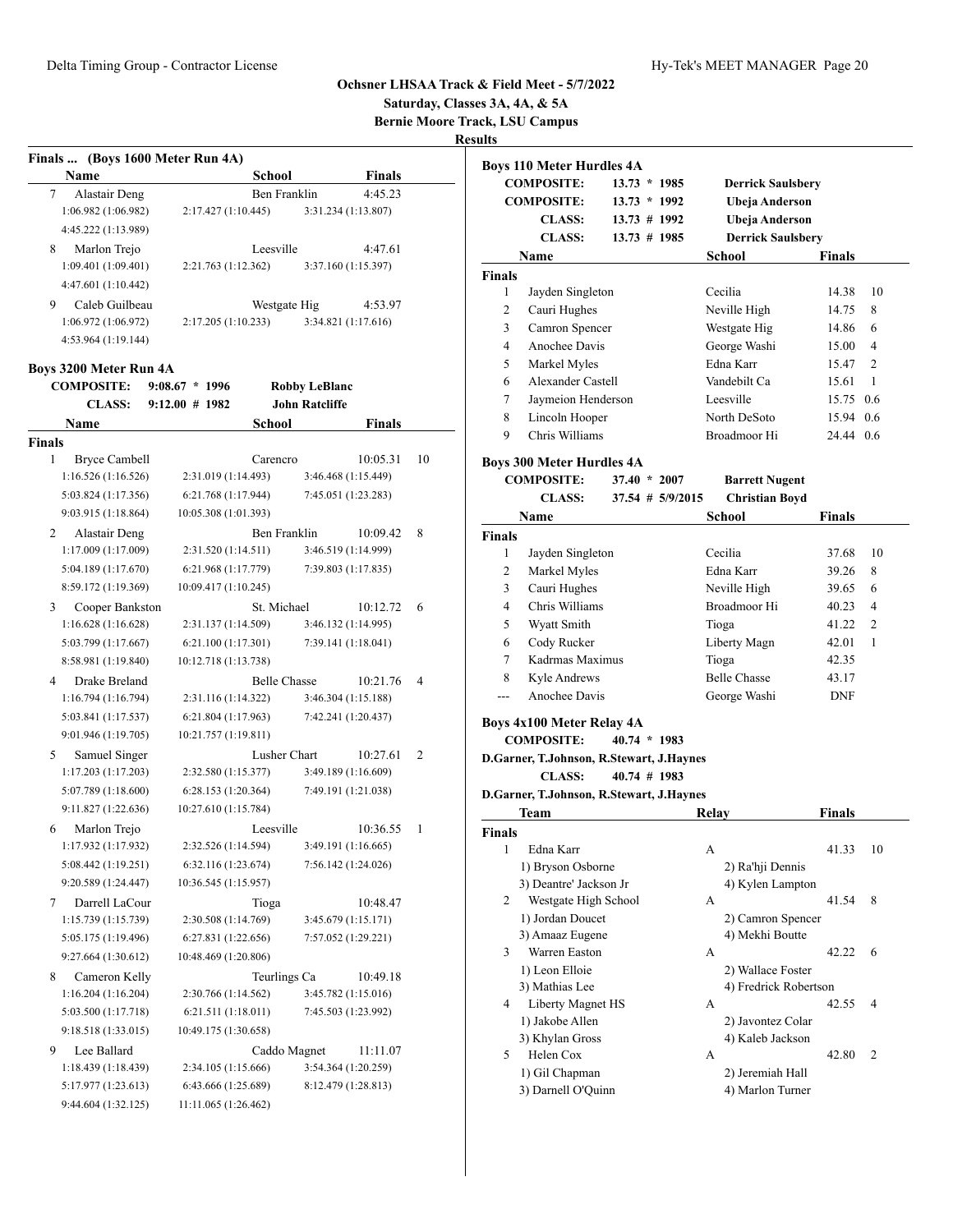**Saturday, Classes 3A, 4A, & 5A**

**Bernie Moore Track, LSU Campus Results**

|               | Finals  (Boys 4x100 Meter Relay 4A)            |                   |                        |    |
|---------------|------------------------------------------------|-------------------|------------------------|----|
|               | Team                                           | Relay             | Finals                 |    |
| 6             | Tioga                                          | А                 | 43.12                  | 1  |
|               | 1) Kobe Tilmon                                 |                   | 2) Sherman Hawkins     |    |
|               | 3) Joshua Loyd                                 |                   | 4) Jeremiah Caldwell   |    |
| 7             | Carencro                                       | А                 | 43.75                  |    |
|               | 1) Kameron Cyprien                             |                   | 2) Kalen Beavers       |    |
|               | 3) Gavin Royer                                 |                   | 4) Kohen Beavers       |    |
| 8             | Huntington                                     | А                 | 44.14                  |    |
|               | 1) La'Marion Sharp                             |                   | 2) Travion Evans       |    |
|               | 3) Jahmar Samuel                               |                   | 4) Preston Summage     |    |
|               | Neville High School                            | А                 | <b>DNF</b>             |    |
|               | 1) Darrius Jackson                             |                   | 2) Robert Tappin       |    |
|               | 3) Nick Gipson                                 |                   | 4) Marlon Eleam        |    |
|               |                                                |                   |                        |    |
|               | Boys 4x200 Meter Relay 4A                      |                   |                        |    |
|               | <b>COMPOSITE:</b>                              | $1:24.97 * 1999$  |                        |    |
|               | A.Jasmine, K.Spears, S.Jarrell, C.Thomas       |                   |                        |    |
|               | <b>CLASS:</b>                                  | $1:25.11 \# 1983$ |                        |    |
|               | R.Stewart, J.Haynes, C.Weatherspoon, T.Johnson |                   |                        |    |
|               | Team                                           | Relay             | Finals                 |    |
| <b>Finals</b> |                                                |                   |                        |    |
| 1             | Westgate High School                           | А                 | 1:25.78                | 10 |
|               | 1) Jordan Doucet                               |                   | 2) Camron Spencer      |    |
|               | 3) Dedrick Latulas                             |                   | 4) Mekhi Boutte        |    |
|               | 39.997 (39.997)                                | 1:25.975 (45.978) |                        |    |
| 2             | Edna Karr                                      | A                 | 1:25.85                | 8  |
|               | 1) Bryson Osborne                              |                   | 2) Deantre' Jackson Jr |    |
|               | 3) Kylen Lampton                               |                   | 4) Ra'hji Dennis       |    |
|               | 39.892 (39.892)                                | 1:26.522(46.630)  |                        |    |
| 3             | Tioga                                          | A                 | 1:29.35                | 6  |
|               | 1) Bradley Riccardi                            |                   | 2) Sherman Hawkins     |    |
|               | 3) Jacorian Norris                             |                   | 4) Jeremiah Caldwell   |    |
|               | 44.873 (44.873)                                | 1:29.697 (44.824) |                        |    |
| 4             | Helen Cox                                      | А                 | 1:30.10                | 4  |
|               | 1) Gil Chapman                                 |                   |                        |    |
|               | 3) Darnell O'Quinn                             |                   | 2) Jeremiah Hall       |    |
|               | 41.281 (41.281)                                | 1:30.898 (49.617) | 4) Marlon Turner       |    |
|               |                                                |                   |                        |    |
| 5             | Carencro                                       | A                 | 1:30.93                | 2  |
|               | 1) Kalen Beavers                               |                   | 2) Kameron Cyprien     |    |
|               | 3) Gavin Royer<br>45.947 (45.947)              | 1:31.150 (45.203) | 4) Kohen Beavers       |    |
|               |                                                |                   |                        |    |
| 6             | Neville High School                            | А                 | 1:31.00                | 1  |
|               | 1) Robert Tappin                               |                   | 2) Jaxson Parker       |    |
|               | 3) Cauri Hughes                                |                   | 4) Jaden Gibson        |    |
|               | 39.826 (39.826)                                | 1:32.249 (52.423) |                        |    |
| 7             | Huntington                                     | А                 | 1:31.27                |    |
|               | 1) Preston Summage                             |                   | 2) Travion Evans       |    |
|               | 3) La'Marion Sharp                             |                   | 4) Kendrick Rucker     |    |
|               | 39.881 (39.881)                                | 1:32.470 (52.589) |                        |    |
| 8             | Breaux Bridge                                  | A                 | 1:31.44                |    |
|               | 1) Angelo Neveu                                |                   | 2) Brandon Boyd        |    |
|               | 3) Rontrae Calais                              |                   | 4) Ja'kylon Thomas     |    |
|               | 46.727 (46.727)                                | 1:31.702 (44.975) |                        |    |
|               |                                                |                   |                        |    |

| ults          |                                                |                   |                      |    |
|---------------|------------------------------------------------|-------------------|----------------------|----|
|               | Warren Easton                                  | А                 | DQ                   |    |
|               | 1) Leon Elloie                                 | 2) Mathias Lee    |                      |    |
|               | 3) Larrell Hadrick                             |                   | 4) Wallace Foster    |    |
|               | 42.778 (42.778)                                | 1:29.091 (46.313) |                      |    |
|               | Boys 4x400 Meter Relay 4A<br><b>COMPOSITE:</b> | $3:14.50 * 1980$  |                      |    |
|               | Timmons, Hill, Young, Richardson               |                   |                      |    |
|               | <b>CLASS:</b>                                  | $3:14.50 \# 1980$ |                      |    |
|               | Timmons, Hill, Young, Richardson               |                   |                      |    |
|               | Team                                           | Relay             | <b>Finals</b>        |    |
| <b>Finals</b> |                                                |                   |                      |    |
| 1             | Edna Karr                                      | А                 | 3:21.95              | 10 |
|               | 1) Camren Hardy                                |                   | 2) Bryson Osborne    |    |
|               | 3) Dinari Davis                                |                   | 4) Markel Myles      |    |
|               | 48.354 (48.354)                                | 1:42.384 (54.030) | 2:31.756 (49.372)    |    |
|               | 3:21.943 (50.188)                              |                   |                      |    |
| 2             | Westgate High School                           | А                 | 3:25.39              | 8  |
|               | 1) Jordan Doucet                               | 2) Davian Hill    |                      |    |
|               | 3) Mekhi Boutte                                |                   | 4) Tray'quan Francis |    |
|               | 54.009 (54.009)                                | 1:45.996 (51.987) | 2:37.028 (51.032)    |    |
|               | 3:25.388 (48.361)                              |                   |                      |    |
| 3             | Northside                                      | А                 | 3:26.75              | 6  |
|               | 1) Tommy Thomas                                |                   | 2) Jayden Wilson     |    |
|               | 3) Dontravin George                            |                   | 4) Joshua Carter     |    |
|               | 51.574 (51.574)                                | 1:43.058 (51.484) | 2:37.025 (53.967)    |    |
|               | 3:26.748 (49.724)                              |                   |                      |    |
| 4             | Tioga                                          | А                 | 3:29.50              | 4  |
|               | 1) Wyatt Smith                                 |                   | 2) Kadrmas Maximus   |    |
|               | 3) Kiyon Abraham                               |                   | 4) Bradley Riccardi  |    |
|               | 50.333 (50.333)                                | 1:46.829 (56.496) | 2:38.798 (51.969)    |    |
|               | 3:29.496 (50.699)                              |                   |                      |    |
| 5             | Warren Easton                                  | А                 | 3:30.50              | 2  |
|               | 1) Jeffrey Jones                               |                   | 2) Ajailen Hines     |    |
|               | 3) Larrell Hadrick                             |                   | 4) Rashad Thornton   |    |
|               | 50.643 (50.643)                                | 1:43.524 (52.881) | 2:38.458 (54.934)    |    |
|               | 3:30.493 (52.036)                              |                   |                      |    |
| 6             | North DeSoto                                   | А                 | 3:31.05              | 1  |
|               | 1) Jonathon Lewis                              | 2) Lake Bates     |                      |    |
|               | 3) Logan Ferguson                              | 4) Zach Elder     |                      |    |
|               | 49.654 (49.654)                                | 1:44.133 (54.479) | 2:35.997 (51.864)    |    |
|               | 3:31.046 (55.050)                              |                   |                      |    |
| 7             | Cecilia                                        | A                 | 3:33.91              |    |
|               | 1) Brent Gordon Jr                             |                   | 2) Isaiah Champagne  |    |
|               | 3) Marcelle Washington                         |                   | 4) Jayden Singleton  |    |
|               | 56.757 (56.757)                                | 1:49.539 (52.782) | 2:42.346 (52.807)    |    |
|               | 3:33.903 (51.557)                              |                   |                      |    |
| 8             | Neville High School                            | А                 | 3:34.15              |    |
|               | 1) Jayland Sims                                |                   | 2) Jaden Gibson      |    |
|               | 3) Breard Inabnett                             |                   | 4) Tremell Tolliver  |    |
|               | 48.442 (48.442)                                | 1:48.112 (59.670) | 2:43.002 (54.890)    |    |
|               | 3:34.147 (51.146)                              |                   |                      |    |
|               |                                                |                   |                      |    |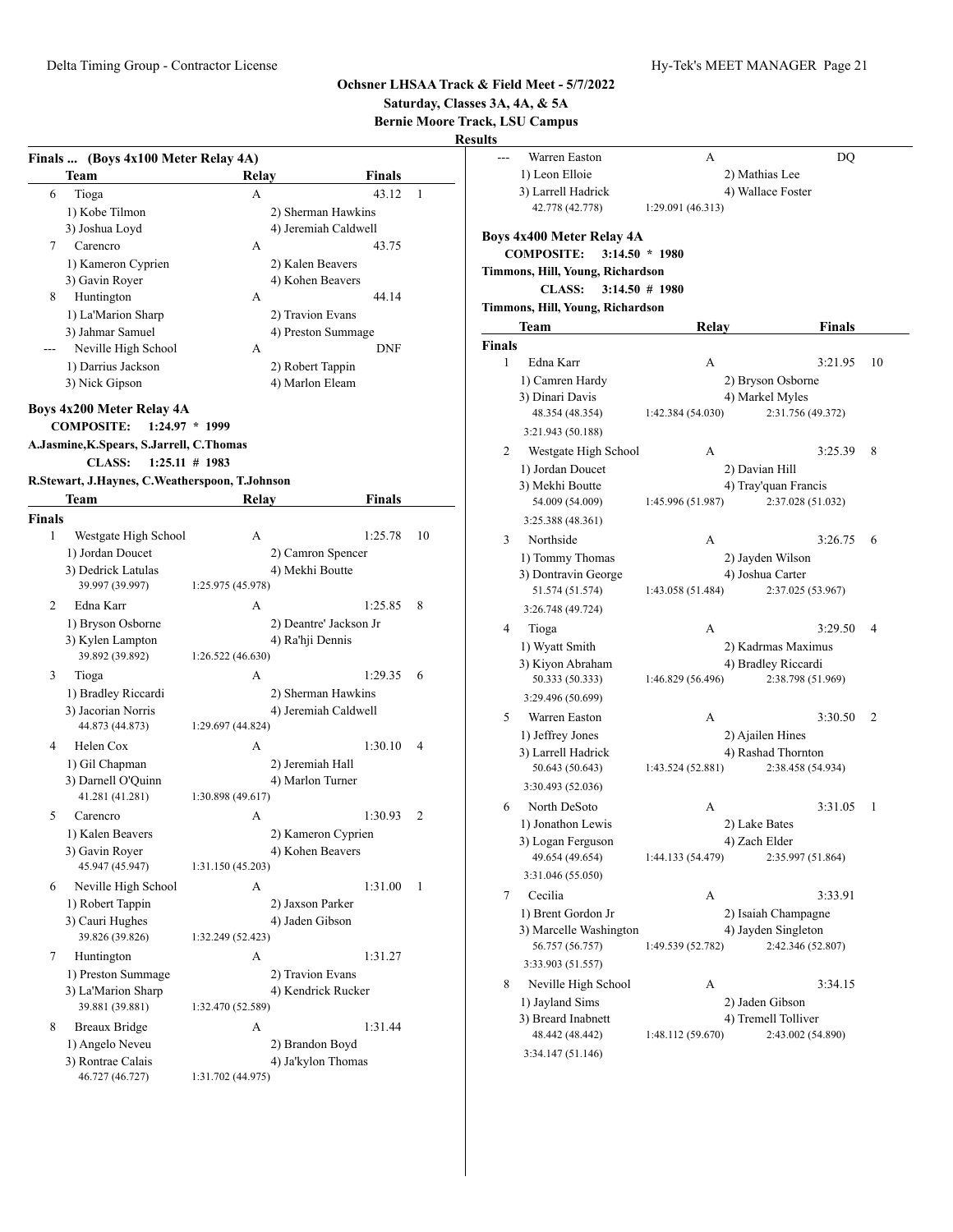$6 - 04.00$  10  $6 - 02.00$  8  $J6-02.00 = 6$  $J6-02.00$  4 6-00.00 2  $J6-00.00$  1  $\rm J6\text{-}00.00$  $J6-00.00$  $5 - 10.00$ 

 $13-06.00$  10  $12 - 06.00 \quad 8$  $11-06.00$  6 J11-06.00 4  $11-00.00$  2  $10 - 06.00$  1  $10\mbox{-} 00.00$  $10 - 00.00$ 

|               |                                             |                        |                                         |                | Saturday, Classes 3A, 4A, & 5A<br><b>Bernie Moore Track, LSU Campus</b><br><b>Results</b> |                           |                         |                      |
|---------------|---------------------------------------------|------------------------|-----------------------------------------|----------------|-------------------------------------------------------------------------------------------|---------------------------|-------------------------|----------------------|
|               | Finals  (Boys 4x400 Meter Relay 4A)         |                        |                                         |                | $\tau$<br>St. Michael                                                                     |                           | A                       | 8:38.83              |
|               | <b>Team</b>                                 | Relav                  | <b>Finals</b>                           |                | 1) Cooper Bankston                                                                        |                           |                         | 2) Collin Cunningham |
| 9             | Helen Cox                                   | A                      | 3:35.94                                 |                | 3) Anthony Latonna<br>1:03.867 (1:03.867)                                                 | 2:12.869 (1:09.002)       | 4) William Nizzo        | 3:15.232 (1:02.363)  |
|               | 1) Darnell O'Quinn<br>3) Lendell Walters    |                        | 2) Marlon Turner                        |                | 4:22.221 (1:06.989)                                                                       | 5:26.165 (1:03.944)       |                         | 6:34.650 (1:08.485)  |
|               | 51.573 (51.573)                             | 1:49.122 (57.549)      | 4) Gil Chapman<br>2:42.862 (53.740)     |                | 7:35.560 (1:00.910)                                                                       | 8:38.822 (1:03.262)       |                         |                      |
|               | 3:35.931 (53.070)                           |                        |                                         |                | 8<br>Tioga                                                                                |                           | А                       | 8:41.25              |
|               |                                             |                        |                                         |                | 1) Kiyon Abraham                                                                          |                           | 2) Miguel Flores        |                      |
|               | Boys 4x800 Meter Relay 4A                   |                        |                                         |                | 3) John Porter                                                                            |                           | 4) Darrell LaCour       |                      |
|               | <b>COMPOSITE:</b>                           | 7:59.16 * 5/4/2019     | <b>AIRLINE</b>                          |                | 1:02.248 (1:02.248)                                                                       | 2:10.884 (1:08.636)       |                         | 3:13.171 (1:02.287)  |
|               | T Morris, G Cole, G Cole, J Burns           |                        |                                         |                | 4:24.617(1:11.446)                                                                        | 5:25.473 (1:00.856)       |                         | 6:39.653 (1:14.180)  |
|               | <b>CLASS:</b>                               | $8:05.28$ # $5/8/2021$ | <b>Belle Chasse</b>                     |                | 7:37.636 (57.983)                                                                         | 8:41.246 (1:03.610)       |                         |                      |
|               | L Boudreaux, J Howell, L Madere, B Palmer   |                        |                                         |                | DeRidder<br>9                                                                             |                           | А                       | 9:12.59              |
|               | Team                                        | Relav                  | <b>Finals</b>                           |                | 1) Jude Lowe                                                                              |                           | 2) Hank Castilaw        |                      |
| <b>Finals</b> |                                             |                        |                                         |                | 3) Hudson Cobb                                                                            |                           | 4) Sean Ledesma         |                      |
| $\mathbf{1}$  | <b>Belle Chasse</b>                         | A                      | 8:11.86                                 | 10             | 1:02.350(1:02.350)                                                                        | 2:14.101 (1:11.751)       |                         | 3:16.086 (1:01.985)  |
|               | 1) Jace Luckoski<br>3) Keith Toncu          |                        | 2) Brady Palmer<br>4) Landin Madere     |                | 4:31.353 (1:15.267)                                                                       | 5:38.575 (1:07.222)       |                         | 6:53.190(1:14.615)   |
|               | 1:00.402(1:00.402)                          | 2:03.918 (1:03.516)    | 3:02.670 (58.752)                       |                | 7:56.972 (1:03.782)                                                                       | 9:12.586(1:15.615)        |                         |                      |
|               | 4:06.641 (1:03.971)                         | 5:06.538 (59.897)      | 6:14.010 (1:07.472)                     |                | <b>Boys High Jump 4A</b>                                                                  |                           |                         |                      |
|               | 7:09.882 (55.872)                           | 8:11.854 (1:01.972)    |                                         |                | <b>COMPOSITE:</b>                                                                         | $7-02 * 1996$             | J.J. Barton             |                      |
| 2             | Carencro                                    | A                      | 8:21.35                                 | - 8            | <b>CLASS:</b>                                                                             | $7-01$ # 1991             | <b>Craig Moore</b>      |                      |
|               | 1) Bryce Cambell                            |                        | 2) Dmiri Francis                        |                | <b>CLASS:</b>                                                                             | $7-01$ # 1985             | <b>Hollis Conway</b>    |                      |
|               | 3) Gavin Bernard                            |                        | 4) Noah Alrashidi                       |                | Name                                                                                      |                           | School                  | <b>Finals</b>        |
|               | 59.988 (59.988)                             | 2:02.816 (1:02.828)    | 3:02.829 (1:00.013)                     |                | <b>Finals</b>                                                                             |                           |                         |                      |
|               | 4:08.139 (1:05.310)                         | 5:07.013 (58.874)      | 6:18.435 (1:11.422)                     |                | Sherman Hawkins<br>1                                                                      |                           | Tioga                   | $6 - 04.00$          |
|               | 7:16.025 (57.590)                           | 8:21.344 (1:05.319)    |                                         |                | 2<br>Oshamar Hall                                                                         |                           | Booker T. Wa            | $6 - 02.00$          |
| 3             | Teurlings Catholic                          | А                      | 8:23.58                                 | 6              | 3<br>Kyle Andrews                                                                         |                           | <b>Belle Chasse</b>     | $J6-02.00$           |
|               | 1) Jude Greenman                            |                        | 2) Harrison Marceaux                    |                | 4<br>Zaid Landry                                                                          |                           | Westgate Hig            | $J6-02.00$           |
|               | 3) Will Robicheaux                          |                        | 4) Cameron Kelly                        |                | Christopher Fletcher<br>5                                                                 |                           | New Orleans             | $6 - 00.00$          |
|               | 1:01.400(1:01.400)                          | 2:07.738 (1:06.338)    | 3:10.068 (1:02.330)                     |                | Delano Sanders<br>6                                                                       |                           | Plaquemine              | $J6-00.00$           |
|               | 4:20.912 (1:10.844)                         | 5:21.520 (1:00.608)    | 6:25.501(1:03.981)                      |                | Travin Gardner<br>7                                                                       |                           | Westgate Hig            | $J6-00.00$           |
|               | 7:18.876 (53.375)                           | 8:23.572 (1:04.696)    |                                         |                | 8<br><b>Bradley Riccardi</b>                                                              |                           | Tioga                   | J6-00.00             |
| 4             | Lusher Charter                              | А                      | 8:28.91                                 | $\overline{4}$ | 9<br><b>Brandon Campbell</b>                                                              |                           | New Orleans             | $5 - 10.00$          |
|               | 1) Keith Andrews                            |                        | 2) Robert Louviere                      |                | <b>Boys Pole Vault 4A</b>                                                                 |                           |                         |                      |
|               | 3) Bryce Darensbourg<br>1:02.149 (1:02.149) | 2:07.125 (1:04.976)    | 4) Samuel Singer<br>3:11.014 (1:03.889) |                | COMPOSITE: 19-05.50 * 2018                                                                |                           | <b>Armand Duplantis</b> |                      |
|               | 4:17.409 (1:06.395)                         | 5:15.812 (58.403)      | 6:22.667(1:06.855)                      |                |                                                                                           | CLASS: $17-00.75 \# 1981$ | <b>Greg Duplantis</b>   |                      |
|               | 7:23.185 (1:00.518)                         | 8:28.901 (1:05.716)    |                                         |                | Name                                                                                      |                           | <b>School</b>           | <b>Finals</b>        |
|               | Edna Karr                                   |                        |                                         |                | Finals                                                                                    |                           |                         |                      |
| 5             | 1) K'Mon Washington                         | A                      | 8:31.44 2<br>2) Damion Jackson Jr       |                | <b>Braxton Hebert</b><br>1                                                                |                           | Cecilia                 | 13-06.00             |
|               | 3) Dinari Davis                             |                        | 4) Fernell Colbert Jr                   |                | 2<br>Jonathan Woods                                                                       |                           | St. Thomas M            | 12-06.00             |
|               | 1:01.628(1:01.628)                          | 2:12.306 (1:10.678)    | 3:08.473 (56.167)                       |                | <b>Miguel Flores</b><br>3                                                                 |                           | Tioga                   | 11-06.00             |
|               | 4:16.782 (1:08.309)                         | 5:11.348 (54.566)      | 6:20.512(1:09.164)                      |                | Michael Simon<br>4                                                                        |                           | Cecilia                 | J11-06.00            |
|               | 7:17.466 (56.954)                           | 8:31.432 (1:13.966)    |                                         |                | Kuan Jackson<br>5                                                                         |                           | Warren Easto            | 11-00.00             |
| 6             | Leesville                                   | A                      | $8:34.21$ 1                             |                | Mason Kern<br>6                                                                           |                           | DeRidder                | 10-06.00             |
|               | 1) Marlon Trejo                             |                        | 2) Kyle Lynn                            |                | Jeremiah O'Leary<br>7                                                                     |                           | Neville High            | 10-00.00             |
|               | 3) Keeton Johnson                           |                        | 4) Taj Jackson                          |                | Brody Robichaux<br>7                                                                      |                           | Assumption              | 10-00.00             |
|               | 1:01.949 (1:01.949)                         | 2:10.384 (1:08.435)    | 3:13.402 (1:03.018)                     |                | Robert Watkins<br>---                                                                     |                           | Warren Easto            | NH                   |
|               | 4:18.657(1:05.255)                          | 5:21.983 (1:03.326)    | 6:30.552 (1:08.569)                     |                |                                                                                           |                           |                         |                      |
|               | 7:23.857 (53.305)                           | 8:34.207 (1:10.350)    |                                         |                |                                                                                           |                           |                         |                      |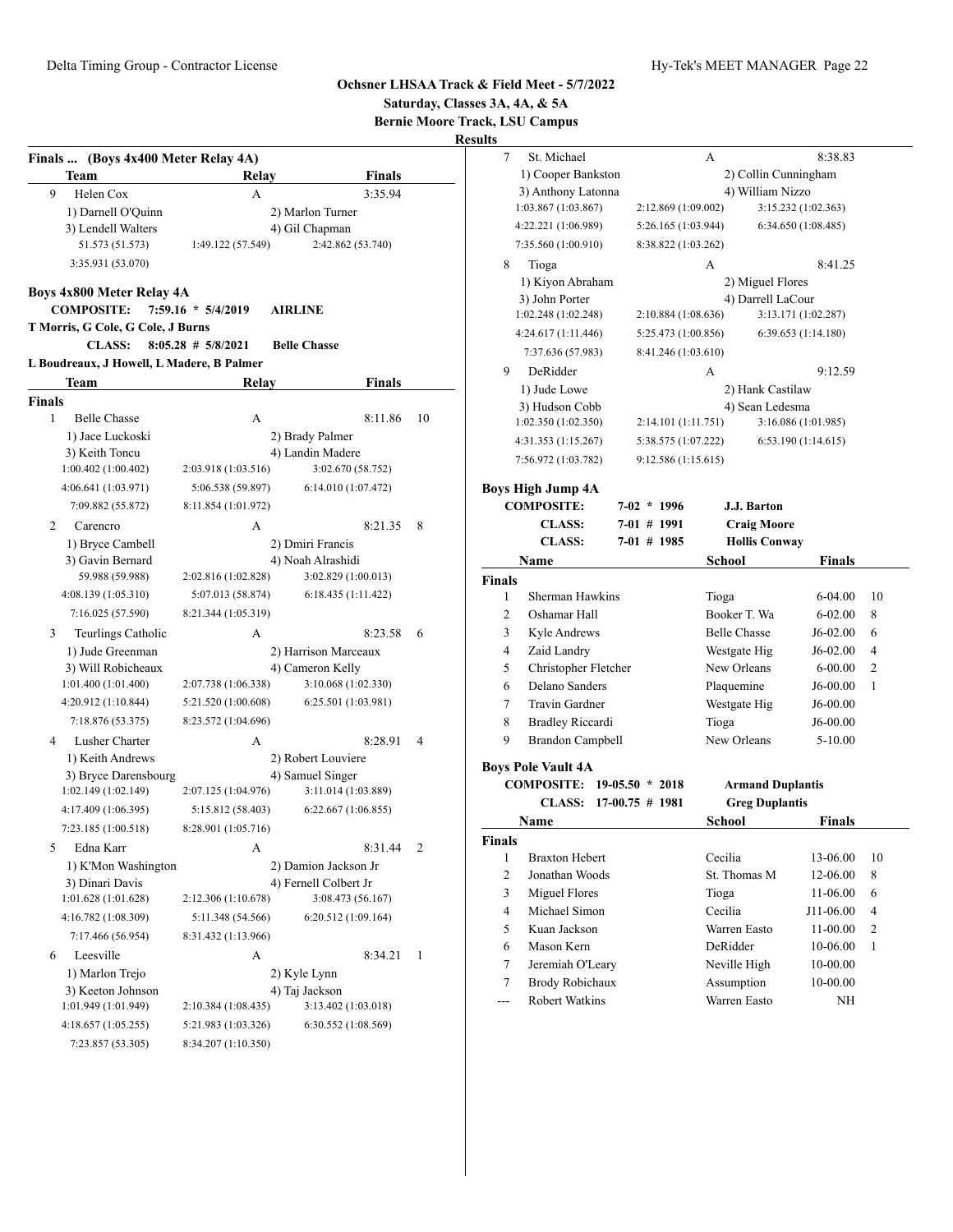**Saturday, Classes 3A, 4A, & 5A**

**Bernie Moore Track, LSU Campus Results**

|                    |                                      |                            |                        | <b>Bernie Moore Tra</b>   |
|--------------------|--------------------------------------|----------------------------|------------------------|---------------------------|
|                    |                                      |                            |                        |                           |
|                    | <b>Boys Long Jump 4A</b>             |                            |                        |                           |
|                    |                                      | COMPOSITE: 25-02.25 * 1972 | <b>Donald Robbins</b>  |                           |
|                    |                                      | COMPOSITE: 25-02.25 * 2005 | <b>Frankie Gaston</b>  |                           |
|                    |                                      | CLASS: $25-00.75 \# 1978$  | <b>Johnny Hector</b>   |                           |
|                    | <b>Name</b>                          |                            | School                 | <b>Finals</b>             |
| <b>Finals</b><br>1 | Jordan Doucet                        |                            |                        |                           |
| $\overline{c}$     | Jaden Paul                           |                            | Westgate Hig           | 6.76m<br>10<br>8<br>6.47m |
| 3                  | Sherman Hawkins                      |                            | Plaquemine             | 6.46m<br>6                |
| 4                  |                                      |                            | Tioga<br>New Orleans   | 6.42m<br>4                |
| 5                  | Christopher Fletcher<br>Corey Lacour |                            | Peabody Magn           | $\overline{2}$<br>6.34m   |
| 6                  |                                      |                            | Cecilia                | 6.27m<br>1                |
| 7                  | Jayden Singleton                     |                            | <b>Belle Chasse</b>    | $6.22m$ 1.2               |
| 8                  | Kyle Andrews<br>Jeremiah Hall        |                            | Helen Cox              | $6.10m$ 1.6               |
| ---                | Oshamar Hall                         |                            | Booker T. Wa           | DNS NWI                   |
|                    |                                      |                            |                        |                           |
|                    | <b>Boys Triple Jump 4A</b>           |                            |                        |                           |
|                    |                                      | COMPOSITE: 51-08.75 * 2004 | <b>Kenny Hall</b>      |                           |
|                    | <b>CLASS:</b>                        | $51-06$ # 1991             | <b>Nat Sewell</b>      |                           |
|                    | <b>Name</b>                          |                            | School                 | Finals                    |
| <b>Finals</b>      |                                      |                            |                        |                           |
| 1                  | Everette Prejean                     |                            | Northside              | 10<br>14.85m              |
| 2                  | Dedrick Latulas                      |                            | Westgate Hig           | 14.28m<br>8               |
| 3                  | Jayden Hardison                      |                            | Salmen                 | 13.14m<br>6               |
| $\overline{4}$     | Keagan Dugas                         |                            | Northside              | $\overline{4}$<br>13.08m  |
| 5                  | Larrell Hadrick                      |                            | Warren Easto           | 12.93m<br>$\overline{c}$  |
| 6                  | Derrick Carter                       |                            | Warren Easto           | 12.77m<br>1               |
| 7                  | Bryant Hammond                       |                            | DeRidder               | 12.55m 2.3                |
| 8                  | <b>Austin Ventroy</b>                |                            | DeRidder               | 12.14m 1.5                |
| 9                  | Javonte Taylor                       |                            | North DeSoto           | $12.10m$ 1.1              |
|                    | <b>Boys Shot Put 4A</b>              |                            |                        |                           |
|                    | <b>COMPOSITE:</b>                    | $70-10.50 * 1984$          | <b>Arnold Campbell</b> |                           |
|                    | <b>CLASS:</b>                        | $70-10.50$ # 1984          | <b>Arnold Campbell</b> |                           |
|                    | Name                                 |                            | School                 | Finals                    |
| <b>Finals</b>      |                                      |                            |                        |                           |
| 1                  | Kendrick Alexander                   |                            | Cecilia                | 15.76m<br>10              |
| 2                  | Hayden Christman                     |                            | Tioga                  | 15.27m<br>8               |
| 3                  | <b>Blake Stevens</b>                 |                            | Cecilia                | 14.25m<br>6               |
| $\overline{4}$     | Joshua Qualls                        |                            | Neville High           | $\overline{4}$<br>14.07m  |
| 5                  | Jamarrion Kennedy                    |                            | Northwood, S           | 2<br>14.04m               |
| 6                  | Jamari Eaglin                        |                            | Rayne                  | 13.75m<br>$\mathbf{1}$    |
| 7                  | Gabriel Whittington                  |                            | Pearl River            | 13.52m                    |
| 8                  | Jaedon Voisin                        |                            | <b>Belle Chasse</b>    | 13.05m                    |
| 9                  | Ryan Hazzard                         |                            | Vandebilt Ca           | 12.57m                    |
|                    | <b>Boys Discus Throw 4A</b>          |                            |                        |                           |
|                    | <b>COMPOSITE:</b>                    | $201-01 * 2005$            | <b>Tommy Killen</b>    |                           |
|                    | <b>CLASS:</b>                        | 183-11 # 1984              | <b>Arnold Campbell</b> |                           |
|                    | Name                                 |                            | School                 | Finals                    |
| <b>Finals</b>      |                                      |                            |                        |                           |
| 1                  | Hayden Christman                     |                            | Tioga                  | 10<br>49.47m              |
| 2                  | Hayden Klingman                      |                            | Vandebilt Ca           | 43.25m<br>8               |
| 3                  | Dominic Smith                        |                            | North DeSoto           | 41.04m<br>6               |

|   | <b>Blake Stevens</b>  | Cecilia      | 40.33 <sub>m</sub><br>- 4 |  |
|---|-----------------------|--------------|---------------------------|--|
|   | Dylan Bruce           | Tioga        | 39.22m<br>$\mathcal{D}$   |  |
| 6 | Christian Murphy      | Opelousas    | 37.49m                    |  |
|   | Cy Newland            | Teurlings Ca | 34.98m                    |  |
| 8 | <b>Gregory August</b> | Lusher Chart | 33.81m                    |  |
|   | Malachi Preciado      | Warren Easto | <b>FOUL</b>               |  |
|   |                       |              |                           |  |

# **Boys Javelin Throw 4A**<br>COMPOSITE: 212.03 \* 2005

|                                            | $D_{\nu}$ , $D_{\nu}$ and $D_{\nu}$ is the set of $\mu$ |                        |                     |                    |               |
|--------------------------------------------|---------------------------------------------------------|------------------------|---------------------|--------------------|---------------|
| <b>COMPOSITE:</b><br>$212 - 03$<br>$*2005$ |                                                         | <b>Preston Chatham</b> |                     |                    |               |
|                                            | <b>CLASS:</b>                                           | $199-03 \# 2002$       | <b>Colby Droddy</b> |                    |               |
|                                            | Name                                                    |                        | School              | <b>Finals</b>      |               |
| <b>Finals</b>                              |                                                         |                        |                     |                    |               |
| 1                                          | Jordan Monroe                                           |                        | Eunice              | 60.65m             | 10            |
| 2                                          | Dylan Bruce                                             |                        | Tioga               | 57.94m             | 8             |
| 3                                          | Richard Seymour                                         |                        | St. Thomas M        | 53.76m             | 6             |
| 4                                          | Preston Welch                                           |                        | Teurlings Ca        | 48.64m             | 4             |
| 5                                          | Caden Messer                                            |                        | South Lafour        | 47.10m             | $\mathcal{D}$ |
| 6                                          | Michael Brame Jr                                        |                        | Evangel Chri        | 45.01 <sub>m</sub> | 1             |
| 7                                          | Logan Ferguson                                          |                        | North DeSoto        | 44.41m             |               |
| 8                                          | Ryan Hazzard                                            |                        | Vandebilt Ca        | 38.90m             |               |
| 9                                          | Cameron Reed                                            |                        | Edna Karr           | 36.59m             |               |
|                                            |                                                         |                        |                     |                    |               |

# **Boys 100 Meter Dash 5A**

|                | <b>COMPOSITE:</b>             | $10.20 * 1980$  | <b>Rod Richardson</b> |               |                |
|----------------|-------------------------------|-----------------|-----------------------|---------------|----------------|
|                | <b>CLASS:</b>                 | $10.21 \# 2002$ | Jonathan Wade         |               |                |
|                | Name                          |                 | School                | <b>Finals</b> |                |
| <b>Finals</b>  |                               |                 |                       |               |                |
| 1              | Krosse Johnson                |                 | <b>Holy Cross</b>     | 10.54         | 10             |
| $\overline{c}$ | Marquez Stevenson             |                 | Captain Shre          | 10.59         | 8              |
| 3              | <b>FMarcus Sewell</b>         |                 | Woodlawn BR           | 10.61         | 6              |
| 4              | Jordan Matthews               |                 | Woodlawn BR           | 10.66         | 4              |
| 5              | Jaylan White                  |                 | Parkway               | 10.66         | $\overline{2}$ |
| 6              | Travian Johnson               |                 | Southwood             | 10.83         | $\mathbf{1}$   |
| 7              | Dylan Sampson                 |                 | Dutchtown             | 10.90 2.3     |                |
| ---            | Armani Cargo                  |                 | John Ehret            | DNS 2.3       |                |
| ---            | Michael Turner                |                 | John Curtis           | DNS 2.3       |                |
|                | <b>Boys 200 Meter Dash 5A</b> |                 |                       |               |                |
|                | <b>COMPOSITE:</b>             | $20.58 * 2002$  | Jonathan Wade         |               |                |
|                | <b>CLASS:</b>                 | $20.58 \# 2002$ | Jonathan Wade         |               |                |
|                | Name                          |                 | School                | <b>Finals</b> |                |
| <b>Finals</b>  |                               |                 |                       |               |                |
| 1              | Krosse Johnson                |                 | <b>Holy Cross</b>     | 21.07         | 10             |
| $\overline{c}$ | Jordan Matthews               |                 | Woodlawn BR           | 21.29         | 8              |
| 3              | <b>J'Marcus Sewell</b>        |                 | Woodlawn BR           | 21.38         | 6              |
| 4              | Travian Johnson               |                 | Southwood             | 21.66         | 4              |
| 5              | Dylan Sampson                 |                 | Dutchtown             | 21.74         | 2              |
| 6              | <b>Brady Beason</b>           |                 | Ruston                | 21.77         | 1              |
| 7              | Tyriq Wilson                  |                 | St. Augustine         | 21.79 1.7     |                |
| 8              | Phillip Wright                |                 | Destrehan             | 21.83         | 1.7            |

9 John Ecot Haughton 22.00 1.7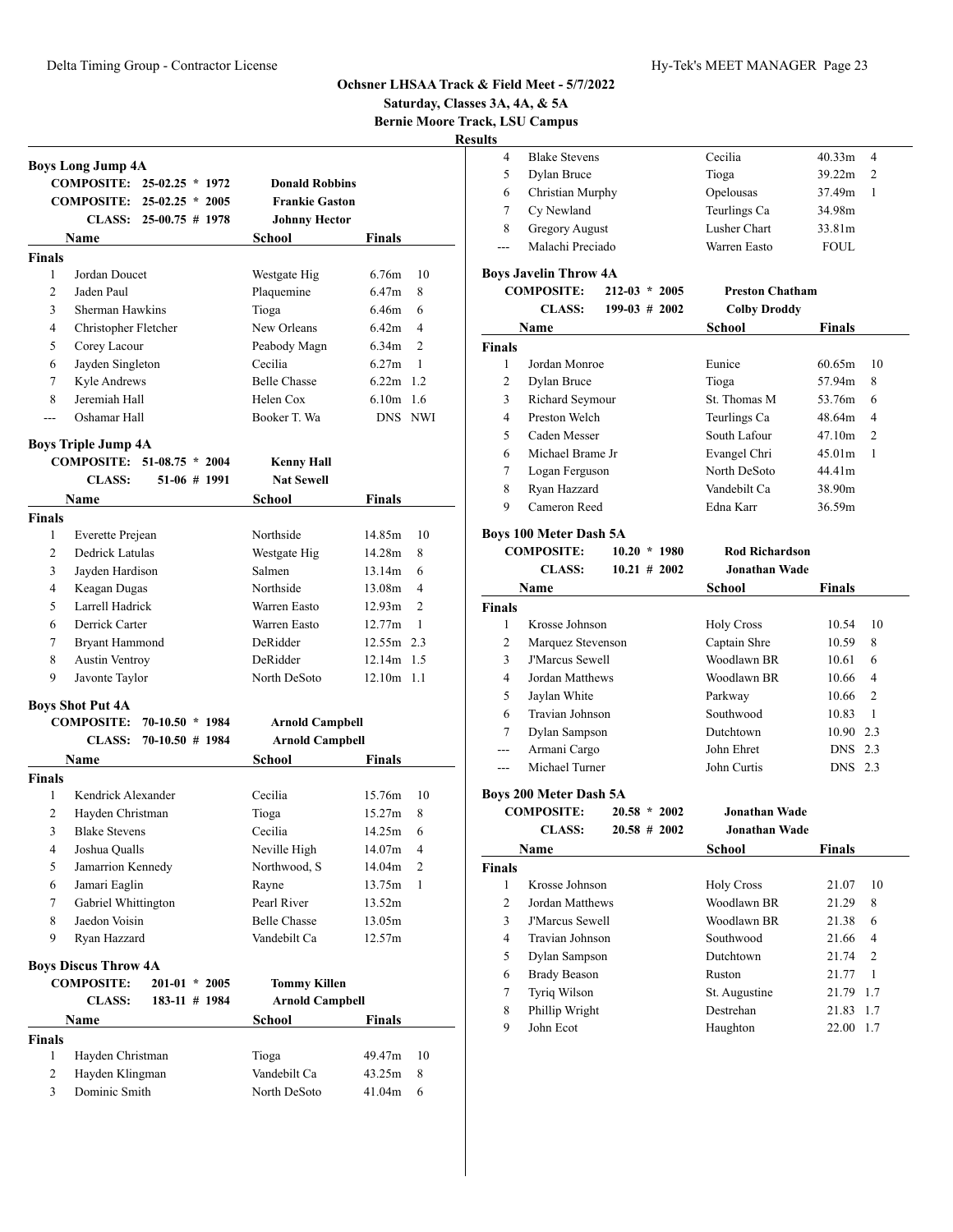**COMPOSITE: 45.74 \* 5/5/2018 Sean Burrell CLASS: 45.74 # 5/5/2018 Sean Burrell Name** School **Finals** 

 Marquez Stevenson Captain Shre 47.18 10 2 Winston Decuir Catholic High 48.42 8 Joshua Anding Ruston 49.01 6 Matthews Collins East Ascensi 49.41 4 Carson McPherson Ruston 49.46 2 Austin Tatum Br. Martin 49.84 1 Phillip Wright Destrehan 50.26 Mason Edwards Denham Springs 52.18 9 Micah Lamers Hahnville 54.29

## **Ochsner LHSAA Track & Field Meet - 5/7/2022**

**Saturday, Classes 3A, 4A, & 5A**

**Bernie Moore Track, LSU Campus**

**Results**

| <b>Trent Wells</b>  |                    | 4:23.19             | 4                                                                                                          |
|---------------------|--------------------|---------------------|------------------------------------------------------------------------------------------------------------|
| 1:09.366(1:09.366)  | 2:18.115(1:08.749) | 3:24.630 (1:06.515) |                                                                                                            |
| 4:23.182 (58.552)   |                    |                     |                                                                                                            |
| Nathan Fontan       |                    | 4:23.37             | $\overline{c}$                                                                                             |
| 1:10.371(1:10.371)  |                    |                     |                                                                                                            |
| 4:23.368 (58.544)   |                    |                     |                                                                                                            |
| Mason Haley         | Benton             | 4:29.52             | 1                                                                                                          |
| 1:09.055(1:09.055)  | 2:17.820(1:08.765) |                     |                                                                                                            |
| 4:29.518 (1:04.901) |                    |                     |                                                                                                            |
| Caleb Ackman        | Zachary            | 4:31.47             |                                                                                                            |
| 1:10.583(1:10.583)  | 2:18.548(1:07.965) | 3:24.265(1:05.717)  |                                                                                                            |
| 4:31.465 (1:07.201) |                    |                     |                                                                                                            |
| Darian Chestnut     |                    | 4:42.08             |                                                                                                            |
| 1:10.769(1:10.769)  | 2:18.987(1:08.218) | 3:29.886 (1:10.899) |                                                                                                            |
| 4:42.080 (1:12.194) |                    |                     |                                                                                                            |
| Bryar Madden        | Ruston             | 5:07.54             |                                                                                                            |
| 1:11.517(1:11.517)  | 2:26.108(1:14.591) | 3:47.786 (1:21.678) |                                                                                                            |
| 5:07.531 (1:19.745) |                    |                     |                                                                                                            |
|                     |                    |                     | Byrd, C.E.<br>Mandeville<br>$2:18.442(1:08.071)$ $3:24.824(1:06.382)$<br>3:24.617 (1:06.797)<br>Br. Martin |

#### **Boys 3200 Meter Run 5A**

|               | <b>COMPOSITE:</b><br>$9:08.67 * 1996$ |                     | <b>Robby LeBlanc</b> |                      |                |
|---------------|---------------------------------------|---------------------|----------------------|----------------------|----------------|
|               | <b>CLASS:</b>                         | $9:08.67$ # 1996    |                      | <b>Robby LeBlanc</b> |                |
|               | Name                                  |                     | <b>School</b>        | <b>Finals</b>        |                |
| <b>Finals</b> |                                       |                     |                      |                      |                |
|               | 1<br><b>Trent Wells</b>               |                     | Byrd, C.E.           | 9:17.20              | 10             |
|               | 1:09.584 (1:09.584)                   | 2:21.389 (1:11.805) |                      | 3:33.323 (1:11.934)  |                |
|               | 4:44.653 (1:11.330)                   | 5:55.503 (1:10.850) |                      | 7:06.260 (1:10.757)  |                |
|               | 8:15.301 (1:09.041)                   | 9:17.194 (1:01.893) |                      |                      |                |
|               | <b>Jack DesRoches</b><br>2            |                     | Jesuit               | 9:21.59              | 8              |
|               | 1:08.983 (1:08.983)                   | 2:20.864 (1:11.881) |                      | 3:32.959 (1:12.095)  |                |
|               | 4:44.366 (1:11.407)                   | 5:54.973 (1:10.607) |                      | 7:06.698 (1:11.725)  |                |
|               | 8:15.889 (1:09.191)                   | 9:21.589 (1:05.700) |                      |                      |                |
|               | 3<br>Lucas Sampedro                   |                     | Jesuit               | 9:31.07              | 6              |
|               | 1:09.394 (1:09.394)                   | 2:21.203 (1:11.809) |                      | 3:32.927 (1:11.724)  |                |
|               | 4:44.267 (1:11.340)                   | 5:55.357 (1:11.090) |                      | 7:06.929 (1:11.572)  |                |
|               | 8:18.803 (1:11.874)                   | 9:31.062 (1:12.259) |                      |                      |                |
|               | Steven Mayer<br>4                     |                     | Catholic High        | 9:44.40              | 4              |
|               | 1:11.244(1:11.244)                    | 2:25.391 (1:14.147) |                      | 3:39.755 (1:14.364)  |                |
|               | 4:54.905 (1:15.150)                   | 6:11.064(1:16.159)  |                      | 7:27.239 (1:16.175)  |                |
|               | 8:41.237 (1:13.998)                   | 9:44.394 (1:03.157) |                      |                      |                |
|               | Caleb Babineaux<br>5                  |                     | Ruston               | 9:45.21              | $\overline{2}$ |
|               | 1:10.803(1:10.803)                    | 2:25.160 (1:14.357) |                      | 3:40.134 (1:14.974)  |                |
|               | 4:55.160 (1:15.026)                   | 6:11.353 (1:16.193) |                      | 7:27.056 (1:15.703)  |                |
|               | 8:41.659 (1:14.603)                   | 9:45.201 (1:03.542) |                      |                      |                |
|               | Caleb Ackman<br>6                     |                     | Zachary              | 9:51.53              | 1              |
|               | 1:11.440 (1:11.440)                   | 2:25.576 (1:14.136) |                      | 3:39.564 (1:13.988)  |                |
|               | 4:54.765 (1:15.201)                   | 6:11.519 (1:16.754) |                      | 7:27.556 (1:16.037)  |                |
|               | 8:41.821 (1:14.265)                   | 9:51.521 (1:09.700) |                      |                      |                |
|               | Eyan Calico<br>7                      |                     | Br. Martin           | 9:55.98              |                |
|               | 1:11.162 (1:11.162)                   | 2:24.645 (1:13.483) |                      | 3:39.847 (1:15.202)  |                |
|               | 4:55.234 (1:15.387)                   | 6:12.100(1:16.866)  |                      | 7:29.532 (1:17.432)  |                |
|               | 8:48.041 (1:18.509)                   | 9:55.973 (1:07.932) |                      |                      |                |
|               |                                       |                     |                      |                      |                |

**Boys 800 Meter Run 5A**

**Boys 400 Meter Dash 5A**

**Finals**

**COMPOSITE: 1:50.33 \* 2005 Karjuan Williams**

|                | <b>CLASS:</b>                          | $1:50.33 \# 2005$ | <b>Karjuan Williams</b>            |         |              |
|----------------|----------------------------------------|-------------------|------------------------------------|---------|--------------|
|                | Name                                   |                   | School                             | Finals  |              |
| Finals         |                                        |                   |                                    |         |              |
| 1              | Winston Decuir<br>59.195 (59.195)      |                   | Catholic High<br>1:54.963 (55.769) | 1:54.97 | 10           |
| $\mathcal{D}$  | Caleb Babineaux<br>1:00.043(1:00.043)  |                   | Ruston<br>1:55.897(55.855)         | 1:55.90 | 8            |
| 3              | Lejaune George<br>59.925 (59.925)      |                   | Zachary<br>1:56.131(56.207)        | 1:56.14 | 6            |
| $\overline{4}$ | Zander Dunbar<br>59.094 (59.094)       |                   | St. Augustine<br>1:56.153 (57.060) | 1:56.16 | 4            |
| 5              | Justin Descant<br>59.953 (59.953)      |                   | Pineville<br>1:56.719(56.767)      | 1:56.72 | 2            |
| 6              | Kenneth Smith<br>1:00.131(1:00.131)    |                   | Haughton<br>1:57.338 (57.208)      | 1:57.34 | $\mathbf{1}$ |
| 7              | Darian Chestnut<br>1:00.346 (1:00.346) |                   | Br. Martin<br>1:57.679 (57.334)    | 1:57.68 |              |
| 8              | Daniel Sullivan<br>59.846 (59.846)     |                   | Catholic High<br>1:57.820 (57.975) | 1:57.82 |              |
| 9              | Samuel Hodson<br>59.586 (59.586)       |                   | Central Lafo<br>1:58.242 (58.657)  | 1:58.25 |              |

# **Boys 1600 Meter Run 5A**

| <b>COMPOSITE:</b><br><b>CLASS:</b> | 4:12.00<br>1982<br>$\ast$<br>$4:12.82 \# 5/10/2014$ | <b>Keith Iovine</b><br><b>Zach Albright</b> |    |
|------------------------------------|-----------------------------------------------------|---------------------------------------------|----|
| <b>Name</b>                        |                                                     | <b>Finals</b><br>School                     |    |
| <b>Finals</b>                      |                                                     |                                             |    |
| Michael Vocke<br>1                 | Jesuit                                              | 4:20.28                                     | 10 |
| 1:09.565(1:09.565)                 | 2:17.631 (1:08.066)                                 | 3:23.748 (1:06.117)                         |    |
| 4:20.280 (56.532)                  |                                                     |                                             |    |
| <b>Rhen Langley</b><br>2           |                                                     | 4:21.00<br>Zachary                          | 8  |
| 1:10.070(1:10.070)                 | 2:18.332(1:08.262)                                  | 3:24.157(1:05.825)                          |    |
| 4:20.993 (56.837)                  |                                                     |                                             |    |
| 3<br>Leland Crawford               | Jesuit                                              | 4:22.74                                     | 6  |
| 1:11.126(1:11.126)                 | 2:18.931 (1:07.805)                                 | 3:24.016 (1:05.085)                         |    |
| 4:22.737 (58.721)                  |                                                     |                                             |    |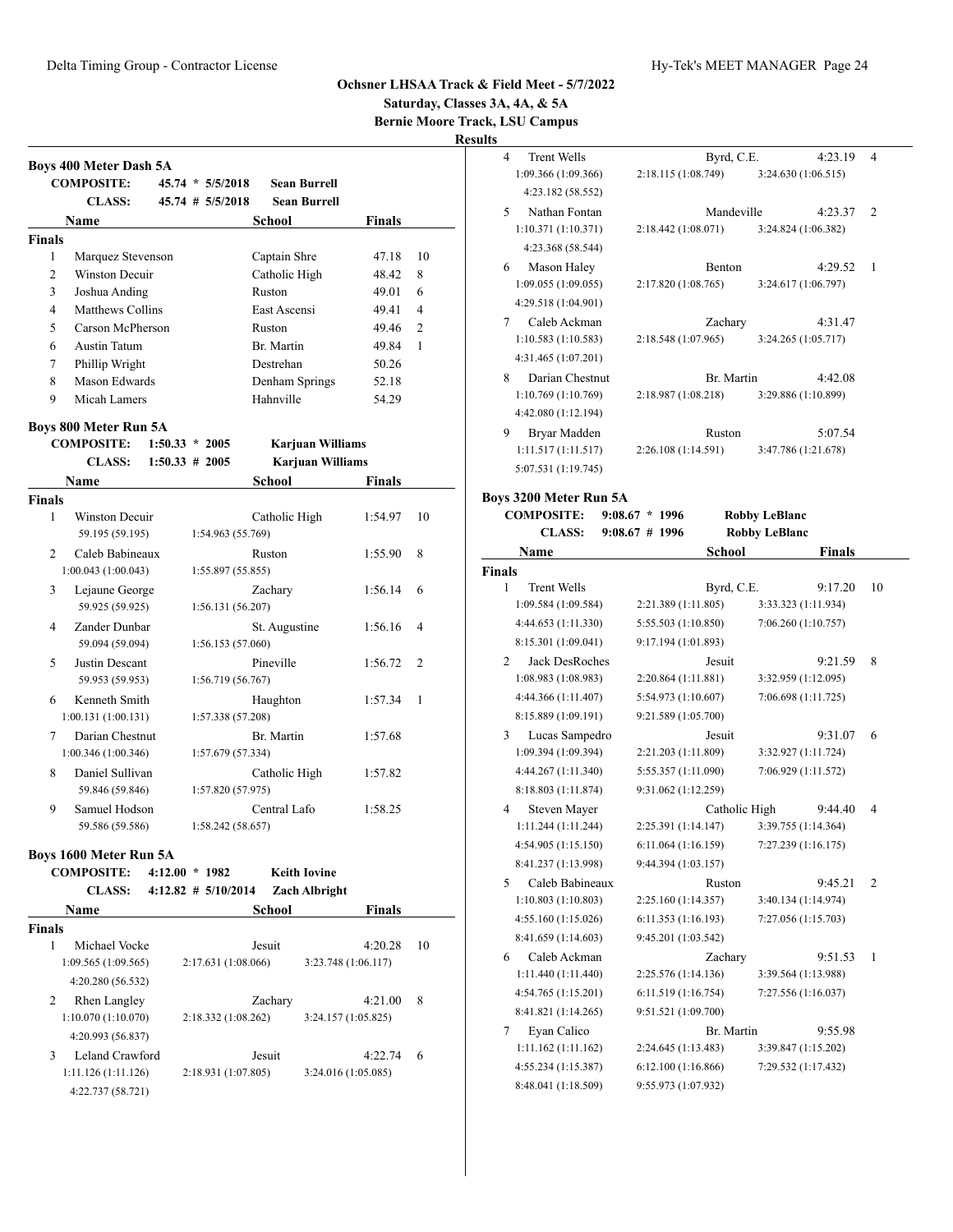**Saturday, Classes 3A, 4A, & 5A Bernie Moore Track, LSU Campus**

**Results**

|                | Finals  (Boys 3200 Meter Run 5A)<br>Name |                      |                     | <b>School</b>      |                           | Finals     |                |
|----------------|------------------------------------------|----------------------|---------------------|--------------------|---------------------------|------------|----------------|
| 8              | Thomas Rogers                            |                      |                     | Ruston             |                           | 9:56.31    |                |
|                | 1:10.228(1:10.228)                       |                      | 2:24.444(1:14.216)  |                    | 3:39.680 (1:15.236)       |            |                |
|                | 4:54.904 (1:15.224)                      |                      | 6:11.181(1:16.277)  |                    | 7:27.971 (1:16.790)       |            |                |
|                | 8:45.540 (1:17.569)                      |                      | 9:56.309 (1:10.769) |                    |                           |            |                |
|                | <b>Rhen Langley</b>                      |                      |                     | Zachary            |                           | <b>DNF</b> |                |
|                | 1:10.932 (1:10.932)                      |                      | 2:25.339 (1:14.407) |                    | 3:39.925 (1:14.586)       |            |                |
|                | 4:55.579 (1:15.654)                      |                      | 6:14.775 (1:19.196) |                    |                           |            |                |
|                |                                          |                      |                     |                    |                           |            |                |
|                | <b>Boys 110 Meter Hurdles 5A</b>         |                      |                     |                    |                           |            |                |
|                | <b>COMPOSITE:</b>                        | $13.73 * 1985$       |                     |                    | <b>Derrick Saulsberry</b> |            |                |
|                | <b>COMPOSITE:</b>                        | $13.73 * 1992$       |                     |                    | <b>Ubeja Anderson</b>     |            |                |
|                | <b>CLASS:</b>                            | $13.76 \# 5/8/2021$  |                     |                    | <b>Kashie Crockett</b>    |            |                |
|                | Name                                     |                      |                     | School             |                           | Finals     |                |
| <b>Finals</b>  |                                          |                      |                     |                    |                           |            |                |
| 1              | Justin Horne                             |                      |                     | John Curtis        |                           | 14.06      | 10             |
| $\overline{c}$ | Louis Rudge                              |                      |                     | Catholic High      |                           | 14.38      | 8              |
| 3              | <b>Vederek Matthews</b>                  |                      |                     | Zachary            |                           | 14.40      | 6              |
| 4              | Cody Smith                               |                      |                     | Zachary            |                           | 14.78      | 4              |
| 5              | Matthew Malcolm                          |                      |                     | <b>West Monroe</b> |                           | 14.89      | $\overline{2}$ |
| 6              | Torey Lambert                            |                      |                     | Br. Martin         |                           | 14.90      | $\mathbf{1}$   |
| 7              | Chaunky Lewis                            |                      |                     | Ouachita           |                           | 15.04 0.2  |                |
| 8              | Skyler Gayten                            |                      |                     | Destrehan          |                           | 16.43      | 0.2            |
| 9              | Kalix Robinson                           |                      |                     | Ovey Comeaux       |                           | 18.34 0.2  |                |
|                | <b>Boys 300 Meter Hurdles 5A</b>         |                      |                     |                    |                           |            |                |
|                | <b>COMPOSITE:</b>                        | $36.42 * 5/8/2021$   |                     |                    | <b>Kashie Crockett</b>    |            |                |
|                | <b>CLASS:</b>                            | $36.42$ # $5/8/2021$ |                     |                    | <b>Kashie Crockett</b>    |            |                |
|                | <b>Name</b>                              |                      |                     | <b>School</b>      |                           | Finals     |                |
| <b>Finals</b>  |                                          |                      |                     |                    |                           |            |                |
| 1              | Louis Rudge                              |                      |                     | Catholic High      |                           | 37.39      | 10             |
| $\overline{c}$ | <b>Brandon Green</b>                     |                      |                     | Ruston             |                           | 37.93      | 8              |
| 3              | Justin Horne                             |                      |                     | John Curtis        |                           | 38.25      | 6              |
| 4              | Matthew Malcolm                          |                      |                     | <b>West Monroe</b> |                           | 38.32      | 4              |
| 5              | Kalix Robinson                           |                      |                     | Ovey Comeaux       |                           | 38.74      | $\overline{c}$ |
| 6              | <b>Vederek Matthews</b>                  |                      |                     | Zachary            |                           | 39.35      | 1              |
| 7              | Jermal Callio                            |                      |                     | John Curtis        |                           | 39.50      |                |
| 8              | <b>Torey Lambert</b>                     |                      |                     | Br. Martin         |                           | 42.24      |                |
| 9              | <b>Broderick Davis</b>                   |                      |                     | Scotlandvill       |                           | 48.26      |                |
|                | <b>Boys 4x100 Meter Relay 5A</b>         |                      |                     |                    |                           |            |                |
|                | <b>COMPOSITE:</b>                        | $40.74 * 1983$       |                     |                    |                           |            |                |
|                | D.Garner, T.Johnson, R.Stewart, J.Haynes |                      |                     |                    |                           |            |                |
|                | <b>CLASS:</b>                            | $40.78$ # 2002       |                     |                    | <b>BARBE 1</b>            |            |                |
|                | Stevenson, Murphy, B.Miller, Vincent     |                      |                     |                    |                           |            |                |
|                | Team                                     |                      |                     | Relay              |                           | Finals     |                |
| <b>Finals</b>  |                                          |                      |                     |                    |                           |            |                |
| $\mathbf{1}$   |                                          |                      |                     | А                  |                           | 41.27      | 10             |
|                | <b>Holy Cross</b><br>1) Xavier Glaude    |                      |                     |                    | 2) Ke'Rynn Smith          |            |                |
|                | 3) Koby Young                            |                      |                     |                    | 4) Krosse Johnson         |            |                |
| 2              | Ruston                                   |                      |                     | А                  |                           | 41.47      | 8              |
|                | 1) Brandon Green                         |                      |                     |                    | 2) Brady Beason           |            |                |
|                | 3) Carson McPherson                      |                      |                     |                    | 4) Jalen Paige            |            |                |
|                |                                          |                      |                     |                    |                           |            |                |
|                |                                          |                      |                     |                    |                           |            |                |

| 3 | Woodlawn BR                                       | A |                    | 41.58      | 6              |
|---|---------------------------------------------------|---|--------------------|------------|----------------|
|   | 1) Tramon Douglas                                 |   | 2) J'Marcus Sewell |            |                |
|   | 3) Jordan Matthews                                |   | 4) Jay Veon Haynes |            |                |
| 4 | St. Augustine                                     | A |                    | 42.00      | 4              |
|   | 1) Tyriq Wilson                                   |   | 2) Karaaz Johnson  |            |                |
|   | 3) Javan Nicholas                                 |   | 4) Denim Charles   |            |                |
| 5 | <b>Ouachita Parish</b>                            | A |                    | 42.02      | $\overline{c}$ |
|   | 1) Chaunky Lewis                                  |   | 2) Austin Willis   |            |                |
|   | 3) Omari Randle                                   |   | 4) Jeremy Nelson   |            |                |
| 6 | Dutchtown                                         | A |                    | 42.22      | 1              |
|   | 1) Jeremy Jackson                                 |   | 2) Lekedrin Harvey |            |                |
|   | 3) Samyren Charles                                |   | 4) Dylan Sampson   |            |                |
| 7 | Zachary                                           | A |                    | 42.53      |                |
|   | 1) Kameron Senegal                                |   | 2) Tylon Williams  |            |                |
|   | 3) Carlton Johnson                                |   | 4) Jerome Robinson |            |                |
| 8 | Parkway                                           | A |                    | 42.86      |                |
|   | 1) Demontayvius Blackwell                         |   | 2) Camaro Mayo     |            |                |
|   | 3) Jayson Williams                                |   | 4) Jaylan White    |            |                |
|   | John Curtis                                       | A |                    | <b>DNS</b> |                |
|   | 1) Marlon Prout                                   |   | 2) Michael Turner  |            |                |
|   | 3) Malik Smith                                    |   | 4) Tyler Hayes     |            |                |
|   | $\lambda$ 200 M $\lambda$ D $\lambda$ P $\lambda$ |   |                    |            |                |

# **Boys 4x200 Meter Relay 5A**

**COMPOSITE: 1:24.97 \* 1999**

**A.Jasmine, K.Spears, S.Jarrell, C.Thomas**

**CLASS: 1:24.97 # 1999**

**A.Jasmine, K.Spears, S.Jarrell, C.Thomas**

|                | Team                   | Relay | Finals                    |
|----------------|------------------------|-------|---------------------------|
| <b>Finals</b>  |                        |       |                           |
| 1              | St. Augustine          | А     | 1:26.48<br>10             |
|                | 1) Denim Charles       |       | 2) Zander Dunbar          |
|                | 3) Javan Nicholas      |       | 4) Tyriq Wilson           |
| $\overline{c}$ | Scotlandville          | A     | 1:26.72<br>8              |
|                | 1) Damion Terrell Jr.  |       | 2) Chance Williams        |
|                | 3) Kyree Langley       |       | 4) Broderick Davis        |
| 3              | Woodlawn BR            | A     | 1:27.11<br>6              |
|                | 1) J'Marcus Sewell     |       | 2) Jordan Matthews        |
|                | 3) Tramon Douglas      |       | 4) Jay Veon Haynes        |
| 4              | Destrehan              | A     | 1:27.82<br>4              |
|                | 1) Kevin Adams         |       | 2) Phillip Wright         |
|                | 3) Travon Thomas       |       | 4) Anthony Robinson       |
| 5              | <b>Ouachita Parish</b> | А     | 1:27.88<br>$\overline{2}$ |
|                | 1) Chaunky Lewis       |       | 2) Austin Willis          |
|                | 3) Omari Randle        |       | 4) Jeremy Nelson          |
| 6              | Ruston                 | A     | 1<br>1:27.89              |
|                | 1) Andrew McClinton    |       | 2) Joshua Anding          |
|                | 3) Brady Beason        |       | 4) Carson McPherson       |
| 7              | John Curtis            | A     | 1:29.19                   |
|                | 1) Justin Horne        |       | 2) Marlon Prout           |
|                | 3) Malik Smith         |       | 4) Jermal Callio          |
| 8              | Airline                | A     | 1:29.20                   |
|                | 1) Daxton Chavez       |       | 2) Justin Washington      |
|                | 3) Cameron Jefferson   |       | 4) Jeremiah Boudreaux     |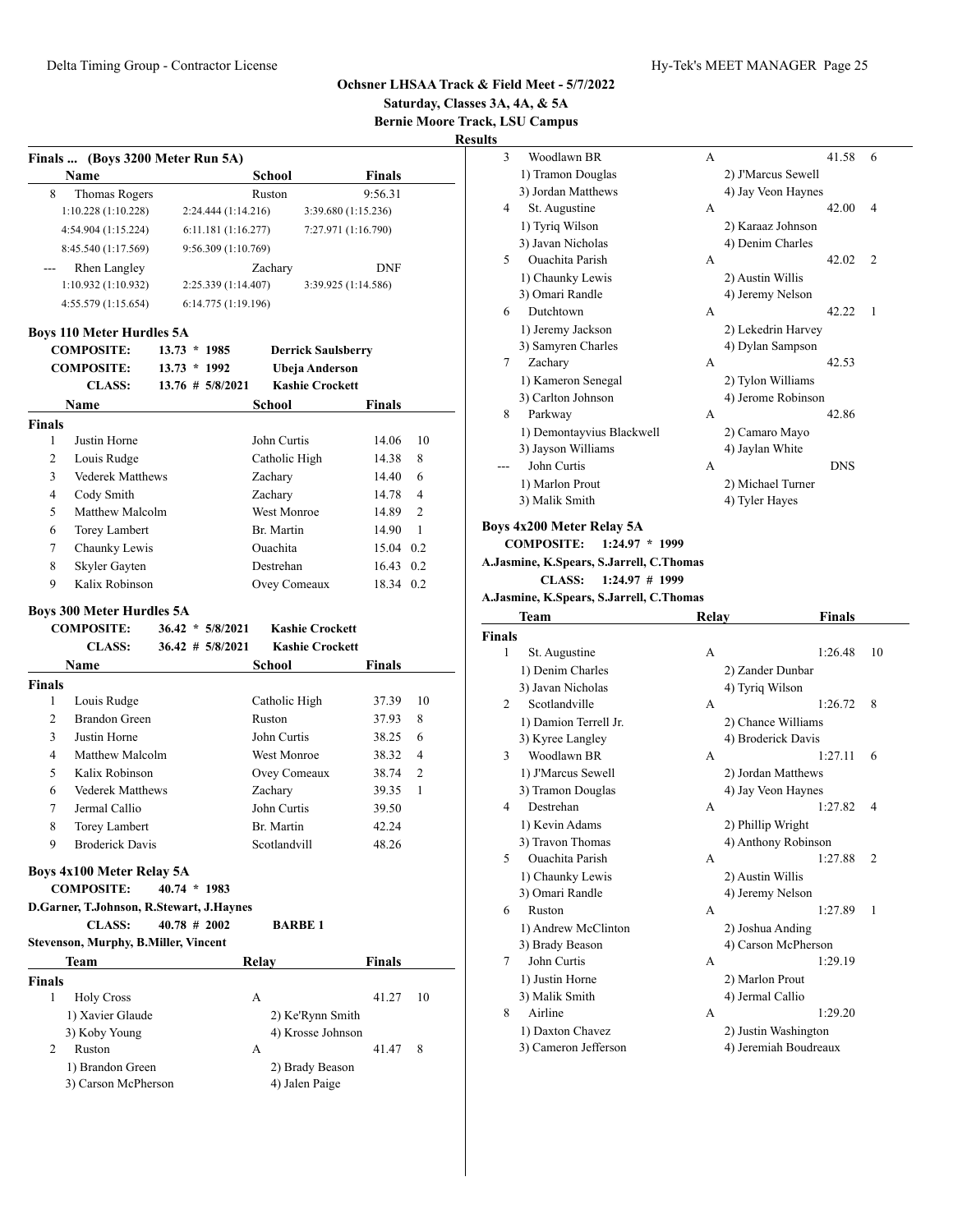| John Curtis<br>A<br>$\overline{a}$<br>Finals  (Boys 4x200 Meter Relay 5A)<br>1) Jermal Callio<br>2) King Taylor<br><b>Team</b><br><b>Finals</b><br>Relay<br>3) Malik Smith<br>4) Justin Horne<br>Zachary<br>1:29.71<br>9<br>A<br>1) Kameron Senegal<br>2) Tylon Williams<br>Boys 4x800 Meter Relay 5A<br>3) Matthew Perkins<br>4) Jalen Wright<br><b>COMPOSITE:</b><br>$7:56.44 * 5/8/2021$<br><b>Ruston</b><br>C Babineaux, B Madden, J Whitaker, D Nimmers<br>Boys 4x400 Meter Relay 5A<br><b>CLASS:</b><br>$7:56.44$ # $5/8/2021$<br><b>Ruston</b><br><b>COMPOSITE:</b><br>$3:14.50 * 1980$<br>C Babineaux, B Madden, J Whitaker, D Nimmers<br>Timmons, Hill, Young, Richardson<br><b>CLASS:</b><br>$3:14.94 \# 2005$<br>Team<br>Relay<br><b>St. Augustine</b><br>S CHAMPAGNE, K WILLIAMS, T JONSON, M SPOONER<br>Finals<br>1<br>Catholic High<br>А<br>Team<br>Relay<br><b>Finals</b><br>1) Steven Mayer<br>2) Harrison Thomas<br><b>Finals</b><br>3) Matthew Maynard<br>4) Daniel Sullivan<br>$\mathbf{1}$<br>3:17.98<br>10<br>Catholic High<br>A<br>1:00.110(1:00.110)<br>2:57.000 (55.782)<br>2:01.218 (1:01.108)<br>2) Hunter Ullrich<br>1) Louis Rudge<br>3:55.760 (58.760)<br>5:54.825 (1:00.545)<br>4:54.280 (58.520)<br>4) Winston Decuir<br>3) Henry Mensman<br>50.070 (50.070)<br>1:41.556 (51.486)<br>2:29.828 (48.272)<br>6:52.613 (57.788)<br>7:52.356 (59.744)<br>3:17.980 (48.152)<br>$\overline{2}$<br>Ruston<br>А<br>1) Nelson Blackburn<br>2) Liam Lowe<br>$\overline{c}$<br>3:18.77<br>-8<br>Ruston<br>A<br>3) Bryar Madden<br>4) Andrew McKaskle<br>1) Aidan Anding<br>2) Joshua Anding<br>59.558 (59.558)<br>1:59.357 (59.799)<br>2:54.646 (55.289)<br>4) Josiah Whitaker<br>3) Carson McPherson<br>49.502 (49.502)<br>1:40.029 (50.527)<br>2:29.440 (49.411)<br>3:56.125 (1:01.479)<br>5:57.956 (1:04.070)<br>4:53.886 (57.761)<br>3:18.765 (49.325)<br>6:54.910 (56.954)<br>7:58.938 (1:04.028)<br>St. Augustine<br>3:19.56<br>3<br>Jesuit<br>3<br>А<br>-6<br>А<br>1) Kaser Dunbar<br>2) Zander Dunbar<br>1) Patrick Dowd<br>2) Robert Buisson<br>4) Javan Nicholas<br>3) Tyriq Wilson<br>3) Brady Mullen<br>4) Aeric Wender<br>49.016 (49.016)<br>1:41.019 (52.003)<br>2:31.518 (50.499)<br>1:01.369 (1:01.369)<br>2:58.765 (56.563)<br>2:02.202 (1:00.833)<br>3:19.553 (48.035)<br>3:59.939 (1:01.174)<br>4:59.192 (59.253)<br>6:02.893(1:03.701)<br>7:02.025 (59.132)<br>8:04.148 (1:02.124)<br><b>Brother Martin</b><br>3:23.06<br>4<br>А<br>-4<br>1) Torey Lambert<br>2) Corey Lambert<br>8:07.05<br>Central Lafourche<br>4<br>А<br>4) Austin Tatum<br>3) Darian Chestnut<br>1) Trevor Demei<br>2) Jose Guerra<br>51.968 (51.968)<br>1:41.921 (49.953)<br>2:33.339 (51.418)<br>3) Benjamin Hodson<br>4) Ethan Milstead<br>3:23.056 (49.717)<br>59.346 (59.346)<br>2:00.613 (1:01.267)<br>2:58.494 (57.881)<br>4:06.691 (1:08.197)<br>Dutchtown<br>3:23.28<br>2<br>5:03.740 (57.049)<br>6:10.164(1:06.424)<br>5<br>А<br>2) Andrew Triche<br>1) Jeremy Jackson<br>7:03.446 (53.282)<br>8:07.042 (1:03.596)<br>3) Jaden Watson<br>4) Alex Martin<br>5<br>Zachary<br>А<br>1:42.222 (54.040)<br>48.182 (48.182)<br>2:33.465 (51.243)<br>1) Dillon Moree<br>2) Kellen Conachen<br>3:23.276 (49.811)<br>3) Caleb Ackman<br>4) Lejaune George<br>3:08.242 (1:01.084)<br>1:01.371 (1:01.371)<br>2:07.158 (1:05.787)<br>Parkway<br>$3:26.62 \quad 1$<br>6<br>A<br>1) Jayson Williams<br>2) Gabriel Falting<br>4:16.999 (1:08.757)<br>6:16.160(1:00.530)<br>5:15.630 (58.631)<br>3) Edward Moses<br>4) Will Achee<br>7:16.379 (1:00.219)<br>8:21.635 (1:05.256)<br>1:45.099 (56.776)<br>48.323 (48.323)<br>2:37.014 (51.915)<br><b>Brother Martin</b><br>$8:23.44$ 1<br>А<br>6<br>3:26.617 (49.603)<br>2) Tre Palmisano<br>1) Luke Regan<br>7<br>Zachary<br>A<br>3:26.66<br>3) Jack Buchanan<br>4) Gabriel Levy<br>1) Jalen Wright<br>2) Vederek Matthews<br>1:02.274 (1:02.274)<br>2:03.895 (1:01.621)<br>3:06.123 (1:02.228)<br>3) Lejaune George<br>4) Kaleb Huggins<br>4:11.539 (1:05.416)<br>5:12.985 (1:01.446)<br>6:16.932 (1:03.947)<br>52.331 (52.331)<br>1:44.437 (52.106)<br>2:35.759 (51.322)<br>7:21.887 (1:04.955)<br>8:23.432 (1:01.546)<br>3:26.651 (50.892)<br>7<br>Parkway<br>А<br>Acadiana<br>8<br>3:28.15<br>A<br>1) Noah Fox<br>2) Gary Smith<br>1) Aiden Porter<br>2) Tourean Campbell<br>3) Adrian Orellana<br>4) Gabriel Falting<br>4) Tayven Lemaire<br>3) Ezekiel Hypolite<br>1:01.789 (1:01.789)<br>3:07.209 (58.645)<br>2:08.564(1:06.775)<br>52.536 (52.536)<br>1:44.555 (52.019)<br>2:36.589 (52.034)<br>4:13.257 (1:06.048)<br>5:14.793 (1:01.536)<br>6:22.353 (1:07.560)<br>3:28.141 (51.552)<br>8:23.923 (1:02.865)<br>7:21.058 (58.705) |  |  | Saturday, Classes 3A, 4A, & 5A<br><b>Bernie Moore Track, LSU Campus</b><br><b>Results</b> |               |                |
|-----------------------------------------------------------------------------------------------------------------------------------------------------------------------------------------------------------------------------------------------------------------------------------------------------------------------------------------------------------------------------------------------------------------------------------------------------------------------------------------------------------------------------------------------------------------------------------------------------------------------------------------------------------------------------------------------------------------------------------------------------------------------------------------------------------------------------------------------------------------------------------------------------------------------------------------------------------------------------------------------------------------------------------------------------------------------------------------------------------------------------------------------------------------------------------------------------------------------------------------------------------------------------------------------------------------------------------------------------------------------------------------------------------------------------------------------------------------------------------------------------------------------------------------------------------------------------------------------------------------------------------------------------------------------------------------------------------------------------------------------------------------------------------------------------------------------------------------------------------------------------------------------------------------------------------------------------------------------------------------------------------------------------------------------------------------------------------------------------------------------------------------------------------------------------------------------------------------------------------------------------------------------------------------------------------------------------------------------------------------------------------------------------------------------------------------------------------------------------------------------------------------------------------------------------------------------------------------------------------------------------------------------------------------------------------------------------------------------------------------------------------------------------------------------------------------------------------------------------------------------------------------------------------------------------------------------------------------------------------------------------------------------------------------------------------------------------------------------------------------------------------------------------------------------------------------------------------------------------------------------------------------------------------------------------------------------------------------------------------------------------------------------------------------------------------------------------------------------------------------------------------------------------------------------------------------------------------------------------------------------------------------------------------------------------------------------------------------------------------------------------------------------------------------------------------------------------------------------------------------------------------------------------------------------------------------------------------------------------------------------------------------------------------------------------------------------------------------------------------------------------------------------------------------------------------------------------------------------------------------------------------------------------------------------------------------------------------------------------------------------------------------------------------------------------------------------------------------------------------------------------------------------------------------------------------------------------------------------------------------------------------------------------------------------------------------------|--|--|-------------------------------------------------------------------------------------------|---------------|----------------|
|                                                                                                                                                                                                                                                                                                                                                                                                                                                                                                                                                                                                                                                                                                                                                                                                                                                                                                                                                                                                                                                                                                                                                                                                                                                                                                                                                                                                                                                                                                                                                                                                                                                                                                                                                                                                                                                                                                                                                                                                                                                                                                                                                                                                                                                                                                                                                                                                                                                                                                                                                                                                                                                                                                                                                                                                                                                                                                                                                                                                                                                                                                                                                                                                                                                                                                                                                                                                                                                                                                                                                                                                                                                                                                                                                                                                                                                                                                                                                                                                                                                                                                                                                                                                                                                                                                                                                                                                                                                                                                                                                                                                                                                                                               |  |  |                                                                                           | <b>DNS</b>    |                |
|                                                                                                                                                                                                                                                                                                                                                                                                                                                                                                                                                                                                                                                                                                                                                                                                                                                                                                                                                                                                                                                                                                                                                                                                                                                                                                                                                                                                                                                                                                                                                                                                                                                                                                                                                                                                                                                                                                                                                                                                                                                                                                                                                                                                                                                                                                                                                                                                                                                                                                                                                                                                                                                                                                                                                                                                                                                                                                                                                                                                                                                                                                                                                                                                                                                                                                                                                                                                                                                                                                                                                                                                                                                                                                                                                                                                                                                                                                                                                                                                                                                                                                                                                                                                                                                                                                                                                                                                                                                                                                                                                                                                                                                                                               |  |  |                                                                                           |               |                |
|                                                                                                                                                                                                                                                                                                                                                                                                                                                                                                                                                                                                                                                                                                                                                                                                                                                                                                                                                                                                                                                                                                                                                                                                                                                                                                                                                                                                                                                                                                                                                                                                                                                                                                                                                                                                                                                                                                                                                                                                                                                                                                                                                                                                                                                                                                                                                                                                                                                                                                                                                                                                                                                                                                                                                                                                                                                                                                                                                                                                                                                                                                                                                                                                                                                                                                                                                                                                                                                                                                                                                                                                                                                                                                                                                                                                                                                                                                                                                                                                                                                                                                                                                                                                                                                                                                                                                                                                                                                                                                                                                                                                                                                                                               |  |  |                                                                                           |               |                |
|                                                                                                                                                                                                                                                                                                                                                                                                                                                                                                                                                                                                                                                                                                                                                                                                                                                                                                                                                                                                                                                                                                                                                                                                                                                                                                                                                                                                                                                                                                                                                                                                                                                                                                                                                                                                                                                                                                                                                                                                                                                                                                                                                                                                                                                                                                                                                                                                                                                                                                                                                                                                                                                                                                                                                                                                                                                                                                                                                                                                                                                                                                                                                                                                                                                                                                                                                                                                                                                                                                                                                                                                                                                                                                                                                                                                                                                                                                                                                                                                                                                                                                                                                                                                                                                                                                                                                                                                                                                                                                                                                                                                                                                                                               |  |  |                                                                                           |               |                |
|                                                                                                                                                                                                                                                                                                                                                                                                                                                                                                                                                                                                                                                                                                                                                                                                                                                                                                                                                                                                                                                                                                                                                                                                                                                                                                                                                                                                                                                                                                                                                                                                                                                                                                                                                                                                                                                                                                                                                                                                                                                                                                                                                                                                                                                                                                                                                                                                                                                                                                                                                                                                                                                                                                                                                                                                                                                                                                                                                                                                                                                                                                                                                                                                                                                                                                                                                                                                                                                                                                                                                                                                                                                                                                                                                                                                                                                                                                                                                                                                                                                                                                                                                                                                                                                                                                                                                                                                                                                                                                                                                                                                                                                                                               |  |  |                                                                                           |               |                |
|                                                                                                                                                                                                                                                                                                                                                                                                                                                                                                                                                                                                                                                                                                                                                                                                                                                                                                                                                                                                                                                                                                                                                                                                                                                                                                                                                                                                                                                                                                                                                                                                                                                                                                                                                                                                                                                                                                                                                                                                                                                                                                                                                                                                                                                                                                                                                                                                                                                                                                                                                                                                                                                                                                                                                                                                                                                                                                                                                                                                                                                                                                                                                                                                                                                                                                                                                                                                                                                                                                                                                                                                                                                                                                                                                                                                                                                                                                                                                                                                                                                                                                                                                                                                                                                                                                                                                                                                                                                                                                                                                                                                                                                                                               |  |  |                                                                                           |               |                |
|                                                                                                                                                                                                                                                                                                                                                                                                                                                                                                                                                                                                                                                                                                                                                                                                                                                                                                                                                                                                                                                                                                                                                                                                                                                                                                                                                                                                                                                                                                                                                                                                                                                                                                                                                                                                                                                                                                                                                                                                                                                                                                                                                                                                                                                                                                                                                                                                                                                                                                                                                                                                                                                                                                                                                                                                                                                                                                                                                                                                                                                                                                                                                                                                                                                                                                                                                                                                                                                                                                                                                                                                                                                                                                                                                                                                                                                                                                                                                                                                                                                                                                                                                                                                                                                                                                                                                                                                                                                                                                                                                                                                                                                                                               |  |  |                                                                                           |               |                |
|                                                                                                                                                                                                                                                                                                                                                                                                                                                                                                                                                                                                                                                                                                                                                                                                                                                                                                                                                                                                                                                                                                                                                                                                                                                                                                                                                                                                                                                                                                                                                                                                                                                                                                                                                                                                                                                                                                                                                                                                                                                                                                                                                                                                                                                                                                                                                                                                                                                                                                                                                                                                                                                                                                                                                                                                                                                                                                                                                                                                                                                                                                                                                                                                                                                                                                                                                                                                                                                                                                                                                                                                                                                                                                                                                                                                                                                                                                                                                                                                                                                                                                                                                                                                                                                                                                                                                                                                                                                                                                                                                                                                                                                                                               |  |  |                                                                                           |               |                |
|                                                                                                                                                                                                                                                                                                                                                                                                                                                                                                                                                                                                                                                                                                                                                                                                                                                                                                                                                                                                                                                                                                                                                                                                                                                                                                                                                                                                                                                                                                                                                                                                                                                                                                                                                                                                                                                                                                                                                                                                                                                                                                                                                                                                                                                                                                                                                                                                                                                                                                                                                                                                                                                                                                                                                                                                                                                                                                                                                                                                                                                                                                                                                                                                                                                                                                                                                                                                                                                                                                                                                                                                                                                                                                                                                                                                                                                                                                                                                                                                                                                                                                                                                                                                                                                                                                                                                                                                                                                                                                                                                                                                                                                                                               |  |  |                                                                                           | <b>Finals</b> |                |
|                                                                                                                                                                                                                                                                                                                                                                                                                                                                                                                                                                                                                                                                                                                                                                                                                                                                                                                                                                                                                                                                                                                                                                                                                                                                                                                                                                                                                                                                                                                                                                                                                                                                                                                                                                                                                                                                                                                                                                                                                                                                                                                                                                                                                                                                                                                                                                                                                                                                                                                                                                                                                                                                                                                                                                                                                                                                                                                                                                                                                                                                                                                                                                                                                                                                                                                                                                                                                                                                                                                                                                                                                                                                                                                                                                                                                                                                                                                                                                                                                                                                                                                                                                                                                                                                                                                                                                                                                                                                                                                                                                                                                                                                                               |  |  |                                                                                           |               |                |
|                                                                                                                                                                                                                                                                                                                                                                                                                                                                                                                                                                                                                                                                                                                                                                                                                                                                                                                                                                                                                                                                                                                                                                                                                                                                                                                                                                                                                                                                                                                                                                                                                                                                                                                                                                                                                                                                                                                                                                                                                                                                                                                                                                                                                                                                                                                                                                                                                                                                                                                                                                                                                                                                                                                                                                                                                                                                                                                                                                                                                                                                                                                                                                                                                                                                                                                                                                                                                                                                                                                                                                                                                                                                                                                                                                                                                                                                                                                                                                                                                                                                                                                                                                                                                                                                                                                                                                                                                                                                                                                                                                                                                                                                                               |  |  |                                                                                           | $7:52.36*$ 10 |                |
|                                                                                                                                                                                                                                                                                                                                                                                                                                                                                                                                                                                                                                                                                                                                                                                                                                                                                                                                                                                                                                                                                                                                                                                                                                                                                                                                                                                                                                                                                                                                                                                                                                                                                                                                                                                                                                                                                                                                                                                                                                                                                                                                                                                                                                                                                                                                                                                                                                                                                                                                                                                                                                                                                                                                                                                                                                                                                                                                                                                                                                                                                                                                                                                                                                                                                                                                                                                                                                                                                                                                                                                                                                                                                                                                                                                                                                                                                                                                                                                                                                                                                                                                                                                                                                                                                                                                                                                                                                                                                                                                                                                                                                                                                               |  |  |                                                                                           |               |                |
|                                                                                                                                                                                                                                                                                                                                                                                                                                                                                                                                                                                                                                                                                                                                                                                                                                                                                                                                                                                                                                                                                                                                                                                                                                                                                                                                                                                                                                                                                                                                                                                                                                                                                                                                                                                                                                                                                                                                                                                                                                                                                                                                                                                                                                                                                                                                                                                                                                                                                                                                                                                                                                                                                                                                                                                                                                                                                                                                                                                                                                                                                                                                                                                                                                                                                                                                                                                                                                                                                                                                                                                                                                                                                                                                                                                                                                                                                                                                                                                                                                                                                                                                                                                                                                                                                                                                                                                                                                                                                                                                                                                                                                                                                               |  |  |                                                                                           |               |                |
|                                                                                                                                                                                                                                                                                                                                                                                                                                                                                                                                                                                                                                                                                                                                                                                                                                                                                                                                                                                                                                                                                                                                                                                                                                                                                                                                                                                                                                                                                                                                                                                                                                                                                                                                                                                                                                                                                                                                                                                                                                                                                                                                                                                                                                                                                                                                                                                                                                                                                                                                                                                                                                                                                                                                                                                                                                                                                                                                                                                                                                                                                                                                                                                                                                                                                                                                                                                                                                                                                                                                                                                                                                                                                                                                                                                                                                                                                                                                                                                                                                                                                                                                                                                                                                                                                                                                                                                                                                                                                                                                                                                                                                                                                               |  |  |                                                                                           |               |                |
|                                                                                                                                                                                                                                                                                                                                                                                                                                                                                                                                                                                                                                                                                                                                                                                                                                                                                                                                                                                                                                                                                                                                                                                                                                                                                                                                                                                                                                                                                                                                                                                                                                                                                                                                                                                                                                                                                                                                                                                                                                                                                                                                                                                                                                                                                                                                                                                                                                                                                                                                                                                                                                                                                                                                                                                                                                                                                                                                                                                                                                                                                                                                                                                                                                                                                                                                                                                                                                                                                                                                                                                                                                                                                                                                                                                                                                                                                                                                                                                                                                                                                                                                                                                                                                                                                                                                                                                                                                                                                                                                                                                                                                                                                               |  |  |                                                                                           |               |                |
|                                                                                                                                                                                                                                                                                                                                                                                                                                                                                                                                                                                                                                                                                                                                                                                                                                                                                                                                                                                                                                                                                                                                                                                                                                                                                                                                                                                                                                                                                                                                                                                                                                                                                                                                                                                                                                                                                                                                                                                                                                                                                                                                                                                                                                                                                                                                                                                                                                                                                                                                                                                                                                                                                                                                                                                                                                                                                                                                                                                                                                                                                                                                                                                                                                                                                                                                                                                                                                                                                                                                                                                                                                                                                                                                                                                                                                                                                                                                                                                                                                                                                                                                                                                                                                                                                                                                                                                                                                                                                                                                                                                                                                                                                               |  |  |                                                                                           | 7:58.94       | - 8            |
|                                                                                                                                                                                                                                                                                                                                                                                                                                                                                                                                                                                                                                                                                                                                                                                                                                                                                                                                                                                                                                                                                                                                                                                                                                                                                                                                                                                                                                                                                                                                                                                                                                                                                                                                                                                                                                                                                                                                                                                                                                                                                                                                                                                                                                                                                                                                                                                                                                                                                                                                                                                                                                                                                                                                                                                                                                                                                                                                                                                                                                                                                                                                                                                                                                                                                                                                                                                                                                                                                                                                                                                                                                                                                                                                                                                                                                                                                                                                                                                                                                                                                                                                                                                                                                                                                                                                                                                                                                                                                                                                                                                                                                                                                               |  |  |                                                                                           |               |                |
|                                                                                                                                                                                                                                                                                                                                                                                                                                                                                                                                                                                                                                                                                                                                                                                                                                                                                                                                                                                                                                                                                                                                                                                                                                                                                                                                                                                                                                                                                                                                                                                                                                                                                                                                                                                                                                                                                                                                                                                                                                                                                                                                                                                                                                                                                                                                                                                                                                                                                                                                                                                                                                                                                                                                                                                                                                                                                                                                                                                                                                                                                                                                                                                                                                                                                                                                                                                                                                                                                                                                                                                                                                                                                                                                                                                                                                                                                                                                                                                                                                                                                                                                                                                                                                                                                                                                                                                                                                                                                                                                                                                                                                                                                               |  |  |                                                                                           |               |                |
|                                                                                                                                                                                                                                                                                                                                                                                                                                                                                                                                                                                                                                                                                                                                                                                                                                                                                                                                                                                                                                                                                                                                                                                                                                                                                                                                                                                                                                                                                                                                                                                                                                                                                                                                                                                                                                                                                                                                                                                                                                                                                                                                                                                                                                                                                                                                                                                                                                                                                                                                                                                                                                                                                                                                                                                                                                                                                                                                                                                                                                                                                                                                                                                                                                                                                                                                                                                                                                                                                                                                                                                                                                                                                                                                                                                                                                                                                                                                                                                                                                                                                                                                                                                                                                                                                                                                                                                                                                                                                                                                                                                                                                                                                               |  |  |                                                                                           |               |                |
|                                                                                                                                                                                                                                                                                                                                                                                                                                                                                                                                                                                                                                                                                                                                                                                                                                                                                                                                                                                                                                                                                                                                                                                                                                                                                                                                                                                                                                                                                                                                                                                                                                                                                                                                                                                                                                                                                                                                                                                                                                                                                                                                                                                                                                                                                                                                                                                                                                                                                                                                                                                                                                                                                                                                                                                                                                                                                                                                                                                                                                                                                                                                                                                                                                                                                                                                                                                                                                                                                                                                                                                                                                                                                                                                                                                                                                                                                                                                                                                                                                                                                                                                                                                                                                                                                                                                                                                                                                                                                                                                                                                                                                                                                               |  |  |                                                                                           |               |                |
|                                                                                                                                                                                                                                                                                                                                                                                                                                                                                                                                                                                                                                                                                                                                                                                                                                                                                                                                                                                                                                                                                                                                                                                                                                                                                                                                                                                                                                                                                                                                                                                                                                                                                                                                                                                                                                                                                                                                                                                                                                                                                                                                                                                                                                                                                                                                                                                                                                                                                                                                                                                                                                                                                                                                                                                                                                                                                                                                                                                                                                                                                                                                                                                                                                                                                                                                                                                                                                                                                                                                                                                                                                                                                                                                                                                                                                                                                                                                                                                                                                                                                                                                                                                                                                                                                                                                                                                                                                                                                                                                                                                                                                                                                               |  |  |                                                                                           |               |                |
|                                                                                                                                                                                                                                                                                                                                                                                                                                                                                                                                                                                                                                                                                                                                                                                                                                                                                                                                                                                                                                                                                                                                                                                                                                                                                                                                                                                                                                                                                                                                                                                                                                                                                                                                                                                                                                                                                                                                                                                                                                                                                                                                                                                                                                                                                                                                                                                                                                                                                                                                                                                                                                                                                                                                                                                                                                                                                                                                                                                                                                                                                                                                                                                                                                                                                                                                                                                                                                                                                                                                                                                                                                                                                                                                                                                                                                                                                                                                                                                                                                                                                                                                                                                                                                                                                                                                                                                                                                                                                                                                                                                                                                                                                               |  |  |                                                                                           | 8:04.15       | - 6            |
|                                                                                                                                                                                                                                                                                                                                                                                                                                                                                                                                                                                                                                                                                                                                                                                                                                                                                                                                                                                                                                                                                                                                                                                                                                                                                                                                                                                                                                                                                                                                                                                                                                                                                                                                                                                                                                                                                                                                                                                                                                                                                                                                                                                                                                                                                                                                                                                                                                                                                                                                                                                                                                                                                                                                                                                                                                                                                                                                                                                                                                                                                                                                                                                                                                                                                                                                                                                                                                                                                                                                                                                                                                                                                                                                                                                                                                                                                                                                                                                                                                                                                                                                                                                                                                                                                                                                                                                                                                                                                                                                                                                                                                                                                               |  |  |                                                                                           |               |                |
|                                                                                                                                                                                                                                                                                                                                                                                                                                                                                                                                                                                                                                                                                                                                                                                                                                                                                                                                                                                                                                                                                                                                                                                                                                                                                                                                                                                                                                                                                                                                                                                                                                                                                                                                                                                                                                                                                                                                                                                                                                                                                                                                                                                                                                                                                                                                                                                                                                                                                                                                                                                                                                                                                                                                                                                                                                                                                                                                                                                                                                                                                                                                                                                                                                                                                                                                                                                                                                                                                                                                                                                                                                                                                                                                                                                                                                                                                                                                                                                                                                                                                                                                                                                                                                                                                                                                                                                                                                                                                                                                                                                                                                                                                               |  |  |                                                                                           |               |                |
|                                                                                                                                                                                                                                                                                                                                                                                                                                                                                                                                                                                                                                                                                                                                                                                                                                                                                                                                                                                                                                                                                                                                                                                                                                                                                                                                                                                                                                                                                                                                                                                                                                                                                                                                                                                                                                                                                                                                                                                                                                                                                                                                                                                                                                                                                                                                                                                                                                                                                                                                                                                                                                                                                                                                                                                                                                                                                                                                                                                                                                                                                                                                                                                                                                                                                                                                                                                                                                                                                                                                                                                                                                                                                                                                                                                                                                                                                                                                                                                                                                                                                                                                                                                                                                                                                                                                                                                                                                                                                                                                                                                                                                                                                               |  |  |                                                                                           |               |                |
|                                                                                                                                                                                                                                                                                                                                                                                                                                                                                                                                                                                                                                                                                                                                                                                                                                                                                                                                                                                                                                                                                                                                                                                                                                                                                                                                                                                                                                                                                                                                                                                                                                                                                                                                                                                                                                                                                                                                                                                                                                                                                                                                                                                                                                                                                                                                                                                                                                                                                                                                                                                                                                                                                                                                                                                                                                                                                                                                                                                                                                                                                                                                                                                                                                                                                                                                                                                                                                                                                                                                                                                                                                                                                                                                                                                                                                                                                                                                                                                                                                                                                                                                                                                                                                                                                                                                                                                                                                                                                                                                                                                                                                                                                               |  |  |                                                                                           |               |                |
|                                                                                                                                                                                                                                                                                                                                                                                                                                                                                                                                                                                                                                                                                                                                                                                                                                                                                                                                                                                                                                                                                                                                                                                                                                                                                                                                                                                                                                                                                                                                                                                                                                                                                                                                                                                                                                                                                                                                                                                                                                                                                                                                                                                                                                                                                                                                                                                                                                                                                                                                                                                                                                                                                                                                                                                                                                                                                                                                                                                                                                                                                                                                                                                                                                                                                                                                                                                                                                                                                                                                                                                                                                                                                                                                                                                                                                                                                                                                                                                                                                                                                                                                                                                                                                                                                                                                                                                                                                                                                                                                                                                                                                                                                               |  |  |                                                                                           |               | $\overline{4}$ |
|                                                                                                                                                                                                                                                                                                                                                                                                                                                                                                                                                                                                                                                                                                                                                                                                                                                                                                                                                                                                                                                                                                                                                                                                                                                                                                                                                                                                                                                                                                                                                                                                                                                                                                                                                                                                                                                                                                                                                                                                                                                                                                                                                                                                                                                                                                                                                                                                                                                                                                                                                                                                                                                                                                                                                                                                                                                                                                                                                                                                                                                                                                                                                                                                                                                                                                                                                                                                                                                                                                                                                                                                                                                                                                                                                                                                                                                                                                                                                                                                                                                                                                                                                                                                                                                                                                                                                                                                                                                                                                                                                                                                                                                                                               |  |  |                                                                                           |               |                |
|                                                                                                                                                                                                                                                                                                                                                                                                                                                                                                                                                                                                                                                                                                                                                                                                                                                                                                                                                                                                                                                                                                                                                                                                                                                                                                                                                                                                                                                                                                                                                                                                                                                                                                                                                                                                                                                                                                                                                                                                                                                                                                                                                                                                                                                                                                                                                                                                                                                                                                                                                                                                                                                                                                                                                                                                                                                                                                                                                                                                                                                                                                                                                                                                                                                                                                                                                                                                                                                                                                                                                                                                                                                                                                                                                                                                                                                                                                                                                                                                                                                                                                                                                                                                                                                                                                                                                                                                                                                                                                                                                                                                                                                                                               |  |  |                                                                                           |               |                |
|                                                                                                                                                                                                                                                                                                                                                                                                                                                                                                                                                                                                                                                                                                                                                                                                                                                                                                                                                                                                                                                                                                                                                                                                                                                                                                                                                                                                                                                                                                                                                                                                                                                                                                                                                                                                                                                                                                                                                                                                                                                                                                                                                                                                                                                                                                                                                                                                                                                                                                                                                                                                                                                                                                                                                                                                                                                                                                                                                                                                                                                                                                                                                                                                                                                                                                                                                                                                                                                                                                                                                                                                                                                                                                                                                                                                                                                                                                                                                                                                                                                                                                                                                                                                                                                                                                                                                                                                                                                                                                                                                                                                                                                                                               |  |  |                                                                                           |               |                |
|                                                                                                                                                                                                                                                                                                                                                                                                                                                                                                                                                                                                                                                                                                                                                                                                                                                                                                                                                                                                                                                                                                                                                                                                                                                                                                                                                                                                                                                                                                                                                                                                                                                                                                                                                                                                                                                                                                                                                                                                                                                                                                                                                                                                                                                                                                                                                                                                                                                                                                                                                                                                                                                                                                                                                                                                                                                                                                                                                                                                                                                                                                                                                                                                                                                                                                                                                                                                                                                                                                                                                                                                                                                                                                                                                                                                                                                                                                                                                                                                                                                                                                                                                                                                                                                                                                                                                                                                                                                                                                                                                                                                                                                                                               |  |  |                                                                                           |               |                |
|                                                                                                                                                                                                                                                                                                                                                                                                                                                                                                                                                                                                                                                                                                                                                                                                                                                                                                                                                                                                                                                                                                                                                                                                                                                                                                                                                                                                                                                                                                                                                                                                                                                                                                                                                                                                                                                                                                                                                                                                                                                                                                                                                                                                                                                                                                                                                                                                                                                                                                                                                                                                                                                                                                                                                                                                                                                                                                                                                                                                                                                                                                                                                                                                                                                                                                                                                                                                                                                                                                                                                                                                                                                                                                                                                                                                                                                                                                                                                                                                                                                                                                                                                                                                                                                                                                                                                                                                                                                                                                                                                                                                                                                                                               |  |  |                                                                                           |               |                |
|                                                                                                                                                                                                                                                                                                                                                                                                                                                                                                                                                                                                                                                                                                                                                                                                                                                                                                                                                                                                                                                                                                                                                                                                                                                                                                                                                                                                                                                                                                                                                                                                                                                                                                                                                                                                                                                                                                                                                                                                                                                                                                                                                                                                                                                                                                                                                                                                                                                                                                                                                                                                                                                                                                                                                                                                                                                                                                                                                                                                                                                                                                                                                                                                                                                                                                                                                                                                                                                                                                                                                                                                                                                                                                                                                                                                                                                                                                                                                                                                                                                                                                                                                                                                                                                                                                                                                                                                                                                                                                                                                                                                                                                                                               |  |  |                                                                                           | 8:21.64       | $\overline{2}$ |
|                                                                                                                                                                                                                                                                                                                                                                                                                                                                                                                                                                                                                                                                                                                                                                                                                                                                                                                                                                                                                                                                                                                                                                                                                                                                                                                                                                                                                                                                                                                                                                                                                                                                                                                                                                                                                                                                                                                                                                                                                                                                                                                                                                                                                                                                                                                                                                                                                                                                                                                                                                                                                                                                                                                                                                                                                                                                                                                                                                                                                                                                                                                                                                                                                                                                                                                                                                                                                                                                                                                                                                                                                                                                                                                                                                                                                                                                                                                                                                                                                                                                                                                                                                                                                                                                                                                                                                                                                                                                                                                                                                                                                                                                                               |  |  |                                                                                           |               |                |
|                                                                                                                                                                                                                                                                                                                                                                                                                                                                                                                                                                                                                                                                                                                                                                                                                                                                                                                                                                                                                                                                                                                                                                                                                                                                                                                                                                                                                                                                                                                                                                                                                                                                                                                                                                                                                                                                                                                                                                                                                                                                                                                                                                                                                                                                                                                                                                                                                                                                                                                                                                                                                                                                                                                                                                                                                                                                                                                                                                                                                                                                                                                                                                                                                                                                                                                                                                                                                                                                                                                                                                                                                                                                                                                                                                                                                                                                                                                                                                                                                                                                                                                                                                                                                                                                                                                                                                                                                                                                                                                                                                                                                                                                                               |  |  |                                                                                           |               |                |
|                                                                                                                                                                                                                                                                                                                                                                                                                                                                                                                                                                                                                                                                                                                                                                                                                                                                                                                                                                                                                                                                                                                                                                                                                                                                                                                                                                                                                                                                                                                                                                                                                                                                                                                                                                                                                                                                                                                                                                                                                                                                                                                                                                                                                                                                                                                                                                                                                                                                                                                                                                                                                                                                                                                                                                                                                                                                                                                                                                                                                                                                                                                                                                                                                                                                                                                                                                                                                                                                                                                                                                                                                                                                                                                                                                                                                                                                                                                                                                                                                                                                                                                                                                                                                                                                                                                                                                                                                                                                                                                                                                                                                                                                                               |  |  |                                                                                           |               |                |
|                                                                                                                                                                                                                                                                                                                                                                                                                                                                                                                                                                                                                                                                                                                                                                                                                                                                                                                                                                                                                                                                                                                                                                                                                                                                                                                                                                                                                                                                                                                                                                                                                                                                                                                                                                                                                                                                                                                                                                                                                                                                                                                                                                                                                                                                                                                                                                                                                                                                                                                                                                                                                                                                                                                                                                                                                                                                                                                                                                                                                                                                                                                                                                                                                                                                                                                                                                                                                                                                                                                                                                                                                                                                                                                                                                                                                                                                                                                                                                                                                                                                                                                                                                                                                                                                                                                                                                                                                                                                                                                                                                                                                                                                                               |  |  |                                                                                           |               |                |
|                                                                                                                                                                                                                                                                                                                                                                                                                                                                                                                                                                                                                                                                                                                                                                                                                                                                                                                                                                                                                                                                                                                                                                                                                                                                                                                                                                                                                                                                                                                                                                                                                                                                                                                                                                                                                                                                                                                                                                                                                                                                                                                                                                                                                                                                                                                                                                                                                                                                                                                                                                                                                                                                                                                                                                                                                                                                                                                                                                                                                                                                                                                                                                                                                                                                                                                                                                                                                                                                                                                                                                                                                                                                                                                                                                                                                                                                                                                                                                                                                                                                                                                                                                                                                                                                                                                                                                                                                                                                                                                                                                                                                                                                                               |  |  |                                                                                           |               |                |
|                                                                                                                                                                                                                                                                                                                                                                                                                                                                                                                                                                                                                                                                                                                                                                                                                                                                                                                                                                                                                                                                                                                                                                                                                                                                                                                                                                                                                                                                                                                                                                                                                                                                                                                                                                                                                                                                                                                                                                                                                                                                                                                                                                                                                                                                                                                                                                                                                                                                                                                                                                                                                                                                                                                                                                                                                                                                                                                                                                                                                                                                                                                                                                                                                                                                                                                                                                                                                                                                                                                                                                                                                                                                                                                                                                                                                                                                                                                                                                                                                                                                                                                                                                                                                                                                                                                                                                                                                                                                                                                                                                                                                                                                                               |  |  |                                                                                           |               |                |
|                                                                                                                                                                                                                                                                                                                                                                                                                                                                                                                                                                                                                                                                                                                                                                                                                                                                                                                                                                                                                                                                                                                                                                                                                                                                                                                                                                                                                                                                                                                                                                                                                                                                                                                                                                                                                                                                                                                                                                                                                                                                                                                                                                                                                                                                                                                                                                                                                                                                                                                                                                                                                                                                                                                                                                                                                                                                                                                                                                                                                                                                                                                                                                                                                                                                                                                                                                                                                                                                                                                                                                                                                                                                                                                                                                                                                                                                                                                                                                                                                                                                                                                                                                                                                                                                                                                                                                                                                                                                                                                                                                                                                                                                                               |  |  |                                                                                           |               |                |
|                                                                                                                                                                                                                                                                                                                                                                                                                                                                                                                                                                                                                                                                                                                                                                                                                                                                                                                                                                                                                                                                                                                                                                                                                                                                                                                                                                                                                                                                                                                                                                                                                                                                                                                                                                                                                                                                                                                                                                                                                                                                                                                                                                                                                                                                                                                                                                                                                                                                                                                                                                                                                                                                                                                                                                                                                                                                                                                                                                                                                                                                                                                                                                                                                                                                                                                                                                                                                                                                                                                                                                                                                                                                                                                                                                                                                                                                                                                                                                                                                                                                                                                                                                                                                                                                                                                                                                                                                                                                                                                                                                                                                                                                                               |  |  |                                                                                           |               |                |
|                                                                                                                                                                                                                                                                                                                                                                                                                                                                                                                                                                                                                                                                                                                                                                                                                                                                                                                                                                                                                                                                                                                                                                                                                                                                                                                                                                                                                                                                                                                                                                                                                                                                                                                                                                                                                                                                                                                                                                                                                                                                                                                                                                                                                                                                                                                                                                                                                                                                                                                                                                                                                                                                                                                                                                                                                                                                                                                                                                                                                                                                                                                                                                                                                                                                                                                                                                                                                                                                                                                                                                                                                                                                                                                                                                                                                                                                                                                                                                                                                                                                                                                                                                                                                                                                                                                                                                                                                                                                                                                                                                                                                                                                                               |  |  |                                                                                           |               |                |
|                                                                                                                                                                                                                                                                                                                                                                                                                                                                                                                                                                                                                                                                                                                                                                                                                                                                                                                                                                                                                                                                                                                                                                                                                                                                                                                                                                                                                                                                                                                                                                                                                                                                                                                                                                                                                                                                                                                                                                                                                                                                                                                                                                                                                                                                                                                                                                                                                                                                                                                                                                                                                                                                                                                                                                                                                                                                                                                                                                                                                                                                                                                                                                                                                                                                                                                                                                                                                                                                                                                                                                                                                                                                                                                                                                                                                                                                                                                                                                                                                                                                                                                                                                                                                                                                                                                                                                                                                                                                                                                                                                                                                                                                                               |  |  |                                                                                           |               |                |
|                                                                                                                                                                                                                                                                                                                                                                                                                                                                                                                                                                                                                                                                                                                                                                                                                                                                                                                                                                                                                                                                                                                                                                                                                                                                                                                                                                                                                                                                                                                                                                                                                                                                                                                                                                                                                                                                                                                                                                                                                                                                                                                                                                                                                                                                                                                                                                                                                                                                                                                                                                                                                                                                                                                                                                                                                                                                                                                                                                                                                                                                                                                                                                                                                                                                                                                                                                                                                                                                                                                                                                                                                                                                                                                                                                                                                                                                                                                                                                                                                                                                                                                                                                                                                                                                                                                                                                                                                                                                                                                                                                                                                                                                                               |  |  |                                                                                           | 8:23.93       |                |
|                                                                                                                                                                                                                                                                                                                                                                                                                                                                                                                                                                                                                                                                                                                                                                                                                                                                                                                                                                                                                                                                                                                                                                                                                                                                                                                                                                                                                                                                                                                                                                                                                                                                                                                                                                                                                                                                                                                                                                                                                                                                                                                                                                                                                                                                                                                                                                                                                                                                                                                                                                                                                                                                                                                                                                                                                                                                                                                                                                                                                                                                                                                                                                                                                                                                                                                                                                                                                                                                                                                                                                                                                                                                                                                                                                                                                                                                                                                                                                                                                                                                                                                                                                                                                                                                                                                                                                                                                                                                                                                                                                                                                                                                                               |  |  |                                                                                           |               |                |
|                                                                                                                                                                                                                                                                                                                                                                                                                                                                                                                                                                                                                                                                                                                                                                                                                                                                                                                                                                                                                                                                                                                                                                                                                                                                                                                                                                                                                                                                                                                                                                                                                                                                                                                                                                                                                                                                                                                                                                                                                                                                                                                                                                                                                                                                                                                                                                                                                                                                                                                                                                                                                                                                                                                                                                                                                                                                                                                                                                                                                                                                                                                                                                                                                                                                                                                                                                                                                                                                                                                                                                                                                                                                                                                                                                                                                                                                                                                                                                                                                                                                                                                                                                                                                                                                                                                                                                                                                                                                                                                                                                                                                                                                                               |  |  |                                                                                           |               |                |
|                                                                                                                                                                                                                                                                                                                                                                                                                                                                                                                                                                                                                                                                                                                                                                                                                                                                                                                                                                                                                                                                                                                                                                                                                                                                                                                                                                                                                                                                                                                                                                                                                                                                                                                                                                                                                                                                                                                                                                                                                                                                                                                                                                                                                                                                                                                                                                                                                                                                                                                                                                                                                                                                                                                                                                                                                                                                                                                                                                                                                                                                                                                                                                                                                                                                                                                                                                                                                                                                                                                                                                                                                                                                                                                                                                                                                                                                                                                                                                                                                                                                                                                                                                                                                                                                                                                                                                                                                                                                                                                                                                                                                                                                                               |  |  |                                                                                           |               |                |
|                                                                                                                                                                                                                                                                                                                                                                                                                                                                                                                                                                                                                                                                                                                                                                                                                                                                                                                                                                                                                                                                                                                                                                                                                                                                                                                                                                                                                                                                                                                                                                                                                                                                                                                                                                                                                                                                                                                                                                                                                                                                                                                                                                                                                                                                                                                                                                                                                                                                                                                                                                                                                                                                                                                                                                                                                                                                                                                                                                                                                                                                                                                                                                                                                                                                                                                                                                                                                                                                                                                                                                                                                                                                                                                                                                                                                                                                                                                                                                                                                                                                                                                                                                                                                                                                                                                                                                                                                                                                                                                                                                                                                                                                                               |  |  |                                                                                           |               |                |
|                                                                                                                                                                                                                                                                                                                                                                                                                                                                                                                                                                                                                                                                                                                                                                                                                                                                                                                                                                                                                                                                                                                                                                                                                                                                                                                                                                                                                                                                                                                                                                                                                                                                                                                                                                                                                                                                                                                                                                                                                                                                                                                                                                                                                                                                                                                                                                                                                                                                                                                                                                                                                                                                                                                                                                                                                                                                                                                                                                                                                                                                                                                                                                                                                                                                                                                                                                                                                                                                                                                                                                                                                                                                                                                                                                                                                                                                                                                                                                                                                                                                                                                                                                                                                                                                                                                                                                                                                                                                                                                                                                                                                                                                                               |  |  |                                                                                           |               |                |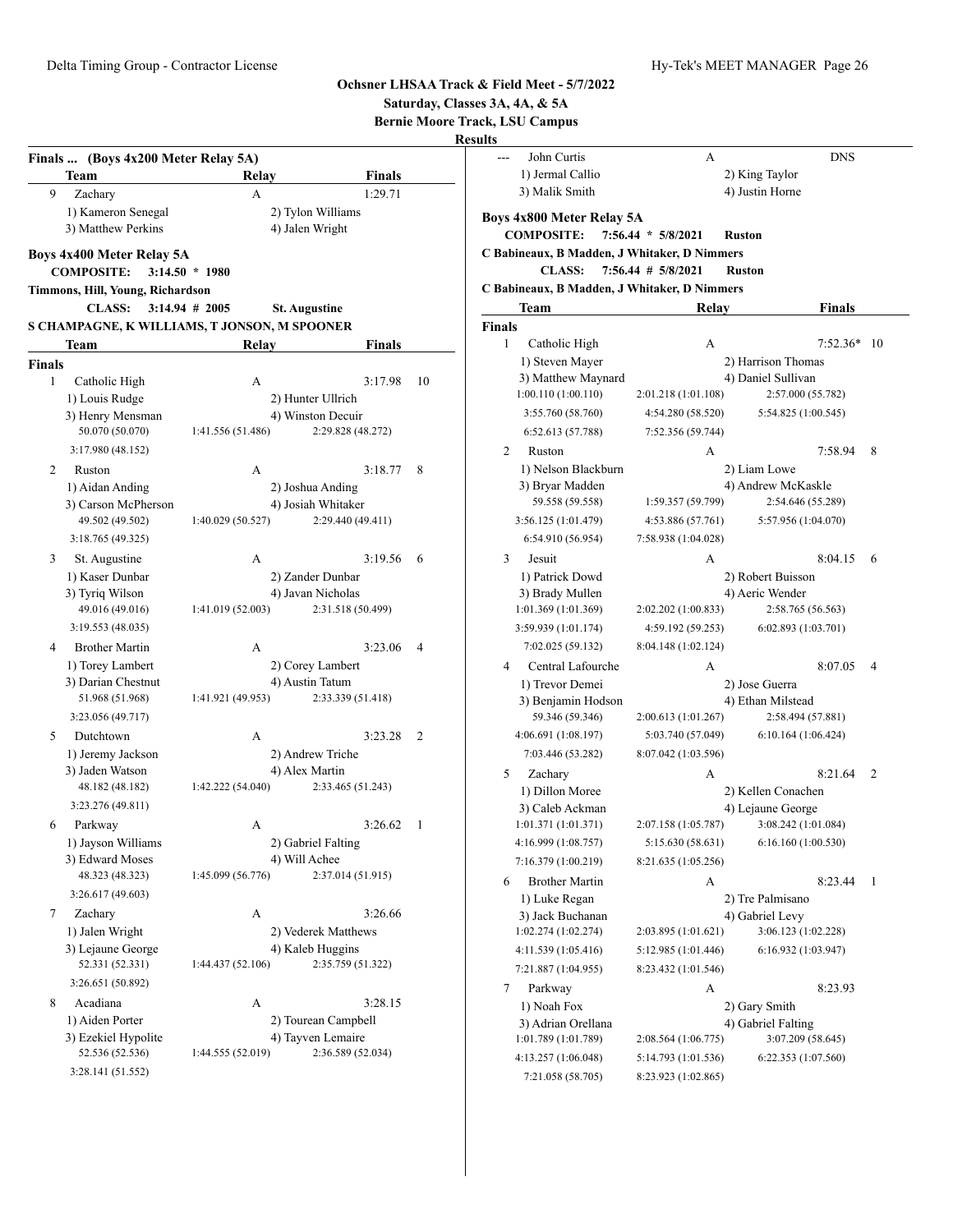**Saturday, Classes 3A, 4A, & 5A**

**Bernie Moore Track, LSU Campus**

**Resu** 

| Team                 | Relay               | <b>Finals</b>        |
|----------------------|---------------------|----------------------|
| 8<br>Barbe           | A                   | 8:28.31              |
| 1) Joseph Geier      |                     | 2) Steven Rice       |
| 3) Walker Forsyth    |                     | 4) Brady Burguieres  |
| 1:02.223(1:02.223)   | 2:06.555 (1:04.332) | 3:06.107 (59.552)    |
| 4:12.894 (1:06.787)  | 5:14.158(1:01.264)  | 6:20.414(1:06.256)   |
| 7:21.304 (1:00.890)  | 8:28.305 (1:07.001) |                      |
| 9<br>Scotlandville   | A                   | 8:39.37              |
| 1) Corinthian Walker |                     | 2) Dominick Baptiste |
| 3) Alden Dupree      |                     | 4) Dylan Evans       |
| 1:01.012(1:01.012)   | 2:06.254(1:05.242)  | 3:05.888 (59.634)    |
| 4:16.262(1:10.374)   | 5:15.863(59.601)    | 6:25.857 (1:09.994)  |
| 7:26.305(1:00.448)   | 8:39.363 (1:13.059) |                      |

## **Boys High Jump 5A**

|                | <b>COMPOSITE:</b>                             |                         | $7-02 * 1996$ | J.J. Barton             |                   |    |
|----------------|-----------------------------------------------|-------------------------|---------------|-------------------------|-------------------|----|
|                | <b>CLASS:</b>                                 |                         | $7-02$ # 1996 | J.J. Barton             |                   |    |
|                | <b>Name</b>                                   |                         |               | School                  | <b>Finals</b>     |    |
| <b>Finals</b>  |                                               |                         |               |                         |                   |    |
| $\mathbf{1}$   | Jayden Averhart                               |                         |               | Slidell                 | $6 - 06.00$       | 10 |
| $\overline{2}$ | Jahzell Jackson                               |                         |               | West Ouachita           | $6 - 04.00$       | 8  |
| 3              | Jordan Adams                                  |                         |               | Bourgeois               | $J6-04.00$        | 6  |
| 4              | Kyron Sumler                                  |                         |               | John Curtis             | J6-04.00          | 3  |
| 4              | D'Andre Taylor                                |                         |               | St. Amant               | J6-04.00          | 3  |
| 6              | Falon Short                                   |                         |               | Bourgeois               | $6 - 02.00$       | 1  |
| 7              | Dominick Baptiste                             |                         |               | Scotlandvill            | $J6-02.00$        |    |
| 8              | Mark Perry                                    |                         |               | <b>Benton</b>           | $6 - 00.00$       |    |
| 9              | Jeremiah Boudreaux                            |                         |               | Airline                 | $5 - 10.00$       |    |
|                | <b>Boys Pole Vault 5A</b>                     |                         |               |                         |                   |    |
|                | COMPOSITE: 19-05.50 * 2018                    |                         |               | <b>Armand Duplantis</b> |                   |    |
|                | <b>CLASS:</b>                                 | $19-05.50$ # $5/5/2018$ |               | <b>Armand Duplantis</b> |                   |    |
|                | Name                                          |                         |               | School                  | Finals            |    |
| <b>Finals</b>  |                                               |                         |               |                         |                   |    |
| 1              | Beau Domingue                                 |                         |               | Hammond                 | 16-06.00          | 10 |
| $\overline{c}$ | Conner Bilello                                |                         |               | Thibodaux               | 13-06.00          | 8  |
| 3              | Justin Perault                                |                         |               | Denham Springs          | 13-00.00          | 6  |
| $\overline{4}$ | Ean Outley                                    |                         |               | Ruston                  | J13-00.00         | 3  |
| 4              | Jason Paulin                                  |                         |               | Br. Martin              | J13-00.00         | 3  |
| 6              | Oliver McCurdy                                |                         |               | West Ouachita           | J13-00.00         | 1  |
| 7              | Samuel Maggio                                 |                         |               | <b>Natchitoches</b>     | 12-06.00          |    |
| 7              | Seth Martinez                                 |                         |               | Fontainebleau           | 12-06.00          |    |
| 9              | Ryan Abadie                                   |                         |               | Hahnville               | 12-00.00          |    |
|                |                                               |                         |               |                         |                   |    |
|                | <b>Boys Long Jump 5A</b><br><b>COMPOSITE:</b> | $25-02.25 * 1972$       |               | <b>Donald Robbins</b>   |                   |    |
|                | <b>COMPOSITE:</b>                             | $25-02.25 * 2005$       |               | <b>Frankie Gaston</b>   |                   |    |
|                | CLASS:                                        | $25-02.25$ # 2005       |               | <b>Frankie Gaston</b>   |                   |    |
|                | <b>Name</b>                                   |                         |               | <b>School</b>           | <b>Finals</b>     |    |
| <b>Finals</b>  |                                               |                         |               |                         |                   |    |
| 1              | <b>Brandon Green</b>                          |                         |               | Ruston                  | 7.37 <sub>m</sub> | 10 |
| 2              | Montrell Morris                               |                         |               | Dutchtown               | 7.19m             | 8  |
| 3              | <b>Broderick Davis</b>                        |                         |               | Scotlandvill            | 7.01 <sub>m</sub> | 6  |
| 4              | Falon Short                                   |                         |               | Bourgeois               | 6.97m             | 4  |
|                |                                               |                         |               |                         |                   |    |

| 6.92m<br>2               |
|--------------------------|
|                          |
| $\mathbf{1}$<br>6.84m    |
| $6.65m$ 0.8              |
| $6.08m$ 1.0              |
| DNS NWI                  |
|                          |
|                          |
|                          |
|                          |
|                          |
| 14.96m<br>10             |
| 8<br>14.68m              |
| 14.20m<br>6              |
| 13.97m<br>4              |
| $\overline{2}$<br>13.93m |
| $\mathbf{1}$<br>13.57m   |
| 13.51m 1.2               |
| 13.35m 0.9               |
| 13.03m 2.5               |
|                          |
|                          |
|                          |
|                          |
|                          |
|                          |
| 17.89m<br>10             |
| 8<br>15.92m              |
| 15.64m<br>6              |
| 15.50m<br>4              |
| $\overline{2}$<br>15.44m |
| 14.75m<br>1              |
| 14.67m                   |
|                          |
| 14.13m                   |
| 13.38m                   |
|                          |
|                          |
|                          |
|                          |
| <b>Finals</b>            |
| 46.43m<br>10             |
| 45.86m<br>8              |
| 6                        |
| 43.36m<br>4              |
| 42.24m                   |
| 42.20m<br>2              |
| 42.11m<br>1              |
| 41.46m<br>34.67m         |
| Finals<br>Finals         |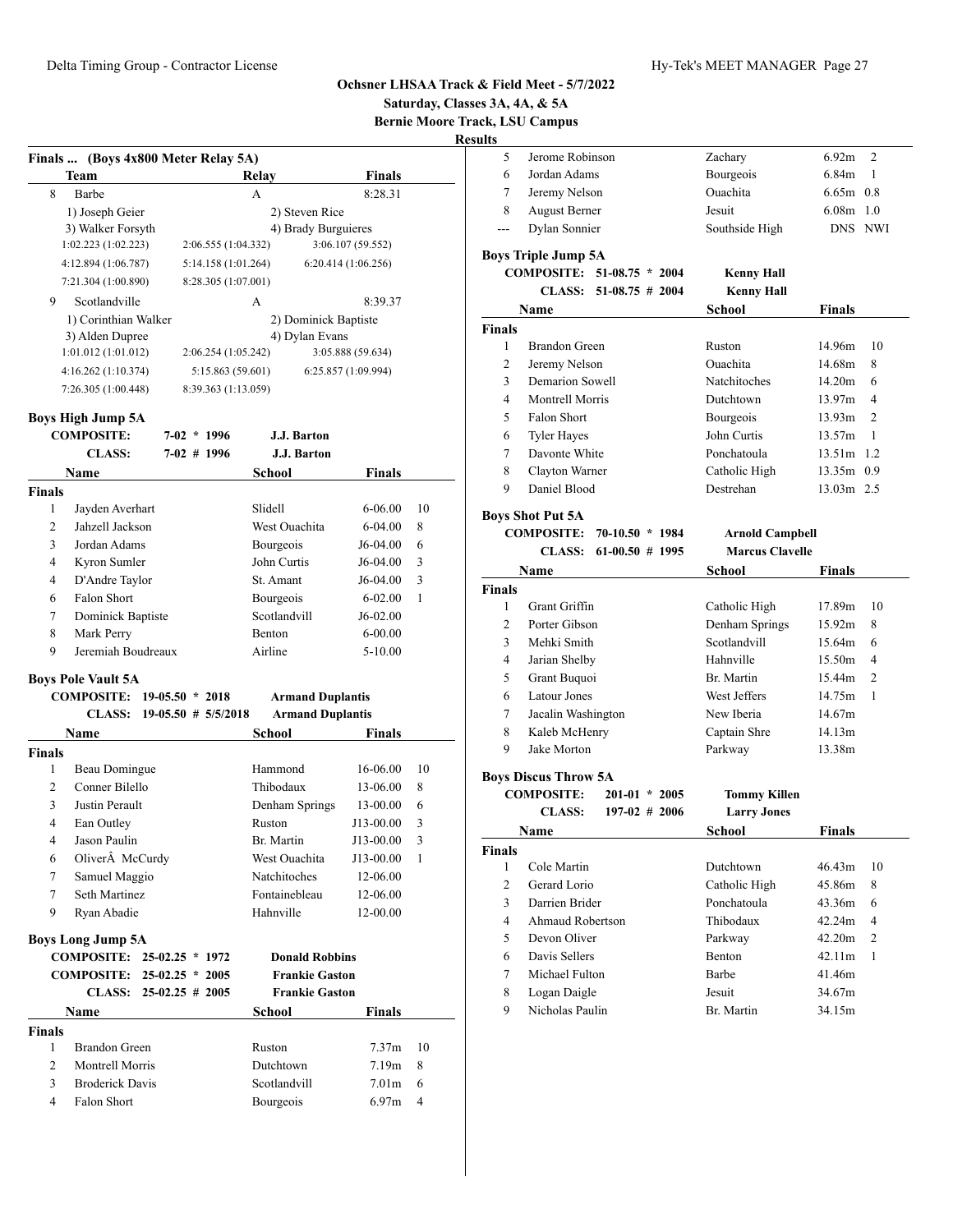# **Saturday, Classes 3A, 4A, & 5A Bernie Moore Track, LSU Campus**

|               | <b>COMPOSITE:</b> | $212 - 03 \div 2005$ | <b>Preston Chatham</b> |               |                |
|---------------|-------------------|----------------------|------------------------|---------------|----------------|
|               | <b>CLASS:</b>     | $212 - 03 \# 2005$   | <b>Preston Chatham</b> |               |                |
|               | Name              |                      | School                 | <b>Finals</b> |                |
| <b>Finals</b> |                   |                      |                        |               |                |
| 1             | Jack Larriviere   |                      | Jesuit                 | 69.76m        | 10             |
| 2             | Paul Catalanatto  |                      | Catholic High          | 56.16m        | 8              |
| 3             | Cody Clement      |                      | Br. Martin             | 53.01m        | 6              |
| 4             | William Riley     |                      | Catholic High          | 52.05m        | $\overline{4}$ |
| 5             | Drew Mitten       |                      | Barbe                  | 51.94m        | $\mathcal{L}$  |
| 6             | Luke Leger        |                      | Barbe                  | 51.60m        | 1              |
| 7             | Evan Catoire      |                      | Rummel                 | 49.19m        |                |
| 8             | Charles Smith     |                      | <b>Ouachita</b>        | 48.34m        |                |
| 9             | Cole Martin       |                      | Dutchtown              | 46.41m        |                |

| Women - 3A - Team Rankings - 19 Events Scored |                                |                |  |  |  |
|-----------------------------------------------|--------------------------------|----------------|--|--|--|
| 1)                                            | St. Louis High                 | 135            |  |  |  |
| 2)                                            | West Feliciana                 | 61             |  |  |  |
| 3)                                            | E.D. White                     | 50             |  |  |  |
| 4)                                            | Lake Charles College Prep      | 42             |  |  |  |
| 5)                                            | <b>Brusly</b>                  | 37             |  |  |  |
| 6)                                            | Mansfield                      | 34             |  |  |  |
| 7)                                            | Patrick Taylor Academy         | 27             |  |  |  |
| 8)                                            | Iowa                           | 22             |  |  |  |
| 9)                                            | Mamou High School              | 14             |  |  |  |
| 9)                                            | South Beauregard               | 14             |  |  |  |
| 11)                                           | Madison Prep Academy           | 13             |  |  |  |
|                                               | 11) Wossman                    | 13             |  |  |  |
|                                               | 13) Albany                     | 12             |  |  |  |
|                                               | 13) Loranger                   | 12             |  |  |  |
| 15)                                           | Loyola College Prep            | 10             |  |  |  |
|                                               | 15) North Webster              | 10             |  |  |  |
|                                               | 17) Iota High School           | 9              |  |  |  |
|                                               | 17) Academy of Sacred Heart NO | 9              |  |  |  |
|                                               | 19) Lutcher                    | 8              |  |  |  |
|                                               | 19) De La Salle                | 8              |  |  |  |
|                                               | 19) Crowley High School        | 8              |  |  |  |
|                                               | 22) Jennings                   | 6              |  |  |  |
|                                               | 22) Kaplan                     | 6              |  |  |  |
|                                               | 22) Caldwell Parish            | 6              |  |  |  |
|                                               | 25) Sterlington                | 5              |  |  |  |
| 26)                                           | Ville Platte                   | $\overline{4}$ |  |  |  |
|                                               | 26) Carroll                    | 4              |  |  |  |
|                                               | 28) University Lab School      | 3              |  |  |  |
|                                               | 29) Parkview Baptist           | $\overline{c}$ |  |  |  |
|                                               | 29) Ursuline Academy           | $\overline{c}$ |  |  |  |
|                                               | 31) Union Parish               | 1              |  |  |  |
| 31)                                           | KIPP Booker T Washington HS    | 1              |  |  |  |
| 31)                                           | Bossier                        | 1              |  |  |  |

| Women - 4A - Team Rankings - 19 Events Scored |      |
|-----------------------------------------------|------|
| Vandebilt Catholic                            | 89.5 |
| Northside                                     | 88   |
| Huntington                                    | 59   |
| North Vermillion                              | 38   |
| Edna Karr                                     | 36   |
| Teurlings Catholic                            | 34   |

| 7)  | Breaux Bridge           | 22   |
|-----|-------------------------|------|
| 8)  | DeRidder                | 18.5 |
| 9)  | LaGrange                | 18   |
| 9). | Leesville               | 18   |
|     | 11) Warren Easton       | 15   |
|     | 11) Neville High School | 15   |
|     | 13) St. Scholastica     | 14   |
|     | 13) Ben Franklin        | 14   |
| 15) | Cecilia                 | 13   |
|     | 16) Beau Chene          | 12   |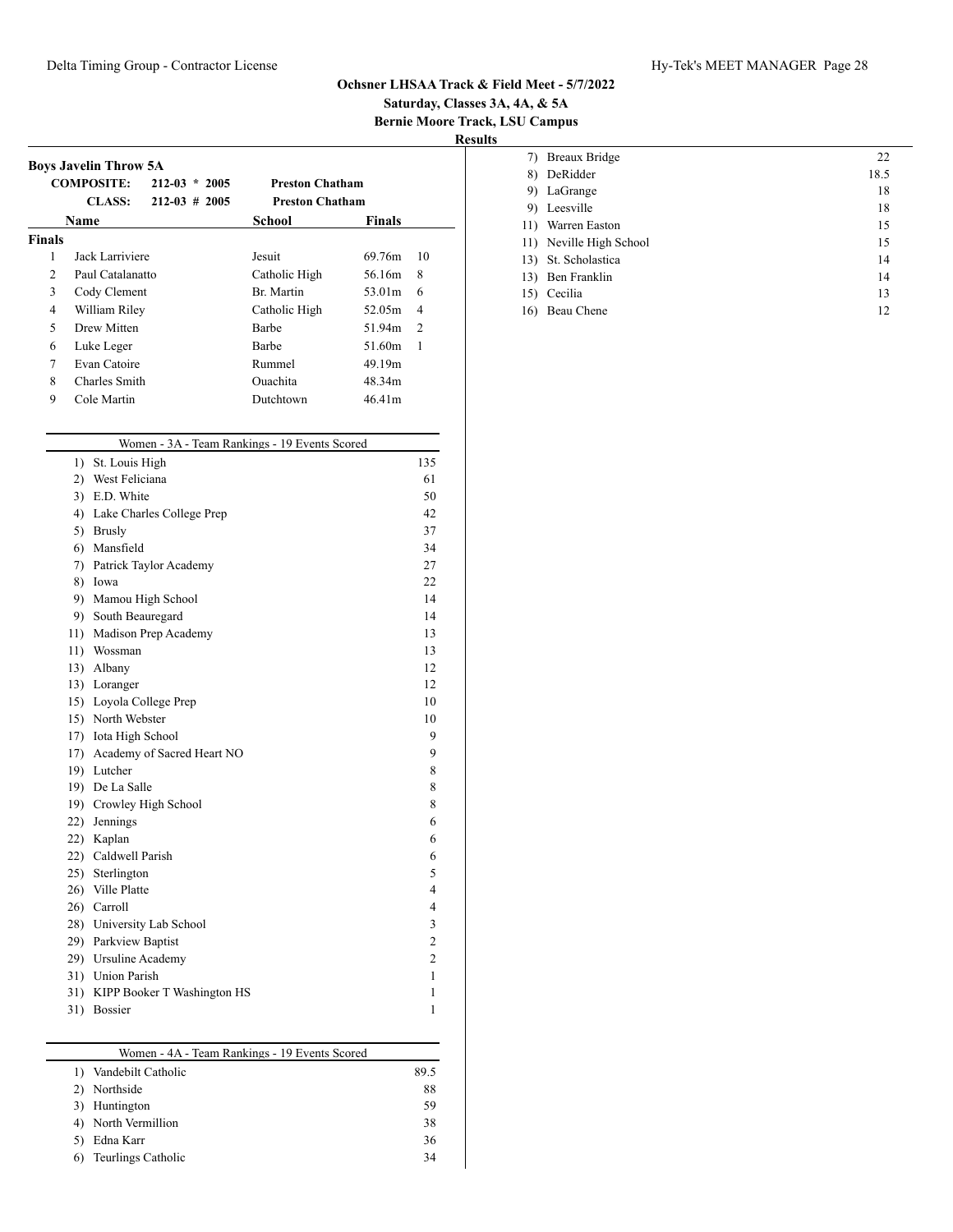# **Saturday, Classes 3A, 4A, & 5A Bernie Moore Track, LSU Campus**

| 17) | Helen Cox                      | 11             |
|-----|--------------------------------|----------------|
| 18) | Franklin Parish                | 10             |
| 19) | Liberty Magnet HS              | 8              |
| 19) | Plaquemine                     | 8              |
| 21) | St. Thomas More                |                |
| 22) | New Orleans Military and Marit | 6              |
| 22) | Cabrini                        | 6              |
| 24) | North DeSoto                   | 5              |
| 24) | Bastrop                        | 5              |
| 26) | Morgan City                    | 4              |
| 26) | Salmen                         | 4              |
| 28) | George Washington Carver High  | $\overline{2}$ |
| 28) | Lusher Charter                 | $\overline{2}$ |
| 28) | Tioga                          | $\overline{2}$ |
| 28) | St. Michael                    | $\overline{2}$ |
| 32) | Istrouma                       |                |
|     | 32) Northwood, Shreveport      |                |
| 32) | Opelousas                      |                |
|     |                                |                |

|                  | Women - 5A - Team Rankings - 19 Events Scored |              |
|------------------|-----------------------------------------------|--------------|
| $\left( \right)$ | Scotlandville                                 | 86           |
| 2)               | Ruston                                        | 75           |
| 3)               | St. Joseph's Academy                          | 65.5         |
| 4)               | Baton Rouge High                              | 59           |
| 5)               | Lafayette                                     | 37           |
| 6)               | Barbe                                         | 28           |
| 6)               | Alexandria                                    | 28           |
| 6)               | Dutchtown                                     | 28           |
| 6)               | Denham Springs                                | 28           |
| 10)              | Central Lafourche                             | 20           |
| 10)              | Airline                                       | 20           |
| 12)              | Parkway                                       | 18           |
|                  | 13) Southwood                                 | 12           |
|                  | 14) Zachary                                   | 9            |
|                  | 14) Mt. Carmel                                | 9            |
| 16)              | Destrehan                                     | 8            |
|                  | 16) John Curtis                               | 8            |
|                  | 16) Higgins                                   | 8            |
|                  | 19) Dominican                                 | 6            |
| 19)              | Byrd, C.E.                                    | 6            |
|                  | 19) Covington                                 | 6            |
|                  | 19) Hammond                                   | 6            |
| 23)              | Benton                                        | 5            |
| 24)              | Ouachita Parish                               | 4            |
|                  | 25) Hahnville                                 | 3.5          |
|                  | 26) Mandeville                                | 1            |
| 26)              | Walker                                        | 1            |
| 26)              | Fontainebleau                                 | 1            |
|                  | 26) Chalmette                                 | 1            |
|                  | 26) Riverdale                                 | 1            |
| 26)              | East St. John                                 | $\mathbf{1}$ |
|                  |                                               |              |

|  | Men - 3A - Team Rankings - 19 Events Scored |  |  |
|--|---------------------------------------------|--|--|
|  |                                             |  |  |

| 1) Mansfield                 | 74   |
|------------------------------|------|
| 2) E.D. White                | 58   |
| 3) St. Martinville           | 37.5 |
| 4) Lake Charles College Prep | 37   |

| 5)  | West Feliciana        | 36 |
|-----|-----------------------|----|
| 6)  | Wossman               | 34 |
| 7)  | Iowa                  | 33 |
| 8)  | University Lab School | 30 |
| 9)  | Loyola College Prep   | 27 |
| 10) | Sterlington           | 19 |
| 10) | Madison Prep Academy  | 19 |
| 12) | Westlake              | 18 |
| 12) | St. Louis High        | 18 |
| 12) | Kaplan                | 18 |
| 15) | Erath                 | 16 |
| 15) | Parkview Baptist      | 16 |
| 15) | Lutcher               | 16 |
| 18) | Berwick               | 14 |
| 19) | Carroll               | 11 |
| 20) | Caldwell Parish       | 10 |
| 21) | Donaldsonville        | 6  |
| 21) | Archbishop Hannan     | 6  |
| 21) | Crowley High School   | 6  |
| 24) | Thomas Jefferson      | 5  |
|     |                       |    |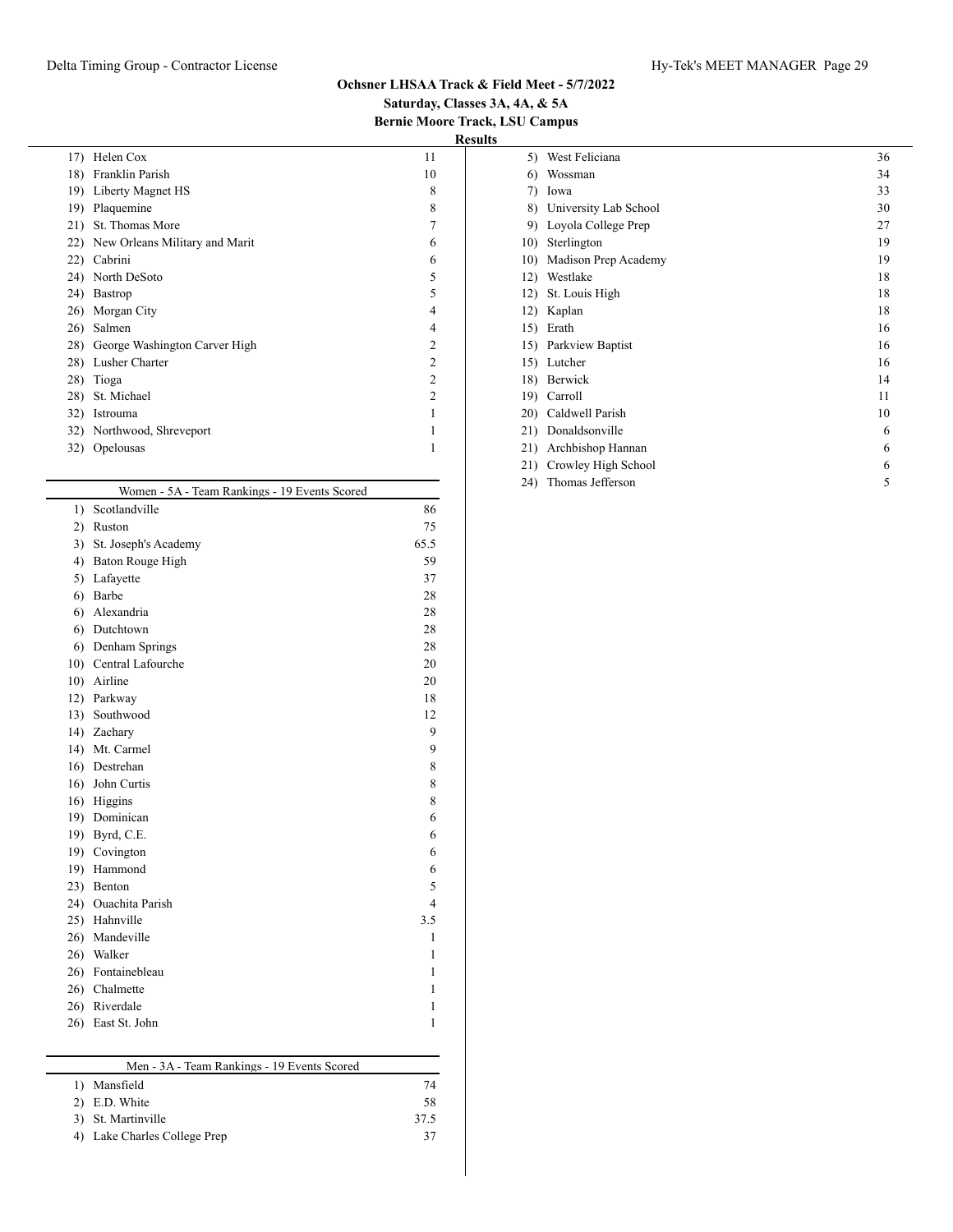# **Saturday, Classes 3A, 4A, & 5A Bernie Moore Track, LSU Campus**

**Results**

| 25) | Buckeye                            | 4              |
|-----|------------------------------------|----------------|
|     | 25) David Thibodaux STEM Academy   | 4              |
| 25) | St. James                          | 4              |
| 28) | Grant                              | $\mathcal{L}$  |
|     | 28) KIPP Booker T Washington HS    | 2              |
|     | 28) Sophie B. Wright               | 2              |
| 28) | Marksville                         | $\overline{c}$ |
| 32) | Patterson                          |                |
|     | 32) Glen Oaks                      |                |
| 32) | <b>Bossier</b>                     |                |
| 32) | Sumner                             |                |
|     | 36) Kenner Discovery Health Scienc | 0.5            |
|     |                                    |                |

|     | Men - 4A - Team Rankings - 19 Events Scored |                |
|-----|---------------------------------------------|----------------|
| 1)  | Westgate High School                        | 96             |
| 2)  | Tioga                                       | 71             |
| 3)  | Edna Karr                                   | 58             |
| 4)  | Cecilia                                     | 55             |
| 5)  | Warren Easton                               | 33             |
| 6)  | Carencro                                    | 32             |
| 7)  | <b>Belle Chasse</b>                         | 22             |
| 8)  | Leesville                                   | 20             |
| 8)  | Northside                                   | 20             |
| 10) | Neville High School                         | 19             |
|     | 11) Teurlings Catholic                      | 16             |
| 12) | George Washington Carver High               | 14             |
|     | 12) Vandebilt Catholic                      | 14             |
|     | 12) St. Thomas More                         | 14             |
|     | 15) Helen Cox                               | 10             |
|     | 15) Eunice                                  | 10             |
|     | 17) Plaquemine                              | 9              |
|     | 17) Liberty Magnet HS                       | 9              |
|     | 19) St. Michael                             | 8              |
|     | 19) Ben Franklin                            | 8              |
|     | 19) Booker T. Washington - Shrevep          | 8              |
|     | 22) North DeSoto                            | 7              |
|     | 23) New Orleans Military and Marit          | 6              |
|     | 23) Lusher Charter                          | 6              |
|     | 23) Salmen                                  | 6              |
|     | 26) Broadmoor High                          | 4              |
|     | 27) Peabody Magnet                          | $\overline{c}$ |
|     | 27) Woodlawn, Shreveport                    | $\overline{c}$ |
| 27) | South Lafourche                             | $\overline{c}$ |
|     | 27) Northwood, Shreveport                   | $\overline{c}$ |
| 31) | <b>Breaux Bridge</b>                        | 1              |
|     | 31) LaGrange                                | 1              |
|     | 31) Evangel Christian Academy               | 1              |
|     | 31) RAYNE                                   | 1              |
| 31) | Opelousas                                   | 1              |
| 31) | DeRidder                                    | 1              |

# Men - 5A - Team Rankings - 19 Events Scored 1) Catholic High 90 2) Ruston 75 3) Jesuit 46 4) Woodlawn BR 36 5) Zachary 30 5) Holy Cross 30

| 7)  | Dutchtown             | 27 |
|-----|-----------------------|----|
| 8)  | St. Augustine         | 24 |
| 9)  | John Curtis           | 20 |
| 9)  | Scotlandville         | 20 |
| 11) | <b>Brother Martin</b> | 18 |
| 11) | Captain Shreve        | 18 |
| 13) | Bourgeois, H.L.       | 14 |
| 13) | Denham Springs        | 14 |
| 13) | Byrd, C.E.            | 14 |
| 16) | Ouachita Parish       | 12 |
| 16) | Thibodaux             | 12 |
| 18) | Hammond               | 10 |
| 18) | Slidell               | 10 |
| 20) | West Ouachita         | 9  |
| 21) | West Monroe           | 6  |
| 21) | Natchitoches Central  | 6  |
| 21) | Ponchatoula           | 6  |
| 24) | Parkway               | 5  |
| 24) | Southwood             | 5  |
| 26) | Central Lafourche     | 4  |